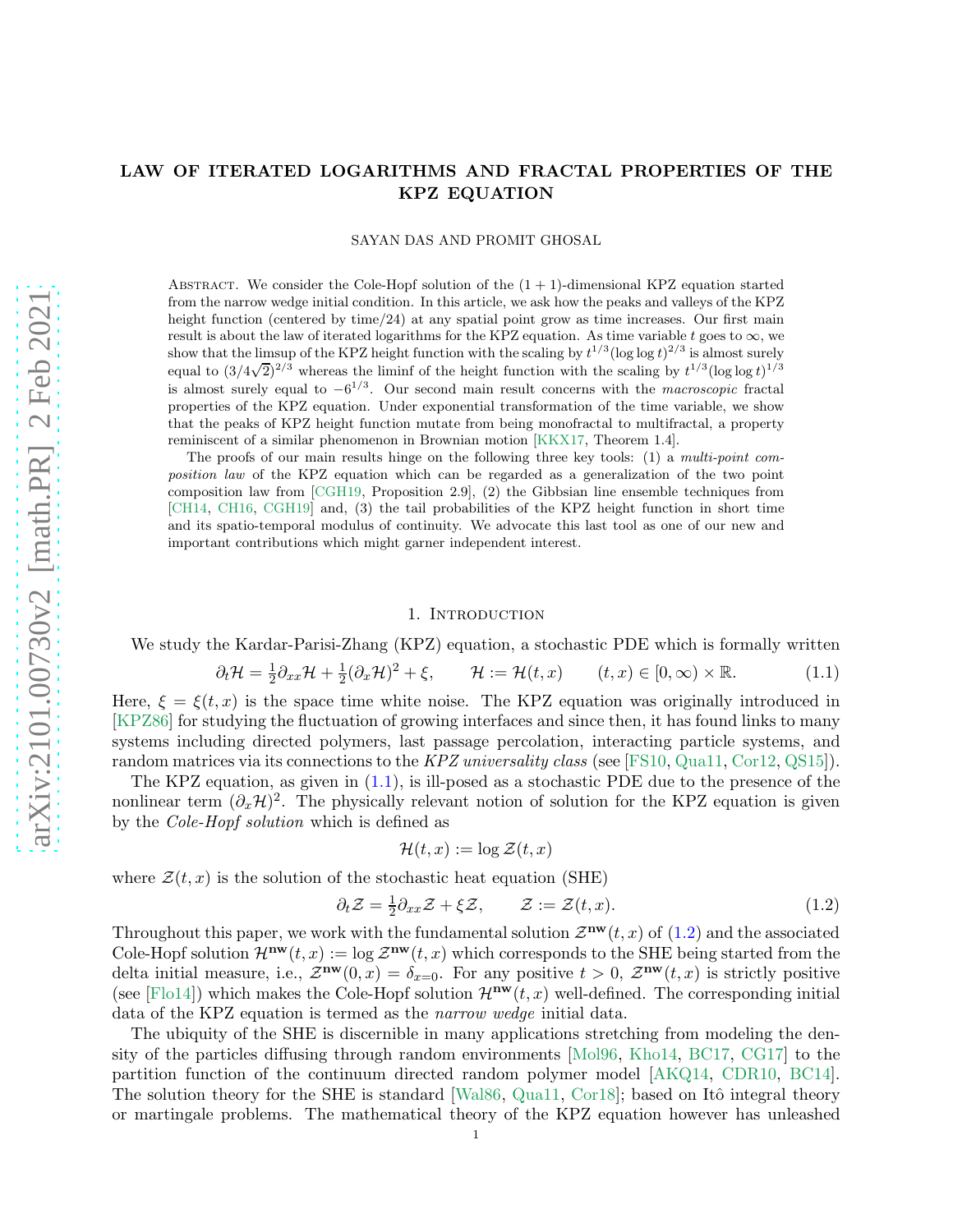#### 2 S. DAS AND P. GHOSAL

new challenges in recent years. Most notably, the study of the KPZ equation can now be classified into three broad directions, namely, to understand how the KPZ equation approximates the interface fluctuation of the random growth models, to build a robust solution theory of the KPZ equation and to unveil fine properties and asymptotics of the solution of the KPZ equation. The Cole-Hopf solution of the KPZ equation coincides with the limits of certain growth processes [\[BG97,](#page-54-6) [CT17,](#page-55-6) [CST18,](#page-55-7) [Gho17,](#page-55-8) [CGST20,](#page-55-9) [Lin20\]](#page-56-7). The KPZ equation being a testing ground for the nonlinear stochastic PDEs, stirs up intense recent innovations in the theory of singular PDEs including regularity structures [\[Hai13\]](#page-55-10), paracontrolled distributions [\[GIP15,](#page-55-11) [GP17\]](#page-55-12), energy solution [\[GJ14\]](#page-55-13) and renormalisation group [\[Kup16\]](#page-56-8) methods. In this paper, we seek to pursue the third direction, i.e., to unravel finer properties of the Cole-Hopf solution of the KPZ equation.

In this paper, we consider the following 1 : 2 : 3 scaled version of the KPZ height function:

<span id="page-1-0"></span>
$$
\mathfrak{h}_t(\alpha, x) := \frac{\mathcal{H}^{\mathbf{nw}}(\alpha t, t^{2/3} x) + \frac{\alpha t}{24}}{t^{1/3}}.
$$
\n(1.3)

where t specifies the time scale and  $\alpha$  measures the time judged on that scale, x measures the space judged on  $t^{2/3}$  scale. Although the presence of t and  $\alpha$  bears a stain of redundancy, the notation introduced in [\(1.3\)](#page-1-0) will be useful in stating and proving many of our results. For  $\alpha = 1$ , we will often use the shorthand  $\mathfrak{h}_t(x) := \mathfrak{h}_t(1,x)$  and  $\mathfrak{h}_t := \mathfrak{h}_t(0)$ . We will call the stochastic process  $\mathfrak{h}_t$ indexed by the time parameter t as the KPZ temporal process. In a seminal work,  $[ACQ11]$  showed that

$$
\mathfrak{h}_t \stackrel{d}{\to} 2^{-1/3}TW_{\text{GUE}}, \quad \text{as } t \to \infty.
$$

Here,  $TW_{GUE}$  is the Tracy-Widom GUE distribution. The KPZ scaling of the fluctuation, space and time, i.e., the ratio of the corresponding scaling exponents being 1 : 2 : 3 and the Tracy-Widom distribution as the limit of the fluctuations are the characteristics of the models in the KPZ universality class. Recently, [\[QS20,](#page-56-9) [Vir20\]](#page-56-10) have announced proofs of the convergence of the spatial process  $\mathfrak{h}_t(x)$  (upto a parabola) to the universal limiting process of the KPZ universality class, namely the KPZ fixed point as t goes to  $\infty$ .

Our objects of study are the large peaks and valleys of the KPZ temporal process as the KPZ equation approaches the KPZ fixed point. Such study for any generic one-dimensional stochastic process with a macroscopic limiting profile usually starts up with two questions: What are the scalings of the large peaks and valleys? Do they converge to any limit under such scaling? For a Brownian motion  $\mathfrak{B}_t$ , these questions are answered via the (Brownian) law of iterated logarithms (LIL). Under the  $\sqrt{t}$  scaling, the fluctuation of the Brownian motion  $\mathfrak{B}_t$  has the Gaussian limit. At the onset of this macroscopic Gaussianity, the peaks and valleys of  $\mathfrak{B}_t/\sqrt{t}$  under further scaling by  $\sqrt{2 \log \log t}$  stays in between −1 and 1. The extra scaling by an iterated logarithmic factor  $\sqrt{2 \log \log t}$  inflicts the name 'law of iterated logarithms'.

Our first main result which is stated as follows concerns with the law of iterated logarithms of the KPZ equation started from the narrow wedge initial data.

<span id="page-1-1"></span>**Theorem 1.1.** With probability 1, we have

$$
\limsup_{t \to \infty} \frac{\mathfrak{h}_t}{(\log \log t)^{2/3}} = \left(\frac{3}{4\sqrt{2}}\right)^{\frac{2}{3}}, \quad \text{and} \quad \liminf_{t \to \infty} \frac{\mathfrak{h}_t}{(\log \log t)^{1/3}} = -6^{\frac{1}{3}}.
$$

The above law of iterated logarithms reveals the scaling of the large peaks and valleys of  $\mathfrak{h}_t$ . As we may see, the scalings for limsup and liminf differ from each other. This naturally gives rise to the following two questions:

# (1) Where are the scaling  $(\log \log t)^{2/3}$  and  $(\log \log t)^{1/3}$  coming from?

The scaling of the large peaks and valleys for the KPZ height fluctuation are in fact orchestrated by the Tracy-Widom GUE distribution. This is in line with the LIL for the Brownian motion where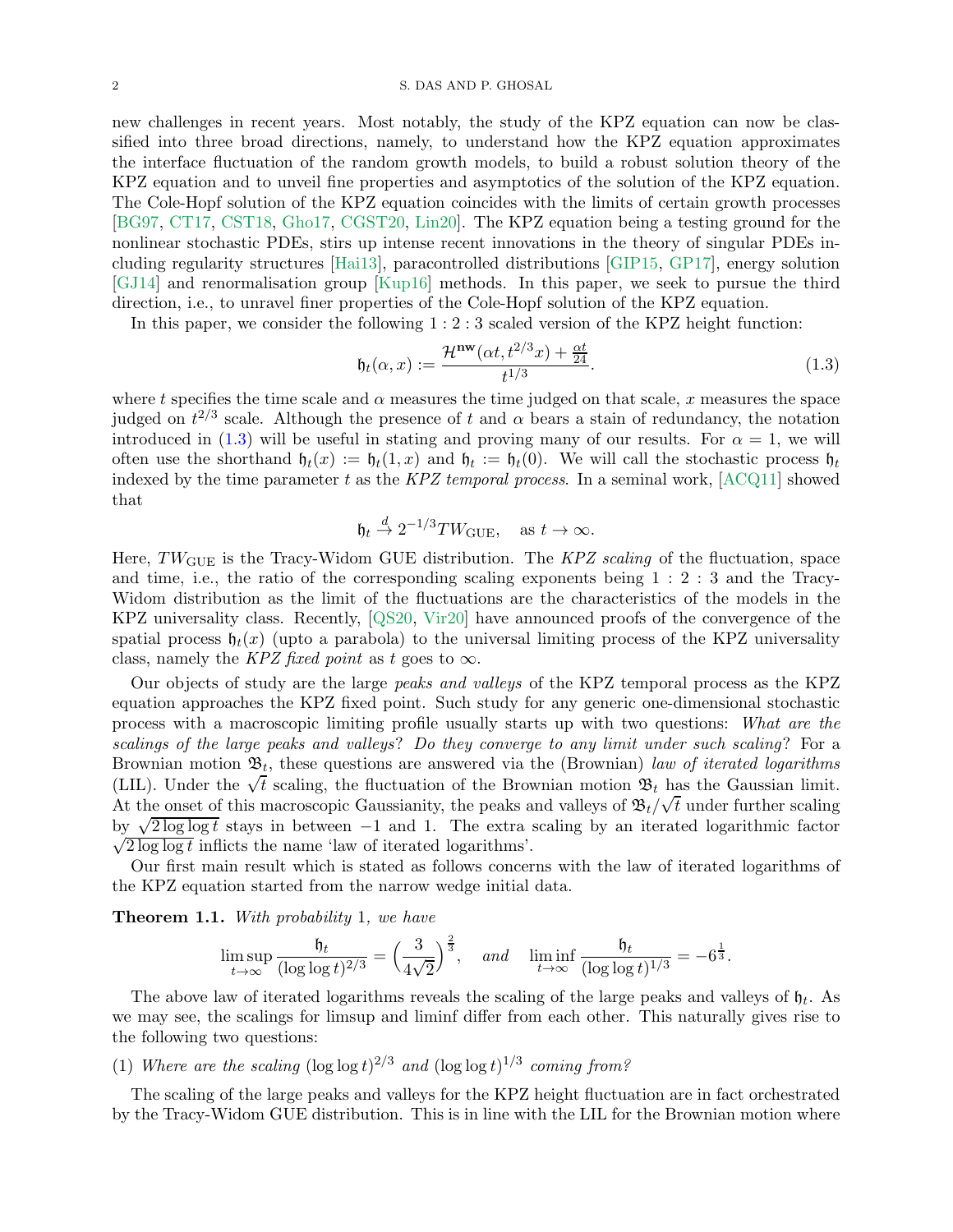the exponent  $1/2$  of (log log t) factor stems from the Gaussian tail decay of the limiting law. For the KPZ equation, the peaks and valleys have different scaling thanks to the distinct decay exponents of the upper and lower tail probabilities of the Tracy-Widom GUE. If X is a Tracy-Widom GUE random variable, then, the probability of  $X$  being higher than  $s$  (i.e., upper tail probability) decays as  $e^{-4s^{3/2}/3}$  and the probability of lower (i.e., lower tail probability) than –s decays as  $e^{-s^{3}/12}$ . So, the upper tail decay exponent is  $3/2$  which induce the scaling  $(\log \log t)^{2/3}$  for the peaks of the KPZ fluctuation whereas the lower tail exponent being 3 is the source for the scaling  $(\log \log t)^{1/3}$  of the valleys. Interestingly, as one may observe, the values of the limsup and liminf in Theorem [1.1](#page-1-1) are seemingly connected to the constants 4/3 and 1/12 of the respective tail decays of the Tracy-Widom GUE distribution. This association is commensurate with the Brownian LIL and predicted in other works (discussed in Section [1.2\)](#page-7-0).

# (2) How the LILs will vary with the initial data?

Based on the LIL for the narrow wedge solution, one may insinuate that the scaling of the peaks and valleys of the KPZ solution under other initial condition will be governed by the tail exponents of the limiting random variables. It follows from Theorem 1.1 and 1.4 of [\[CG20a\]](#page-54-8) that for a wide class of initial data, the upper tail exponents of the limiting r.v. of the KPZ equation under KPZ scaling is  $3/2$  and the lower tail exponent is at least 3. By drawing the analogy with the narrow wedge case, we conjecture that correct scaling of the peaks and valleys of the KPZ height fluctuation will be  $(\log \log t)^{2/3}$  and  $(\log \log t)^{1/3}$  respectively. Proving these claims is beyond the scope of the present paper since some of the major tools that we use are not available for the KPZ solution under other initial data. However, we hope to explore this direction in future works.

Our next objective is to quantify how often the peaks and valleys of the KPZ fluctuation exceed a given level. This entails to studying the upper level sets  $\{t > t_0 : \mathfrak{h}_t \ge \gamma (\log \log t)^{2/3}\}\$ and lower level sets  $\{t > t_0 : \mathfrak{h}_t \leq -\gamma (\log \log t)^{1/3}\}\$  for different values of  $\gamma$  where  $\gamma > 0$  is a tuning parameter and  $t_0$  is an arbitrary constant. In particular, we study the *macroscopic* fractal nature of the level sets. For brevity, we mainly focus on the study of the upper level sets in this paper.

Fractal nature of the level sets of the KPZ equation is intimately connected to the moment growth of the SHE which is captured through the Lyapunov exponents, i.e., the limit of  $t^{-1}\mathbb{E}[(\mathcal{Z}^{\mathbf{nw}}(t,0))^k]$ as  $t \to \infty$  for any integer k. The nonlinear nature of the Lyapunov exponents of the SHE (pre-dicted by Kardar's formula [\[Kar87\]](#page-56-11)) suggests an abundance of the large peaks of the SHE. This is manifested through the existence of infinitely many scales for the peaks, a property often called as multifractality. In contrast, the peaks of a scaled Brownian motion  $\mathfrak{B}_t/\sqrt{t}$  only show a single scale as time t increases to infinity. This latter property is named as *monofractality*. In the following, we give a mathematical definition of these two different natures of the (macroscopic) fractality.

<span id="page-2-0"></span>**Definition 1.2** (Mono- and Multifractality). Let X be a stochastic process. Suppose there exists a non-random gauge function g such that  $g(r)$  increases to  $\infty$  as  $r \to \infty$  and

$$
\limsup_{r \to \infty} \frac{X(r)}{g(r)} = 1
$$
 a.s.

Fix a scalar  $\gamma, t_0 > 0$ . Define

$$
\Xi_{X,g}(\gamma) := \left\{ t > t_0 : \frac{X(t)}{g(t)} > \gamma \right\}.
$$

We denote the (Barlow-Taylor) macroscopic Hausdorff dimension (see Definition [2.6\)](#page-12-0) of any Borel set  $\mathfrak F$  by  $\text{Dim}_{\mathbb H}(\mathfrak F)$ . The tall peaks of X is *multifractal* in gauge g when there exist infinitely many length scales  $\gamma_1 > \gamma_2 > \ldots > 0$  such that, with probability one,

$$
\operatorname{Dim}_{\mathbb{H}}(\Xi_{X,g}(\gamma_{i+1})) > \operatorname{Dim}_{\mathbb{H}}(\Xi_{X,g}(\gamma_i)), \quad \forall i \geq 1.
$$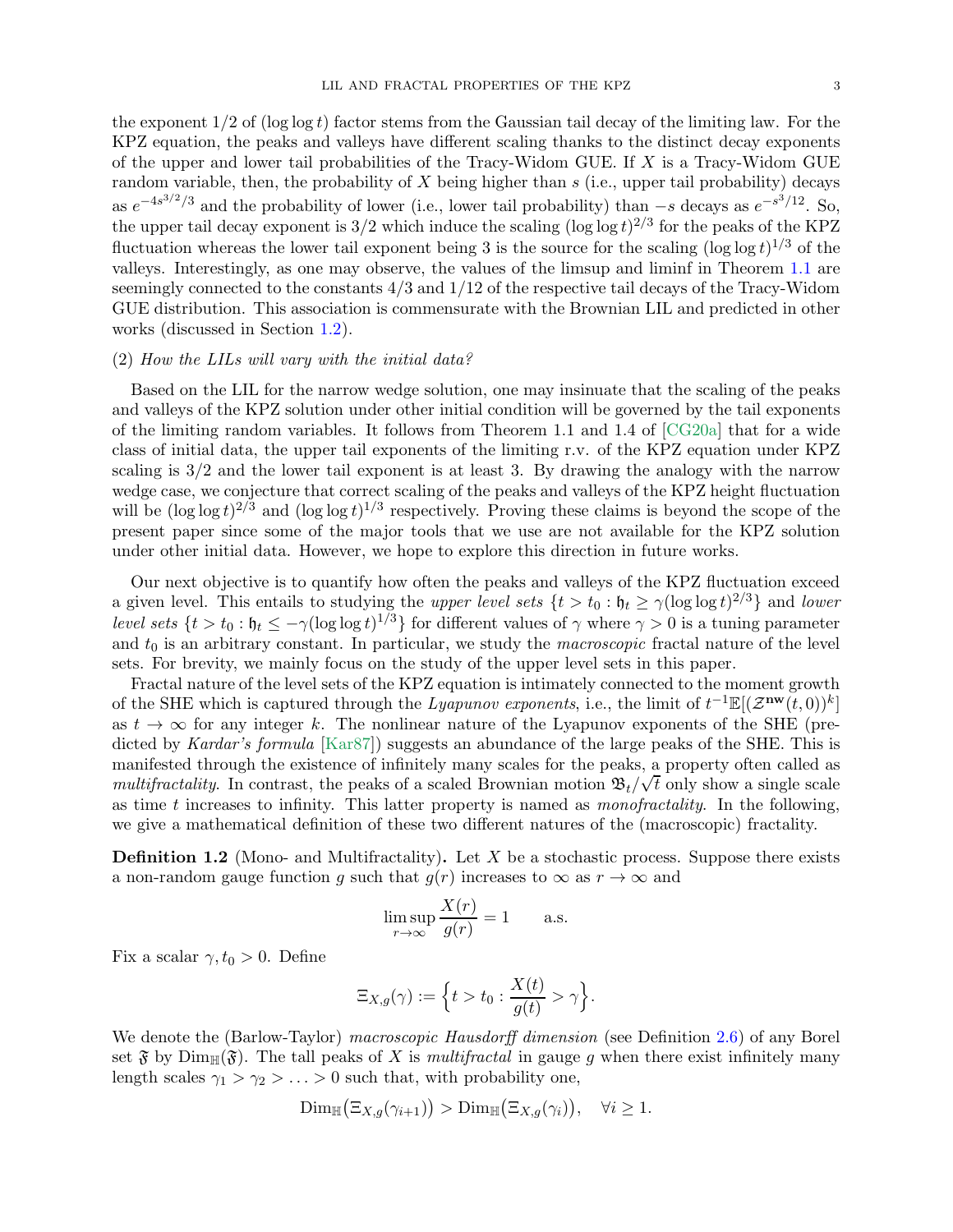On the other hand, the peaks of  $X$  with gauge function  $q$  is monofractal when

$$
\text{Dim}_{\mathbb{H}}(\Xi_{X,g}(\gamma)) = \begin{cases} \text{Constant} & \gamma \le \gamma_0 \\ 0 & \gamma > \gamma_0 \end{cases}
$$

for some  $\gamma_0 > 0$ .

By the law of iterated logarithms, the gauge function of a scaled Brownian motion  $\mathfrak{B}_t/\sqrt{t}$  is dictated as  $(2 \log \log t)^{1/2}$ . It follows from the works of [\[KKX17,](#page-56-0) [Str64,](#page-56-12) [Mot58\]](#page-56-13) that the Brownian motion with such choice of the gauge function is monofractal. However, the macroscopic nature of the peaks undergoes a transition under the exponential transformation of the time variable underpinning the Brownian motion. For instance, the Ornstein-Uhlenbeck process which is defined as  $U(t) := \exp(-t/2) \mathfrak{B}_{e^t}$  for  $t \in \mathbb{R}$  is multifractal in the gauge function  $(2 \log t)^{1/2}$ .

Our second main result which is stated below shows that the KPZ tempral process is monofractal in the gauge function  $(\frac{3}{4\sqrt{2}}\log\log t)^{2/3}$ . Whereas under the exponential transformation of the time variable, the peaks of the KPZ temporal process exhibits multifractality.

<span id="page-3-2"></span>**Theorem 1.3.** Consider the rescaled height function  $\mathfrak{h}_t$  of the KPZ equation and the exponential time-changed process  $\mathfrak{G}(t) := \mathfrak{h}_{e^t}$ . Then, we have the following:  $\mathfrak{h}_t$  is monofractal with positive probability in gauge function  $(\log \log t)^{2/3}$ , i.e., for every  $t_0, \gamma > 0$ ,

<span id="page-3-1"></span><span id="page-3-0"></span>
$$
\text{Dim}_{\mathbb{H}}\Big\{t \geq e^e : \frac{\mathfrak{h}_t}{(\log \log t)^{2/3}} \geq \gamma\Big\} \stackrel{a.s.}{=} \begin{cases} 1 & \text{when } \gamma \leq \left(\frac{3}{4\sqrt{2}}\right)^{\frac{2}{3}},\\ 0 & \text{when } \gamma > \left(\frac{3}{4\sqrt{2}}\right)^{\frac{2}{3}}. \end{cases} \tag{1.4}
$$

In contrast,  $\mathfrak{G}(t)$  is multifractal in gauge function  $(3/4\sqrt{2})^{2/3}(\log t)^{2/3}$ . In fact,

$$
\text{Dim}_{\mathbb{H}}\left\{t \ge e^e : \frac{\mathfrak{G}(t)}{(3/4\sqrt{2})^{2/3}(\log t)^{2/3}} \ge \gamma\right\} \stackrel{a.s.}{=} 1 - \gamma^{3/2}, \quad \text{for } \gamma \in [0, 1].\tag{1.5}
$$

Note that [\(1.4\)](#page-3-0) show that the peaks of  $\mathfrak{h}_t$  are monofractal in the gauge function (log log  $t$ )<sup>2/3</sup>. On the other hand, the multifractality of the peaks of  $\mathfrak{G}(t)$  is clear from  $(1.5)$  since

$$
\Xi_{\mathfrak{G}(t),(3/4\sqrt{2})^{2/3}(\log t)^{2/3}}(\gamma_2) \stackrel{a.s}{=} 1 - \gamma_2^{3/2} < 1 - \gamma_1^{3/2} \stackrel{a.s}{=} \Xi_{\mathfrak{G}(t),(3/4\sqrt{2})^{2/3}(\log t)^{2/3}}(\gamma_1)
$$

for  $0 \leq \gamma_1 < \gamma_2 \leq 1$ . This raises the following three interesting questions.

(1) What is the minimal speed up needed for the time variable to see transition from monofractality to multifractality of the peaks of the KPZ equation?

We are indebted to Davar Khoshnevisan for asking this question. By carefully studying the outreach of our tools, we expect to see the appearance of multifractality of the peaks under the transformation  $t \mapsto \mathfrak{h}_{e^{(\log t)^a}}$  for any  $a > 1$ . Due to lack of detailed information on the correlation decay of the KPZ temporal process, we are unable to make precise prediction of the fractality under the transformation  $t \mapsto \mathfrak{h}_{t^a}$  for any  $a > 1$ . Based on our intuition, we expect that the monofractality will still be survived under such transformations.

(2) Is there a similar notion of macroscopic fractality for the valleys? What are the macroscopic fractal properties of the valleys of the KPZ height function?

The fractal properties of the valleys can be studied using the lower level sets. For instance, if  $X$  is a stochastic process such that  $\liminf_{r\to-\infty} X(r)/f(r) = -1$  almost surely for some gauge function f, then, the multifractality and/or monofractality of the valleys of X can be defined in the same way as in Definition [1.2](#page-2-0) using the macroscopic Hausdorff dimension of the following lower level sets

$$
\widehat{\Xi}_{X,f}(\gamma) := \Big\{ t > t_0 : \frac{X(t)}{f(t)} < -\gamma \Big\}.
$$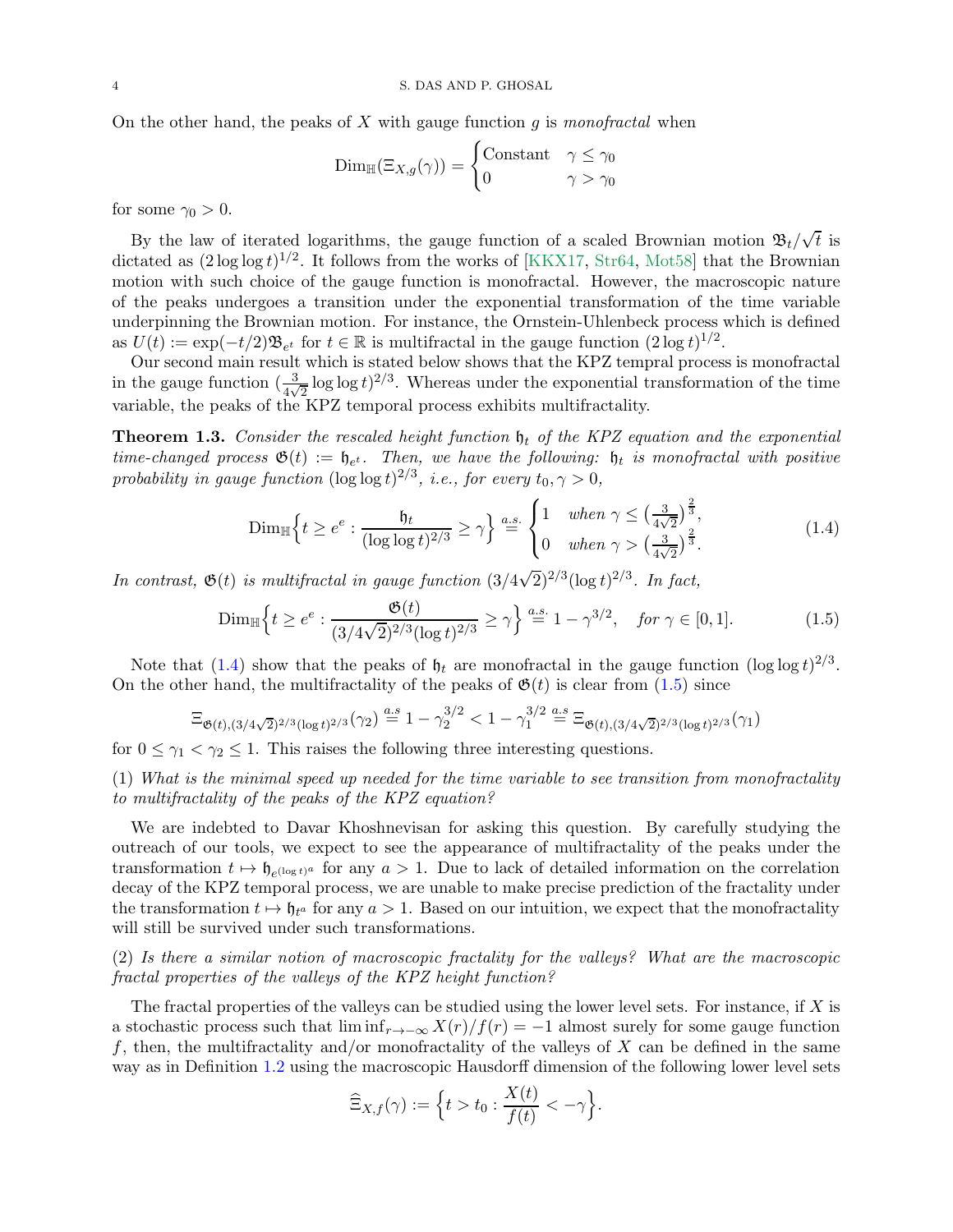For studying the valleys of  $\mathfrak{h}_t$ , the natural choice of the gauge function is  $(6 \log \log t)^{1/3}$  as shown by Theorem [1.1.](#page-1-1) Using the tools of this paper, we expect that one can show monofractality of the valleys of  $\mathfrak{h}_t$  in the gauge function  $(6 \log \log t)^{1/3}$ . Furthermore, drawing the analogy with  $(1.5)$ , we also expect the following equality holds

$$
\mathrm{Dim}_{\mathbb{H}}\Big(\widehat{\Xi}_{\mathfrak{G}(t),(6\log t)^{1/3}}(\gamma)\Big)\overset{a.s}{=}1-\gamma^3.
$$

While the fractal properties of the valleys seem extremely exciting, for brevity, we restrict ourselves only to exploring the peaks of the KPZ temporal process in this paper.

(3) What is expected about the peaks and valleys of the KPZ fixed point in the temporal direction?

It is believed that  $\mathfrak{h}_t(\alpha, x)$  weakly converges as a time-space process to the KPZ fixed point (started from the narrow wedge data) which has recently been constructed in [\[MQR16\]](#page-56-14) via its transition probability and simultaneously in  $[DOV18]$  via the *Airy sheet.* Very recently,  $[QS20,$ [Vir20\]](#page-56-10) announced proofs of a special case of this conjecture, namely the weak convergence of the spatial process  $x \mapsto (2\alpha^{-1})^{1/3} (\mathfrak{h}_t(\alpha, x) + \frac{x^2}{2})$  $\frac{e^2}{2}$  to the Airy<sub>2</sub> process (introduced in [\[PS02\]](#page-56-15)) for any fixed  $\alpha > 0$ . In light of this conjecture, we expect that the law of iterated logarithms of the KPZ fixed point in the temporal direction bear the same scaling as in Theorem [1.1.](#page-1-1) Moreover, the macroscopic nature of the peaks and valleys of the KPZ equation as revealed in the above discussion is expected to be reflective of the case for the KPZ fixed point. Although, our proof techniques which will be touched on in Section [1.1](#page-5-0) are very much likely to be applicable for the KPZ fixed point, we defer from proving results analogous to Theorem [1.1](#page-1-1) and [1.3](#page-3-2) for the KPZ fixed point.

Proving the law of iterated logarithms and the fractal properties of the KPZ equation requires information on the growth of  $\mathfrak{h}_{t_1} - \mathfrak{h}_{t_2}$  for  $t_1 > t_2 > 0$ . When  $t_1 - t_2$  is large, [\[CGH19,](#page-54-0) Theorem 1.5] obtained upper and lower bounds on the tail probabilities of  $\mathfrak{h}_{t_1} - \mathfrak{h}_{t_2}$ . However, controlling the variations of the peaks in a smaller interval necessitates the study of the tail probabilities of the increments  $\mathfrak{h}_{t_1} - \mathfrak{h}_{t_2}$  for  $t_1 - t_2$  small. One of the main obstructions for studying the increments of  $\mathfrak{h}_t$  in a small interval is the lack of uniform tail bounds of  $\mathfrak{h}_t$  for all small  $t > 0$ . In the following two results, we seek to fill this gap. To state those results, we introduce the following notations:

<span id="page-4-0"></span>
$$
\mathfrak{g}_t := \frac{\mathcal{H}^{\mathbf{nw}}(t,0) + \log \sqrt{2\pi t}}{(\pi t/4)^{1/4}}.
$$

The first result proves a uniform bound on the upper tail probabilities of  $\mathfrak{h}_t$  for all small  $t > 0$ .

<span id="page-4-1"></span>**Theorem 1.4.** Fix  $\varepsilon > 0$ . There exist  $t_0 = t_0(\varepsilon) > 0$ ,  $c = c(\varepsilon) > 0$ , and  $s_0 = s_0(\varepsilon) > 0$  such that for all  $t \le t_0$  and  $s \ge s_0$ ,

$$
\mathbb{P}(\mathfrak{g}_t \ge s) \le \exp\Big(-\frac{cs^2}{1 + \sqrt{1 + st^{1/4 - 4\varepsilon}}}\Big). \tag{1.6}
$$

**Remark 1.5.** Note that the right hand side of  $(1.6)$  decays like Gaussian tails, i.e.,  $\exp(-cs^2)$  for some constant  $c > 0$  as  $t \downarrow 0$ . This is embraced by the fact that  $\mathfrak{g}_t$  weakly converges to a standard Gaussian distribution as t approaches 0 (shown in  $[ACQ11,$  Proposition 1.8]). On the other hand, for large t, the decay turns to  $\exp(-cs^{3/2}t^{-1/8+2\varepsilon})$ . The decay exponent 3/2 accords with the finite time upper tail exponent (see [\[CG20a,](#page-54-8) Theorem 1.10]) of the KPZ equation.

For the purpose of latter use, we will only require the following loose bound which is free of the time variable and follows immediately from Theorem [1.4.](#page-4-1)

<span id="page-4-2"></span>**Corollary 1.6.** There exists  $t_0 > 0$ ,  $c > 0$ , and  $s_0 > 0$  such that for all  $t \le t_0$  and  $s \ge s_0$ , we have

$$
\mathbb{P}(\mathfrak{g}_t \ge s) \le \exp(-cs^{3/2}).
$$

The second result shows an uniform bound on the lower tail probability of  $\mathfrak{g}_t$  for all small  $t > 0$ .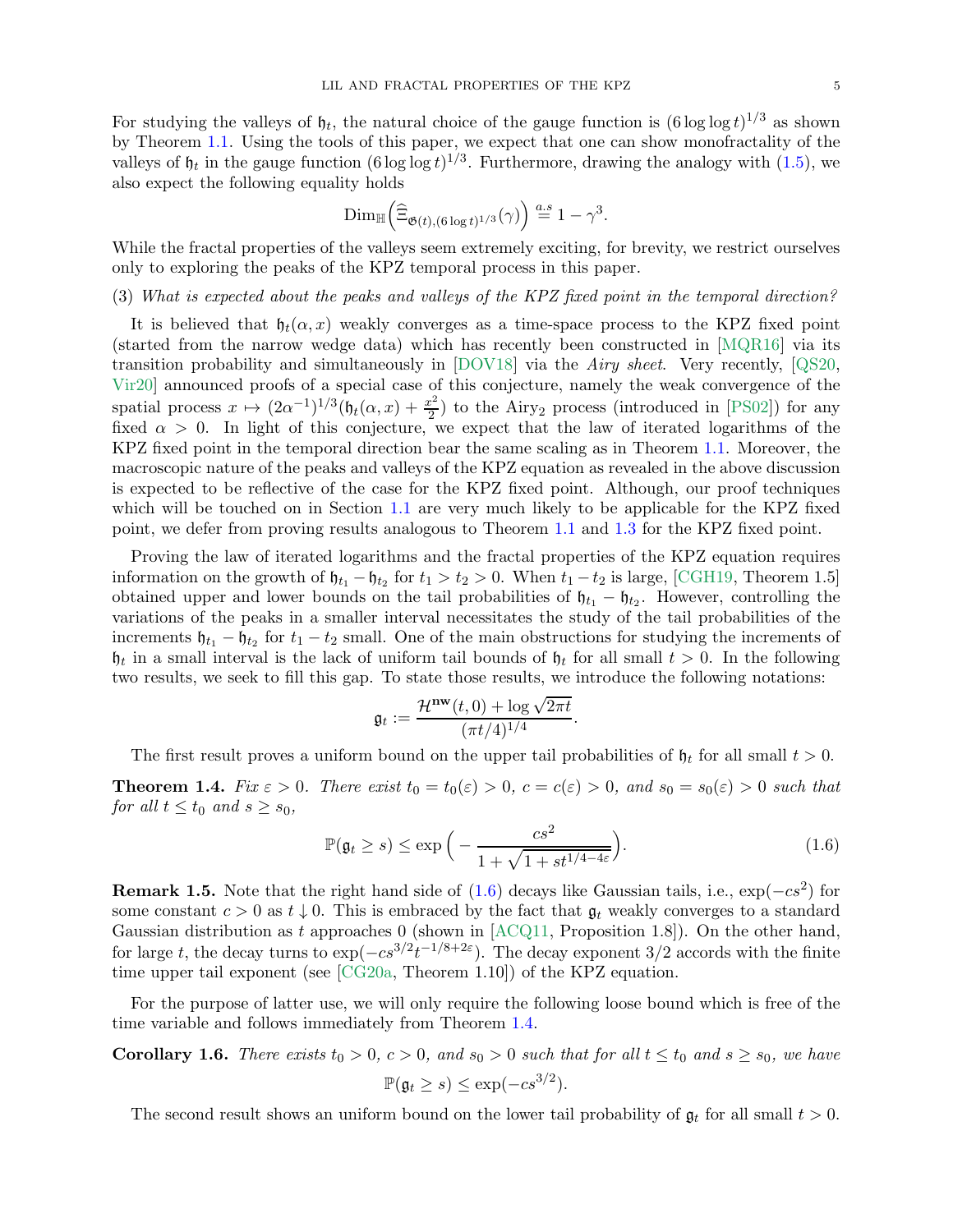<span id="page-5-2"></span>**Theorem 1.7.** There exist constants  $t_0 \in (0, 2]$ ,  $s_0 > 0$  and  $c > 0$  such that for all  $t \le t_0$ ,  $s \ge s_0$ ,

<span id="page-5-1"></span>
$$
\mathbb{P}(\mathfrak{g}_t \le -s) \le e^{-cs^2}.\tag{1.7}
$$

Remark 1.8. The decay exponent of the upper bound in [\(1.7\)](#page-5-1) is consistent with the Gaussian limit of  $\mathfrak{g}_t$  as t goes down to zero. It is worthwhile to note that Theorem [1.7](#page-5-2) provides an upper bound to the lower tail probability which holds uniformly for all small  $t > 0$ . This should be contrasted with the work of [\[CG20b,](#page-54-9) Theorem 1.1] which showed that the lower tail probability at finite time  $t > 0$  decays as  $\exp(-ct^{1/3}s^{5/2})$  for some constant  $c > 0$ . The interpolation between the exponents 2 and  $5/2$  as one gradually increases time t from 0 to a finite value is not covered in Theorem [1.7.](#page-5-2)

Short time uniform tail bounds of Theorem [1.4](#page-4-1) and [1.7](#page-5-2) opens directions to a plethora of new results. One of such directions is the study of modulus of continuity of the time-space process  $\mathfrak{h}_t(\alpha, x)$ . Our next and final main result proves a super-exponential tail bound of the modulus of continuity of  $\mathfrak{h}_t(\alpha, x)$ .

<span id="page-5-3"></span>**Theorem 1.9.** Fix  $t_0 > 0$ ,  $\varepsilon \in (0, \frac{1}{4})$  $\frac{1}{4}$  and any interval  $[a, b] \subset \mathbb{R}$  and  $[c, d] \subset \mathbb{R}_{\geq t_0}$ . Define Norm :  $([a, b] \times [c, d])^2 \rightarrow \mathbb{R}_{\geq 0}$ 

$$
\text{Norm}(\alpha_1, x_1; \alpha_2, x_2) = |x_1 - x_2|^{\frac{1}{2}} \left( \log \frac{|b - a|}{|x_1 - x_2|} \right)^{2/3} + |\alpha_1 - \alpha_2|^{\frac{1}{4} - \varepsilon} \left( \log \frac{|d - c|}{|\alpha_1 - \alpha_2|} \right)^{2/3} \tag{1.8}
$$

and

$$
\mathcal{C} := \sup_{\alpha_1 \neq \alpha_2, x_1 \neq x_2} \frac{1}{\text{Norm}(\alpha_1, x_1; \alpha_2, x_2)} \Big| \mathfrak{h}_t(\alpha_1, x_1) + \frac{x_1^2}{2\alpha_1} - \mathfrak{h}_t(\alpha_2, x_2) - \frac{x_2^2}{2\alpha_2} \Big|.
$$
 (1.9)

Then there exist  $s_0 = s_0(t_0, |b - a|, |c - d|, \varepsilon) > 0$  and  $c = c(t_0, |b - a|, |c - d|, \varepsilon) > 0$  such that for all  $s \geq s_0$  and  $t \geq t_0$ ,

<span id="page-5-6"></span><span id="page-5-5"></span><span id="page-5-4"></span>
$$
\mathbb{P}(\mathcal{C} > s) \le e^{-cs^{3/2}}.\tag{1.10}
$$

Remark 1.10. It was known (due to [\[BC95,](#page-54-10) Theorem 2.2]) that the fundamental solution of the SHE (i.e.,  $\mathcal{Z}^{\mathbf{nw}}(t,x)$ ) as a time-space process is almost surely Hölder continuous with the spatial and temporal Hölder exponents being less than  $1/2$  and  $1/4$  respectively. This indicates Hölder continuity of  $\mathcal{H}^{\mathbf{nw}}(t,x)$  with same spatial and temporal Hölder exponents as that of  $\mathcal{Z}^{\mathbf{nw}}(t,x)$ . Theorem [1.9](#page-5-3) corroborates to this fact by giving tail bounds to the modulus of continuity.

<span id="page-5-0"></span>1.1. Proof ideas. We start with discussing what makes our work hard to accomplish using other approaches. As a testing ground for non-linear SPDE's, the KPZ equation embraces a stack of new tools including regularity structures, paracontrolled distributions, energy solution method. Through its connection with the KPZ universality class, the KPZ equation is a paramount testament of a playing field for the techniques from integrable systems and random matrix theory. While these tools unveiled salient features of the KPZ equation in the past, many finer properties are still out of reach. One of the basic requirement for showing the law of iterated logarithms and the fractal nature of the KPZ level sets is to attain a delicate understanding of the modulus of continuity of the KPZ temporal process. This entails to knowing multi-point joint distribution of the KPZ equation. While the seminal paper [\[ACQ11\]](#page-54-7) derived one point distribution of the narrow wedge solution of the KPZ equation, the exact formulas of more than one point does not seem to be on the horizon (see [\[Dim20\]](#page-55-15) for some recent progress in other positive temperature models). In [\[CGH19,](#page-54-0) Theorem 1.5], the authors derived near-exponentially decaying bounds on the tail probabilities of the difference of the KPZ equation at two time points. Although these tail bounds were useful for setting forth the two time correlations of the KPZ equation, they fell short of achieving the modulus of continuity of the KPZ temporal process since those bounds only valid when the two time points are far apart.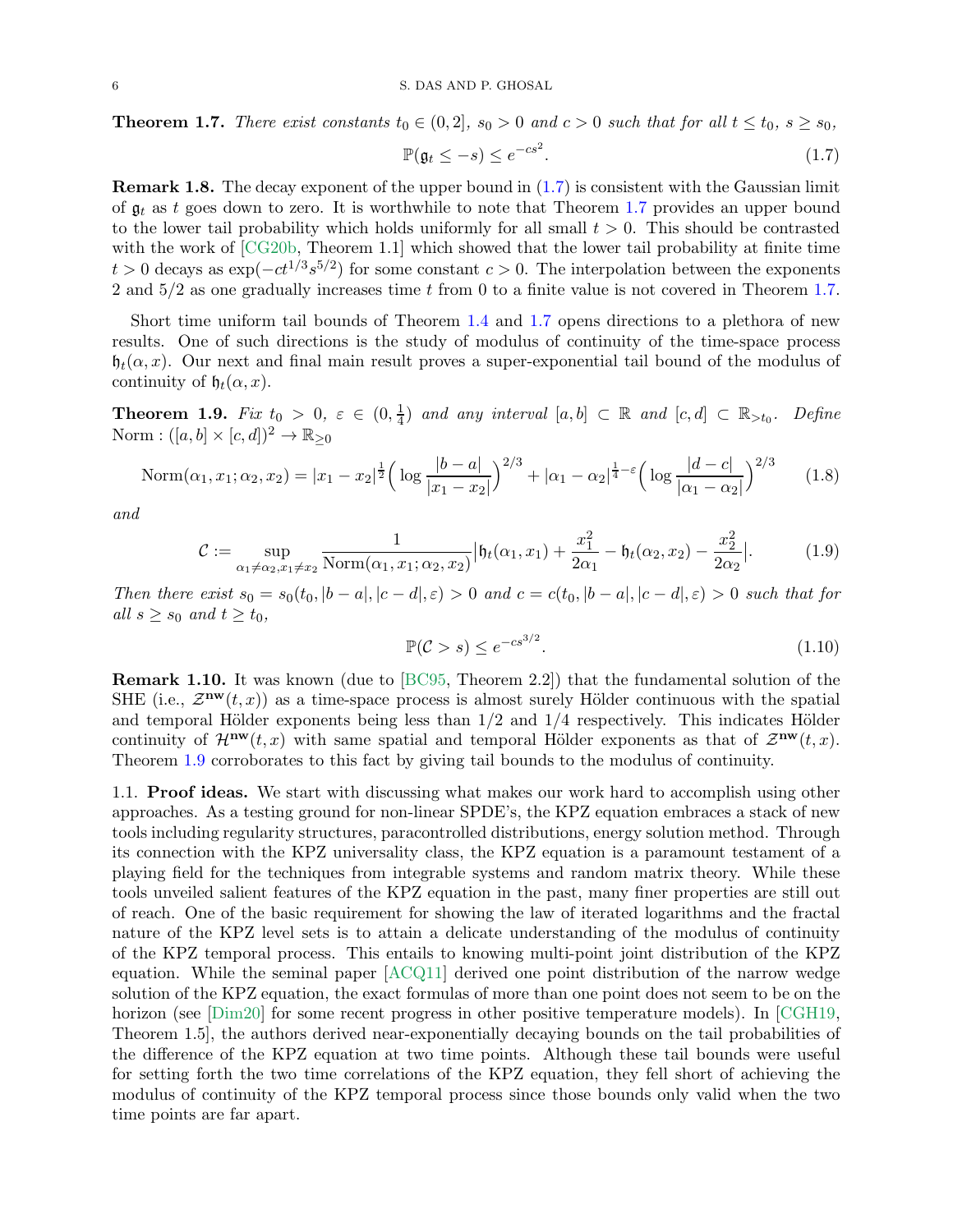Our approach is mainly probabilistic while some of the key inputs bear an integrable origin. Two of such examples are the short time (upper) tail bounds of the KPZ equation (see Theorem [1.4\)](#page-4-1) and the Gibbsian line ensemble. The short time upper tail will be derived using the integer moments of the SHE which has the recourse to some amenable contour integral formulas. On the other hand, while the Gibbsian line ensemble owes it inception to some integrable system, it has so far been fostered by the probabilistic ideas. One of the other key tools which we will procure in the due course of this paper is the short time lower tail bound (see Theorem [1.7\)](#page-5-2) which in contrast to the upper tail has its chassis made of core probabilistic ideas like Talagrand's concentration inequality.

Our first main tool is a multi-point composition law (see Proposition [2.12\)](#page-14-0) which generalizes the two-point composition law of [\[CGH19,](#page-54-0) Proposition 2.9]. In words, for any given set of time points  $0 < t_1 < t_2 < \ldots < t_k$ , this law constructs k independent random spatial profiles equivalent in law to the narrow wedge solution such that the KPZ temporal process at at  $t_i$  is obtained by exponential convolution of one of such independent profiles and  $\mathfrak{h}_{t_{i-1}}(\cdot)$  for  $i = 2, \ldots, k$ .

Our second main tool is the Gibbsian line ensemble. More precisely, we use a special Gibbsian line ensemble called the KPZ line ensemble introduced by [\[CH14\]](#page-55-0). In short, KPZ line ensemble is a set of random curves whose lowest indexed curve has the same law as the narrow wedge solution of the KPZ equation. Furthermore, this set of random curves satisfies the Brownian Gibbs property which ensures that the law of any fixed index curve in an interval only depends on the boundary value and can be described using the law of a Brownian bridge conditioned to have same boundary values, a connection elicited through a very explicit Radon-Nikodym derivative expression. As it was revealed in [\[CH14\]](#page-55-0), the Brownian Gibbs property of the KPZ line ensemble imparts *stochastic* monotonicity on its lowest indexed curve, a property amenable to finding exquisite tail bounds of the spatial profile of the KPZ equation. Furthermore, we also enrich the arsenal of the Gibbsian line ensemble by introducing and exploring a *short time KPZ line ensemble* (see Proposition [2.5\)](#page-12-1) whose lowest indexed curve is the narrow wedge solution with *short-time KPZ scaling*, i.e., the scaling exponent of the fluctuation, space and time follows the ratio  $1:2:4$ . In order to distinguish, we would refer the KPZ line ensemble whose lowest indexed curve is narrow wedge solution with the KPZ scaling as the long-time KPZ line ensemble.

Our third main tool is the short time upper and lower tail bounds (Theorem [1.4](#page-4-1) and [1.7\)](#page-5-2) and the long time tail bounds of the KPZ equation from [\[CG20b,](#page-54-9) [CG20a\]](#page-54-8) (summarized in Proposition [2.15-](#page-16-0) [2.18\)](#page-17-0). The short time upper tail is derived using the contour integral formulas of the moments of the SHE whereas the short time lower tail (uniform in time) is obtained via controlling the tail estimates of the partition function of random polymer model whose continuum limit solves the SHE. We also improve the bounds available for the long time upper tail of the KPZ equation (see Proposition [A.1\)](#page-51-0), a key input for showing the fractal nature of the upper level sets in Theorem [1.3.](#page-3-2)

Now we proceed to discuss how we use those tools to prove our results. The one point tail estimates of the KPZ equation (from Theorem [1.4,](#page-4-1) [1.7](#page-5-2) and Proposition [2.15-](#page-16-0) [2.18\)](#page-17-0) in conjugation with the tail bounds of the Brownian bridge fluctuations would allow us to derive delicate tail bounds of the spatial profile of the narrow wedge solution in finite intervals at the behest of the Brownian Gibbs property of the long and short time KPZ line ensembles. All these new tail estimates are detailed in Section [4.](#page-22-0) For any given  $t_1 > t_2$ , the two point composition law relates  $\mathfrak{h}_{t_1}$  with the narrow wedge profile  $\mathfrak{h}_{t_2}(1, \cdot)$  via an exponential convolution with another independent random spatial process which will be denoted as  $\mathfrak{h}_{t_2 \downarrow t_1}(\cdot)$  and has the same distribution as  $\mathfrak{h}_{t_1}((t_2 - t_1)/t_1, \cdot)$ . Mating of this convolution principle with the tail bounds of the KPZ spatial process from Section [4](#page-22-0) propagates the one point tail estimates to the tail bounds of the difference of the KPZ height functions at two time points. These ideas, inculcated in Proposition [5.1-](#page-28-0)[5.4](#page-29-0) of Section [5,](#page-28-1) will unfold to be a mainstay on which the proof of Theorem [1.9](#page-5-3) rests with.

By the Borel-Cantelli lemmas, the law of iterated logarithm of Theorem [1.1](#page-1-1) can be recasted as showing that the infimum and supremum of the LIL adjusted temporal processes  $\mathfrak{h}_t/(\log \log t)^{1/3}$ and  $\mathfrak{h}_t/(\log \log t)^{2/3}$  respectively over the intervals  $[\exp(e^n), \exp(e^{n+1})]$  cannot stay further away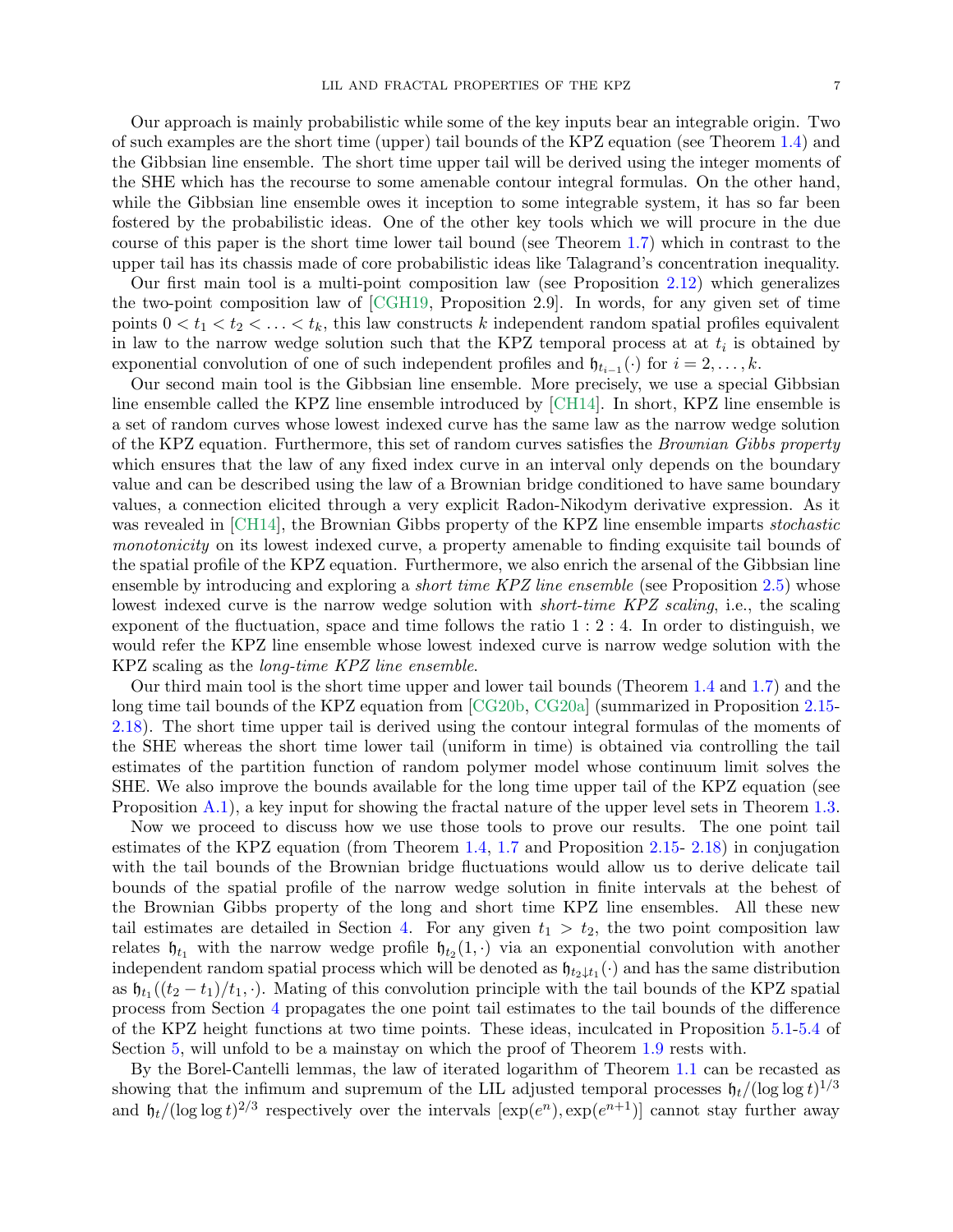from  $-6^{1/3}$  and  $(3/4\sqrt{2})^{2/3}$  infinitely often. For proving these claims, one needs delicate tail bounds of the supremum and infimum of the KPZ temporal process which will be obtained in the following two ways. The first way uses the multi-point composition law of the KPZ equation (from Proposition [2.12\)](#page-14-0) to find upper bounds to the upper tail probability of the infimum and lower tail probability of the supremum. For any given set of time points, the multi-point composition law returns a set of independent random spatial profiles which are same in law with the narrow wedge solution. By Proposition [5.1](#page-28-0)[-5.4](#page-29-0) of Section [5,](#page-28-1) we give upper bound of the multi-point tail probabilities of the temporal process by the one-point tail probabilities of those independent spatial processes upto to some sharply decaying additive terms (Proposition [6.1\)](#page-38-0). The tail estimates of the multi-point distribution of the KPZ temporal process which are later turned into the tail probabilities of the infimum and supremum bring forth a new set of tools, unknown previously and hefty to obtain otherwise. The second way would find upper bound to the lower tail probability of the infimum and upper tail probability of the supremum of the KPZ temporal process using the tail bounds of the modulus of continuity claimed and proved in Proposition [5.5.](#page-29-1)

Much akin to the law of iterated logarithms, the proofs of mono- and multi-fractality of the KPZ equation heavily rely on the tail probabilities of the supremum and infimum of the KPZ temporal process in compact intervals. In addition, the mono-fractality result  $((1.4)$  $((1.4)$  of Theorem [1.3\)](#page-3-2) requires fast decoupling of the two-point upper tail probabilities of the KPZ equation. While such decoupling results are obtained for the Brownian motion in [\[KKX17,](#page-56-0) Lemma 3.5-3.6] without much ado, the situation for the KPZ equation is complicated and hinges on getting fine estimates of the one-point upper tail probability. Based on similar techniques as in [\[CG20a,](#page-54-8) Proposition 4.1], Proposition [A.3](#page-51-1) of Section [A](#page-51-2) provides such tail bounds which will be finally used in Proposition [7.1](#page-44-0) for showcasing the decoupling in the KPZ upper tail probabilities.

Our approach of studying the peaks and valleys of the KPZ equation has the potential to generalize for other models in the KPZ universality class. As it was mentioned earlier, our approach stands on the shoulders of three main components: multi-point composition law, Gibbsian line ensemble and one-point tail probabilities. For the zero temperature models like the last passage percolation model, Airy process and many more, the analogues of the multi-point composition law are easy to obtain and stated in terms of the maximum convolution instead of the exponential convolution. Gibbsian line ensemble approach was first introduced by [\[CH14\]](#page-55-0) for studying the Airy line ensemble and then, latter been applied in numerous zero temperature models. Furthermore, precise one-point tail estimates are available for many zero temperature model including the KPZ fixed point. Some of these technical appliances are also available for few positive temperature models such as the asymmetric simple exclusion process (ASEP), stochastic six vertex model, strictly weak lattice polymer model etc. With the aid of the above three proof components, the revelation of the landscape of the aforementioned models bears immense possibilities which we hope to explore in future works.

<span id="page-7-0"></span>1.2. Previous works. Studying macroscopic landscapes of stochastic processes is one of the most compelling research directions in probability theory. Starting from the middle of the previous century to the present time, Brownian motion serves as a fertile ground for doing alluring predictions on the landscape of the models in the Gaussian universality class and demonstrating those with lots of success. One of the main goals of this work is to showcase the KPZ equation as a representative of the models in the KPZ universality class when it comes to explaining the macroscopic landscape of its members under the KPZ scaling. Below, we review some of the previous works on the LIL and fractal properties of the models in the KPZ universality with the aim of comparing and contrasting those with our results.

Random matrix theory is intimately connected with the models of the KPZ universality class. In fact, the Tracy-Widom GUE distribution which became one of the characteristics of the fixed points of the universality class was born out [\[TW94\]](#page-56-16) as a by-product of a random matrix model.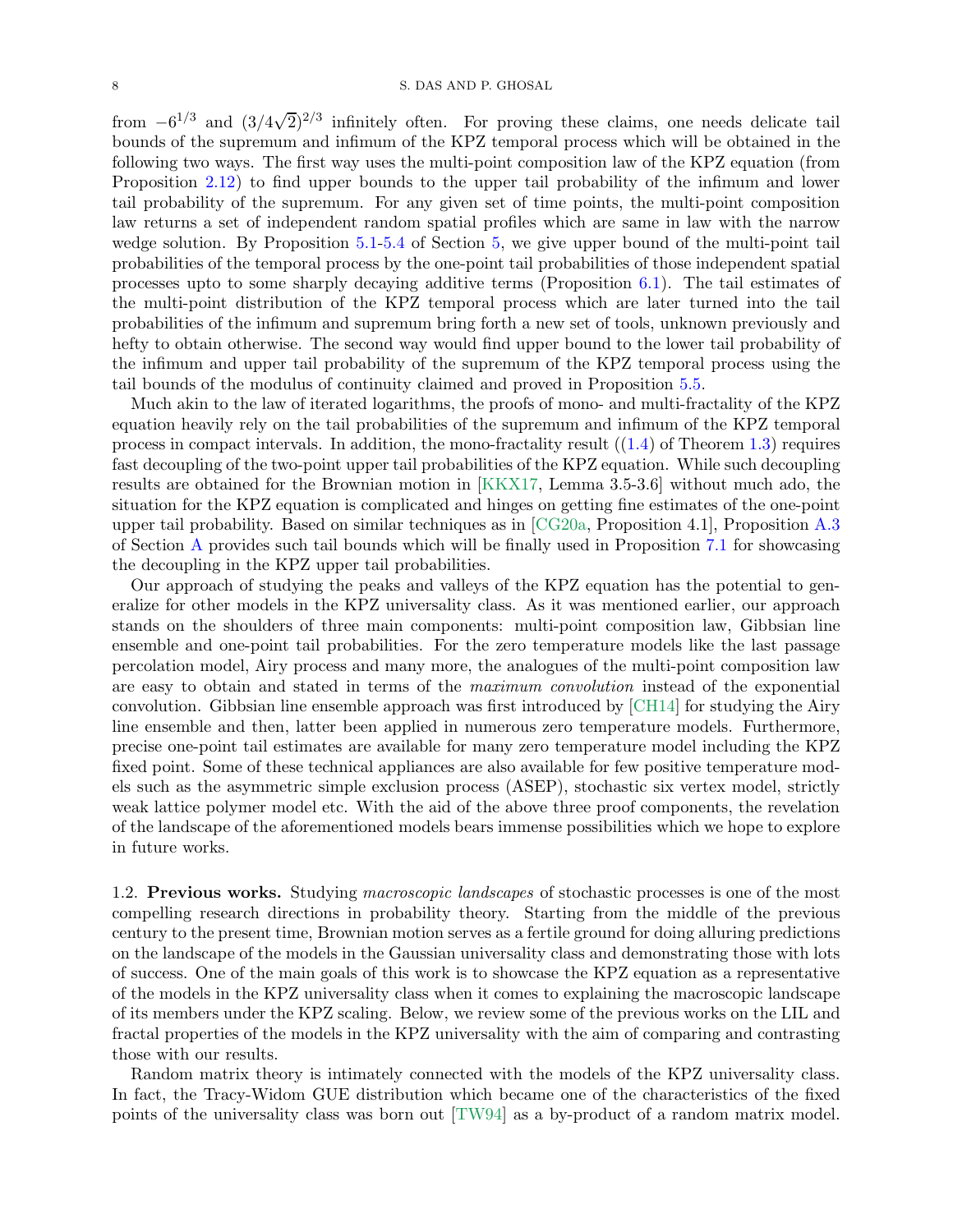To be more precise, the limiting distribution of the largest eigenvalue  $\lambda_n^{\text{GUE}}$  of an  $n \times n$  Gaussian unitary ensemble under centering by  $\sqrt{2n}$  and scaling by  $n^{1/6}$  is essentially known as the Tracy-Widom GUE distribution. One may also regard  $\lambda_n^{\text{GUE}}$  as the *n*-th element of the GUE minor process. From this point of view, it was an interesting open question to study the law of fractional logarithm of  $\lambda_n^{\text{GUE}}$  which was finally solved by [\[PZ17\]](#page-56-17). The authors found the value of the limsup of  $(\lambda_n^{\text{GUE}} \sqrt{\frac{n}{2n}}/\sqrt{2n^{1/6}}$  under a normalization by  $(\log n)^{2/3}$  when n goes to  $\infty$ . The authors had shown that the value of the limsup is almost surely equal to  $(1/4)^{2/3}$ . On the other hand, [\[PZ17\]](#page-56-17) had also shown that the liminf of  $(\lambda_n^{\text{GUE}} \sqrt{2n}$ / $\sqrt{2n^{1/6}}$  under a normalization by  $(\log n)^{1/3}$  is almost surely finite. They had conjectured that the liminf is almost surely equal to  $-4^{1/3}$ . To the best of our knowledge, the macroscopic Hausdorff dimensions of the level sets of  $\lambda_n^{\text{GUE}}$  are not known yet. Drawing the analogy with the KPZ equation, we conjecture that the peaks and valleys of  $\lambda_n^{\text{GUE}}$  are multifractal in the gauge functions  $(\log n)^{2/3}$  and  $(\log n)^{1/3}$  respectively.

Last passage percolation (LPP) is one of the widely studied models in the KPZ universality class. Due to the presence of endearing geometric properties, the study of the LPP model fueled lots of interests in the recent times. [\[Led18\]](#page-56-18) had initiated the study on the laws of iterated logarithms in the case of integrable LPP models. In [\[Led18\]](#page-56-18), the author had considered the LPP model in  $\mathbb{Z}^2_{\geq 0}$  lattice where the weights of the lattice sites are independent exponential or, geometric random variables. It was shown in [\[Led18\]](#page-56-18) that the limsup of point to point last passage percolation time from  $(0,0)$  to  $(n,n)$  (centered by 4n and scaled by  $(2^4n)^{1/3}(\log \log n)^{2/3}$ ) is almost surely bounded between  $\alpha_{\text{sup}}$  and  $(3/4)^{2/3}$  for some  $0 < \alpha_{\text{sup}} \leq (3/4)^{2/3}$ . In fact, [\[Led18\]](#page-56-18) had conjectured that  $\alpha_{\sup}$  is equal to  $(3/4)^{2/3}$ . [\[Led18\]](#page-56-18) had also investigated the liminf of the LPP model. It was shown that the LPP time between  $(0,0)$  and  $(n,n)$  (centered by 4n and scaled by  $(2^4n)^{1/3}(\log \log n)^{1/3}$ ) is almost surely lower bounded by some constant. Recently, [\[BGHK19\]](#page-54-11) have shown that the value of liminf is almost surely equal to a constant. However, not much is known about the exact value.

Fractal properties of the putative distributional limit of the models in the KPZ universality class, namely the KPZ fixed point has been investigated in few of the latest works. Recently, [\[DOV18\]](#page-55-14) gave a probabilistic construction of the KPZ fixed point as a distributional limit of the point-topoint Brownian last passage percolation model. The limiting space-time process which they named as the directed landscape led to a flurry of new discoveries. The study of the fractal geometry of the directed landscape has lately been initiated by [\[BGH](#page-54-12)+21, [BGH19\]](#page-54-13) who considered the problem of fractal dimension of some exceptional points along the spatial direction. In spite of the recent developments, the fractal nature of the space-time process of the directed landscape is still not fully understood. We hope that our results on fractality of the KPZ equation would shed some light for such study in future.

In the last decade, fractal properties of stochastic partial differential equations (SPDE) became an active area of research. The main focus of a vast majority of those works resided on the study of the large peaks of the SPDEs with multiplicative noise [\[GM90,](#page-55-16) [CM94,](#page-55-17) [BC95,](#page-54-10) [HHNT15,](#page-55-18) [FK09,](#page-55-19) [CJKS13,](#page-55-20) [CD15,](#page-54-14) [BC16,](#page-54-15) [Che17,](#page-55-21) [CHN19\]](#page-55-22). The growth of the large peaks of the SPDEs is attested by the intermittency property which is the center of attention in the field of the research of complex multiscale system for last five-six decades. See introduction of [\[BC95\]](#page-54-10) and [\[CM94,](#page-55-17) [Kho14\]](#page-56-5) for a detailed discussion. Recently, [\[KKX17\]](#page-56-0) investigated the fractal properties of the stochastic heat equation started from the constant initial data at the onset of intermittency and established the multifractal nature of the spatial process. Denote the solution of the SHE started from the constant initial data (i.e.,  $\mathcal{Z}^{\text{flat}}(0, x) = 1$  for all  $x \in \mathbb{R}$ ) by  $\mathcal{Z}^{\text{flat}}(t, x)$ . Drawing on an earlier result of [\[Che15\]](#page-55-23) which showed a fractional law of logarithm -

<span id="page-8-0"></span>
$$
\limsup_{x \to \infty} \frac{\log \mathcal{Z}^{\text{flat}}(t, x)}{t^{1/3} (\frac{3}{4\sqrt{2}} \log_+ x)^{2/3}} = 1 \quad \text{a.s.},\tag{1.11}
$$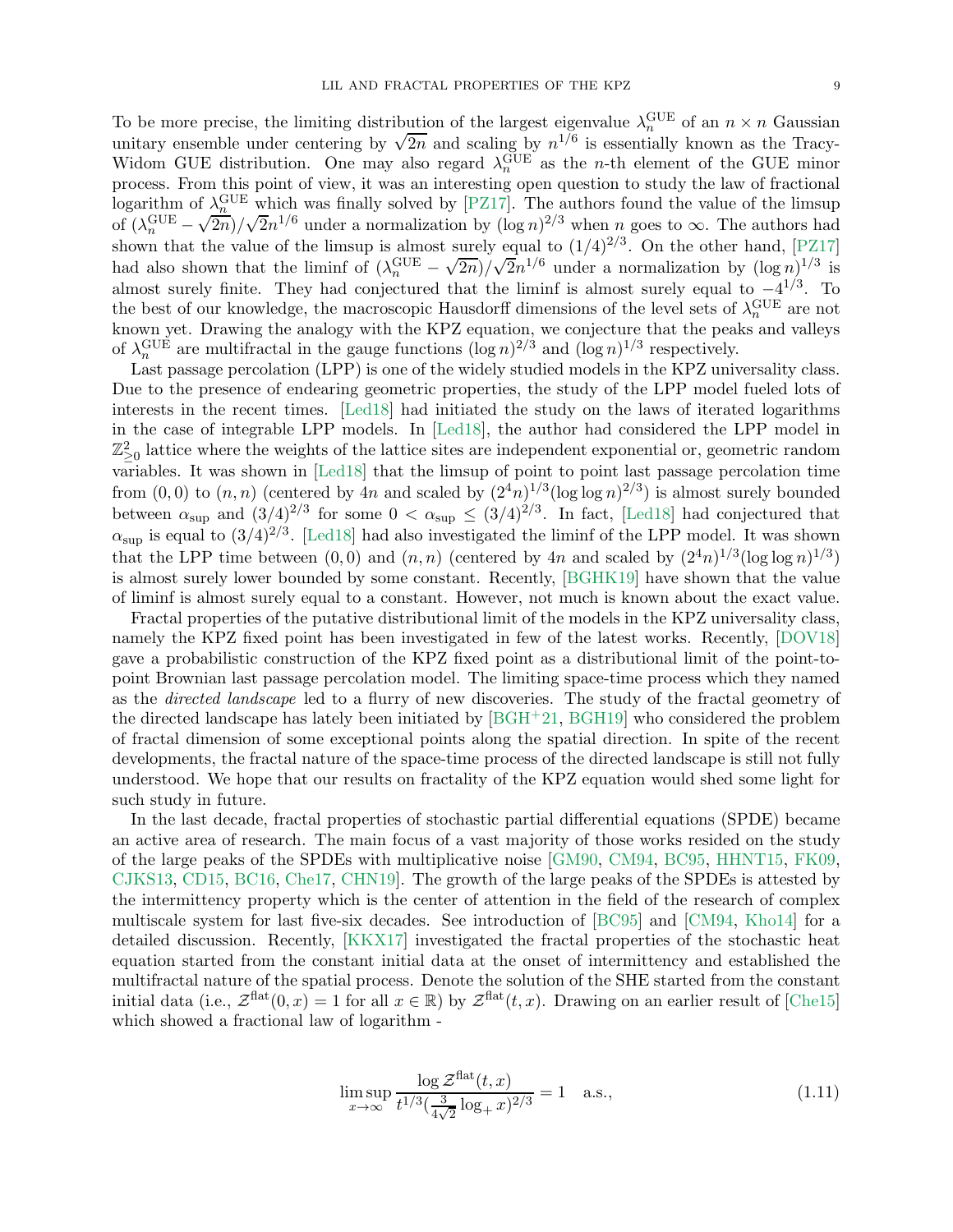Theorem 1.2 of [\[KKX17\]](#page-56-0) established the multifractal nature of the spatial process log  $\mathcal{Z}^{\text{flat}}(t, \cdot)$  for any fixed  $t > 0$ . The results of [\[KKX17\]](#page-56-0) is complemented by the study of the spatio-temporal fractal properties by [\[KKX18\]](#page-56-19) which showed that there are infinitely many different stretch scale (in the spatial direction) and time scale such that for any given stretch and time scale, the peaks of the spatio-temporal process of the stochastic heat equation attain non-trivial macroscopic Hausdorff dimensions. The idea of peaks of the stochastic heat equation forming complex multiscale system were also echoed in [\[ZTPSM00,](#page-56-20) [GD05b,](#page-55-24) [GD05a\]](#page-55-25). However, the macroscopic behavior of the KPZ temporal process as considered in this paper shows a different nature due to its slow decay of correlations in comparison to the KPZ equation along the spatial direction. For instance, our first result, Theorem [1.1](#page-1-1) exhibits LIL for the KPZ temporal process as opposed to the fractional law of logarithm satisfied by the KPZ spatial process demonstrated in [\(1.11\)](#page-8-0). In the same spirit, our second result (Theorem [1.3\)](#page-3-2) which is reminiscent of a similar result in [\[KKX17,](#page-56-0) Theorem 1.4] for 1-dimensional Brownian motion shows that the peaks of the KPZ temporal process exhibit a monofractal (see Definition [1.2\)](#page-2-0) nature as time t goes to  $\infty$ . This is in contrast to the multifractal nature of the spatial process as shown in [\[KKX17\]](#page-56-0). Nevertheless, Theorem [1.3](#page-3-2) shows that the crossover to the multifractality of the KPZ temporal process happens under exponential transformation of the time variable. While the complete understanding of the spatio-temporal landscape of the KPZ equation is far-off to our present reach, we hope that our results will ignite further interests along this direction.

We end this section with a review on the tail probabilities of the KPZ equation, one of the key tools of this paper. Study of the KPZ tail probabilities had been taken up in many works [\[MN08,](#page-56-21) [CQ13,](#page-55-26) [Flo14\]](#page-55-4) in the past. One of the recent major advances has been achieved in [\[CG20b\]](#page-54-9) which proved tight bounds to the lower tail probability of the KPZ equation started from the narrow wedge initial data. This sowed the seeds of a series of works  $[CGK<sup>+</sup>18, Tsa18, KL19, CC19, Zho19,$  $[CGK<sup>+</sup>18, Tsa18, KL19, CC19, Zho19,$  $[CGK<sup>+</sup>18, Tsa18, KL19, CC19, Zho19,$  $[CGK<sup>+</sup>18, Tsa18, KL19, CC19, Zho19,$  $[CGK<sup>+</sup>18, Tsa18, KL19, CC19, Zho19,$  $[CGK<sup>+</sup>18, Tsa18, KL19, CC19, Zho19,$  $[CGK<sup>+</sup>18, Tsa18, KL19, CC19, Zho19,$  $[CGK<sup>+</sup>18, Tsa18, KL19, CC19, Zho19,$ [CCR20\]](#page-54-18) which studied in details the lower tail large deviation of the KPZ equation as time goes to  $\infty$ . The upper tail probabilities of the KPZ equation has been recently investigated by [\[CG20a\]](#page-54-8). The same paper also initiated the study of the tail probabilities under general initial data. The upper tail large deviation was later found in [\[DT19\]](#page-55-27) for narrow wedge initial data and in [\[GL20\]](#page-55-28) for general initial data. In spite of these recent advances, not much were known about the evolution of the tail probabilities of the KPZ as time t goes to 0. In a very recent work,  $[LT20]$  showed the large deviation of the KPZ equation as t tends to 0. However, this does not shed much light on the uniform tail estimates of the KPZ height function starting from time equal to 0 to a finite value. Such uniform estimates which were reported in Theorem [1.4](#page-4-1) and [1.7](#page-5-2) will be instrumental in obtaining our other main results Theorem [1.1,](#page-1-1) [1.3](#page-3-2) and [1.9.](#page-5-3)

Outline. Section [2](#page-10-0) will introduce the basic frameworks of the KPZ line ensemble and the Barlow-Taylor macroscopic fractal theory. It will also introduce other useful tools including multipoint composition law, one-point tail probabilities of the KPZ equation, tail probabilities of the supremum and infimum of the KPZ spatial process. Section [3](#page-17-1) will prove Theorem [1.4](#page-4-1) and [1.7.](#page-5-2) This will be followed by Section [4](#page-22-0) where we derive delicate tail bounds of the KPZ spatial process for finite and short time. Section [5](#page-28-1) will study the temporal modulus of continuity of the KPZ equation and use it to prove Theorem [1.9.](#page-5-3) Based on the tools from Section [2-](#page-10-0)[5,](#page-28-1) the law of iterated logarithms of Theorem [1.1](#page-1-1) will be proved in Section [6.](#page-37-0) The proof of the mono- and multifractality results of the KPZ equation from Theorem [1.3](#page-3-2) will be given in Section [7.](#page-43-0) This last section will use an improved KPZ upper tail probability estimate which is proved in Proposition [A.1](#page-51-0) of Appendix [A.](#page-51-2)

Acknowledgements. We are grateful to Ivan Corwin for numerous stimulating discussions, encouragement, and giving us valuable inputs in an earlier draft of the paper. We express our gratitude towards Benjamin Landon whose suggestions helped us to improve Theorem [1.3.](#page-3-2) We thank Davar Khoshnevisan for asking interesting questions on our work. We thank Shalin Parekh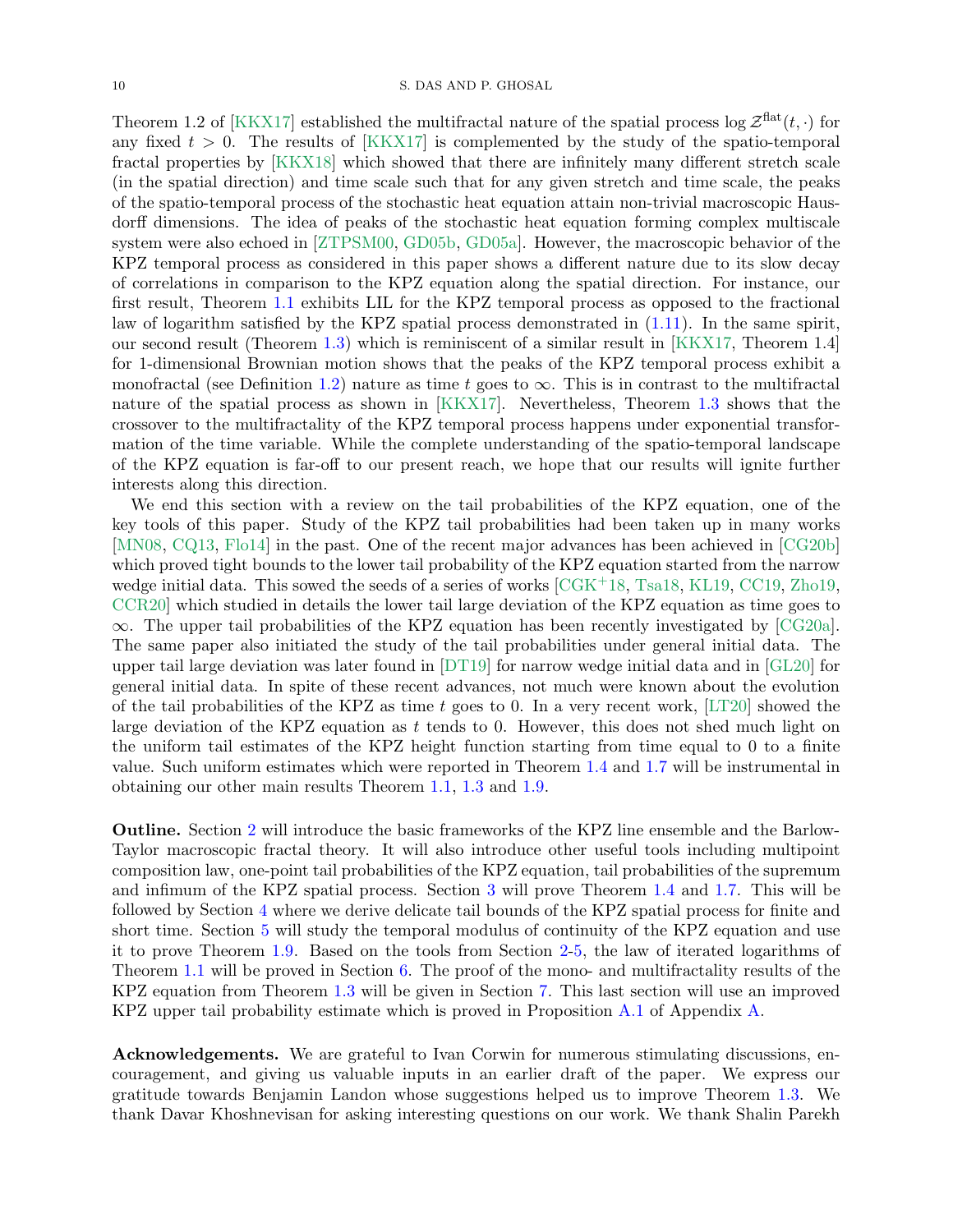and Li-Cheng Tsai for helpful conversations and discussions. We thank Yier Lin for reading the manuscript carefully and making useful comments which improve the presentation.

SD's research was partially supported by Ivan Corwin's NSF grant DMS-1811143 as well as the Fernholz Foundation's "Summer Minerva Fellows" program.

#### 2. Basic Framework and Tools

<span id="page-10-0"></span>In this section, we will review mainly three topics which are required for our subsequent analysis. One of the main topics of this section is the KPZ line ensemble and its Brownian Gibbs property. The KPZ line ensemble is a set of random curves whose lowest indexed curve is same in distribution with the narrow wedge solution of the KPZ equation. The Brownian Gibbs property of the KPZ line ensemble induces stochastic monotonicity of the spatial profile the KPZ equation, one of the major tools in our analysis. Lemma [2.4](#page-11-0) of Section [2.1](#page-10-1) will precisely state such monotonicity result. In a similar way as in [\[CH16\]](#page-55-1), we will introduce a short-time version of the KPZ line ensemble which would play a key role in later sections to find the temporal modulus of continuity of the KPZ equation.

Our second main topic of this section is the Barlow-Taylor theory of macroscopic fractal properties of a stochastic process. In light of the expositions in [\[KKX17,](#page-56-0) [BT89,](#page-54-19) [BT92\]](#page-54-20), the notions of Barlow-Taylor Hausdorff content and dimension of any Borel set will be recalled. Some of the basic properties of the Barlow-Taylor Hausdorff dimension are presented in Proposition [2.7,](#page-13-0) [2.8](#page-13-1) and [2.10](#page-13-2) of Section [2.2.](#page-12-2)

Lastly, we recall some of the known facts about the KPZ equation including its multipoint composition law and the tail estimates of its one point distribution in Section [2.3.](#page-13-3)

<span id="page-10-1"></span>2.1. **KPZ line ensemble.** Describing the KPZ line ensemble and its Brownian Gibbs property requires some notations which are introduced as follows.

Definition 2.1 (Brownian Gibbs line ensembles; Definitions 2.1 and 2.2 of [\[CH16\]](#page-55-1)). Fix intervals  $\Sigma \subset \mathbb{Z}$  and  $\Lambda \subset \mathbb{R}$ . Let X be the set of continuous functions  $f : \Sigma \times \Lambda \to \mathbb{R}$ , endowed with the topology of uniform convergence on compact subsets;. Denote the  $\sigma$ -field generated by X by C.

A  $(\Sigma \times \Lambda)$ -indexed line ensemble  $\mathcal L$  is a random variable  $\mathcal L$  in a probability space  $(\Omega, \mathcal B, \mathbb P)$  taking values in X such that  $\mathcal L$  is measurable with respect to  $(\mathcal B, \mathcal C)$ . In simple words,  $\mathcal L$  is a set of random continuous curves indexed by  $\Sigma$  where each of those curves maps  $\Lambda$  to  $\mathbb R$ . An element of  $\Sigma$  is a curve index, and we will write  $\mathcal{L}_k(x)$  instead of  $\mathcal{L}(k, x)$  for  $k \in \Sigma$  and  $x \in \Lambda$ ; we will write  $\mathcal{L}_k$  for the entire index k curve.

For any two integers  $k_1 < k_2$ , two vectors of reals  $\vec{x}, \vec{y} \in \mathbb{R}^{k_1-k_2+1}$ , and an interval  $(a, b)$ , we say that a  $\{k_1, \ldots, k_2\} \times (a, b)$ -indexed line ensemble is a *Brownian bridge line ensemble with* entrance data  $\vec{x}$  and exit data  $\vec{y}$  if its law, which we denote by  $\mathbb{P}^{k_1,k_2,(a,b),\vec{x},\vec{y}}_{\text{free}}$ , is equal to that of  $k_2 - k_1 + 1$  independent Brownian bridges starting at values  $\vec{x}$  at a and ending at values  $\vec{y}$  at b. We use the notation  $\mathbb{E}_{\text{free}}^{k_1,k_2,(a,b),\vec{x},\vec{y}}$  to denote the expectation with respect to the probability measure  $\mathbb{P}_{\text{free}}^{k_1,k_2,(a,b),\vec{x},\vec{y}}$ . When  $k_1 = k_2 = 1$ , we write  $\mathbb{P}_{\text{free}}^{(a,b),\vec{x},\vec{y}}$ . One may think a and b as times and  $\vec{x}$  and  $\vec{y}$ as starting and ending locations for the Brownian bridges.

Suppose we are given a continuous function  $\mathbf{H} : \mathbb{R} \to [0, \infty)$  which we will call a *Hamiltonian*. We will consider the following two kinds of Hamiltonians:

<span id="page-10-2"></span>
$$
\mathbf{H}_t^{\text{long}}(x) = e^{t^{1/3}x} \quad \text{and,} \quad \mathbf{H}_t^{\text{short}}(x) = e^{(\pi t/4)^{1/4}x} \text{ for given } t > 0 \tag{2.1}
$$

For any given Hamiltonian H and two measurable functions  $f, g : (a, b) \to \mathbb{R}$ , we define a  ${k_1,\ldots,k_2} \times (a, b)$ -indexed **H**-Brownian bridge line ensemble with entrance data  $\vec{x}$ , exit data  $\vec{y}$  and boundary data  $(f, g)$  to be a collection of random curves  $\mathcal{L}_{k_1}, \ldots, \mathcal{L}_{k_2} : (a, b) \to \mathbb{R}$  whose law will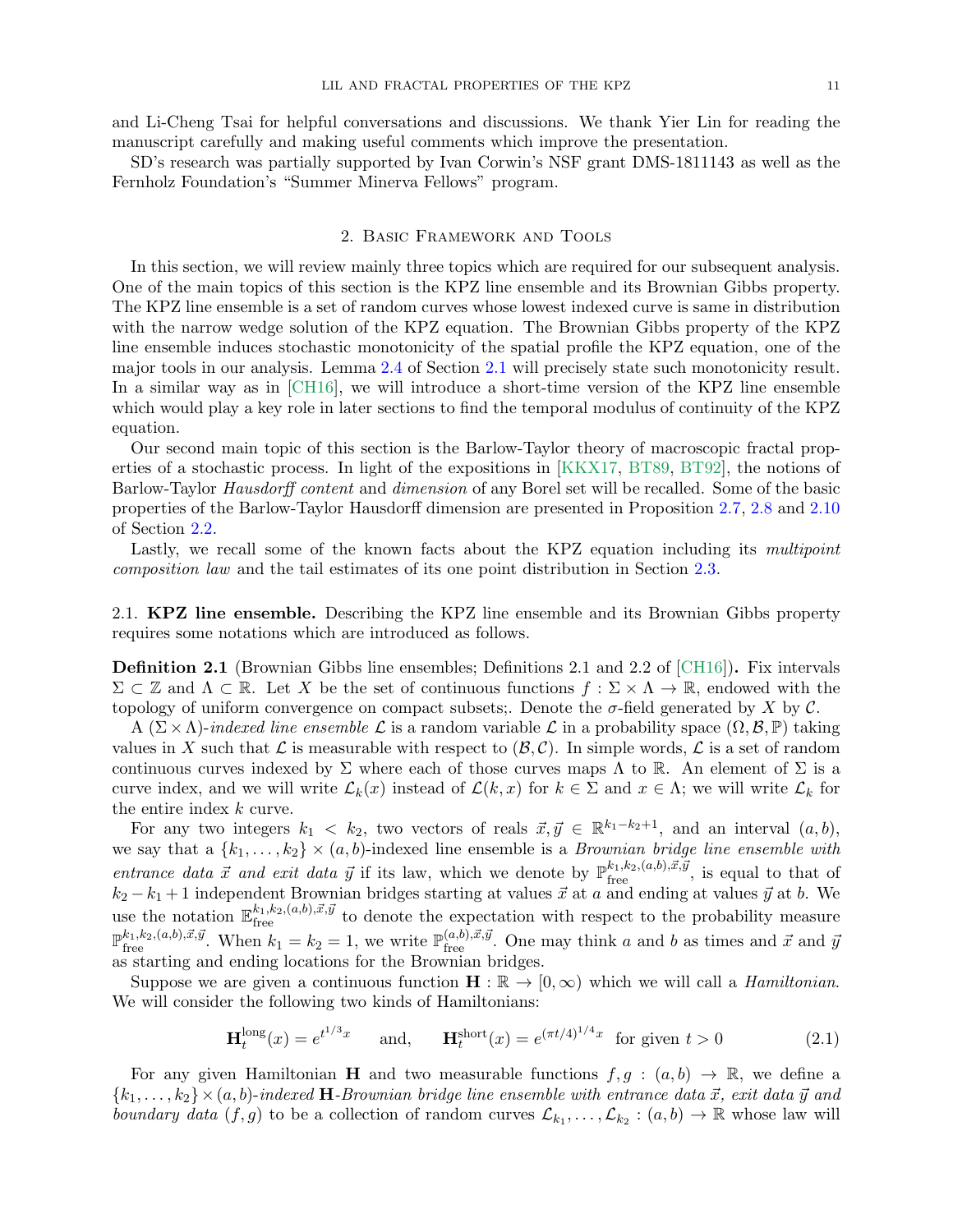be denoted by  $\mathbb{P}^{k_1,k_2,(a,b),\vec{x},\vec{y},f,g}_{\mathbf{H}}$  and is specified by the Radon-Nikodym derivative

$$
\frac{d\mathbb{P}^{k_1,k_2,(a,b),\vec{x},\vec{y},f,g}_{\mathbf{H}}(\mathcal{L}_{k_1},\ldots,\mathcal{L}_{k_2})}{d\mathbb{P}^{k_1,k_2,(a,b),\vec{x},\vec{y}}_{\text{free}}}(\mathcal{L}_{k_1},\ldots,\mathcal{L}_{k_2}) = \frac{W_{\mathbf{H}}^{k_1,k_2,(a,b),\vec{x},\vec{y},f,g}(\mathcal{L}_{k_1},\ldots,\mathcal{L}_{k_2})}{Z_{\mathbf{H}}^{k_1,k_2,(a,b),\vec{x},\vec{y},f,g}} ,
$$
\n
$$
W_{\mathbf{H}}^{k_1,k_2,(a,b),\vec{x},\vec{y},f,g}(\mathcal{L}_{k_1},\ldots,\mathcal{L}_{k_2}) = \exp\left\{-\sum_{i=k_1}^{k_2+1} \int \mathbf{H}\big(\mathcal{L}_i(x) - \mathcal{L}_{i-1}(x)\big)dx\right\}.
$$

where in the right-hand side of the preceding display, we use the convention that  $\mathcal{L}_{k_1-1}$  is equal to f, or to  $+\infty$  if  $k_1 - 1 \notin \Sigma$ ; and of  $\mathcal{L}_{k_2+1}$  is equal to g, or to  $-\infty$  if  $k_2 + 1 \notin \Sigma$ . Here,  $Z_{\mathbf{H}}^{k_1,k_2,(a,b),\vec{x},\vec{y},f,g}$ is the normalizing constant which produces a probability measure.

A ( $\Sigma \times \Lambda$ )-indexed line ensemble L enjoys the H-Brownian Gibbs property if, for all K =  ${k_1, \ldots, k_2} \subset \Sigma$  and  $(a, b) \subset \Lambda$ , the following distributional equality holds:

Law
$$
\left(\mathcal{L}_{K\times(a,b)}
$$
 conditioned on  $\mathcal{L}_{\Sigma\times\Lambda\setminus K\times(a,b)}\right) = \mathbb{P}^{k_1,k_2,\vec{x},\vec{y},f,g}_{\mathbf{H}},$ 

where  $\vec{x} = (\mathcal{L}_{k_1}(a), \dots, \mathcal{L}_{k_2}(a)), \ \vec{y} = (\mathcal{L}_{k_1}(b), \dots, \mathcal{L}_{k_2}(b)),$  and where again  $f = \mathcal{L}_{k_1-1}$  (or  $+\infty$  if  $k_1 - 1 \notin \Sigma$ ) and  $g = \mathcal{L}_{k_2+1}$  (or  $-\infty$  if  $k_2 + 1 \notin \Sigma$ ). That is, the influence of the complementary part on the ensemble's restriction to  $K \times (a, b)$  comes only through the boundary data, i.e., the starting and ending points and the neighbouring curves.

Like as for Markov processes, there is a *strong* version of the **H**-Brownian Gibbs property which is valid with respect to *stopping domains* which we now describe. For a given line ensemble  $\mathcal{L}$ , let  $\mathfrak{F}_{ext}(K \times (a, b))$  be the  $\sigma$ -field generated by the curves  $K \times (a, b)$ . A pair  $(a, b)$  of random variables is called a K-stopping domain if  $\{a \le a, b \ge b\} \in \mathfrak{F}_{ext}(K \times (a, b))$ . Denote the set of continuous K-indexed functions  $(f_{k_1},...,f_{k_2})$ , each from  $(a,b) \to \mathbb{R}$  by  $C^K(a,b)$  and furthermore, write

$$
C^K := \left\{ (a, b, f_{k_1}, \ldots, f_{k_2}) : a < b \text{ and } (f_{k_1}, \ldots, f_{k_2}) \in C^K(a, b) \right\}.
$$

Let  $\mathcal{B}(C^K)$  be the set of all Borel measurable functions from  $C^K$  to R. We will say a K-stopping domain  $(a, b)$  satisfies the *strong* **H**-Brownian Gibbs property if, for all  $F \in \mathcal{B}(C^K)$ , P-almost surely

$$
\mathbb{E}\Big[F\big(\mathfrak{a},\mathfrak{b},\mathcal{L}\big|_{K\times(\mathfrak{a},\mathfrak{b})}\big)\Big|\mathfrak{F}_{\rm ext}\big(K\times(a,b)\big)\Big]=\mathbb{E}_{\mathbf{H}}^{k_1,k_2,(\ell,r),\vec{x},\vec{y},f,g}\Big[F\big(\ell,r,\mathcal{L}_{k_1},\ldots,\mathcal{L}_{k_2}\big)\Big],
$$

where, on the right-hand side,  $\ell = \mathfrak{a}$ ,  $r = \mathfrak{b}$ ,  $\vec{x} = (\mathcal{L}_i(\mathfrak{a}))_{i \in K}$ ,  $\vec{y} = (\mathcal{L}_i(\mathfrak{b}))_{i \in K}$ ,  $f = \mathcal{L}_{k_1-1}$  (or  $+\infty$  if  $k_2 + 1 \notin \Sigma$ ),  $g = \mathcal{L}_{k_2+1}$  (or  $-\infty$  if  $k_2 + 1 \notin \Sigma$ ), and the curves  $\mathcal{L}_{k_1}, \ldots, \mathcal{L}_{k_2}$  have law  $\mathbb{P}^{k_1, k_2, (\ell, r), \vec{x}, \vec{y}, f, g}_{\mathbf{H}}$ .

The following lemma demonstrates a sufficient condition under which the strong H-Brownian Gibbs property holds.

**Lemma 2.2** (Lemma 2.5 of  $[CH16]$ ). Any line ensemble which enjoys the  $H$ -Brownian Gibbs property also enjoys the strong H-Brownian Gibbs property.

Line ensembles with the **H**-Brownian Gibbs property benefit from certain stochastic monotonicities of the underlying measures. The following definition formally defines such monotonicity of measures. Afterwards, we state a proposition showing that two line ensembles with the same index set can be coupled in such a way that if the boundary conditions of one ensemble dominates the other, then same is true for laws of the restricted curves.

**Definition 2.3** (Domination of measure). Let  $\mathcal{L}_1$  and  $\mathcal{L}_2$  be two  $(\Sigma \times \Lambda)$ -indexed line ensembles with respective laws  $\mathbb{P}_1$  and  $\mathbb{P}_2$ . We say that  $\mathbb{P}_1$  dominates  $\mathbb{P}_2$  if there exists a coupling of  $\mathcal{L}_1$  and  $\mathcal{L}_2$ such that  $\mathcal{L}_1^j$  $\mathcal{L}_1^j(x) \geq \mathcal{L}_2^j(x)$  for all  $j \in \Sigma$  and  $x \in \Lambda$ .

<span id="page-11-0"></span>**Lemma 2.4** (Stochastic monotonicity: Lemmas 2.6 and 2.7 of [\[CH16\]](#page-55-1)). Fix finite intervals  $K \subset \Sigma$ and  $(a, b) \subset \Lambda$ ; and, for  $i \in \{1, 2\}$ , vectors  $\vec{x}_i = (x_i^{(k)})$  $i^{(k)}$  :  $k \in K$ ) and  $\vec{y}_i = (y_i^{(k)})$  $i^{(k)}: k \in K$  in  $\mathbb{R}^K$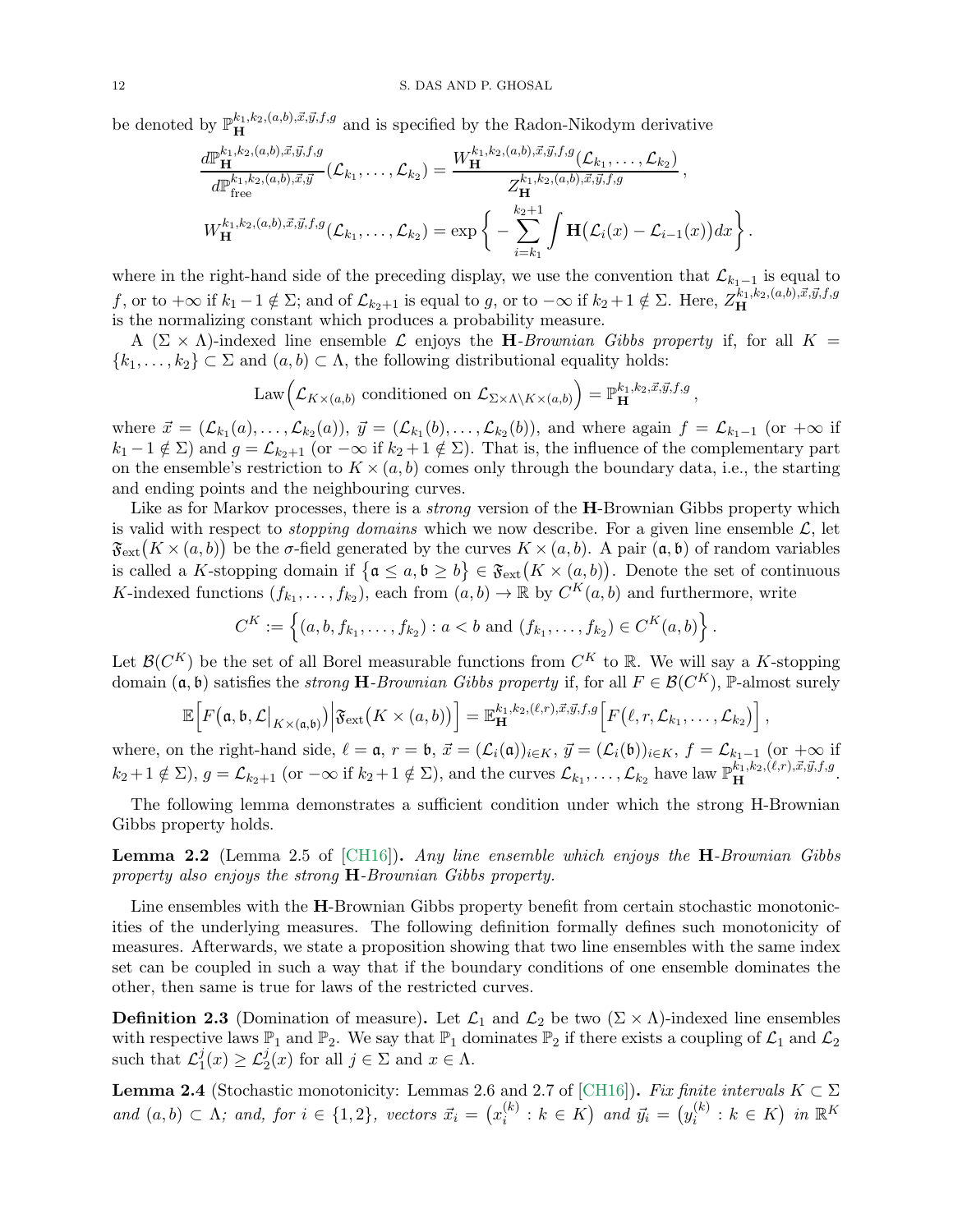that satisfy  $x_2^{(k)} \n\t\leq x_1^{(k)}$  $\sum_{1}^{(k)}$  and  $y_{2}^{(k)} \leq y_{1}^{(k)}$  $f_1^{(k)}$  for  $k \in K$ ; as well as measurable functions  $f_i : (a, b) \rightarrow$  $\mathbb{R} \cup \{+\infty\}$  and  $g_i : (a, b) \to \overline{\mathbb{R}} \cup \{-\infty\}$  such that  $f_2(s) \leq f_1(s)$  and  $g_2(s) \leq g_1(s)$  for  $s \in (a, b)$ . For  $i \in \{1,2\}$ , let  $\mathbb{P}_i$  denote the law  $\mathbb{P}^{k_1,k_2,(a,b),\vec{x}_i,\vec{y}_i,f_i,g_i}_{\text{H}}$ , so that a  $\mathbb{P}_i$ -distributed random variable  $\mathcal{L}_i = {\{\mathcal{L}_i^k(s)\}_{k \in K, s \in (a,b)}}$  is a  $K \times (a, b)$ -indexed line ensemble. If  $\mathbf{H} : [0, \infty) \to \mathbb{R}$  is convex, then  $\mathbb{P}_1$ dominates  $\mathbb{P}_2$  – that is, a common probability space  $(\Omega, \mathcal{B}, \mathbb{P})$  may be constructed on which the two measures are supported such that, almost surely,  $\mathcal{L}_1^k(s) \geq \mathcal{L}_2^k(s)$  for  $k \in K$  and  $s \in (a, b)$ .

Recall that the Hamiltonians  $\mathbf{H}_t^{\text{long}}$  $t_t^{\text{long}}(x)$  and  $\mathbf{H}_t^{\text{short}}(x)$  in [\(2.1\)](#page-10-2) are convex. Thus, Lemma [2.4](#page-11-0) applies to any  $\mathbf{H}_t^{\text{long}}$  $t_t^{\text{long}}$  or,  $\mathbf{H}_t^{\text{short}}$ -Brownian Gibbs line ensemble.

The following proposition recalls the unscaled and scaled KPZ line ensemble constructed in [\[CH16\]](#page-55-1) which satisfies  $\mathbf{H}_t^{\text{long}}$  $t_1^{\text{long}}$ -Brownian Gibbs property and introduces the short time KPZ line ensemble which exhibits  $\mathbf{H}^{\text{short}}_t$ -Brownian Gibbs property.

<span id="page-12-1"></span>**Lemma 2.5.** Let  $t > 0$ . There exists an  $N \times \mathbb{R}$ -indexed line ensemble  $\mathcal{H}_t = {\mathcal{H}_t^{(n)}(x)}_{n \in \mathbb{N}, x \in \mathbb{R}}$  such that:

- (1) the lowest indexed curve  $\mathcal{H}_t^{(1)}$  $t^{(1)}(x)$  is equal in distribution (as a process in x) to the Cole-Hopf solution  $\mathcal{H}^{\mathbf{nw}}(t,x)$  of KPZ started from the narrow wedge initial data;
- (2)  $\mathcal{H}_t$  satisfies the  $\mathbf{H}_1^{\text{long}}$  $_{1}^{\text{long}}$ -Brownian Gibbs property;
- (3) the scaled KPZ line ensemble  $\{\mathfrak{h}_t^{(n)}\}$  $t^{(n)}(x)\}_{n\in\mathbb{N},x\in\mathbb{R}}$ , defined by

<span id="page-12-3"></span>
$$
\mathfrak{h}_t^{(n)}(x) \, = \, t^{-1/3} \Big( \mathcal{H}_t^{(n)} \big( t^{2/3} x \big) + t/24 \Big) \, ,
$$

satisfies the  $\mathbf{H}^{\text{long}}_t$  $t_t^{\text{long}}$ -Brownian Gibbs property.

(4) and the scaled short time line ensemble  $\{\mathfrak{g}^{(n)}_t\}$  $t^{(n)}(x)\}_{n\in\mathbb{N},x\in\mathbb{R}}$ , defined by

$$
\mathfrak{g}_t^{(n)}(x) = (\pi t/4)^{-1/4} \left( \mathcal{H}_t^{(n)} \left( (\pi t/4)^{1/2} x \right) + \log \sqrt{2\pi t} \right),\tag{2.2}
$$

satisfies the  $\mathbf{H}_t^{\text{short}}$ -Brownian Gibbs property.

*Proof.* The part  $(1)$ ,  $(2)$  and  $(3)$  follow from the part  $(1)$ ,  $(2)$  and  $(3)$  of Theorem 2.15 of  $\lbrack \text{CH16} \rbrack$ respectively. For the proof of part (4), we rely on the proof of part (3) in [\[CH16,](#page-55-1) Theorem 2.15]. The main ingredients of their proof were the one point tail probabilities and spatial stationarity of  $\mathfrak{h}_t^{(1)}$  $t^{(1)}(.)$ . These two properties are also present for the lowest indexed curve for the short time line ensemble  $\{\mathfrak{g}_t^{(n)}\}$  $\{u^{(n)}(x)\}_{n\in\mathbb{N},x\in\mathbb{R}}$  (see Theorem [1.4,](#page-4-1) [1.7](#page-5-2) and Lemma [2.11\)](#page-14-1). With these in hand, the part (4) can be proved exactly in the same way as part (3) of [\[CH16,](#page-55-1) Theorem 2.15]. For brevity, we skip the details.

The above result envisages the Brownian Gibbs property of the ensemble to be brought to bear as a tool for analysing the spatial profiles  $\mathfrak{h}_t(x)$  and  $\mathfrak{g}_t(x)$  by demonstrating that the lowest indexed curves  $\mathfrak{h}_t^{(1)}$  $t^{(1)}$  and  $\mathfrak{g}^{(1)}_t$  $t<sup>(1)</sup>$  in the scaled long time and short time KPZ line ensemble have the laws of the centered and scaled narrow wedge solution  $\mathfrak{h}_t(x) := \mathfrak{h}_t(1,x)$  and  $\mathfrak{g}_t(x) := \mathfrak{g}_t(1,x)$  of the KPZ equation defined in [\(2.4\)](#page-13-4).

## <span id="page-12-2"></span>2.2. Barlow-Taylor's macroscopic fractal theory.

<span id="page-12-0"></span>**Definition 2.6** (Hausdorff content and dimension). For any Borel set  $A \subset \mathbb{R}$ , the *n*-th shell of A is defined as  $\mathcal{A} \cap \{(-e^{n+1}, -e^n] \cup [e^n, e^{n+1})\}$ . Let us fix a number  $c_0 > 0$ , and the set  $\mathcal{A} \subset \mathbb{R}$  and  $\rho > 0$ , define  $\rho$ -dimensional Hausdorff content of the n-th shell of A as

$$
\nu_{n,\rho}(\mathcal{A}) := \inf \sum_{i=1}^m \Big(\frac{\text{Length}(Q_i)}{e^n}\Big)^{\rho}
$$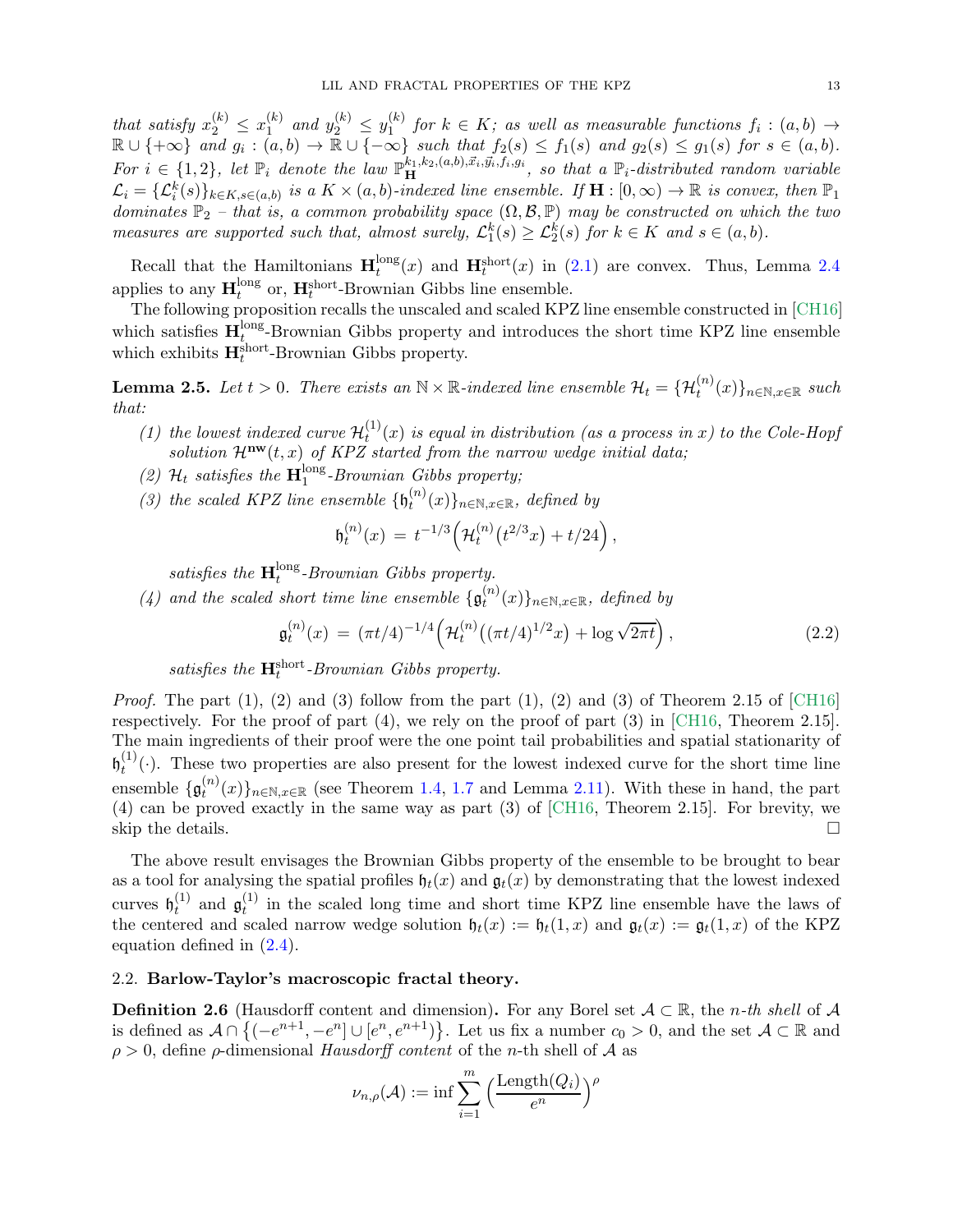where the infimum is taken over all sets of intervals  $Q_1, \ldots, Q_m$  of length greater than  $c_0$  and covering n-th shell of A. Define the  $\rho$ -dimensional Hausdorff content of the set A as a sum total of  $\nu_{n,\rho}(\mathcal{A})$  as n varies over the set of all positive integers. Then, the Barlow-Taylor macroscopic Hausdorff dimension the set A is defined as the infimum over all  $\rho > 0$  such that the  $\rho$ -dimensional Hausdorff content of  $A$  is finite, i.e.,

$$
\text{Dim}_{\mathbb{H}}(\mathcal{A}) := \inf \big\{ \rho > 0 : \sum_{n=0}^{\infty} \nu_{n,\rho}(\mathcal{A}) < \infty \big\}.
$$

From the definition, it follows that the macroscopic Hausdorff dimension of a bounded set is 0. Just as in the microscopic case, one has  $\text{Dim}_{\mathbb{H}}(E) \leq \text{Dim}_{\mathbb{H}}(F)$  when E is contained in F. Furthermore, it has been observed in [\[KKX17,](#page-56-0) Lemma 2.3] that the macroscopic Hausdorff dimension does not depend on the value of  $c_0$ . These observations are summarized in the following proposition.

<span id="page-13-0"></span>**Proposition 2.7** ([\[BT89,](#page-54-19) [BT92,](#page-54-20) [KKX17\]](#page-56-0)). Consider  $E \subset \mathbb{R}$ . Then,  $Dim_{\mathbb{H}}(E)$  does not depend on the value of  $c_0$  of Definition [2.6](#page-12-0) and  $Dim_{\mathbb{H}}(E) \leq Dim_{\mathbb{H}}(F)$  for  $F \supset E$ . Moreover,  $Dim_{\mathbb{H}}(E) = 0$  if E is bounded.

Since the choice of  $c_0 > 0$  does not matter, we will work with the choice of Barlow and Taylor [\[BT89,](#page-54-19) [BT92,](#page-54-20) [KKX17\]](#page-56-0) and from now on, we set  $c_0 := 1$ .

We next mention a technical estimate on the Hausdorff content of any set. The following proposition, as stated in [\[KKX17\]](#page-56-0) is a macroscopic analogue of the classical Frostman lemma for microscopic Hausdorff dimension.

<span id="page-13-1"></span>**Proposition 2.8** (Lemma 2.5 of [\[KKX17\]](#page-56-0)). Fix  $n \in \mathbb{R}_{\geq 1}$ , and suppose E is a subset of the shell  $[-e^{n+1}, -e^n] \cup (e^n, e^{n+1}]$ . Denote the Lebesgue measure of a Borel set  $B \subset \mathbb{R}$  by Leb(B). Let  $\mu$  be a finite Borel measure on  $\mathbb R$  and define for  $\rho > 0$ ,

$$
K_{n,\rho} := \sup \left\{ \frac{\mu(Q)}{\text{Leb}(Q)} : Q \text{ is a Borel set in } [-e^{n+1}, -e^n) \cup (e^n, e^{n+1}], \quad \text{Leb}(Q) \ge 1 \right\}. \tag{2.3}
$$

Then, we have  $\nu_{n,\rho}(E) \geq K_{n,\rho}^{-1} e^{-n\rho} \mu(E)$ .

The above proposition will be used in Section [7](#page-43-0) to show lower bound to the macroscopic Hausdorff dimension of the level sets of the KPZ equation. In the following, we introduce a notion of *thickness* of a set, another important tool to bound the Hausdorff dimension from below.

<span id="page-13-6"></span>**Definition 2.9** ( $\theta$ -Thickness). Fix  $\theta \in (0,1)$  and define

<span id="page-13-5"></span>
$$
\Pi_n(\theta) := \bigcup_{\substack{0 \le j \le e^{n(1-\theta)+1} - e^{n(1-\theta)}}} \{e^n + je^{n\theta}\}.
$$

We say  $E \subset \mathbb{R}$  is  $\theta$ -thick if there exist integer  $M = M(\theta)$  such that  $E \cap [x, x + e^{\theta n}] \neq \emptyset$  for all  $x \in \Pi_n(\theta)$  and for all  $n \geq M$ .

The following result from [\[KKX17\]](#page-56-0) provides a lower bound to the Hausdorff dimension of a given set in terms of its thickness.

<span id="page-13-2"></span>**Proposition 2.10** (Corollary 4.6 in [\[KKX17\]](#page-56-0)). If  $E \subset \mathbb{R}$  is  $\theta$ -thick for some  $\theta \in (0,1)$ , then  $\text{Dim}_{\mathbb{H}}(E) \geq 1 - \theta$ .

<span id="page-13-3"></span>2.3. **KPZ equation results.** We start with introducing the space-time scaling of the KPZ height function appropriate for the short time regime, i.e., the case when the time variable goes to 0.

<span id="page-13-4"></span>
$$
\mathfrak{g}_t(\alpha, x) := \frac{\mathcal{H}^{\mathbf{nw}}(\alpha t, (\pi t/4)^{1/2} x) + \log \sqrt{2\pi \alpha t}}{(\pi t/4)^{1/4}}.
$$
\n(2.4)

We will often use the shorthand notation  $\mathfrak{g}_t(x) := \mathfrak{g}_t(1,x)$ . In addition, we simply write  $\mathfrak{g}_t := \mathfrak{g}_t(1,0)$ when  $x = 0$ . The following lemma shows the spatial stationarity of the process  $\mathfrak{h}_t(\cdot)$  and  $\mathfrak{g}_t(\cdot)$ .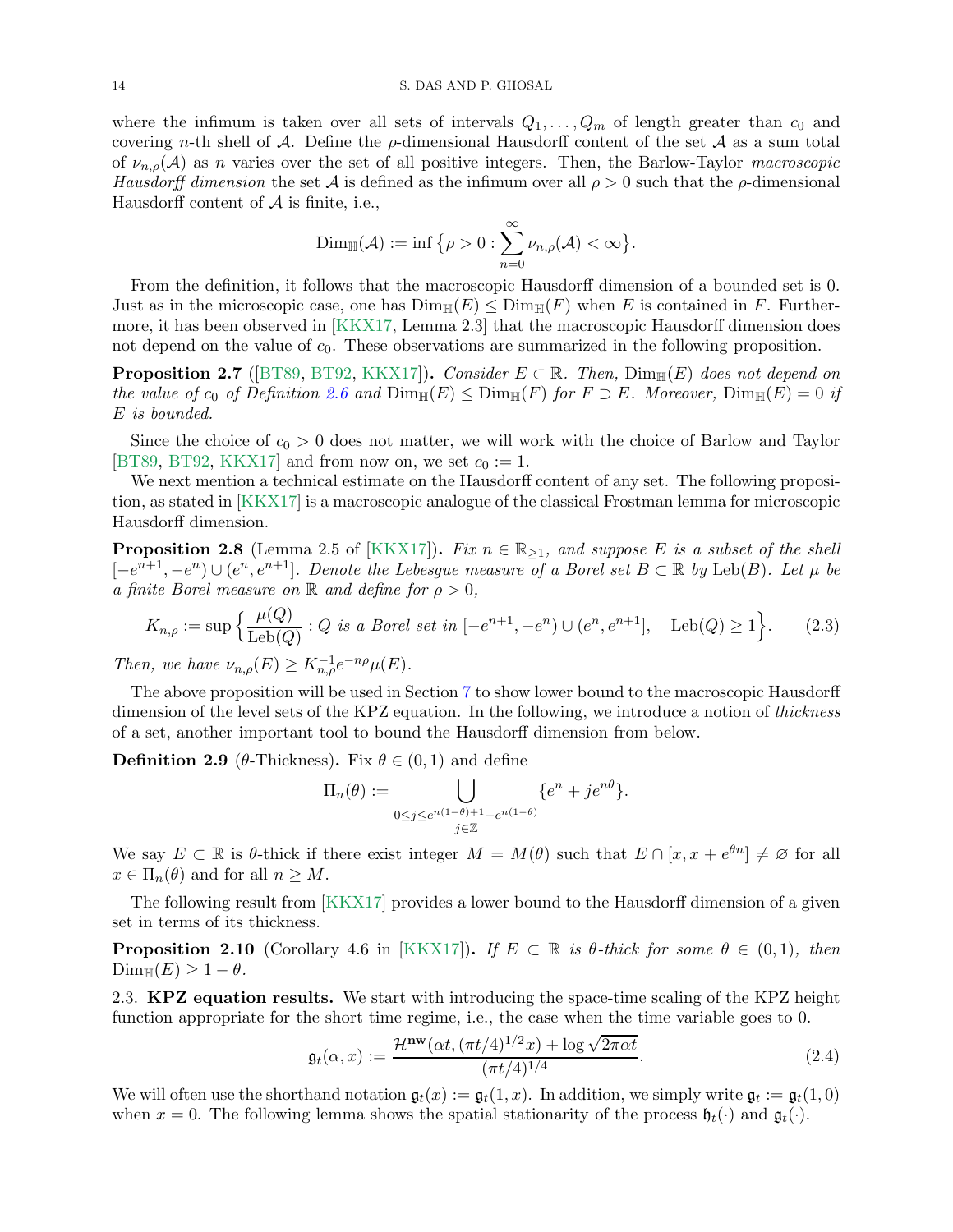<span id="page-14-1"></span>**Lemma 2.11** (Stationarity). The one point distribution of  $\mathfrak{h}_t(x) + \frac{x^2}{2}$  $\frac{c^2}{2}$  is independent of x and converges weakly to Tracy-Widom GUE distribution as  $t \uparrow \infty$ . On the other hand, the one point distribution of  $\mathfrak{g}_t(x) + \frac{(\pi t/4)^{3/4}x^2}{2t}$  $\frac{1}{2t}$  is independent of x and converges weakly to standard Gaussian distribution as  $t \downarrow 0$ .

Proof. The first part was proved in Proposition 1.7 of [\[CH16\]](#page-55-1). By Proposition 1.4 of [\[ACQ11\]](#page-54-7), we know  $\mathcal{H}^{\mathbf{nw}}(t,z)+\frac{z^2}{2t}$  $\frac{z^2}{2t}$  is stationary in z. As a result,

$$
\mathfrak{g}_t(x) + \frac{(\pi t/4)^{3/4}x^2}{2t} = (\pi t/4)^{-1/4} \left[ \mathcal{H}^{\mathbf{nw}}(t, (\pi t/4)^{1/2}x) + \frac{(\pi t/4)x^2}{2t} + \log \sqrt{2\pi t} \right]
$$

is stationary in x. From Proposition 1.8 in [\[ACQ11\]](#page-54-7), it follows that  $\mathfrak{g}_t(0)$  converges weakly to standard Gaussian distribution as  $t \downarrow 0$ .

Our next result provides a multipoint composition law of the KPZ temporal process. In latter sections, this will be used to infer properties of multipoint distributions of  $\mathfrak{h}_t$ . Our proof of the multipoint composition law resembles the one in [\[CGH19,](#page-54-0) Proposition 2.9] which proves the two point composition law. For stating the law, we introduce the following notation. For  $t > 0$ , define a t-indexed composition map  $I_t(f,g)$  between two functions  $f(\cdot)$  and  $g(\cdot)$  as

<span id="page-14-4"></span>
$$
I_t(f,g) := t^{-1/3} \log \int_{-\infty}^{\infty} e^{t^{1/3} \left( f(t^{-2/3}y) + g(-t^{-2/3}y) \right)} dy.
$$
 (2.5)

<span id="page-14-0"></span>**Proposition 2.12.** For any fixed  $t > 0$ ,  $k \in \mathbb{N}$  and  $1 < \alpha_1 < \alpha_2 < \ldots < \alpha_k$ , there exist independent spatial processes  $\mathfrak{h}_{\alpha_1 t\downarrow t}$ ,  $\mathfrak{h}_{\alpha_2 t\downarrow \alpha_1 t}$ ,  $\cdots$ ,  $\mathfrak{h}_{\alpha_k t\downarrow \alpha_{k-1} t}$  supported on the same probability space as the KPZ equation solution such that:

- (1)  $\mathfrak{h}_{\alpha_i t \downarrow \alpha_{i-1} t}(\cdot)$  is distributed according to the law of the process  $\mathfrak{h}_{\alpha_{i-1} t}((\alpha_i \alpha_{i-1})/\alpha_{i-1}, \cdot);$
- (2)  $\mathfrak{h}_{\alpha_i t \downarrow \alpha_{i-1} t}(\cdot)$  is independent of  $\mathfrak{h}_{\alpha_{i-1} t}(\cdot)$ ; and
- (3)  $\mathfrak{h}_{\alpha_{i-1}t}(\frac{\alpha_i}{\alpha_i-1})$  $\frac{\alpha_i}{\alpha_{i-1}}, 0) = I_{\alpha_{i-1}t}(\mathfrak{h}_{\alpha_{i-1}t}, \mathfrak{h}_{\alpha_i t\downarrow \alpha_{i-1}t}).$

*Proof.* For  $s < t$  and  $x, y \in \mathbb{R}$ , let  $\mathcal{Z}_{s,x}^{\mathbf{nw}}(t, y)$  be the solution at time t and position y of the SHE started at time s with Dirac delta initial data at position x. We will show that for any  $0 < t_1 < \ldots <$  $t_k$  and  $y_1, \ldots, y_k \in \mathbb{R}$ , there exists independent spatial processes  $\mathcal{Z}_{y_2}(t_2 \downarrow t_1, \cdot), \ldots, \mathcal{Z}_{y_k}(t_k \downarrow t_{k-1}, \cdot)$ coupled on a probability space upon which the space-time white noise of the KPZ equation is defined such that

$$
\mathcal{Z}^{\mathbf{nw}}(t_i, y_i) = \mathcal{Z}_{0,0}^{\mathbf{nw}}(t_i, y_i) = \int_{\mathbb{R}} \mathcal{Z}_{0,0}^{\mathbf{nw}}(t_{i-1}, x) \mathcal{Z}_{y_i}(t_i \downarrow t_i, x) dx , \qquad (2.6)
$$

and the law of  $\mathcal{Z}_{y_i}(t_i \downarrow t_{i-1},\cdot)$  is same as that of  $\mathcal{Z}^{\mathbf{nw}}(t_i - t_{i-1}, y_i - \cdot)$  for  $2 \leq i \leq k$ . Expressing the convolution and interchange properties in terms of  $\mathfrak{h}_t$  immediately yields the proposition.

We now return to show  $(2.6)$ . The above convolution formula is known when  $k = 2$  (see [\[CGH19\]](#page-54-0)). We extend the proof given in [\[CGH19\]](#page-54-0) for  $k > 2$  using the chaos series for the SHE (see [\[Cor18,](#page-55-5) [Wal86,](#page-56-6) AKQ14 for background). Here we have used the following notations. We write  $\vec{s}$  =  $(s_1,\ldots,s_\ell)\in\mathbb{R}^{\tilde{\ell}}_{\geq 0},\ \vec{x}=(x_1,\ldots,x_\ell)\in\mathbb{R}^\ell$  and define the set of ordered times

<span id="page-14-3"></span><span id="page-14-2"></span>
$$
\Delta_{\ell}(s,t) = \{\vec{s} : s \leq s_1 \leq s_2 \leq \ldots \leq s_{\ell} \leq t\}.
$$

For any  $0 \leq s \leq t$  and  $x, y \in \mathbb{R}$ ,  $\mathcal{Z}_{s,x}^{\mathbf{nw}}(t,y)$  is given as the following chaos series expansion (see Theorem 2.2 of [\[Cor18\]](#page-55-5)):

$$
\mathcal{Z}_{s,x}^{\mathbf{nw}}(t,y) = \sum_{\ell=0}^{\infty} \int_{\Delta_{\ell}(s,t)} \int_{\mathbb{R}^{\ell}} P_{\ell;s,x;t,y}(\vec{s},\vec{x}) d\xi^{\otimes_{\ell}}(\vec{s},\vec{x}). \tag{2.7}
$$

The integration in [\(2.7\)](#page-14-3) is a multiple Itô stochastic integral against the white noise  $\xi$  and the term  $P_{\ell,s,x;t,y}(\vec{s},\vec{x})$  is the density function for a one-dimensional Brownian motion starting from  $(s,x)$  to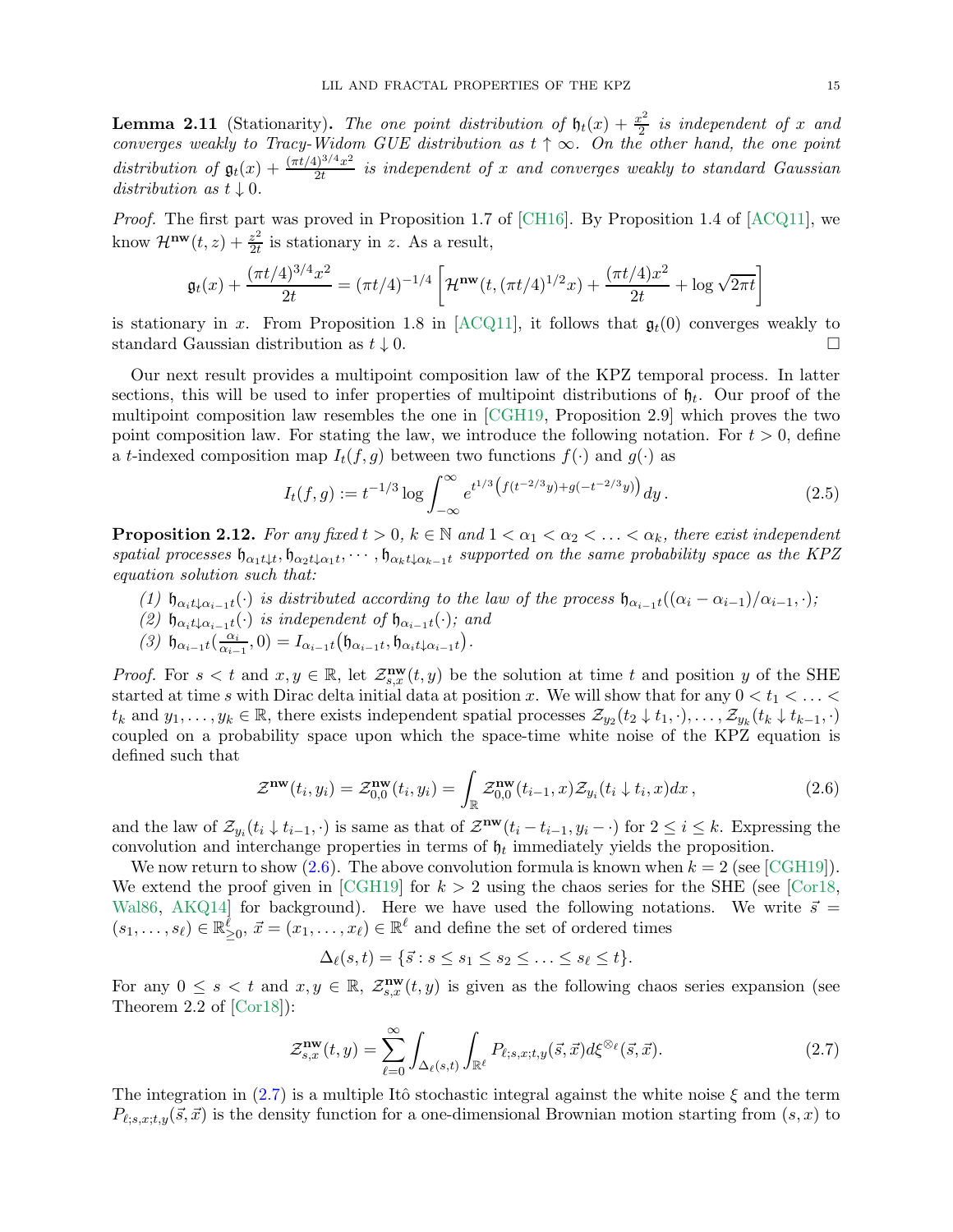go through the time-space points  $(s_1, x_1), \ldots, (s_\ell, x_\ell)$  and ends up at  $(t, y)$ . This transition density has the following product formula using the Gaussian heat kernel  $p(s, y) := (2\pi s)^{-1/2} \exp(-y^2/2s)$ and the conventions  $s_0 = s$ ,  $s_{\ell+1} = t$ ,  $x_0 = x$  and  $x_{\ell+1} = y$ :

$$
P_{\ell;s,x;t,y}(\vec{s},\vec{x}) = \prod_{j=0}^{\ell} p(s_{i+1} - s_i, x_{i+1} - x_i).
$$

For any  $0 \leq s \leq t$ , the heat kernel  $p(\cdot, \cdot)$  satisfies the simple convolution identity

<span id="page-15-1"></span><span id="page-15-0"></span>
$$
p(t,x) = \int p(s,y)p(t-s,x-y)dy.
$$
\n(2.8)

Fix  $2 \leq i \leq k$ . By using the fact that the sum of indicator functions gives the value one, we may replace  $\int_{\Delta_{\ell}(0,t_i)}$  in [\(2.7\)](#page-14-3) by the quantity  $\sum_{j=0}^{\ell} \int_{\Delta_{\ell}(0,t_i)} \mathbf{1}_{s_j \leq t_i < s_{j+1}}$ . As a consequence, we get

$$
\mathcal{Z}_{0,0}^{\mathbf{nw}}(t_i, y_i) = \sum_{\ell=0}^{\infty} \sum_{j=0}^{\ell} \int_{\Delta_{\ell}(s_j, t_i)} \int_{\mathbb{R}^k} \mathbf{1}_{s_j \le t_{i-1} < s_{j+1}} P_{\ell;0,0; t_i, y_i}(\vec{s}, \vec{x}) d\xi^{\otimes_{\ell}}(\vec{s}, \vec{x}). \tag{2.9}
$$

For  $1 \le a \le b \le k$ ,  $\vec{s}_{[a,b]}$  denotes  $(s_a, \ldots, s_b)$  and likewise for  $\vec{x}$ . Using these notations and  $(2.8)$ , we may write

$$
\mathbf{1}_{s_j \leq t_{i-1} < s_{j+1}} P_{\ell;0,0;t_i,y_i}(\vec{s},\vec{x}) = \mathbf{1}_{s_j \leq t_{i-1} < s_{j+1}} \int_{\mathbb{R}} P_{\ell;0,0;t_{i-1},z}(\vec{s}_{[1,j]},\vec{x}_{[1,j]}) P_{\ell-j;t_{i-1},z;t_i,y}(\vec{s}_{[j+1,\ell]},\vec{x}_{[j+1,\ell]}) dz.
$$

We now insert the above display into [\(2.9\)](#page-15-1). We also replace  $\int_{\Delta_{\ell}(0,t_i)} \mathbf{1}_{s_j \leq t_{i-1} < s_{j+1}}$  by the product of the integral  $\int_{\Delta_j(0,t_{i-1})} \int_{\Delta_{\ell-j}(t_{i-1},t_i)}$  and relabel  $\vec{s}_{[1,j]} = \vec{u}, \ \vec{s}_{[j+1,\ell]} = \vec{v}, \ \vec{x}_{[1,j]} = \vec{a}, \ \vec{x}_{[j+1,\ell]} = \vec{b},$  $P_{j,0,0,t_{i-1},z}(\vec{u},\vec{a}) = P_{j,t_{i-1},z}^{0,0}(\vec{u},\vec{a}) = P_{j,t_{i-1},z}(\vec{u},\vec{a})$  and  $P_{\ell-j,t_{i-1},z;t_i,y}(\vec{v},\vec{b}) = P_{\ell-j,t_i,y}^{t_{i-1},z}(\vec{v},\vec{b})$ . Using of the fact that the white noise integration can be split since the times range over disjoint intervals, we find

$$
\mathcal{Z}_{0,0}^{\mathbf{nw}}(t_i, y_i) = \sum_{\ell=0}^{\infty} \sum_{j=0}^{\ell} \int_{\Delta_j(0, t_{i-1})} \int_{\Delta_{\ell-j}(t_{i-1}, t_i)} \int_{\mathbb{R}^i} \int_{\mathbb{R}^{\ell-j}} \int_{\mathbb{R}} P_{j; t_{i-1}, z}(\vec{u}, \vec{a}) P_{\ell-j; t_i, y}^{t_{i-1}, z}(\vec{v}, \vec{b}) dz d\xi^{\otimes j}(\vec{u}, \vec{a}) d\xi^{\otimes \ell-j}(\vec{v}, \vec{b}).
$$

By the change of variables  $m = \ell - j$ , the double sum  $\sum_{\ell=0}^{\infty} \sum_{j=0}^{\ell}$  can be replaced by  $\sum_{j=0}^{\infty} \sum_{m=0}^{\infty}$ . We bring the integral in  $z$  to the outside resumming and reordering of integrals is readily justified since all sums are convergent in  $L^2$  (with respect to the probability space on which  $\xi$  is defined – see, for example, [\[Cor18,](#page-55-5) Theorem 2.2] for details). As a result, we get

$$
\mathcal{Z}_{0,0}^{\mathbf{nw}}(t_i, y_i) = \int_{\mathbb{R}} dz \Big( \sum_{j=0}^{\infty} \int_{\Delta_j(0, t_{i-1})} P_{j; t_{i-1}, z}(\vec{u}, \vec{a}) d\xi^{\otimes_j}(\vec{u}, \vec{a}) \Big) \times \Big( \sum_{m=0}^{\infty} \int_{\Delta_{\ell-j}(t_{i-1}, t_i)} P_{\ell-j; t_i, y}^{t_{i-1}, z}(\vec{v}, \vec{b}) d\xi^{\otimes_{\ell-j}}(\vec{v}, \vec{b}) \Big).
$$

Comparing with  $(2.7)$ , we may now recognize that

$$
\mathcal{Z}_{0,0}^{\mathbf{nw}}(t_{i-1},z) = \sum_{j=0}^{\infty} \int_{\Delta_j(0,t_{i-1})} P_{j;t_{i-1},z}(\vec{u},\vec{a}) d\xi^{\otimes_j}(\vec{u},\vec{a}),
$$

for any  $z \in \mathbb{R}$  whereas the stochastic process

$$
\mathcal{Z}_{y_i}(t_i \downarrow t_{i-1}, z) := \sum_{m=0}^{\infty} \int_{\Delta_{\ell-j}(t_{i-1}, t_i)} P_{\ell-j;t_i,y_i}^{t_{i-1},z}(\vec{v}, \vec{b}) d\xi^{\otimes_{\ell-j}}(\vec{v}, \vec{b})
$$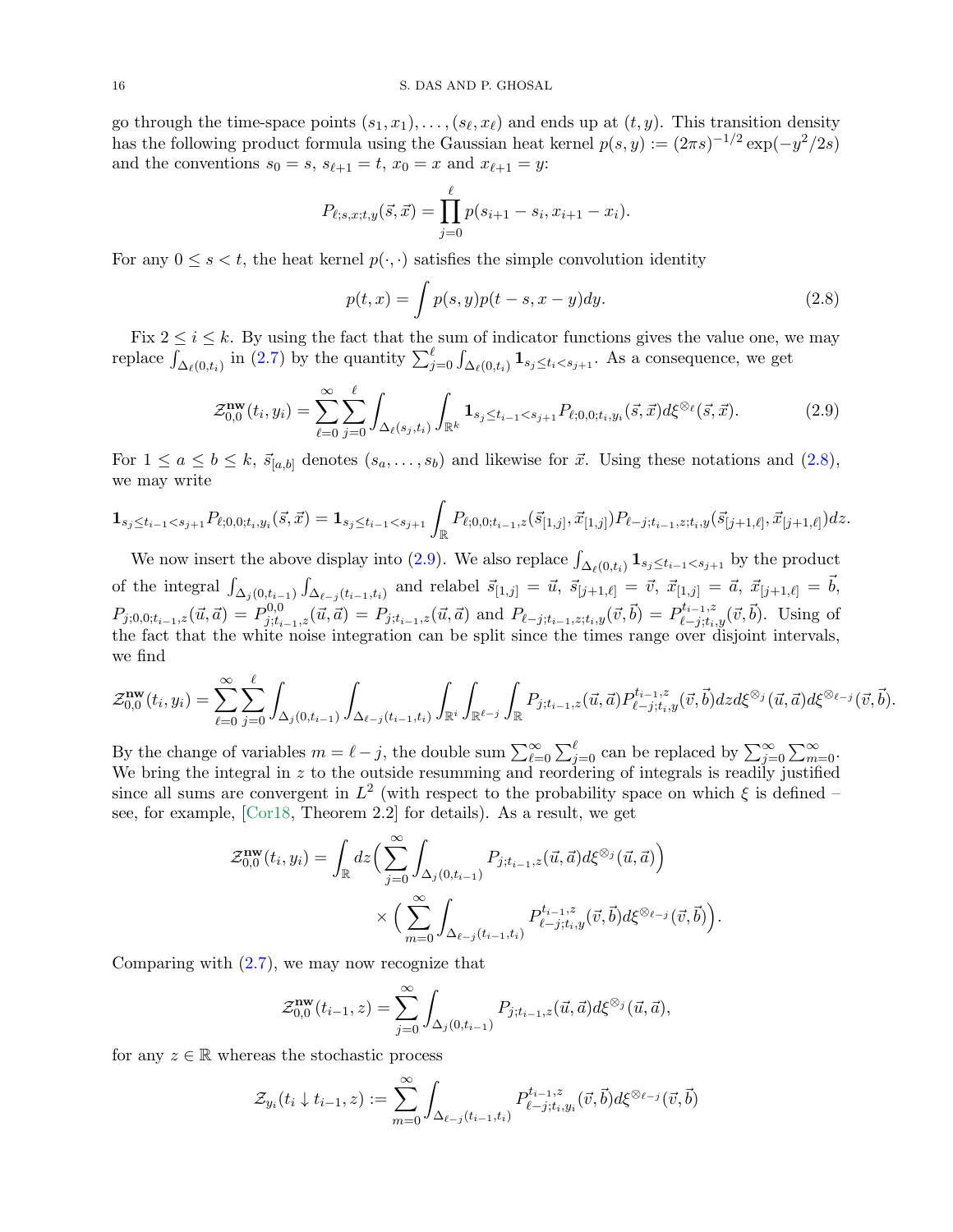is same in distribution with  $\mathcal{Z}_{t_{i-1},z}^{\mathbf{nw}}(t_i,y_i)$ . Furthermore,  $\mathcal{Z}_{0,0}^{\mathbf{nw}}$  $\lim_{0,0}(t_{i-1},\cdot)$  and  $\mathcal{Z}_{y_i}(t_i \downarrow t_{i-1},\cdot)$  are independent since they are defined with respect to disjoint portions of the space-time white noise. Due to the same reason,  $\mathcal{Z}_{y_i}(t_i \downarrow t_{i-1}, \cdot)$  and  $\mathcal{Z}_{y_j}(t_i \downarrow t_{j-1}, \cdot)$  for any  $1 \leq i < j \leq k$ . Recall the *interchange* property of the SHE: namely that, for  $s < t$  and  $y \in \mathbb{R}$  fixed,  $\mathcal{Z}_{s,x}^{\mathbf{nw}}(t,y)$  is equal in law as a process in x to  $\mathcal{Z}_{s,y}^{\mathbf{nw}}(t,x)$  – the change between the two expressions is in the interchange of x and y. By the interchange property, the spatial process  $\mathcal{Z}^{\mathbf{nw}}_{t_{i-1}}$  $\max_{t_{i-1},(t_i,y_i)}$  has same law as  $\mathcal{Z}_{0,0}^{\text{nw}}$  $\lim_{0,0}(t_i-t_{i-1},y_i-\cdot).$ This completes the proof of  $(2.6)$ .

Our next proposition which is taken from [\[CGH19,](#page-54-0) Proposition 2.7] states a FKG type inequality for the KPZ equation.

<span id="page-16-8"></span>**Proposition 2.13.** For any  $t_1, t_2 > \mathbb{R}_{>0}$  and  $s_1, s_2 \in \mathbb{R}$ , we have

$$
\mathbb{P}(\mathfrak{h}_{t_1}\geq s_1, \mathfrak{h}_{t_2}\geq s_2)\geq \mathbb{P}(\mathfrak{h}_{t_1}\geq s_1)\mathbb{P}(\mathfrak{h}_{t_2}\geq s_2).
$$

In the following two results, we will see the one point tail probabilities of the temporal process  $\mathfrak{h}_t$  which are proved in [\[CG20b,](#page-54-9) [CG20a\]](#page-54-8). We state the results from [\[CGH19\]](#page-54-0) which has used same notations as ours. These results hold for any finite time  $t > 0$ . Since the short time scaling of the KPZ equation has the Gaussian limit, the same tail bounds as in the forthcoming result does not hold as t goes to 0. The short time tail bounds which are tackled in Theorem [1.6](#page-4-2) and [1.7](#page-5-2) should be contrasted with the following two propositions.

<span id="page-16-6"></span>**Proposition 2.14** (Proposition 2.12 from [\[CGH19\]](#page-54-0)). For any  $t_0 > 0$ , there exist  $s_0 = s_0(t_0) > 0$ and  $c_1(t_0) > c_2(t_0) > 0$  such that, for  $t \ge t_0$ ,  $s > s_0$  and  $x \in \mathbb{R}$ ,

$$
\exp(-c_1 s^{3/2}) \le \mathbb{P}\Big(\mathfrak{h}_t(x) + \frac{x^2}{2} \ge s\Big) \le \exp(-c_2 s^{3/2}).\tag{2.10}
$$

<span id="page-16-0"></span>**Proposition 2.15** (Proposition 2.11 from [\[CGH19\]](#page-54-0)). For any  $t_0 > 0, \varepsilon > 0$ , there exist  $s_0 =$  $s_0(t_0) > 0$  and  $c = c(t_0) > 0$  such that, for  $t > t_0$ ,  $s > s_0$  and  $x \in \mathbb{R}$ ,

<span id="page-16-5"></span><span id="page-16-4"></span><span id="page-16-2"></span><span id="page-16-1"></span>
$$
\mathbb{P}\left(\mathfrak{h}_t(x) + \frac{x^2}{2} \le -s\right) \le \exp\left(-cs^{5/2}\right). \tag{2.11}
$$

As one may notice, the constants of the tail bound in the above two propositions are left imprecise. For deriving tail bounds of Section [4](#page-22-0) and [5,](#page-28-1) we do not need the exact values of those constants. However, in Section [6](#page-37-0) and [7,](#page-43-0) we require precise description of those constants only in the case when the time variable  $t$  is large. The following proposition quotes relevant tail bounds from [\[CG20b,](#page-54-9) [CG20a,](#page-54-8) [CC19,](#page-54-17) [Zho19\]](#page-56-24) for large values of t.

<span id="page-16-7"></span>**Proposition 2.16.** Fix  $t_0 > 0$  large and  $\varepsilon \in (0,1)$ . Then, there exist  $s_0 = s_0(t_0, \varepsilon) > 0$  and  $c = c(t_0, \varepsilon) > 0$  such that, for  $t > t_0$ ,  $c(\log t)^{2/3} > s > s_0$  and  $x \in \mathbb{R}$ ,

$$
\exp\left(-\frac{4\sqrt{2}}{3}(1+\varepsilon)s^{3/2}\right) \le \mathbb{P}\left(\mathfrak{h}_t(x) + \frac{x^2}{2} \ge s\right) \le \exp\left(-\frac{4\sqrt{2}}{3}(1-\varepsilon)s^{3/2}\right) \tag{2.12}
$$

and,

<span id="page-16-3"></span>
$$
\exp\left(-\frac{1}{6}(1+\varepsilon)s^3\right) \le \mathbb{P}\left(\mathfrak{h}_t(x) + \frac{x^2}{2} \le -s\right) \le \exp\left(-\frac{1}{6}(1-\varepsilon)s^3\right). \tag{2.13}
$$

*Proof.* Since  $\mathfrak{h}_t(x) + \frac{x^2}{2}$  $\frac{e^2}{2}$  is stationary in x, it suffices to prove  $(2.12)$  and  $(2.13)$  for  $x = 0$ . From the specifications of the upper and lower bounds of the upper tail probabilities in Theorem 1.10 (part (a)) of  $[CG20a]$ ,  $(2.12)$  follows immediately. It remains to show  $(2.13)$ . Theorem 1.1 of  $[CG20b]$ which is recently been strengthened in [\[CC19,](#page-54-17) [Zho19\]](#page-56-24) proves that for any given  $\varepsilon, t_0 > 0$ , there exists  $s_0 = (t_0, \varepsilon) > 0$  such that for all  $s \geq s_0$  and  $t \geq t_0$ ,

$$
\mathbb{P}(\mathfrak{h}_t(0) \le -s) \le \exp\left(-\frac{4\sqrt{2}(1-2\varepsilon)}{15}t^{\frac{1}{3}}s^{\frac{5}{2}}\right) + \exp(-Ks^3 - \varepsilon st^{\frac{1}{3}}) + \exp\left(-\frac{(1-2\varepsilon)}{6}s^3\right) \tag{2.14}
$$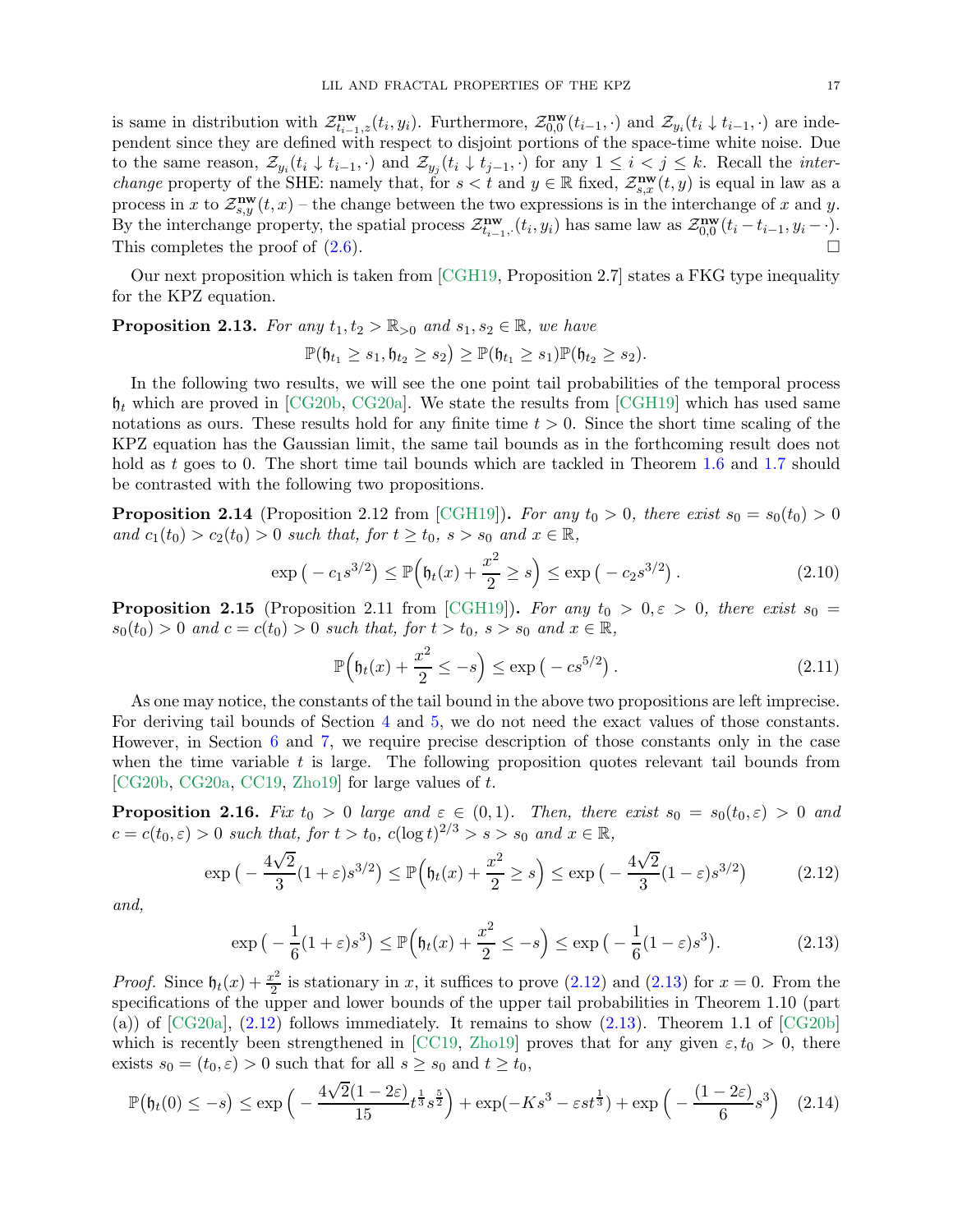and,

<span id="page-17-2"></span>
$$
\mathbb{P}(\mathfrak{h}_t(0) \le -s) \ge \exp\left(-\frac{4\sqrt{2}}{15}(1+\varepsilon)t^{\frac{1}{3}}s^{\frac{5}{2}}\right) + \exp\left(-\frac{1}{6}(1+\varepsilon)s^3\right). \tag{2.15}
$$

The first inequality of [\(2.13\)](#page-16-2) follows from [\(2.15\)](#page-17-2). Note that  $s^{5/2}t^{1/3} \gg s^3$  and  $\epsilon s t^{1/3} \gg s^3$  when we have  $(\log t)^{2/3} \gg s$ . By choosing  $s_0$  and c large, we may bound the right hand side of [\(2.14\)](#page-16-3) by  $\exp(-(1-\varepsilon)s^3/6)$  for all  $s \ge s_0$  satisfying  $c(\log t)^{2/3} > s$ . This proves [\(2.13\)](#page-16-2).

The next two results which are proved in [\[CGH19\]](#page-54-0) provide tail bounds on the supremum and infimum of the spatial process  $\mathfrak{h}_t(\cdot)$  for any fixed time  $t > 0$ .

<span id="page-17-6"></span>**Proposition 2.17** (Proposition 4.1 from [\[CGH19\]](#page-54-0)). For any  $t_0 > 0$  and  $\nu \in (0, 1]$ , there exist  $s_0 = s_0(t_0, \nu) > 0$  and  $c = c(t_0, \nu) > 0$  such that, for  $t \ge t_0$  and  $s > s_0$ ,

$$
\mathbb{P}(\mathsf{B}) \le \exp\left(-cs^{5/2}\right) \qquad \text{where} \quad \mathsf{B} = \left\{\inf_{x \in \mathbb{R}} \left(\mathfrak{h}_t(x) + \frac{(1-\nu)x^2}{2}\right) \le -s\right\}.
$$

<span id="page-17-0"></span>**Proposition 2.18** (Proposition 4.2 from [\[CGH19\]](#page-54-0)). For any  $t_0 > 0$  and  $\nu \in (0, 1]$ , there exist  $s_0 = s_0(t_0, \nu) > 0$  and  $c_1 = c_1(t_0, \nu) > c_2 = c_2(t_0, \nu) > 0$  such that, for  $t \ge t_0$  and  $s > s_0$ ,

$$
\exp\left(-c_1s^{3/2}\right) \leq \mathbb{P}(\mathsf{A}) \leq \exp\left(-c_2s^{3/2}\right) \quad \text{where} \quad \mathsf{A} = \left\{\sup_{x \in \mathbb{R}} \left(\mathfrak{h}_t(x) + \frac{(1-\nu)x^2}{2}\right) \geq s\right\}.
$$

We end this section with the Paley-Zygmund inequality which is applicable for any positive random variable.

<span id="page-17-7"></span>**Proposition 2.19** (Paley-Zygmund Inequality). Fix  $\delta \in (0,1)$ . For any positive random variable  $X,$ 

$$
\mathbb{P}(X \ge \delta \mathbb{E}[X]) \ge \frac{(1-\delta)^2 (\mathbb{E}[X])^2}{\mathbb{E}[X^2]}.
$$

### 3. Short Time Tail Bounds

<span id="page-17-1"></span>The main goal of this section is to prove Theorem [1.4](#page-4-1) and [1.7](#page-5-2) which describe uniform bounds to the one point tail probabilities of the KPZ height function as time variable t goes to 0. The proof of Theorem [1.4](#page-4-1) which is given in Section [3.1](#page-17-3) will use the exact formulas of the integer moments of the SHE. These formulas are put forward by Kardar [\[Kar87\]](#page-56-11) using the techniques of replica Bethe ansatz. See [\[Gho18\]](#page-55-29) for a discussion on different approaches to prove those formulas rigorously. On the other hand, the proof of Theorem [1.7](#page-5-2) which is contained in Section [3.2](#page-19-0) will be based on core probabilistic aspect like Gaussian concentration.

<span id="page-17-3"></span>3.1. Upper Tail. Our starting point which is the content of the following proposition is to provide upper bounds to the exponential moments of  $\mathfrak{g}_t$ . Using these moment estimates, the proof of Theorem [1.4](#page-4-1) will be completed in the ensuing subsection.

<span id="page-17-5"></span>**Proposition 3.1.** Fix  $\varepsilon > 0$ . There exist  $t_0 = t_0(\varepsilon) > 0$ ,  $C = C(\varepsilon) > 0$ , and  $s_0 = s_0(\varepsilon) > 0$ , such that for all  $t \le t_0$ ,  $s \ge s_0$  and  $k := \lfloor s(\pi t/4)^{-1/4} \rfloor$  we have

<span id="page-17-4"></span>
$$
\mathbb{E}\left[\exp\left(k(\pi t/4)^{1/4}\mathfrak{g}_{2t}\right)\right] \leq \exp\left(C(s^3 t^{1/4-4\varepsilon} + s^2)\right). \tag{3.1}
$$

*Proof.* For any positive integer k, we recall the k-moment formula for  $\mathcal{Z}^{\mathbf{nw}}(2t,0)$  (see [\[BC14,](#page-54-5) [Gho18\]](#page-55-29))

$$
\mathbb{E}\left[\mathcal{Z}^{\mathbf{nw}}(2t,0)^{k}e^{\frac{kt}{12}}\right] = \sum_{\substack{\lambda \vdash k \\ \lambda = 1^{m_1}2^{m_2}...}}\frac{k!}{\prod m_j!}\prod_{i=1}^{\ell(\lambda)}\frac{e^{\frac{t\lambda_i^3}{12}}}{2\pi}\int\cdots\int_{\mathbb{R}}\prod_{i=1}^{\ell(\lambda)}\frac{dz_i e^{-t\frac{1}{3}}\lambda_iz_i^2}{t^{\frac{1}{3}}\lambda_i}\prod_{i
$$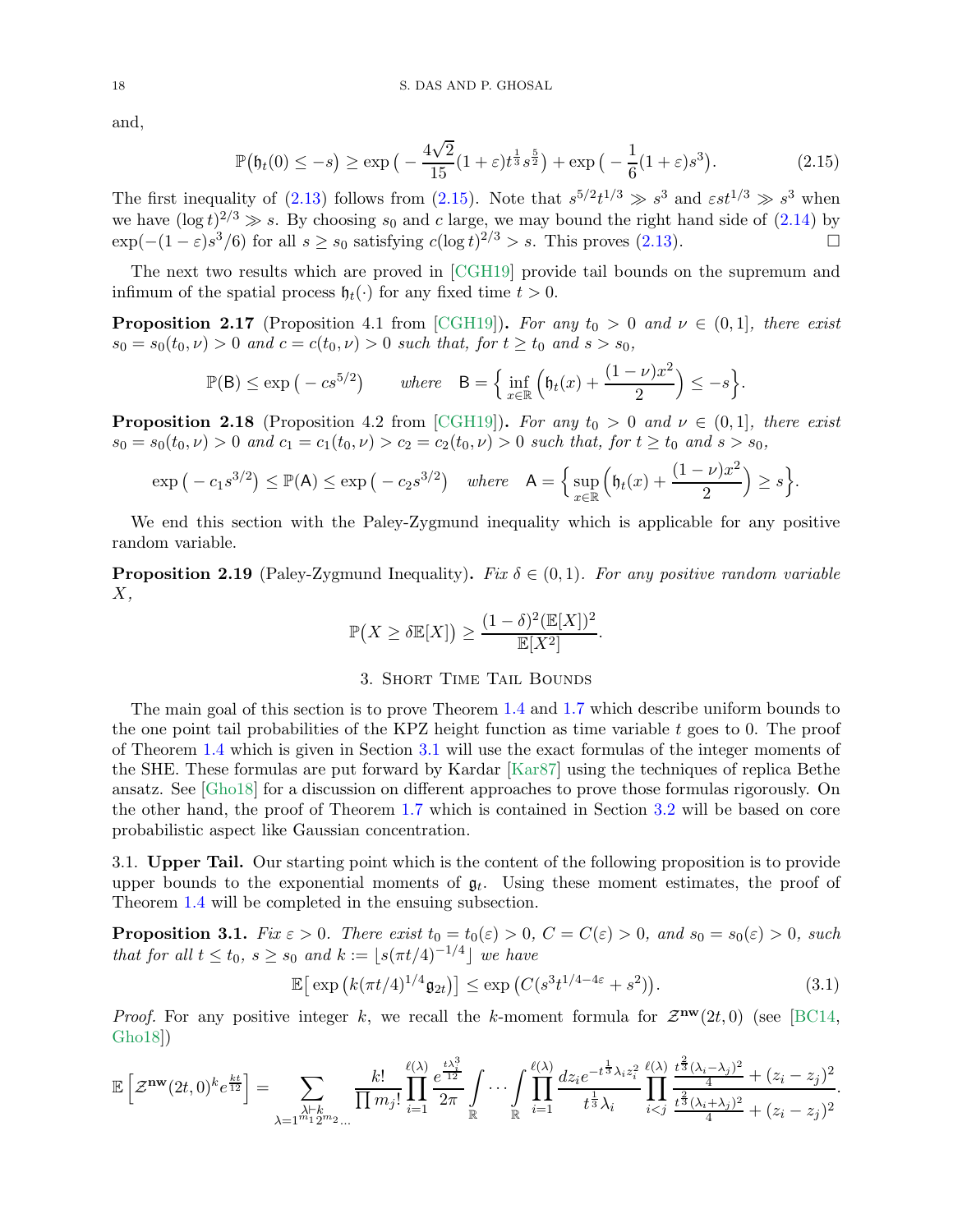Note that each terms of the product inside the integral is less than 1. Bounding those terms by 1 and evaluating the left over Gaussian integral, we have

$$
\mathbb{E}\left[\mathcal{Z}^{\mathbf{nw}}(2t,0)^k e^{\frac{kt}{12}}\right] \leq \sum_{\substack{\lambda \vdash k \\ \lambda = 1^{m_1} 2^{m_2} \ldots}} \frac{k!}{\prod m_j!} \prod_{i=1}^{\ell(\lambda)} \frac{e^{\frac{t \lambda_i^3}{12}}}{2 \pi} \prod_{i=1}^{\ell(\lambda)} \frac{\sqrt{\pi}}{t^{\frac{1}{2}} \lambda_i^{3/2}} \leq \sum_{\substack{\lambda \vdash k \\ \lambda = 1^{m_1} 2^{m_2} \ldots}} \frac{k! e^{\frac{tk^3}{12}}}{(4 \pi t)^{\frac{\ell(\lambda)}{2}} \prod m_j!}
$$

The last inequality in above equation follows by using  $\lambda_i^{3/2} \ge 1$  and  $\sum_i \lambda_i^3 \le k^3$ . Expressing the left hand side of the above display in terms of  $\mathfrak{g}_{2t}$  we get

<span id="page-18-0"></span>
$$
\mathbb{E}e^{k(\pi t/2)^{1/4}\mathfrak{g}_{2t}} = \mathbb{E}\left[ (\mathcal{Z}^{\mathbf{nw}}(2t,0)\sqrt{4\pi t})^k \right] \leq e^{\frac{tk^3 - tk}{12}} \sum_{\substack{\lambda \vdash k \\ \lambda = 1^{m_1} 2^{m_2} \dots}} (4\pi t)^{\frac{k - \ell(\lambda)}{2}} \frac{k!}{\prod m_j!} \tag{3.2}
$$

We choose  $t_0$  and  $s_0$  such that  $2^{5/2} t_0^{\varepsilon} (\pi/2)^{1/4} \leq \frac{1}{2}$  $\frac{1}{2}$  and  $s_0 \geq 2(\pi t_0/2)^{1/4}$ . Then for all  $t \leq t_0$  and  $s \geq s_0$ , we set  $k = k(t) := \lfloor s(\pi t/2)^{-1/4} \rfloor$ . By the condition on  $t_0, s_0$  and k, we always have  $k \geq 2$ . We further have  $k \leq s(\pi t/2)^{-1/4}$  which implies  $t \leq \frac{2s^4}{\pi k^4}$ . Bounding t with this inequality, combining it with the estimate  $k! \leq k^{k-m_1} m_1!$  and using those in the right hand side of [\(3.2\)](#page-18-0) yields

<span id="page-18-1"></span>
$$
\mathbb{E}e^{k(\pi t/2)^{1/4}\mathfrak{g}_{2t}} \le e^{\frac{s^4(k^{-1}-k^{-3})}{6\pi}} \sum_{\substack{\lambda \vdash k \\ \lambda = 1^{m_1}2^{m_2} \dots}} \left(2^{3/4}s\right)^{2k-2\ell(\lambda)} \frac{k^{k-m_1}k^{2\ell(\lambda)-2k}}{\prod\limits_{j\ge 2}m_j!}
$$
(3.3)

Throughout the rest, we provide bound for the right hand side of [\(3.3\)](#page-18-1). We separate our analysis into three cases depending on the location of s.

**Case-1.**  $s \le t^{-1/4+\varepsilon}$ . Observe that  $k-\ell(\lambda) = \sum_{j\ge 2} (j-1)m_j$  and  $2\ell(\lambda)-m_1-k = -\sum_{j\ge 3} (j-2)m_j$ . We extend the range of  $m_2, m_3, m_4, \ldots$  over all non-negative integers in [\(3.3\)](#page-18-1). Taking first the

sum w.r.t.  $m_2$  shows

r.h.s. of (3.3) 
$$
\leq e^{\frac{s^4(k^{-1}-k^{-3})}{6\pi}} \sum_{j=3}^{\infty} \sum_{m_j=0}^{\infty} \left(2^{3/2}s^2\right)^{\sum\limits_{j\geq 3} (j-1)m_j} \frac{k^{-\sum\limits_{j\geq 3} (j-2)m_j}}{\prod\limits_{j\geq 3} m_j!} \sum_{m_2=0}^{\infty} \frac{(2^{3/2}s^2)^{m_2}}{m_2!}
$$
 (3.4)

Note that the inner sum w.r.t.  $m_2$  is equal to  $\exp(2^{3/2}s^2)$ . We may now write the right hand side of the above display as

<span id="page-18-2"></span>
$$
e^{\frac{s^4(k^{-1}-k^{-3})}{6\pi}}e^{2^{3/2}s^2}\prod_{j=3}^{\infty}\sum_{m_j=0}^{\infty} (2^{3/2}s^2)^{(j-1)m_j}\frac{k^{-(j-2)m_j}}{m_j!}
$$
  
= exp $\left(\frac{s^4(k^{-1}-k^{-3})}{6\pi}+2^{3/2}s^2+\frac{2^{3}s^4k^{-1}}{1-2^{3/2}s^2k^{-1}}\right)$ 

where the equality is obtained by taking sum w.r.t.  $m_3, m_4, ...$  separately and simplifying the product. With this equality, we get

r.h.s. of (3.4) 
$$
\leq \exp\left(\frac{2s^3(\pi t/2)^{1/4}}{6\pi} + 2^{3/2}s^2 + \frac{2^4s^3(\pi t/2)^{1/4}}{1 - 2^{5/2}s(\pi t/2)^{1/4}}\right) \leq \exp(Cs^3t^{1/4} + Cs^2)
$$

where the last inequality is obtained by using the facts  $k^{-1} \leq 2s^{-1} (\pi t/2)^{1/4}$ ,  $s \leq t^{-1/4+\epsilon}$  and  $t \leq t_0$ with  $2^{5/2}t_0^{\varepsilon}(\pi/2)^{1/4} \leq \frac{1}{2}$  $\frac{1}{2}$ . This proves [\(3.1\)](#page-17-4) for  $s \leq t^{-1/4+\epsilon}$ .

**Case-2.**  $s \ge t^{-1/4-\epsilon}$ . We assume  $t_0 \le \frac{1}{4\pi}$  $\frac{1}{4\pi}$ . Recall the definition of k. Since  $k + 1 \geq s/(\pi t/2)^{1/4}$ , we may bound  $s^{2k-2\ell(\lambda)}$  by  $(\pi t/2)^{(k-\ell(\lambda))/2}(k+1)^{2k-2\ell(\lambda)}$ . Combining this with the facts  $k! \leq k^k$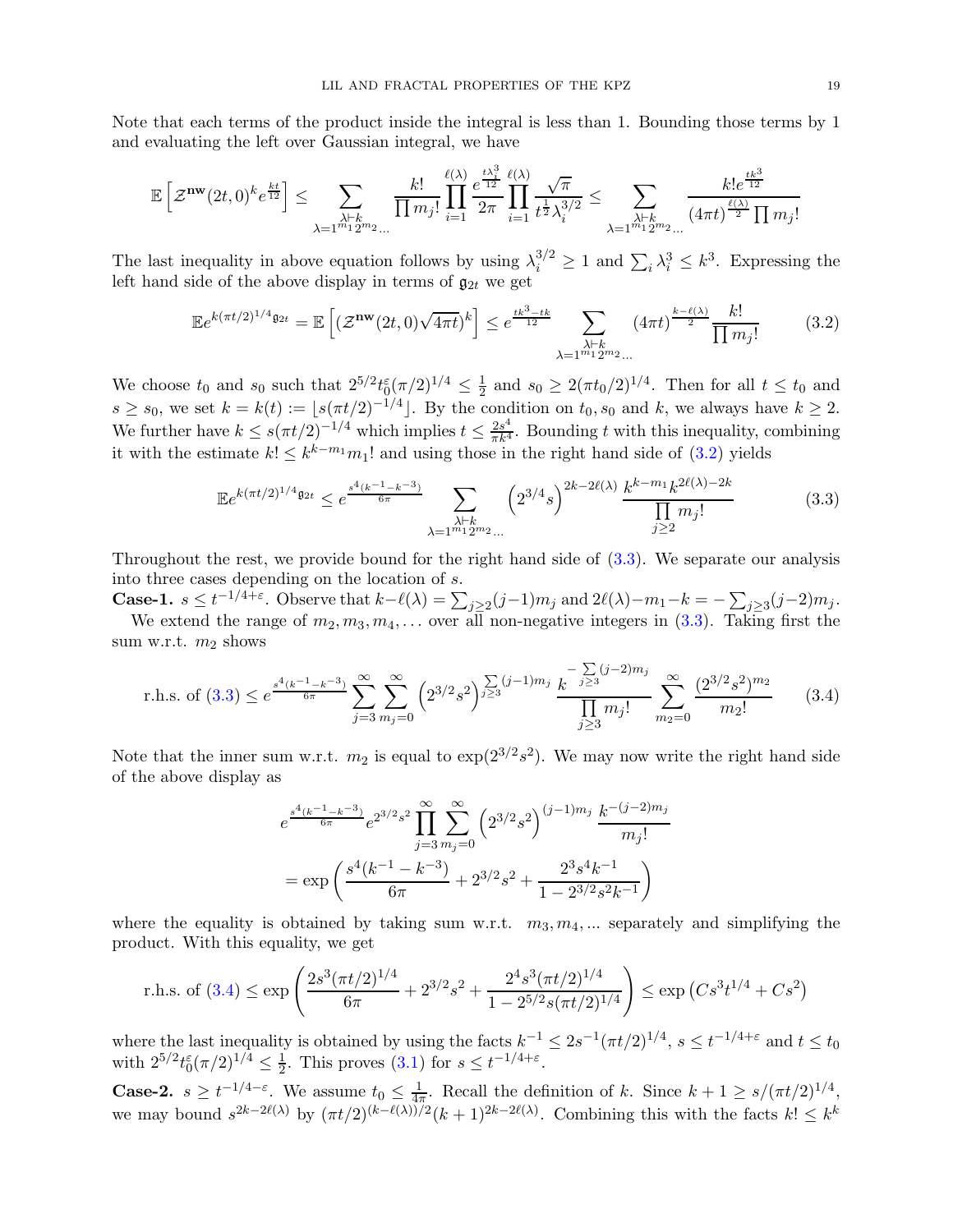and  $\prod m_j! \geq 1$ , we get

r.h.s. of (3.2) 
$$
\leq e^{\frac{s^4(k^{-1}-k^{-3})}{6\pi}} \sum_{\substack{\lambda \vdash k \\ \lambda = 1^{m_1}2^{m_2} \dots}} (4\pi t)^{\frac{k-\ell(\lambda)}{2}} k^{k-m_1} \cdot k! (1+\frac{1}{k})^{2(k-\ell(\lambda))} \leq e^{\frac{s^4(k^{-1}-k^{-3})}{6\pi}} k^{2k}
$$

where we bound  $(1+1/k)^{2(k-\ell(\lambda))}$  by 1 and the number of partitions of k by  $k^k$  to get the last inequality. Since we are in the case  $s \geq t^{-1/4-\epsilon}$ , we have  $s^4k^{-1} \leq s^3(\pi t/2)^{1/4}$  and  $k \ln k \leq$  $cst^{-1/4}\ln(st^{-1/4}) \leq cs^3t^{1/4}$ . Due to these inequalities, the right hand side of the above display is bounded by  $\exp(c s^3 t^{1/4})$  for some constant  $c > 0$ . Combining this with  $(3.3)$  shows  $\mathbb{E} \exp(k(\pi t/2)^{1/4} \mathfrak{g}_{2t}) \leq \exp(c s^3 t^{1/4}).$ 

**Case-3.**  $t^{-1/4+\epsilon} \leq s \leq t^{-1/4-\epsilon}$ . Define  $\tilde{s} = t^{-1/4-\epsilon}$  and  $\tilde{k} := \lfloor \tilde{s}(\pi t/2)^{-1/4} \rfloor$ . Note that  $k \leq \tilde{k}$ since  $s \leq t^{-1/4-\varepsilon}$ . Using the Hölder's inequality, we know  $\mathbb{E} \exp(k(\pi t/2)^{1/4} \mathfrak{g}_{2t})$  is bounded by  $\left(\mathbb{E}\exp(\tilde{k}(\pi t/2)^{1/4}\mathfrak{g}_{2t})\right)^{k/\tilde{k}}$ . By **Case-2**, we know  $\mathbb{E}\exp(\tilde{k}(\pi t/2)^{1/4}\mathfrak{g}_{2t}) \leq \exp(c\tilde{s}^{3}t^{1/4})$  for all  $t \leq$  $t_0 = \frac{1}{4\pi}$  $\frac{1}{4\pi}$ . Combining these observations shows

$$
\mathbb{E} \exp(k(\pi t/2)^{1/4} \mathfrak{g}_{2t}) \le \exp(ck\tilde{s}^{3}t^{1/4}/\tilde{k}) \le \exp(ct^{-3/4-3\varepsilon}t^{1/4}st^{1/4+\varepsilon}) = \exp(ct^{1/4-2\varepsilon})
$$

where the second inequality follows from the definition of  $\tilde{k}$  and  $\tilde{s}$ . Since  $s \geq t^{-1/4+\varepsilon}$ , the last term of the above display is bounded by  $\exp(c s^3 t^{1/4-4\varepsilon})$ . This completes the proof for **Case-3**.

Combining all cases we get  $(3.1)$ . This completes the proof.

3.1.1. Proof of Theorem [1.4.](#page-4-1) We introduce the notations  $f_{t,s} := \frac{1}{C + \sqrt{C^2 + 3Cst^{1/4 - 4\varepsilon}}}, \tilde{s} := s f_{t,s}$  and  $\tilde{k} := \lfloor \tilde{s}(\pi t/2)^{-1/4} \rfloor$  where the constant C is same as in [\(3.1\)](#page-17-4). By Markov's inequality,  $\mathbb{P}(\mathfrak{g}_{2t} \geq s) = \mathbb{P}(e^{\tilde{k}(\pi t/2)^{1/4}} 9^{2t} \geq e^{\tilde{k}s(\pi t/2)^{1/4}}) \leq \exp(-\tilde{k}s(\pi t/2)^{1/4})\mathbb{E}[\exp(\tilde{k}(\pi t/2)^{1/4} \mathfrak{g}_{2t})]$  $\leq \exp\left( Cs^3 f_{t,s}^3 t^{1/4-4\varepsilon} + Cs^2 f_{t,s}^2 - \tilde{k}s(\pi t/2)^{1/4}\right)$ 

where the last inequality follows from Proposition 3.1. We choose 
$$
s_0
$$
 large enough such that for all  $s \ge s_0$  and  $t \le t_0$  we have  $\tilde{k}s(\pi t/2)^{1/4} \ge \frac{11}{12}s^2 f_{t,s}$ . From the definition of  $f_{t,s}$ , it follows

<span id="page-19-1"></span>(3.5)

$$
C f_{t,s} \le C \frac{1}{2C} = \frac{1}{2}, \qquad Cst^{1/4 - 4\varepsilon} f_{t,s}^2 \le Cst^{1/4 - 4\varepsilon} \frac{1}{3Cst^{1/4 - 4\varepsilon}} = \frac{1}{3}.
$$

Plugging all these inequalities in the right side of [\(3.5\)](#page-19-1) yields

$$
\mathbb{P}(\mathfrak{g}_{2t} \geq s) \leq \exp\big(-\frac{s^2 f_{t,s}}{12}\big) \leq \exp\Big(-\frac{C's^2}{1 + \sqrt{1 + st^{1/4 - 4\varepsilon}}}\Big).
$$

<span id="page-19-0"></span>for all  $t \leq t_0$ ,  $s \geq s_0$  and some constant  $C' > 0$ . This completes the proof.

3.2. Lower Tail. Our proof of Theorem [1.7](#page-5-2) will utilize ideas from [\[Flo14\]](#page-55-4). In [\[Flo14\]](#page-55-4), the author provided an upper bound to the lower tail probability of  $\mathcal{H}^{nw}$ . However, it was not clear whether the same bound holds for  $\mathfrak{g}_t$ , i.e., centering  $\mathcal{H}^{\mathbf{nw}}$  with  $\log \sqrt{2\pi t}$  and scaling by  $(\pi t/4)^{1/4}$ . Our analysis will demonstrate that it is indeed possible to derive similar tail bound for  $\mathfrak{g}_t$ .

The main tool of our proof of Theorem [1.7](#page-5-2) are some properties of the directed random polymer partition functions and its convergence to the solution of the SHE. Below, we introduce relevant notations.

Let  $\Xi := \{ \mathcal{E}(i, x) : i \in \mathbb{N}, x \in \mathbb{Z} \}$  be a collection of independent standard normal random variables. We call such collections as *lattice environment*. Let  $\{S_i\}_{i>0}$  be a simple symmetric random walk on Z starting at  $S_0 = 0$  independent of Ξ. Denote the law of  $\{S_i\}_{i>0}$  by  $\mathbb{P}_S$ . At inverse temperature  $\beta > 0$ , the directed polymer partition function  $Z_n^{(\Xi)}(\beta)$  is defined as

$$
Z_n^{(\Xi)}(\beta) = \mathbb{E}_S \left[ \exp \left\{ \beta \sum_{i=1}^n \mathcal{E}(i, S_i) \right\} \mathbf{1}_{S_n = 0} \right]
$$

.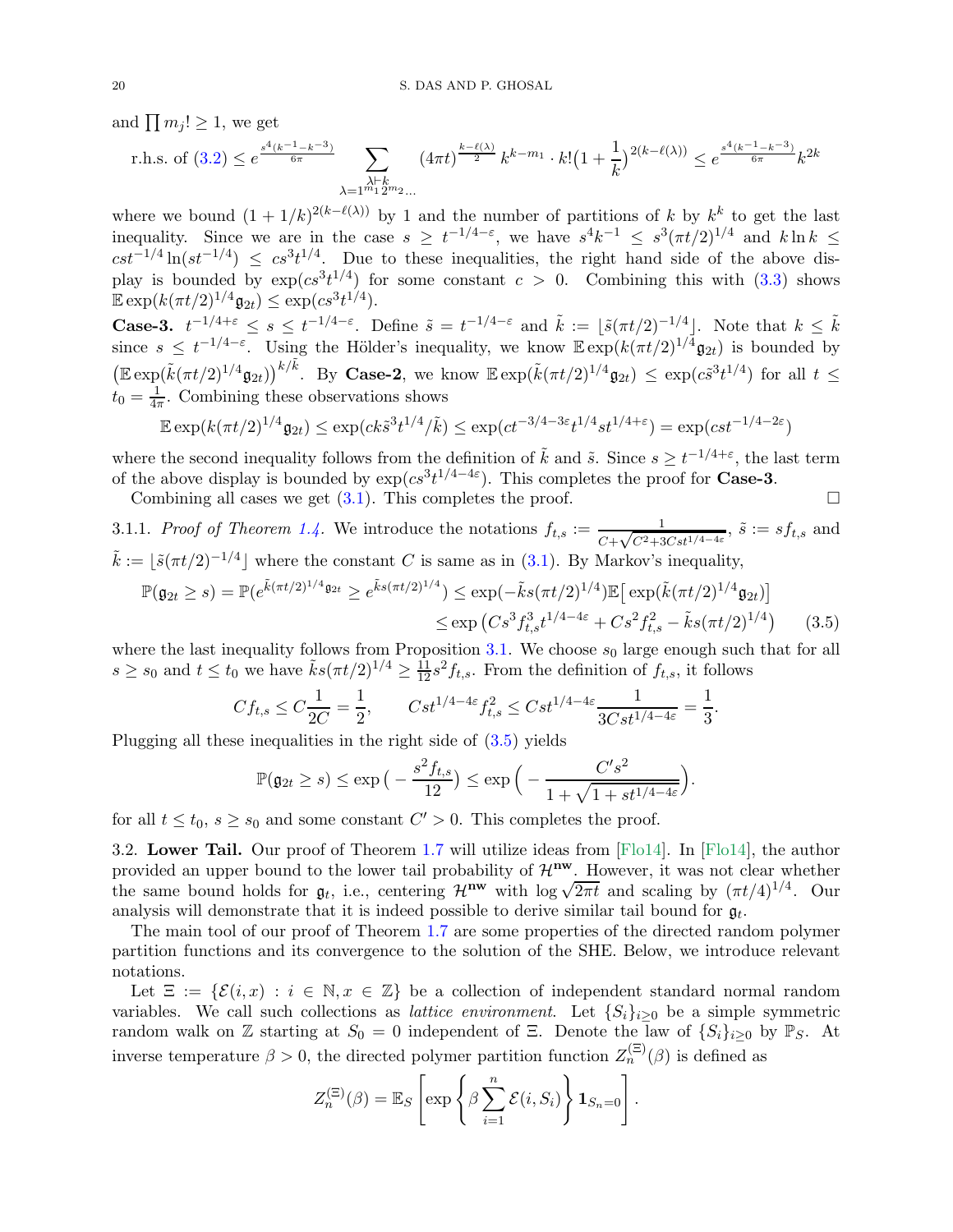where the expectation  $\mathbb{E}_S$  is taken w.r.t.  $\mathbb{P}_S$ . From [\[AKQ14\]](#page-54-3), we know as  $n \to \infty$ 

<span id="page-20-2"></span>
$$
\frac{1}{(\pi t/2)^{1/4}} \left[ \log \sqrt{\frac{n\pi}{2}} + \log \frac{Z_n^{(\Xi)}((t/2n)^{1/4})}{\mathbb{E}Z_n^{(\Xi)}((t/2n)^{1/4})} \right] \Rightarrow \mathfrak{g}_t, \quad \text{for each } t > 0 \tag{3.6}
$$

Here,  $\Rightarrow$  denotes the weak convergence. To complete the proof of Theorem [1.7,](#page-5-2) we need the following two lemmas. Lemma [3.2](#page-20-0) is originally from a part of the proof of Theorem 1.5 in [\[CH02\]](#page-55-30).

<span id="page-20-0"></span>**Lemma 3.2** (Lemma 1 of [\[Flo14\]](#page-55-4)). Let  $\Xi$  and  $\Xi'$  be two independent lattice environments. Let  $S^{(1)}$  and  $S^{(2)}$  be two independent simple symmetric random walks starting at origin. Denote the expectation w.r.t. the joint law of  $S^{(1)}$  and  $S^{(2)}$  by  $\mathbb{E}_{S^{(1)},S^{(2)}}$ . Then, we have

$$
\log Z_n^{(\Xi)}(\beta) \geq \log Z_n^{(\Xi')}(\beta) - \beta d_n(\Xi, \Xi')\sqrt{{\mathfrak{Dverlap}}_{\Xi'}(S^{(1)},S^{(2)})}
$$

where  $d_n(\Xi, \Xi')^2 := \sum_{i=1}^n \sum_{|x| \leq i} (\mathcal{E}(i, x) - \mathcal{E}'(i, x))^2$  and,

$$
\mathfrak{Dverlap}_{\Xi'}(S^{(1)},S^{(2)}):=\frac{1}{Z_n^{(\Xi')}(\beta)^2}\mathbb{E}_{S^{(1)},S^{(2)}}\left[\sum_{i=1}^n\mathbf{1}_{S_i^{(1)}=S_i^{(2)}}e^{\beta\sum_{i=1}^n(\mathcal{E}'(i,S_i^{(1)})+\mathcal{E}'(i,S_i^{(2)}))}\mathbf{1}_{S_n^{(1)}=S_n^{(2)}=0}\right].
$$

The next lemma is similar to Lemma 2 of [\[Flo14\]](#page-55-4). To state the lemma, we introduce for any  $n \in \mathbb{N}, t > 0$  and  $C > 0$ 

$$
A_{n,t,C}:=\left\{\Xi':Z_n^{(\Xi')}((t/2n)^{1/4})\geq \sqrt{\frac{2}{n\pi}}\mathbb{E} Z_n^{(\Xi)}((t/2n)^{1/4}),\mathfrak{Overlap}_{\Xi'}(S^{(1)},S^{(2)})\leq C\sqrt{n}\right\}.
$$

<span id="page-20-1"></span>**Lemma 3.3.** For any given  $\varepsilon > 0$ , there exist constants  $t_0 = t_0(\varepsilon) \in (0, 2]$  and  $C = C(\varepsilon) > 0$ satisfying the following: for any  $t \leq t_0$ , there exists  $n_t \in \mathbb{N}$  such that for all  $n \geq n_t$ , we have  $\mathbb{P}(A_{n,t,C}) \geq \frac{1}{2} - \varepsilon.$ 

Our proof of the above lemma uses some of the ideas from the proof of Lemma 2 of [\[Flo14\]](#page-55-4). How-ever, there is a major difference between these two results. Unlike Lemma 2 of [\[Flo14\]](#page-55-4), Lemma [3.3](#page-20-1) provides a lower bound to  $\mathbb{P}(A_{n,t,C})$  which does not depend on t. On the other hand, the lower bound of Lemma 2 of [\[Flo14\]](#page-55-4) is valid for all  $n \geq 1$  which is not the case in Lemma [3.3.](#page-20-1) Since we are interested in the evolution of tail probabilities of  $Z_n^{(\Xi)}((t/2n)^{1/4})$  as n grows large, the probability bound of  $A_{n,t,C}$  for large n is more relevant to our analysis than a uniform bound for all  $n \geq 1$ . Furthermore, the independence of the lower bound of  $\mathbb{P}(A_{n,t,C})$  from t enables us in Theorem [1.7](#page-5-2) to derive bounds on the lower tail probability of  $\mathfrak{g}_t$  uniform in t. Before proceeding to the proof of Lemma [3.3,](#page-20-1) we will show Theorem [1.7](#page-5-2) by assuming Lemma [3.3.](#page-20-1)

3.2.1. *Proof of Theorem [1.7.](#page-5-2)* Fix  $\epsilon \in (0, \frac{1}{2})$  $\frac{1}{2}$ ). We choose  $t_0 = t_0(\varepsilon) \in (0, 2]$  as defined in Lemma [3.3.](#page-20-1) Fix  $t \leq t_0$ . From Lemma [3.3](#page-20-1) we pick  $C > 0$  and  $n_t \in \mathbb{N}$  such that for all  $n \geq n_t$ ,  $\mathbb{P}(A_{n,t,C}) \geq \frac{1}{4}$  $\frac{1}{4}$ . Fix  $n \geq n_t$ . Consider any  $\Xi' \in A_{n,t,C}$ . By Lemma [3.2,](#page-20-0) we have

$$
\log Z_n^{(\Xi)}((t/2n)^{1/4}) \ge \log Z_n^{(\Xi')}((t/2n)^{1/4}) - (t/2n)^{1/4} d_n(\Xi, \Xi') \sqrt{\mathfrak{D} \text{vertap}_{\Xi'}(S^{(1)}, S^{(2)})}
$$
  

$$
\ge \log \sqrt{\frac{2}{n\pi}} + \log \mathbb{E} Z_n^{(\Xi)}((t/2n)^{1/4}) - (t/2n)^{1/4} d_n(\Xi, \Xi') \sqrt{C\sqrt{n}}.
$$

where the second inequality follows since  $\Xi' \in A_{n,t,C}$ . Rearranging the above inequality and using the fact that it holds for any  $\Xi' \in A_{n,t,C}$  shows

$$
\frac{1}{(\pi t/2)^{1/4}} \left[ \log \sqrt{\frac{n\pi}{2}} + \log \frac{Z_n^{(\Xi)}((t/2n)^{1/4})}{\mathbb{E}Z_n^{(\Xi)}((t/2n)^{1/4})} \right] \geq -C^{1/2} \pi^{-1/4} \inf_{\Xi' \in A_{n,t,C}} d_n(\Xi, \Xi').
$$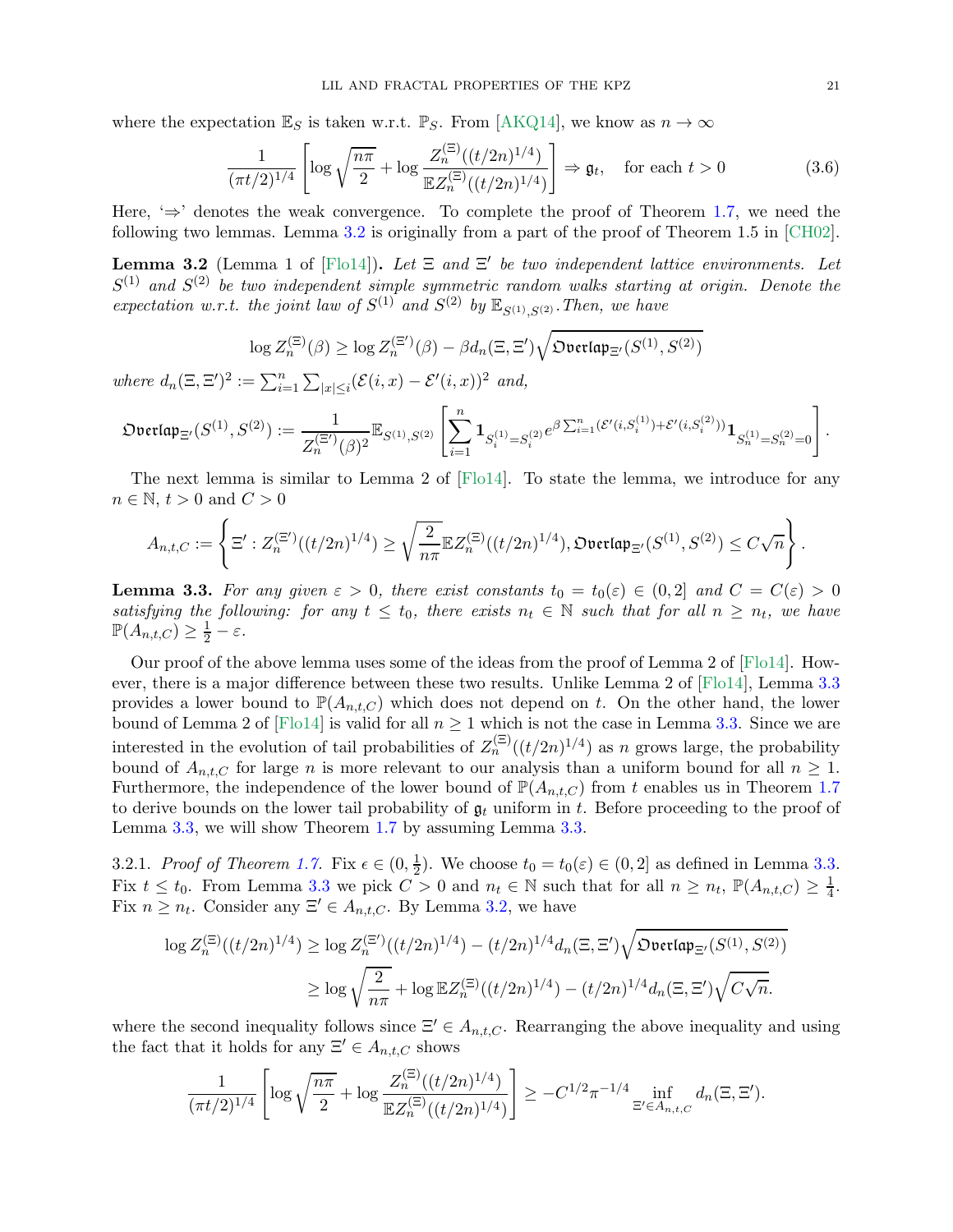Thus, for all  $s > 0$ ,

$$
\mathbb{P}\left(\frac{1}{(\pi t/2)^{1/4}} \left[\log\sqrt{\frac{n\pi}{2}} + \log\frac{Z_n^{(\Xi)}((t/2n)^{1/4})}{\mathbb{E}Z_n^{(\Xi)}((t/2n)^{1/4})}\right] \le -s\right) \le \mathbb{P}(d_n(\Xi, A_{n,t,C}) \ge s\pi^{1/4}C^{-1/2}) \quad (3.7)
$$

where  $d_n(\Xi, A_{n,t,C}) := \inf_{\Xi' \in A_{n,t,C}} d_n(\Xi, \Xi')$ . Since  $\mathbb{P}(A_{n,t,C}) \geq \frac{1}{2} - \varepsilon$ , applying Theorem 3 of [\[Flo14\]](#page-55-4) (Talagrand's inequality) shows  $\mathbb{P}(d_n(\Xi, A_{n,t,C}) \geq u + \sqrt{4 \log 2}) \leq e^{-u^2/2}$ . Applying this probability bound into the right hand side of the above display yields

<span id="page-21-1"></span><span id="page-21-0"></span>r.h.s. of (3.7) 
$$
\leq \exp\left(-\frac{1}{2}\left\{s\pi^{-1/4}C^{-1/2} - \sqrt{4\log 2}\right\}^2\right) \leq e^{-cs^2}
$$
 (3.8)

for some positive constant  $c > 0$  and for all  $s \geq s_0$  where neither  $s_0$  nor c does depend on n or t. Due to the weak convergence of  $(3.6)$ , we have

$$
\mathbb{P}\left(\frac{1}{(\pi t/2)^{1/4}}\left[\log\sqrt{\frac{n\pi}{2}}+\log\frac{Z_n^{(\Xi)}((t/2n)^{1/4})}{\mathbb{E}Z_n^{(\Xi)}((t/2n)^{1/4})}\right]\le-s\right)\stackrel{n\to\infty}{\to}\mathbb{P}(\mathfrak{g}_t\le-s)
$$

Combining this convergence with [\(3.7\)](#page-21-0) and [\(3.8\)](#page-21-1) shows the desired conclusion.

3.2.2. Proof of Lemma [3.3.](#page-20-1) Define  $\beta_n = (t/2n)^{1/4}$ . By Proposition of [\[ACQ11\]](#page-54-7),  $\mathfrak{g}_t$  converges weakly to the standard Gaussian distribution implying lim  $\lim_{t\to 0} \mathbb{P}(\mathfrak{g}_t \geq 0) = \frac{1}{2}$ . We choose the largest  $t_0 = t_0(\varepsilon) \in (0, 2]$  such that  $\mathbb{P}(\mathfrak{g}_t \geq 0) \geq \frac{1}{2} - \frac{\varepsilon}{2}$  $\frac{\varepsilon}{2}$  for all  $t \le t_0$ . For simplicity in notations, we set

$$
\mathfrak{L}_n := \sum_{i=1}^n \mathbf{1}_{S_i^{(1)} = S_i^{(2)}} \cdot \mathbf{1}_{S_n^{(1)} = S_n^{(2)} = 0} \cdot e^{\beta_n \sum_{i=1}^n (\mathcal{E}'(i, S_i^{(1)}) + \mathcal{E}'(i, S_i^{(2)}))}, \quad L_n = \sum_{i=1}^n \mathbf{1}_{S_i^{(1)} = S_i^{(2)}}.
$$

 ${\rm Recall~that}~{\rm Dverlap}_{\Xi'}(S^{(1)},S^{(2)})~{\rm is~equal~to}~\mathbb{E}_{S^{(1)},S^{(2)}}[\mathfrak{L}_n]/(Z^{(\Xi')}_n(\beta))^2.~{\rm By~simple~probability~bounds,}$ we get

<span id="page-21-3"></span><span id="page-21-2"></span>
$$
\mathbb{P}(A_{n,t,C}) \geq \mathbb{P}\left(Z_n^{(\Xi')}(\beta_n) \geq \sqrt{\frac{2}{n\pi}} \mathbb{E}Z_n^{(\Xi)}(\beta_n), \mathbb{E}_{S^{(1)}S^{(2)}}(\mathfrak{L}_n) \leq \frac{2C}{\sqrt{n\pi^2}} (\mathbb{E}Z_n^{(\Xi)}(\beta_n))^2\right)
$$

$$
\geq \mathbb{P}\left(Z_n^{(\Xi')}(\beta_n) \geq \sqrt{\frac{2}{n\pi}} \mathbb{E}Z_n^{(\Xi)}(\beta_n)\right) - \mathbb{P}\left(\frac{\mathbb{E}_{S^{(1)}S^{(2)}}(\mathfrak{L}_n)}{(\mathbb{E}Z_n^{(\Xi)}(\beta_n))^2} > \frac{2C}{\sqrt{n\pi^2}}\right)
$$
(3.9)

We claim that for any  $t \leq t_0$ , there exists  $n_t \in \mathbb{N}$  such that for all  $n \geq n_t$ ,

$$
\mathbb{P}\left(Z_n^{(\Xi')}(\beta_n) \ge \sqrt{\frac{2}{n\pi}} \mathbb{E}Z_n^{(\Xi)}(\beta_n)\right) \ge \frac{1}{2} - \frac{3\varepsilon}{4}, \quad \mathbb{P}\left(\frac{\mathbb{E}_{S^{(1)}S^{(2)}}(\mathcal{L}_n)}{(\mathbb{E}Z_n^{(\Xi)}(\beta_n))^2} > \frac{2C}{\sqrt{n\pi^2}}\right) \le \frac{\varepsilon}{4}.
$$
\n(3.10)

Substituting the above inequalities into the right hand side of  $(3.9)$  completes the proof of Lemma [3.3.](#page-20-1) Thus, it suffices to show that the above inequalities hold for all large  $n$ . To see the first inequality of [\(3.10\)](#page-21-3), we first note that  $\mathbb{E}Z_n^{(\Xi)}(\beta_n) = \mathbb{E}Z_n^{(\Xi')}(\beta_n)$  and write

$$
\mathbb{P}\left(Z_n^{(\Xi')}(\beta_n) \geq \sqrt{\frac{2}{n\pi}}\mathbb{E}Z_n^{(\Xi')}(\beta_n)\right) = \mathbb{P}\left(\frac{1}{(\pi t/2)^{\frac{1}{4}}}\left[\log\sqrt{\frac{n\pi}{2}}+\log\frac{Z_n^{(\Xi')}(\beta_n)}{\mathbb{E}Z_n^{(\Xi')}(\beta_n)}\right] \geq 0\right).
$$

By the weak convergence in  $(3.6)$  and  $\mathbb{P}(\mathfrak{g}_t \geq 0) \geq \frac{1}{2} - \frac{\varepsilon}{2}$ , it follows that the right side of the above display is greater than  $\frac{1}{2} - \frac{3\epsilon}{4}$  $\frac{36}{4}$  for all large *n*. This proves the first inequality of [\(3.10\)](#page-21-3).

Now, we show the second inequality of [\(3.10\)](#page-21-3). Note that  $\mathbb{E}Z_n^{(\Xi)}(\beta_n) = e^{n\beta_n^2/2}$ . By Fubini, we have

$$
\mathbb{E}_{\Xi}\mathbb{E}_{S^{(1)}S^{(2)}}[\mathfrak{L}_n] = \mathbb{E}_{S^{(1)}S^{(2)}}\Big[\sum_{i=1}^n \mathbf{1}_{S_i^{(1)}=S_i^{(2)}}\cdot \mathbf{1}_{S_n^{(1)}=S_n^{(2)}=0}\cdot \prod_{j=1}^n \mathbb{E}_{\Xi}\Big(e^{\beta_n(\mathcal{E}(j,S_j^{(1)})+\mathcal{E}(j,S_j^{(2)}))}\Big)\Big]
$$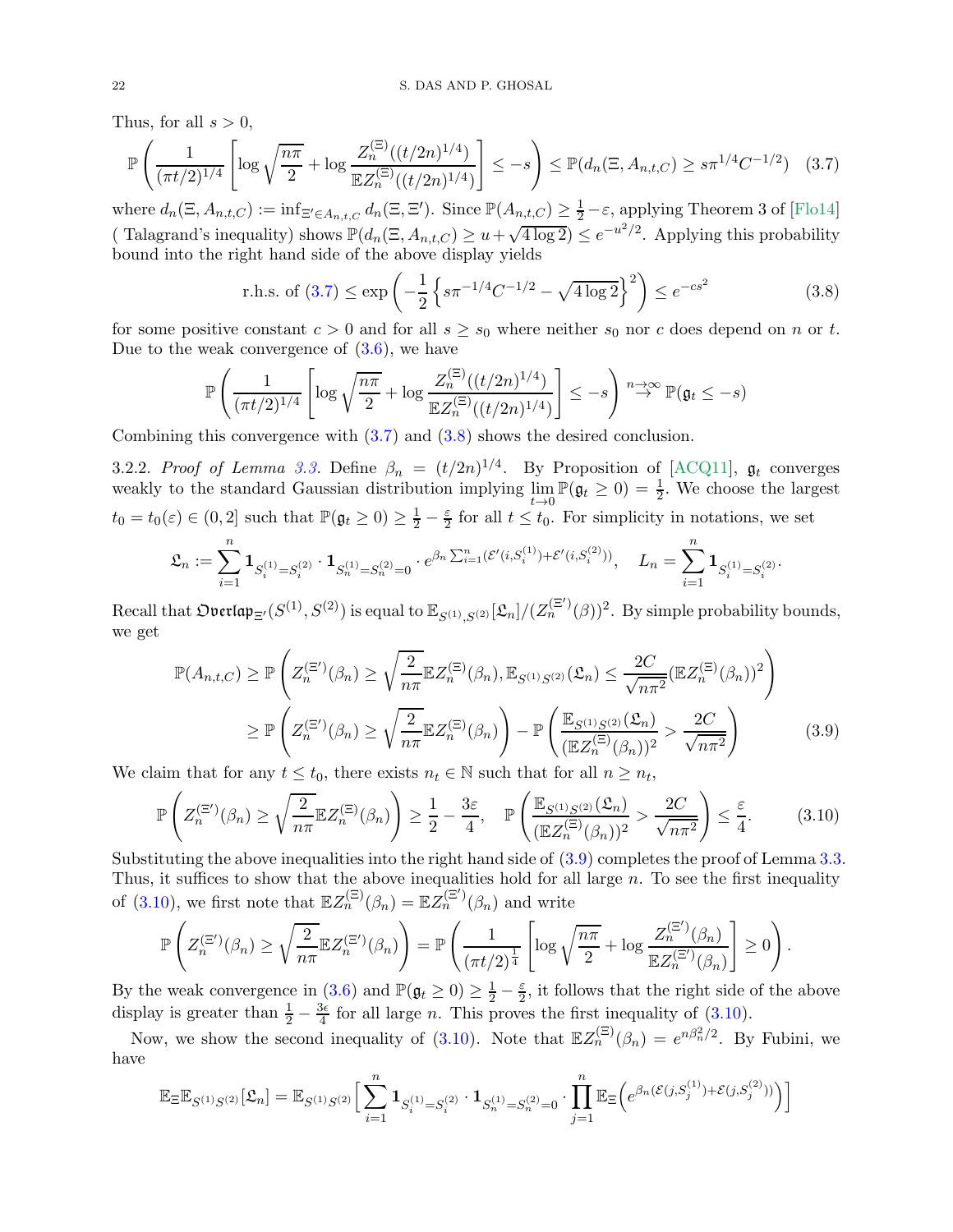$$
\begin{aligned} &=e^{n\beta_n^2}\mathbb{E}_{S^{(1)}S^{(2)}}\Big[\sum_{i=1}^n\mathbf{1}_{S_i^{(1)}=S_i^{(2)}}\cdot\mathbf{1}_{S_n^{(1)}=S_n^{(2)}=0}\cdot\exp\big(\beta_n^2\sum_{i=1}^n\mathbf{1}_{S_i^{(1)}=S_i^{(2)}}\big)\Big]\\ &=\big(\mathbb{E}Z_n^{(\Xi)}(\beta)_n\big)^2\mathbb{E}_{S^{(1)}S^{(2)}}\big[L_ne^{\beta_n^2L_n}\mathbf{1}_{S_n^{(1)}=S_n^{(2)}=0}\big] \end{aligned}
$$

Applying Markov's inequality and using the above expression of  $\mathbb{E}_{\Xi}\mathbb{E}_{S(1),S(2)}[\mathfrak{L}_n]$  shows

$$
\mathbb{P}\left(\frac{\mathbb{E}_{S^{(1)}S^{(2)}}(\mathcal{L}_n)}{(\mathbb{E}Z_n^{(\Xi)}(\beta_n))^2} > \frac{2C}{\sqrt{n\pi^2}}\right) \le \frac{\sqrt{n\pi^2}}{2C} \mathbb{E}_{S^{(1)}S^{(2)}} \left[L_n e^{\beta_n^2 L_n} \mathbf{1}_{S_n^{(1)} = S_n^{(2)} = 0}\right]
$$
  

$$
\le \frac{\sqrt{n\pi^2}}{2C} \mathbb{P}(S_n^{(1)} = S_n^{(2)} = 0) \mathbb{E}_{S^{(1)}S^{(2)}} \left[L_n e^{\beta_n^2 L_n} \mid S_n^{(1)} = S_n^{(2)} = 0\right]
$$

By Stirling's approximation, there exists constant  $a > 0$  such that  $\mathbb{P}(S_n^{(1)} = S_n^{(2)} = 0) = \frac{1}{2^{2n}} {n \choose n}$  $\binom{n}{n/2}^2 \leq$ a  $\frac{a}{n}$  for all n. Since  $\beta_n = (t/2n)^{1/4}$ , we have  $L_n e^{\beta_n^2 L_n} = L_n e^{(t/2n)^{1/2} L_n} \le L_n e^{n^{-1/2} L_n}$  for all  $t \le t_0 \le 2$ . Furthermore, Lemma 3 in [\[Flo14\]](#page-55-4) proves

$$
\sup_{N\geq 1} \frac{1}{\sqrt{n}} \mathbb{E}_{S^{(1)}S^{(2)}} \left[ L_n e^{n^{-1/2}L_n} \mid S_n^{(1)} = S_n^{(2)} = 0 \right] = K < \infty.
$$

Thus for all  $t \leq t_0$  we have a constant  $K' > 0$  (free of t) so that

$$
\mathbb{P}\left(\frac{\mathbb{E}_{S^{(1)}S^{(2)}}(\mathfrak{L}_n)}{(\mathbb{E}Z_n^{(\Xi)}(\beta_n))^2} > \frac{2C}{\sqrt{n\pi^2}}\right) \le \frac{K'}{C}
$$

<span id="page-22-0"></span>Letting C large shows the second inequality of  $(3.10)$  for all large n. This completes the proof.

## 4. Tail Bounds of the KPZ Spatial Process

In this section, we prove delicate tail bounds on several functionals of the long and short time spatial processes  $\mathfrak{h}_t(\cdot)$  and  $\mathfrak{g}_t(\cdot)$  respectively. Four propositions will be proved in this section; two of them are about the supremum and the infimum of the spatial process  $\mathfrak{h}_t$  and other two are devoted on similar results about  $\mathfrak{g}_t$ . One may notice similarities between Proposition [4.1,](#page-22-1) [4.2](#page-24-0) and Theorem 1.3 of [\[CGH19\]](#page-54-0) since both bound the tail probabilities of the supremum and/or infimum of the KPZ height differences between spatial points. However, in comparison to [\[CGH19,](#page-54-0) Theorem 1.3], the bounds on the tail probabilities in Proposition [4.1](#page-22-1) and [4.2](#page-24-0) improve on multiple aspects (e.g., decay exponents) which turn out to be extremely useful for proving the results of Section [5.](#page-28-1) The main ingredients of the proofs of this sections are: (1) tail bounds from Section [3](#page-17-1) and (2) Brownian Gibbs property of the line ensemble discussed in Section [2.](#page-10-0) From this time forth, we will denote complement of any set  $B$  by  $\neg B$ .

<span id="page-22-1"></span>**Proposition 4.1.** Fix  $\kappa > 0$  and  $\alpha \in \left[\frac{3}{2}\right]$  $\frac{3}{2}$ , 2]. There exist constant  $c > 0$ ,  $t_0 > 0$  such that for all  $t \geq t_0$  and  $\beta \in (0,1]$  and  $s \geq s_0(t_0)$  we have

<span id="page-22-2"></span>
$$
\mathbb{P}\Big(\inf_{|y| \le \beta^{2\kappa}s^{2-\alpha}}(\mathfrak{h}_t(y) - \mathfrak{h}_t(0)) \le -\frac{7}{8}\beta^{\kappa}s\Big) \le e^{-cs^{\alpha}}.\tag{4.1}
$$

Proof. Let us define

$$
\mathsf{A}:=\left\{\inf_{y\in[0,\beta^{2\kappa}s^{2-\alpha}]}(\mathfrak{h}_t(y)-\mathfrak{h}_t(0))\leq -\frac{7}{8}\beta^{\kappa}s\right\},\quad \mathsf{B}:=\left\{\mathfrak{h}_t(\beta^{\kappa}s^{1-\frac{\alpha}{3}})-\mathfrak{h}_t(0)\leq -\frac{3s^{2\alpha/3}}{4}\right\}.
$$

We seek to show that  $\mathbb{P}(A)$  is bounded above by  $\exp(-cs^{\alpha})$  for all large s with some constant  $c > 0$ . Observe that  $\mathbb{P}(\mathsf{A}) \leq \mathbb{P}(\mathsf{A} \cap \neg \mathsf{B}) + \mathbb{P}(\mathsf{B})$ . In what follows, we show that there exists  $s_0 = s_0(t_0)$ ,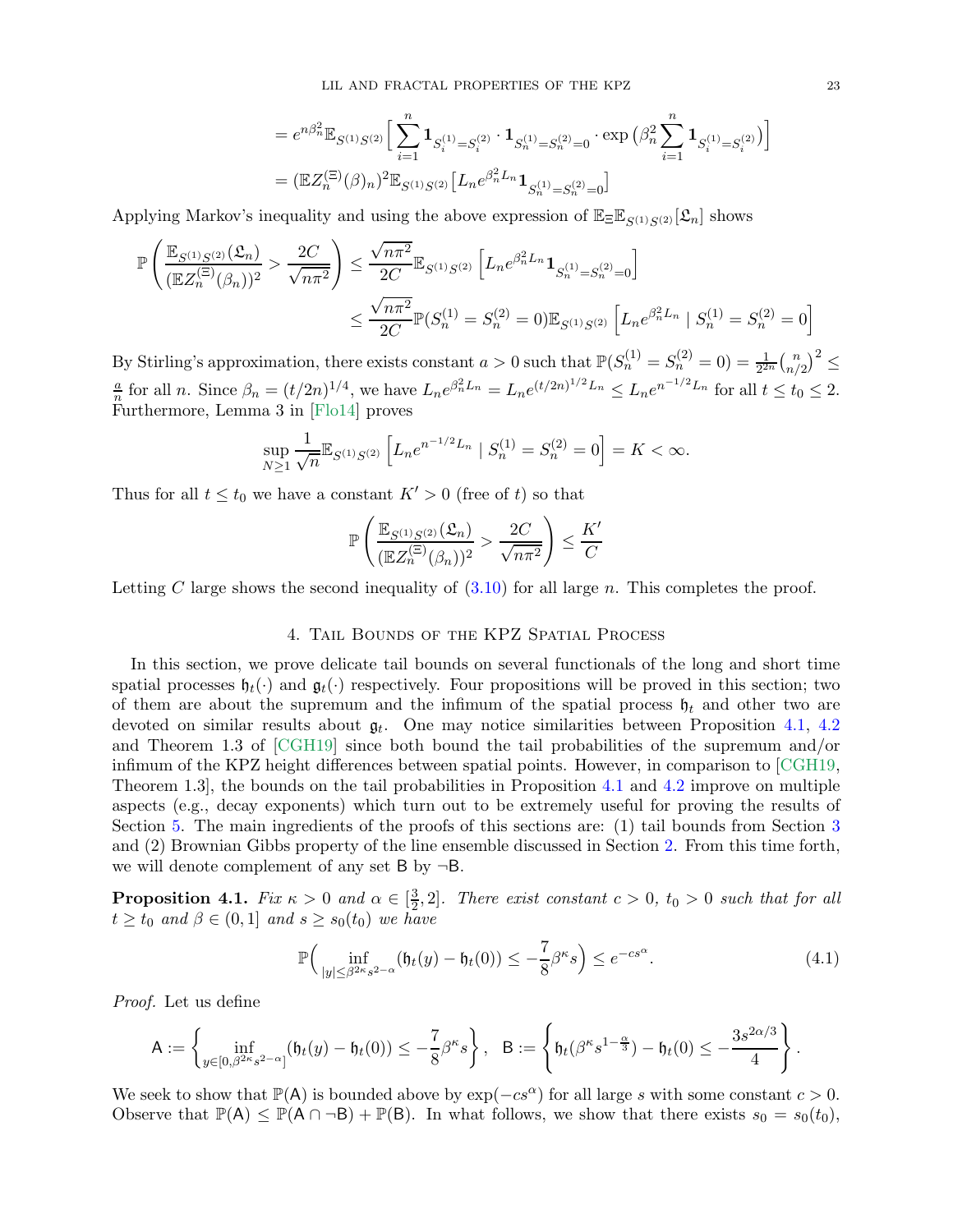$c > 0$  such that for all  $s \geq s_0$  and  $t > t_0$ ,

$$
\underbrace{\mathbb{P}(B) \le \exp(-cs^{\alpha})}_{(I)}, \qquad \underbrace{\mathbb{P}(A \cap \neg B) \le \exp(-cs^{\alpha})}_{(II)}
$$

<span id="page-23-0"></span>.

Combining  $(I)$  and  $(II)$  will bound  $\mathbb{P}(A)$ . By repeating the same argument for the interval  $[-\beta^{2\kappa}s^{2-\alpha},0]$ , one can show

$$
\mathbb{P}\Big(\inf_{y\in[-\beta^{2\kappa}s^{2-\alpha},0]}(\mathfrak{h}_t(y)-\mathfrak{h}_t(0))\leq-\frac{7}{8}\beta^{\kappa}s\Big)\leq e^{-cs^{\alpha}}.
$$

Combining this inequality with the upper bound on  $P(A)$  will complete the proof of this proposition. Throughout the rest, we prove the inequalities (I) and (II).

We first show the inequality (I). Note that B is contained in the union of  $\{\mathfrak{h}_t(\beta^{\kappa}s^{1-\alpha/3}) \leq$  $-5s^{2\alpha/3}/8$ } and  $\{\mathfrak{h}_t(0) \geq s^{2\alpha/3}/8\}$ . By the union bound,

$$
\mathbb{P}(\mathsf{B}) \le \mathbb{P}\Big(\mathfrak{h}_t(\beta^{\kappa}s^{1-\frac{\alpha}{3}}) + \frac{\beta^{2\kappa}s^{2-\frac{2\alpha}{3}}}{2} \le -\frac{5s^{2\alpha/3}}{8} + \frac{\beta^{2\kappa}s^{2-\frac{2\alpha}{3}}}{2}\Big) + \mathbb{P}\Big(\mathfrak{h}_t(0) \ge \frac{s^{2\alpha/3}}{8}\Big) \tag{4.2}
$$

Due to the stationarity,  $\mathfrak{h}_t(\beta^{\kappa} s^{1-\frac{\alpha}{3}}) + \beta^{2\kappa} s^{2-\frac{2\alpha}{3}}/2$  is same in distribution with  $\mathfrak{h}_t(0)$ . Furthermore we have the inequality  $-5s^{2\alpha/3}8 + \beta^{2\kappa}s^{2-\frac{2\alpha}{3}}/2 \le -s^{2\alpha/3}/8$  because  $\alpha \ge 3/2$  and  $\beta \le 1$ . Combining we get

$$
\text{r.h.s. of } (4.2) \le \mathbb{P}\Big(\mathfrak{h}_t(0) \le -\frac{s^{2\alpha/3}}{8}\Big) + \mathbb{P}\Big(\mathfrak{h}_t(0) \ge \frac{s^{2\alpha/3}}{8}\Big).
$$

Using [\(2.11\)](#page-16-4) of Proposition [2.15](#page-16-0) and [\(2.10\)](#page-16-5) of Proposition [2.14,](#page-16-6) we bound  $\mathbb{P}(\mathfrak{h}_t(0) \leq -s^{2\alpha/3}/8)$  and  $\mathbb{P}(\mathfrak{h}_t(0) \geq s^{2\alpha/3}/8)$  by  $\exp(-cs^{\alpha})$  for some constant  $c > 0$ . Substituting these bound into the right side of the above display yields  $\mathbb{P}(B) \leq 2 \exp(-cs^{\alpha})$ .

Next we show (II). For this, we use the Brownian Gibbs Property of the KPZ line ensemble. Let us denote  $\mathcal{I}_{s,\beta} := (0, \beta^{2\kappa} s^{1-\alpha/3})$ . Recall that  $\mathfrak{h}_t$  is the lowest indexed curve  $\mathfrak{h}_t^{(1)}$  $t^{(1)}$  of the KPZ line ensemble  $\{\mathfrak{h}_t^{(n)}\}$  $\{\theta_t^{(n)}\}_{n\in\mathbb{N}}$ . Let  $\mathcal{F}_s := \mathcal{F}_{ext}(\{1\}, \mathcal{I}_{s,\beta})$  be the  $\sigma$ -algebra generated by  $\{\mathfrak{h}_t^{(1)}\}$  $t^{(1)}(x): x \in \mathbb{R} \backslash \mathcal{I}_{s,\beta}\}$ and  $\{\mathfrak{h}_t^{(n)}\}$  $t^{(n)}(x): x \in \mathbb{R} \}_{n \in \mathbb{N}_{\geq 2}}$ . Note that  $\neg B$  is measurable w.r.t.  $\mathcal{F}_s$ . Thus, we may write

<span id="page-23-1"></span>
$$
\mathbb{P}(\mathsf{A} \cap \neg \mathsf{B}) = \mathbb{E}\left[\mathbf{1}_{\neg \mathsf{B}}\mathbb{E}[\mathbf{1}_{\mathsf{A}}|\mathcal{F}_s]\right] = \mathbb{E}\left[\mathbf{1}_{\neg \mathsf{B}}\mathbb{P}_s(\mathsf{A})\right].\tag{4.3}
$$

where  $\mathbb{P}_s := \mathbb{P}^{1,1,(0,\beta^{\kappa}s^{1-\frac{\alpha}{3}}),\mathfrak{h}_t^{(1)}(0),\mathfrak{h}_t^{(1)}(\beta^{\kappa}s^{1-\frac{\alpha}{3}}),+\infty,\mathfrak{h}_t^{(2)}}$ . By the monotone coupling (Lemma [2.4\)](#page-11-0)  $\mathbb{P}_s(A) \le$ 

 $\mathbb{P}_{\text{free}}(A)$ , where  $\mathbb{P}_{\text{free}} := \mathbb{P}^{1,1,(0,\beta^{\kappa}s^{1-\frac{\alpha}{3}}),\mathfrak{h}_t^{(1)}(0),\mathfrak{h}_t^{(1)}(\beta^{\kappa}s^{1-\frac{\alpha}{3}}),+\infty,-\infty}$  is the law of a Brownian Bridge  $\mathfrak{B}$ on  $[0, \beta^{\kappa} s^{1-\frac{\alpha}{3}}]$  with  $\mathfrak{B}(0) := \mathfrak{h}_t(0)$  and  $\mathfrak{B}(\beta^{\kappa} s^{1-\frac{\alpha}{3}}) := \mathfrak{h}_t(\beta^{\kappa} s^{1-\frac{\alpha}{3}})$ . Since  $\beta \in (0,1]$  and  $\alpha \geq 3/2$ , we have  $\beta^{\kappa} s^{1-\alpha/3} \geq \beta^{2\kappa} s^{2-\alpha}$ . By the affine equivariance of the law of Brownian bridges,

$$
\left\{\mathfrak{B}(x): x\in\mathcal{I}_{s,\beta}\right\} \stackrel{d}{=} \big\{\widetilde{\mathfrak{B}}(x)+\frac{\mathfrak{h}_t(\beta^{\kappa}s^{1-\frac{\alpha}{3}})-\mathfrak{h}_t(0)}{\beta^{\kappa}s^{1-\frac{\alpha}{3}}}y:x\in\mathcal{I}_{s,\beta}\big\}
$$

where  $\widetilde{\mathfrak{B}}$  is a Brownian Bridge on  $[0, \beta^{\kappa} s^{1-\frac{\alpha}{3}}]$  starting and ending at 0. Combining these observations with  $(4.3)$  shows

$$
\begin{aligned} \mathbb{P}(\mathsf{A}\cap\neg \mathsf{B}) & \leq \mathbb{E}[\mathbf{1}_{\neg \mathsf{B}}\mathbb{P}_s(\mathsf{A})] \\ & = \mathbb{E}\Big[\mathbf{1}_{\neg \mathsf{B}}\mathbb{P}\big(\inf_{y\in[0,\beta^{2\kappa}s^{2-\alpha}]} \big[\widetilde{\mathfrak{B}}(y) + \frac{\mathfrak{h}_t(\beta^{\kappa}s^{1-\frac{\alpha}{3}})-\mathfrak{h}_t(0)}{\beta^{\kappa}s^{1-\frac{\alpha}{3}}}y\big] \leq -\frac{7}{8}\beta^{\kappa}s\big|\mathcal{F}_s\big)\Big] \\ & \leq \mathbb{E}\Big[\mathbf{1}_{\neg \mathsf{B}}\mathbb{P}\big(\inf_{y\in[0,\beta^{2\kappa}s^{2-\alpha}]}\widetilde{\mathfrak{B}}(y) - \frac{3s^{2\alpha/3}\beta^{2\kappa}s^{2-\alpha}}{4\beta^{\kappa}s^{1-\frac{\alpha}{3}}} \leq -\frac{7}{8}\beta^{\kappa}s\big|\mathcal{F}_s\big)\Big] \end{aligned}
$$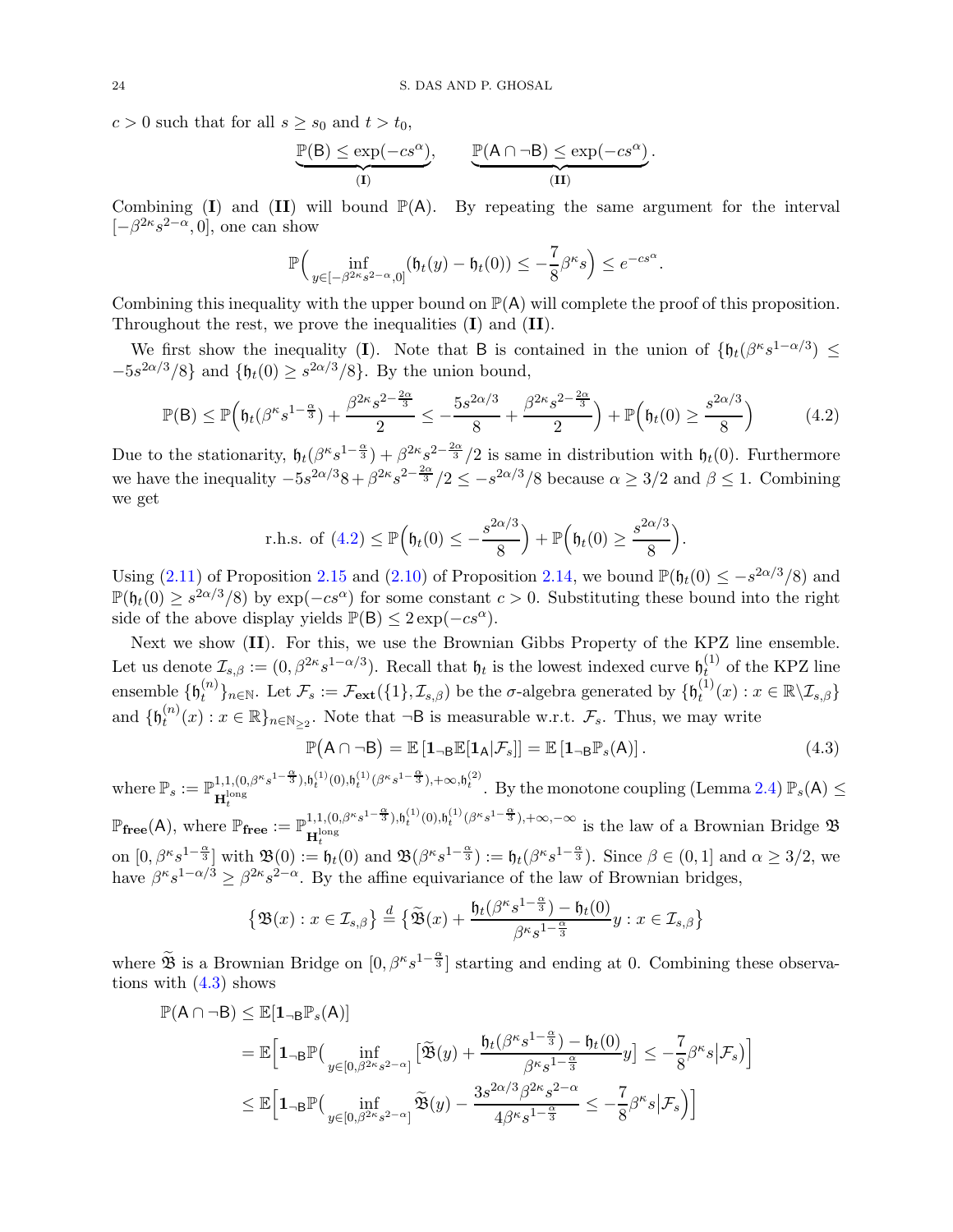$$
\leq \mathbb{P}\Big(\inf_{y\in[0,\beta^{2\kappa}s^{2-\alpha}]}\widetilde{\mathfrak{B}}(y)\leq -\frac{\beta^{\kappa}s}{8}\Big)=\mathbb{P}\Big(\frac{1}{\beta^{\kappa}s^{1-\frac{\alpha}{2}}}\inf_{y\in[0,\beta^{2\kappa}s^{2-\alpha}]}\widetilde{\mathfrak{B}}(y)\leq -\frac{s^{\alpha/2}}{8}\Big)
$$

The inequality in the third line follows since

$$
\inf_{y \in [0,\beta^{2\kappa}s^{2-\alpha}]} \left\{ \widetilde{\mathfrak{B}}(y) + \frac{\mathfrak{h}_t(\beta^{\kappa}s^{1-\frac{\alpha}{3}})-\mathfrak{h}_t(0)}{\beta^{\kappa}s^{1-\frac{\alpha}{3}}}y \right\} \ge \inf_{y \in [0,\beta^{2\kappa}s^{2-\alpha}]} \widetilde{\mathfrak{B}}(y) - \frac{3s^{2\alpha/3}\beta^{2\kappa}s^{2-\alpha}}{4\beta^{\kappa}s^{1-\frac{\alpha}{3}}}
$$

on the event  $\neg B$ . The next inequality follows by neglecting the indicator. The last probability is clearly bounded by  $\exp(-cs^{\alpha})$  by tail estimates of Brownian motion. This proves (II) and hence, completes the proof of this proposition. completes the proof of this proposition.

<span id="page-24-0"></span>**Proposition 4.2.** Fix  $\kappa > 0$ . There exist constant  $c > 0$ ,  $t_0 > 0$  such that for all  $t \ge t_0$  and  $\beta \in (0,1]$  and  $s \geq s_0(t_0)$  we have

<span id="page-24-2"></span><span id="page-24-1"></span>
$$
\mathbb{P}\Big(\sup_{|y| \le \frac{1}{16}\beta^{2\kappa}\sqrt{s}} (\mathfrak{h}_t(y) - \mathfrak{h}_t(0)) \ge \beta^{\kappa} s\Big) \le e^{-cs^{3/2}}.
$$
\n(4.4)

Proof. Let  $\textsf{Sup}_1$  and  $\textsf{Sup}_2$  be the supremum value of  $\mathfrak{h}_t(y) - \mathfrak{h}_t(0)$  for  $y \in [0, \frac{1}{16}\beta^{2\kappa}\sqrt{s}]$  and  $y \in$  $[-\frac{1}{16}\beta^{2\kappa}\sqrt{s},0]$  respectively. In what follows, we only bound  $\mathbb{P}(\mathsf{Sup}_{1} \geq \beta^{\kappa}s)$ . One can bound  $\mathbb{P}(\mathsf{Sup}_2 \geq \beta^k s)$  analogously. Let  $\chi$  be the infimum of y in  $[0, \frac{1}{16}\beta^{2k}\sqrt{s}]$  such that  $\mathfrak{h}_t(y) - \mathfrak{h}_t(0) \geq \beta^k s$ . If there is no such y, define  $\chi$  to be  $+\infty$ . Note that  $\mathbb{P}(\text{Sup}_1 \geq \beta^{\kappa} s) = \mathbb{P}(\chi \leq \frac{1}{16}\beta^{2\kappa}\sqrt{s})$ . We can write the event  $\{ \chi \leq \frac{1}{16} \beta^{2\kappa} \sqrt{s} \}$  as a disjoint union of  $A_1$  and  $A_2$  which are defined as

$$
\mathsf{A}_1 := \Big\{ \chi \leq \frac{\beta^{2\kappa}\sqrt{s}}{16}, \Big( \mathfrak{h}_t(\chi) - \mathfrak{h}_t\left(\frac{\beta^{2\kappa}\sqrt{s}}{16}\right) \Big) < \frac{\beta^{\kappa}s}{8} \Big\}, \quad \mathsf{A}_2 := \Big\{ \chi \leq \frac{\beta^{2\kappa}\sqrt{s}}{16}, \Big( \mathfrak{h}_t(\chi) - \mathfrak{h}_t\left(\frac{\beta^{2\kappa}\sqrt{s}}{16}\right) \Big) \geq \frac{\beta^{\kappa}s}{8} \Big\}.
$$
\nIn what follows, we show there exist  $s_2 = s_2(t_2) > 0$  and constant  $c > 0$  such that for all  $s > s_2$ .

In what follows, we show there exist  $s_0 = s_0(t_0) > 0$  and constant  $c > 0$  such that for all  $s \geq s_0$ and  $t \geq t_0$ , we have

$$
\mathbb{P}(A_1) \le \exp(-cs^{3/2}), \qquad \mathbb{P}(A_2) \le \frac{1}{2}\mathbb{P}(\chi \le \frac{1}{16}\beta^{2\kappa}\sqrt{s}) + \exp(-cs^{3/2}). \tag{4.5}
$$

Since  $\mathbb{P}(\chi \leq \frac{1}{16}\beta^{2\kappa}\sqrt{s}) = \mathbb{P}(\mathsf{A}_1) + \mathbb{P}(\mathsf{A}_2)$ , combining the above two inequalities shows  $2^{-1}\mathbb{P}(\chi \leq \mathsf{A}_1)$  $\frac{1}{16}\beta^{2\kappa}\sqrt{s}$   $\leq$  2 exp( $-cs^{\alpha}$ ). Thus, proving [\(4.4\)](#page-24-1) boils down to showing [\(4.5\)](#page-24-2).

We first prove  $\mathbb{P}(A_1) \leq \exp(-cs^{3/2})$ . By the continuity of the spatial process  $\mathfrak{h}_t(\cdot)$ , we have  $\mathfrak{h}_t(\chi) = \mathfrak{h}_t(0) + \beta^{\kappa} s$  on the event  $\{\chi \leq \frac{1}{16} \beta^{2\kappa} \sqrt{s}\}.$  Thus

$$
\mathbb{P}(A_1) \le \mathbb{P}\Big(\mathfrak{h}_t(0) - \mathfrak{h}_t(\frac{\beta^{2\kappa}\sqrt{s}}{16}) \le -\frac{7\beta^{\kappa}s}{8}\Big) \le \mathbb{P}\left(\inf_{y \in [0,\beta^{2\kappa}\sqrt{s}/16]} \left(\mathfrak{h}_t(y) - \mathfrak{h}_t(\frac{\beta^{2\kappa}\sqrt{s}}{16})\right) \le -\frac{7\beta^{\kappa}s}{8}\right)
$$

The right hand side of the above inequality is bounded by  $\exp(-cs^{3/2})$  due to Proposition [4.1](#page-22-1) and the stationarity of spatial process  $\mathfrak{h}_t(x) + \frac{x^2}{2}$  $\frac{e^2}{2}$ . This proves the first inequality of  $(4.5)$ .

Now we turn to show the second inequality of [\(4.5\)](#page-24-2). Consider the following event

$$
\mathsf{B}:=\Big\{\mathfrak{h}_t(0)\in [-s/4,s/4], \mathfrak{h}_t(\beta^{\kappa}\sqrt{s})\in [-3s/4,s/4]\Big\}.
$$

Observe that  $\mathbb{P}(A_2) \leq \mathbb{P}(A_2 \cap B) + \mathbb{P}(\neg B)$ . By Proposition [2.15](#page-16-0) and [2.14,](#page-16-6) we get  $\mathbb{P}(\neg B) \leq \exp(-cs^{3/2})$ for some constant  $c > 0$  and all large s and t. It suffices to show

<span id="page-24-4"></span><span id="page-24-3"></span>
$$
\mathbb{P}(\mathsf{A}_2 \cap \mathsf{B}) \le 2^{-1} \mathbb{P}(\chi \le \beta^{2\kappa} \sqrt{s}/16) \tag{4.6}
$$

which is proven below.

To bound the  $\mathbb{P}(A_2 \cap B)$  we use the strong Brownian Gibbs property of the KPZ line ensemble. Let  $\mathcal{F}_s = \mathcal{F}_{ext}(\{1\}, (\chi, \beta^{\kappa}\sqrt{s}))$  be the  $\sigma$ -algebra generated by  $\{\mathfrak{h}_t^{(n)}\}$  $t^{(n)}(x)\}_{n\in\mathbb{N},x\in\mathbb{R}}$  outside  $\{\mathfrak{h}_t^{(1)}\}$  $\{f^{(1)}(x)\}_{x\in (\chi,\beta^{\kappa}\sqrt{s})}$ . By the tower property of the conditional expectation, we have

$$
\mathbb{P}(\mathsf{A}_2 \cap \mathsf{B}) = \mathbb{E}\left[\mathbf{1}_{\left\{\chi \leq \frac{1}{16}\beta^{2\kappa}\sqrt{s}\right\} \cap \mathsf{B}} \mathbb{E}(\mathbf{1}_D|\mathcal{F}_s)\right] = \mathbb{E}\left[\mathbf{1}_{\left\{\chi \leq \frac{1}{16}\beta^{2\kappa}\sqrt{s}\right\} \cap \mathsf{B}} \mathbb{P}_s(\mathsf{D})\right].\tag{4.7}
$$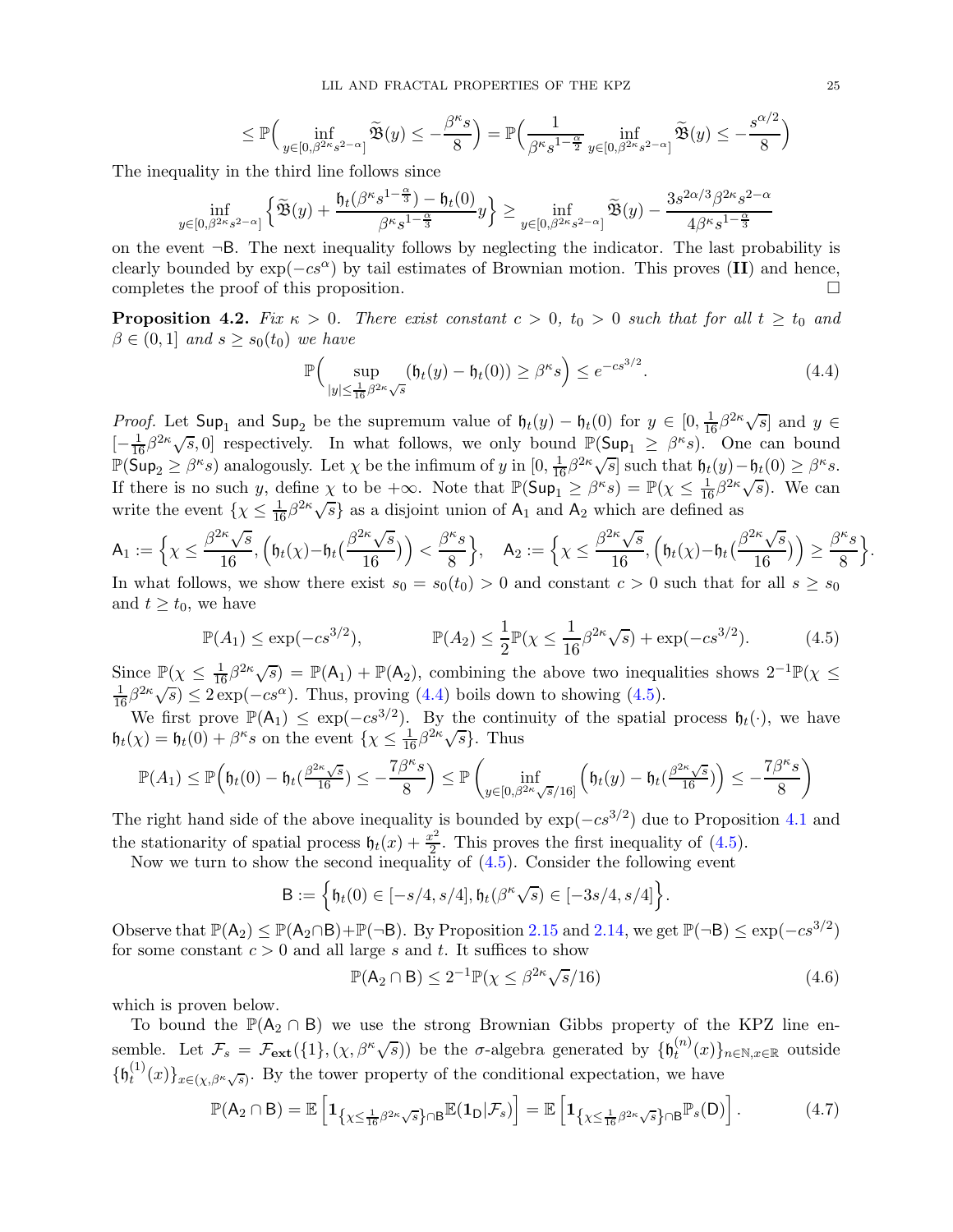where  $D := \{ \mathfrak{h}_t(\chi) - \mathfrak{h}_t(\frac{1}{16}\beta^{2\kappa}\sqrt{s}) \geq \frac{1}{8} \}$  $\frac{1}{8}\beta^{\kappa}s\}$  and  $\mathbb{P}_s := \mathbb{P}^{1,1,(\chi,\beta^{\kappa}\sqrt{s}),\mathfrak{h}_t^{(1)}(\chi),\mathfrak{h}_t^{(1)}(\beta^{\kappa}\sqrt{s}),+\infty,\mathfrak{h}_t^{(2)}}$ . We show that  $\mathbb{P}_s(D) \leq \frac{1}{2}$  $\frac{1}{2}$  on the event  $\{\chi \leq \frac{1}{16}\beta^{2\kappa}\sqrt{s}\}\cap B$ . By Lemma [2.4,](#page-11-0)  $\mathbb{P}_s(D) \leq \mathbb{P}_{\text{free}}(D)$ , where  $\mathbb{P}_{\text{free}} := \mathbb{P}^{1,1,(\chi,\beta^{\kappa}\sqrt{s}),\mathfrak{h}_t^{(1)}(\chi),\mathfrak{h}_t^{(1)}(\beta^{\kappa}\sqrt{s}),+\infty,-\infty}$  is the law of a Brownian Bridge  $\mathfrak{B}(\cdot)$  on  $[\chi,\beta^{\kappa}\sqrt{s}]$  with  $\mathfrak{B}(\chi) := \mathfrak{h}_t(\chi)$  and  $\mathfrak{B}(\beta^{\kappa}\sqrt{s}) := \mathfrak{h}_t(\beta^{\kappa}\sqrt{s})$ . Let us define

$$
\mathfrak{B}_{\mathrm{Interpole}}(y) = \frac{\beta^{\kappa}\sqrt{s} - y}{\beta^{\kappa}\sqrt{s} - \chi} \mathfrak{h}_t(\chi) + \frac{y - \chi}{\beta^{\kappa}\sqrt{s} - \chi} \mathfrak{h}_t(\beta^{\kappa}\sqrt{s}) \quad \text{for } y \in [\chi, \beta^{\kappa}\sqrt{s}].
$$

Note that  $\mathfrak{B}_{\text{Interpole}}(y) - \mathfrak{h}_t(\chi)$  is equal to  $(y - \chi)(\mathfrak{h}_t(\beta^{\kappa}\sqrt{s}) - \mathfrak{h}_t(\chi))/(\beta^{\kappa}\sqrt{s} - \chi)$ . On the event  $\{\chi \leq \beta^{\kappa} s/16\} \cap \mathsf{B}$ , we have  $\mathfrak{h}_t(\chi) = \mathfrak{h}_t(0) + \beta^{\kappa} s$  by the continuity of the spatial process  $\mathfrak{h}_t$  and hence,  $h_t(\beta^k\sqrt{s}) - h_t(\chi)$  is bounded below by  $\frac{-3s}{4} - h_t(0) - \beta^k s$  which is further lower bounded by  $-2s$ . This shows  $\mathfrak{B}_{\text{Interpole}}(\beta^{2\kappa}s/16) \geq \mathfrak{h}_t(\chi) - \beta^{\kappa}s/8$ . However, we know that  $\mathfrak{B}(\beta^{2\kappa}s/16) \leq \mathfrak{h}_t(\chi) - \beta^{\kappa}s/8$ on the event D. This shows  $\mathfrak{B}(\beta^{2\kappa}s/16) \leq \mathfrak{B}_{\text{Interpole}}(\beta^{2\kappa}s/16)$  on the event  $\{\chi \leq \beta^{\kappa}s/16\} \cap B$ . However, since  $\mathfrak{B}$  is a Brownian bridge and  $\mathfrak{B}_{\text{Interpole}}$  is the linear interpolation of the end points of B, the probability of the event  $\{\mathfrak{B}(\beta^{2\kappa}s/16)\leq \mathfrak{B}_{\text{Interpole}}(\beta^{2\kappa}s/16)\}\$ is equal to 1/2. This implies  $\mathbb{P}_s(D) \leq \frac{1}{2}$  on the event  $\{\chi \leq \beta^{2\kappa} \sqrt{s/16}\}\cap B$ . Substituting this bound into the right hand side of  $(4.7)$  shows  $\mathbb{P}(\mathsf{A}_2 \cap \mathsf{B}) \leq \mathbb{P}(\chi \leq \beta^{2\kappa} \sqrt{s}/16)/2$ . This completes the proof.

<span id="page-25-1"></span><span id="page-25-0"></span> $\Box$ 

<span id="page-25-2"></span>**Proposition 4.3.** Fix  $a \in \mathbb{R}$  and  $\delta > 0$ . There exist  $t_0 \in (0,1)$  and an absolute constant  $c > 0$ such that for all  $t \le t_0$ ,  $s \ge s_0(t_0)$  satisfying  $(|a| + |\delta|)^2 - a^2 \le \frac{s}{2^8}$  $\frac{s}{2^8}$ , we have

$$
\mathbb{P}\Big(\sup_{x \in [a,a+\delta]} \left( \mathfrak{g}_t((4^3t/\pi^3)^{1/8}x) + \frac{x^2}{2} \right) \ge s \Big) \le e^{-cs^{3/2}}.
$$
 (4.8)

$$
\mathbb{P}\Big(\inf_{x \in [a,a+\delta]} \left(\mathfrak{g}_t((4^3t/\pi^3)^{1/8}x) + \frac{x^2}{2}\right) \le -s\Big) \le e^{-cs^2} + e^{-cs^2t^{-1/8}\delta^{-1}}.\tag{4.9}
$$

*Proof.* We introduce the shorthand  $\tilde{\mathfrak{g}}_t(x) := \mathfrak{g}_t((4^3t/\pi^3)^{1/8}x)$  which will be used throughout this proof. We divide the proof of this proposition in two stages. We prove  $(4.8)$  and  $(4.9)$  in *Stage-1* and Stage-2 respectively.

Stage-1: Proof of [\(4.8\)](#page-25-0). Assume  $[a, a + \delta] \subset \mathbb{R}_{\geq 0}$ . Define

$$
\mathsf{C}_{[a,a+\delta]} := \Big\{ \sup_{x \in [a,a+\delta]} (\tilde{\mathfrak{g}}_t(x) + \frac{x^2}{2}) \ge s \Big\}, \quad \mathsf{C}'_{[a,a+\delta]} := \Big\{ \sup_{x \in [a,a+\delta]} (\tilde{\mathfrak{g}}_t(x) - \tilde{\mathfrak{g}}_t(a)) \ge \frac{s}{4} \Big\},\
$$

$$
\mathsf{D}_w := \Big\{ -\frac{s}{32} \le \tilde{\mathfrak{g}}_t(w) + \frac{w^2}{2} \le \frac{s}{32} \Big\}
$$

where  $w \in \mathbb{R}$ . We seek to show that  $\mathbb{P}(\mathsf{C}_{[a,a+\delta]}) \leq \exp(-cs^{3/2})$  for all large s and small t. Combining the stationarity in x of the process  $\tilde{\mathfrak{g}}_t(x) + \frac{x^2}{2}$  $\frac{e^2}{2}$  (follows from Lemma [2.11\)](#page-14-1) with Corollary [1.6](#page-4-2) and Theorem [1.7](#page-5-2) yields  $\mathbb{P}(\neg D_w) \leq \exp(-cs^{3/2})$  for all  $w \in \mathbb{R}$ . This will be used throughout the proof. On the event  $C_{[a,a+\delta]} \cap D_a$ , there exists  $x \in [a, a+\delta]$  such that

$$
\tilde{\mathfrak{g}}_t(x) \ge s - \frac{x^2}{2} \ge s - \frac{(a+\delta)^2}{2} \ge \frac{31s}{32} + \tilde{\mathfrak{g}}_t(a) + \frac{a^2}{2} - \frac{(a+\delta)^2}{2} \ge \frac{s}{4} + \tilde{\mathfrak{g}}_t(a)
$$

where the second inequality follows since  $x \le a + \delta$ , the third inequality follows since  $\tilde{\mathfrak{g}}_t(a) + \frac{a^2}{2} \le$  $s/32$  on  $D_a$  and the last inequality holds since  $(a + \delta)^2 - a^2 \le s/2^8$ . The above inequalities shows  $\mathsf{C}_{[a,a+\delta]} \cap \mathsf{D}_a \subset \mathsf{C}'_{[a,a+\delta]}$  which implies

$$
\mathbb{P}(\mathsf{C}_{[a,a+\delta]}) \leq \mathbb{P}(\neg \mathsf{D}_a) + \mathbb{P}(\mathsf{C}'_{[a,a+\delta]}).
$$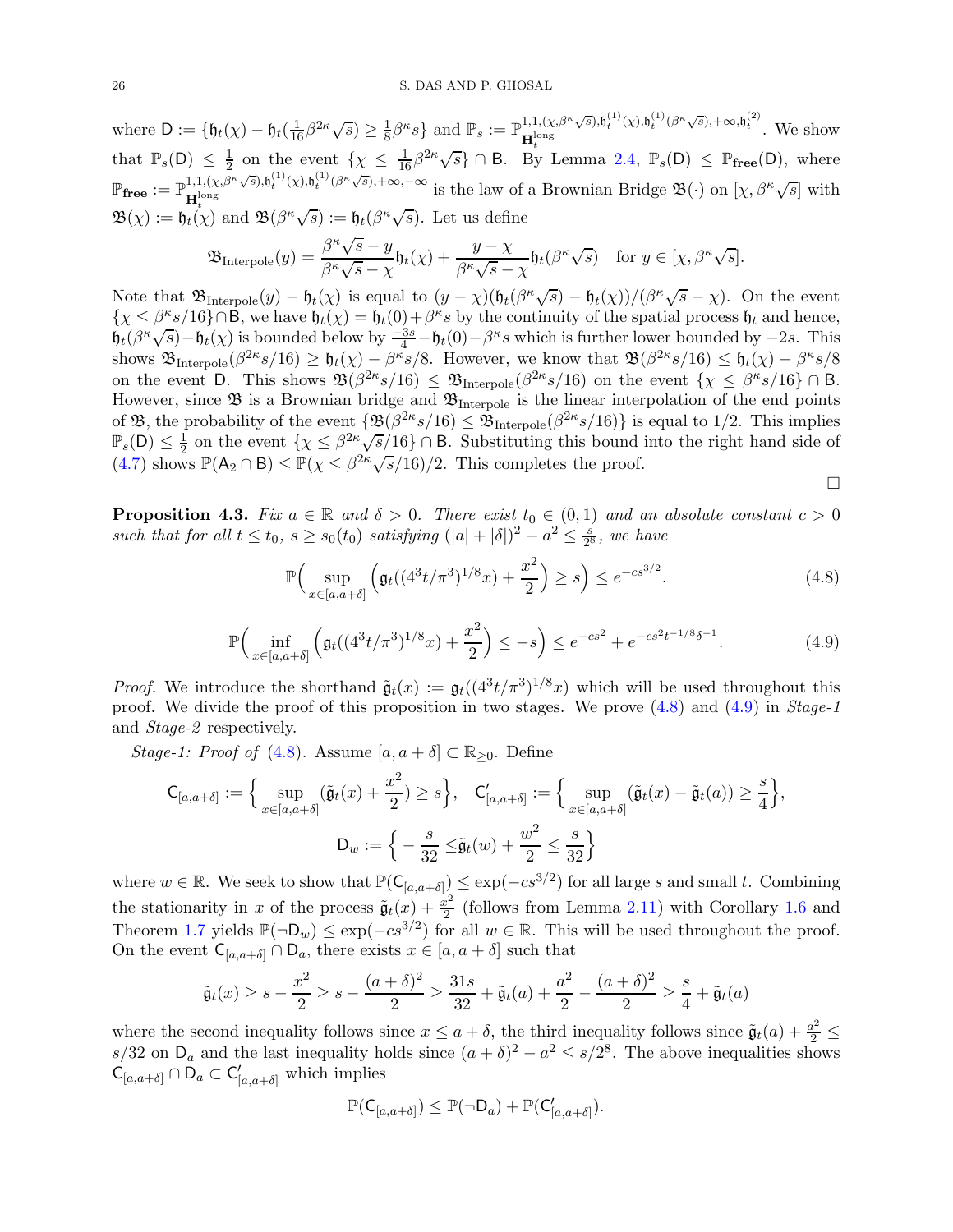Recall that  $\mathbb{P}(\neg \mathsf{D}_a) \leq \exp(-cs^{3/2})$ . To complete the proof, it suffices to show that  $\mathbb{P}(\mathsf{C}_{[a,a+\delta]}') \leq$  $\exp(-cs^{3/2})$  for large s and small t. This we do as follows.

Let  $\sigma$  be the infimum of  $y \in [a, a + \delta]$  such that  $\tilde{\mathfrak{g}}_t(y) - \tilde{\mathfrak{g}}_t(a) \geq \frac{s}{4}$  $\frac{s}{4}$ , with the understanding that  $\sigma$  is equal to  $+\infty$  if no such point exists. Let us define  $B := {\{\tilde{g}_t(a + \delta) - \tilde{g}_t(\sigma) \le -\frac{s}{8}\}}$  and write

$$
\mathbb{P}(\mathsf{C}'_{[a,a+\delta]}) = \mathbb{P}(\sigma \le a+\delta) = \mathbb{P}(\{\sigma \le a+\delta\} \cap \mathsf{B}) + \mathbb{P}(\{\sigma \le a+\delta\} \cap \neg \mathsf{B})
$$

On the event  $\{\sigma \leq a + \delta\}$ , we have  $\tilde{\mathfrak{g}}_t(\sigma) = \tilde{\mathfrak{g}}_t(a) + \frac{s}{4}$ . This implies  $\tilde{\mathfrak{g}}_t(a + \delta) - \tilde{\mathfrak{g}}_t(a) = \tilde{\mathfrak{g}}_t(a + \delta)$  $\tilde{\mathfrak{g}}_t(\sigma) + s/4 \geq -s/8$  on  $\{\sigma \leq a+\delta\} \cap \neg \mathsf{B}$  and hence,

$$
\mathbb{P}(\{\sigma \le a + \delta\} \cap \neg B) \le \mathbb{P}(\tilde{\mathfrak{g}}_t(a + \delta) + \frac{(a + \delta)^2}{2} - \tilde{\mathfrak{g}}_t(a) - \frac{a^2}{2} \ge -\frac{s}{8})
$$
  
 
$$
\le \mathbb{P}(\tilde{\mathfrak{g}}_t(a + \delta) + \frac{(a + \delta)^2}{2} > \frac{s}{16}) + P(\tilde{\mathfrak{g}}_t(a) + \frac{a^2}{2} \le -\frac{s}{16}) \le \exp(-cs^{3/2}).
$$
\n(4.10)

where the second inequality follows from the union bound and the last inequality follows by combining the stationarity of  $\tilde{\mathfrak{g}}_t(x) + \frac{x^2}{2}$  with Corollary [1.6](#page-4-2) and Theorem [1.7.](#page-5-2)

Now we proceed to bound  $\mathbb{P}(\{\sigma \le a + \delta\} \cap B)$ . By the union bound, we have

<span id="page-26-0"></span>
$$
\mathbb{P}(\{\sigma \le a + \delta\} \cap \mathsf{B}) \le \mathbb{P}(\{\sigma \le a + \delta\} \cap \mathsf{B} \cap \mathsf{D}_a \cap \mathsf{D}_{a+4\delta}) + \mathbb{P}(\neg \mathsf{D}_a) + \mathbb{P}(\neg \mathsf{D}_{a+4\delta}).\tag{4.11}
$$

We know  $\mathbb{P}(\neg \mathsf{D}_a) + \mathbb{P}(\neg \mathsf{D}_{a+4\delta})$  is bounded above by  $\exp(-cs^{3/2})$  for some constant  $c > 0$ . In what follows, we show that

$$
\mathbb{P}(\{\sigma \le a + \delta\} \cap \mathsf{B} \cap \mathsf{D}_a \cap \mathsf{D}_{a+4\delta}) \le \frac{1}{2} \mathbb{P}(\sigma \le a + \delta). \tag{4.12}
$$

<span id="page-26-2"></span><span id="page-26-1"></span>.

Combing this inequality with [\(4.11\)](#page-26-0) and [\(4.10\)](#page-26-1) show that  $\mathbb{P}(\mathsf{C}'_{[a,a+\delta]}) \leq 2^{-1}\mathbb{P}(\mathsf{C}'_{[a,a+\delta]}) + \exp(-cs^{3/2})$ for all large s and small t. By simplifying this aforementioned inequality, we get the desired result.

It remains to show  $(4.12)$  whose proof is similar to that of  $(4.6)$ . To avoid the repetition, we sketch the underlying idea without details. The main tool that we use is the Brownian Gibbs property of the short time KPZ line ensemble  $\{\mathfrak{g}^{(n)}_t\}$  $\binom{n}{t}_{n\in\mathbb{N}}$  (Recall its definition from  $(2.2)$ ). By the tower property, we write the left hand side of  $(4.12)$  as  $\mathbb{E}[1_{\{\sigma \leq a+\delta\} \cap \mathcal{D}_a \cap D_{a+4\delta}} \mathbb{P}_s(B)]$  where

$$
\mathbb{P}_s := \mathbb{P}^{1,1,(4^3t/\pi^3)^{1/8}(\sigma,a+4\delta),\tilde{\mathfrak{g}}^{(1)}_t((4^3t/\pi^3)^{1/8}\sigma),\tilde{\mathfrak{g}}^{(1)}_t((4^3t/\pi^3)^{1/8}(a+4\delta)),+\infty,\tilde{\mathfrak{g}}^{(2)}_t}
$$

By monotone coupling,  $\mathbb{P}_s(\mathsf{B}) \leq \mathbb{P}_{\text{free}}(\mathsf{B})$  where  $\mathbb{P}_{\text{free}}$  is the law of a free Brownian bridge between  $(4^3t/\pi^3)^{1/8}\sigma$  and  $(4^3t/\pi^3)^{1/8}(a+4\delta)$  with the value of the end points being  $\tilde{\mathfrak{g}}_t(\sigma)$  and  $\tilde{\mathfrak{g}}_t(a+4\delta)$ . On the event  $\{\sigma \le a + \delta\} \cap D_a \cap D_{a+4\delta} \cap B$ , the value of the Brownian bridge at  $(4^3t/\pi^3)^{1/8}(a+\delta)$ has to be lower than the value of the line joining two end points of the Brownian bridge. The probability of this is bounded by 1/2 which shows  $\mathbb{P}_{\text{free}}(\mathsf{B}) \leq 1/2$  on  $\{\sigma \leq a+\delta\} \cap \mathsf{D}_a \cap \mathsf{D}_{a+4\delta}$ . Hence, we get  $\mathbb{E}[\mathbf{1}_{\{\sigma \leq a+\delta\} \cap \mathsf{D}_{a} \cap \mathsf{D}_{a+4\delta}} \mathbb{P}_s(\mathsf{B})]$  is less than  $\mathbb{P}(\sigma \leq a+\delta)/2$ . This shows [\(4.12\)](#page-26-2) and hence, completes the proof of [\(4.8\)](#page-25-0).

*Stage-2: Proof of*  $(4.9)$ . Let us define the following two events:

$$
\mathsf{B}_{[a,a+\delta]} = \left\{ \frac{a^2}{2} + \inf_{x \in [a,a+\delta]} \tilde{\mathfrak{g}}_t(x) \le -s \right\}, \qquad \mathsf{E}_w := \left\{ \tilde{\mathfrak{g}}_t(w) + \frac{w^2}{2} \ge -\frac{s}{4} \right\}
$$

for  $w \in \mathbb{R}$ . Note that

$$
\mathbb{P}\big(\inf_{x\in[a,a+\delta]} \big(\tilde{\mathfrak{g}}_t(x)+\frac{x^2}{2}\big)\leq -s\big)\leq \mathbb{P}(\mathsf{B}_{[a,a+\delta]})\leq \mathbb{P}(\neg \mathsf{E}_a)+\mathbb{P}(\neg \mathsf{E}_{a+\delta})+\mathbb{P}(\mathsf{B}_{[a,a+\delta]}\cap \mathsf{E}_a\cap \mathsf{E}_{a+\delta}).
$$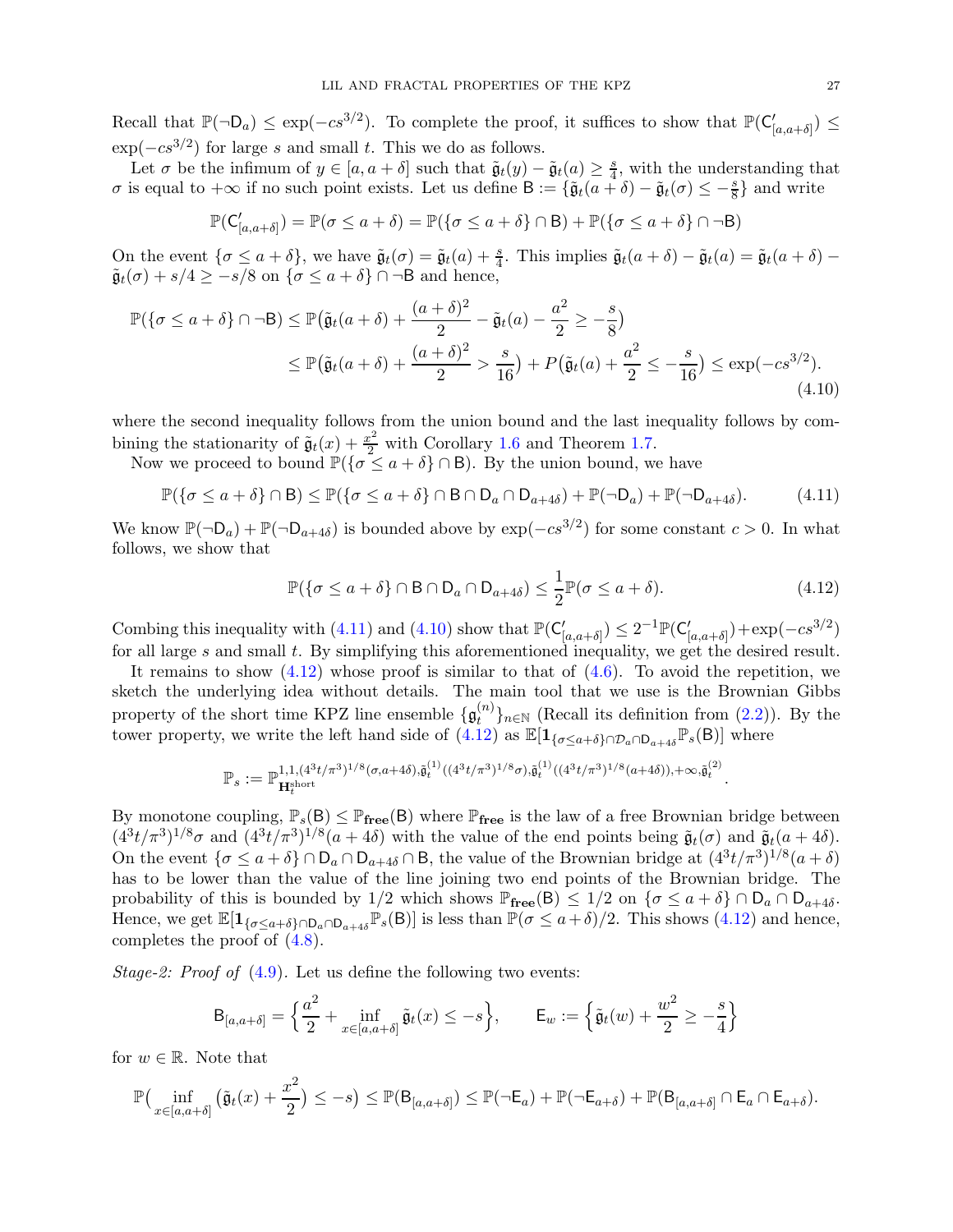Due to the spatial stationarity of the process  $\tilde{\mathfrak{g}}_t(x) + x^2/2$  (see Lemma [2.11\)](#page-14-1) and Theorem [1.7,](#page-5-2) we have  $\mathbb{P}(\neg \mathsf{E}_{a+\delta}) = \mathbb{P}(\neg \mathsf{E}_0) \le \exp(-cs^2)$  for all large s and small t. To complete the proof of [\(4.9\)](#page-25-1), it suffices to show

$$
\mathbb{P}(\mathsf{B}_{[a,a+\delta]}\cap\mathsf{E}_a\cap\mathsf{E}_{a+\delta})\leq\exp(-cs^2t^{-1/8}\delta^{-1}).\tag{4.13}
$$

<span id="page-27-3"></span><span id="page-27-2"></span><span id="page-27-1"></span><span id="page-27-0"></span>.

To show the above inequality, we use the Brownian-Gibbs property of the short time KPZ line ensemble. Recall from [\(2.4\)](#page-13-4) and [\(2.2\)](#page-12-3) that  $\left\{\tilde{\mathfrak{g}}_t((4^3t/\pi^3)^{-1/8}w)\right\}_{w\in\mathbb{R}}$  is same in distribution with  $\mathfrak{g}^{(1)}_t$  $\mathfrak{g}_t^{(1)}(\cdot)$  where  $\mathfrak{g}_t^{(1)}$  $t_t^{(1)}$  is the lowest indexed curve of the short-time KPZ line ensemble defined in (4) of Lemma [2.5.](#page-12-1) Let us set  $a' := (4^3t/\pi^3)^{1/8}a$  and  $\delta' := (4^3t/\pi^3)^{1/8}\delta$  for convenience. Let  $\mathcal{F}_s := \mathcal{F}_{ext}(\{1\}, (a', a' + \delta'))$  be the  $\sigma$ -algebra generated by  $\{\tilde{\mathfrak{g}}_t^{(n)}\}$  $t^{(n)}(x)\}_{n\in\mathbb{N}_{\geq 2}, x\in\mathbb{R}}$  outside  $\{\tilde{\mathfrak{g}}_t^{(1)}$  $\{u^{(1)}(x)\}_{x\in\mathbb{R}\setminus(a',a'+\delta')}$ . Consider the following two measures

$$
\mathbb{P}_s := \mathbb{P}^{1,1,(a',a'+\delta'),\tilde{\mathfrak{g}}_t(a),\tilde{\mathfrak{g}}_t(a+\delta),\infty,\tilde{\mathfrak{g}}_t^{(2)}}, \quad \mathbb{P}_{\textbf{free}} := \mathbb{P}^{1,1,(a',a'+\delta'),\tilde{\mathfrak{g}}_t(a),\tilde{\mathfrak{g}}_t(a+\delta),\infty,-\infty}_{\textbf{H}_t^{\text{short}}}
$$

where  $\mathbb{P}_{\text{free}}$  denotes the law of a Brownian bridge on  $[a', a' + \delta']$  with the boundary values  $\tilde{\mathfrak{g}}_t(a)$ and  $\tilde{\mathfrak{g}}_t(a + \delta)$  respectively. By the strong Brownian Gibbs property for the short-time KPZ line ensemble,

$$
\mathbb{P}(B_{[a,a+\delta]}\cap E_a\cap E_{a+\delta})=\mathbb{E}\left[\mathbf{1}_{E_a}\mathbf{1}_{E_{a+\delta}}\mathbb{E}(B_{[a,a+\delta]}|\mathcal{F}_s)\right]=\mathbb{E}\left[\mathbf{1}_{E_a}\mathbf{1}_{E_{a+\delta}}\mathbb{P}_s(B_{[a,a+\delta]})\right]
$$

Due to the monotone coupling, we know  $\mathbb{P}_s(\mathsf{B}_{[a,a+\delta]}) \leq \mathbb{P}_{\mathbf{free}}(\mathsf{B}_{[a,a+\delta]})$ . Let  $\mathfrak{B}$  be a Brownian bridge on  $[0, \delta']$  with  $\mathfrak{B}(0) = \mathfrak{B}(\delta') = 0$ . Then, the law of  $\mathfrak{B}(x) + \tilde{\mathfrak{g}}_t(a) \frac{\delta' - x}{\delta'} + \tilde{\mathfrak{g}}_t(a + \delta) \frac{x}{\delta'}$  $\frac{x}{\delta'}$  is same as  $\mathbb{P}_{\text{free}}$ . So, we have

$$
\mathbb{P}(\mathsf{E}_{a} \cap \mathsf{E}_{a+\delta} \cap \mathsf{B}_{[a,a+\delta]})
$$
\n
$$
\leq \mathbb{E}\Big[\mathbf{1}_{\mathsf{E}_{a}}\mathbf{1}_{\mathsf{E}_{a+\delta}}\mathbb{P}\Big(\frac{a^{2}}{2} + \inf_{x \in [0,\delta']} \left( \mathfrak{B}(x) + \tilde{\mathfrak{g}}_{t}(a) \frac{\delta' - x}{\delta'} + \tilde{\mathfrak{g}}_{t}(a+\delta) \frac{x}{\delta'} \right) \leq -s \Big)\Big] \leq \mathbb{E}\Big[\mathbf{1}_{\mathsf{E}_{a}}\mathbf{1}_{\mathsf{E}_{a+\delta}}\mathbb{P}\Big(\frac{a^{2}}{2} + \inf_{x \in [0,\delta']} \left[ \mathfrak{B}(x) + \left( -\frac{s}{4} - \frac{a^{2}}{2} \right) \frac{\delta' - x}{\delta'} + \left( -\frac{s}{4} - \frac{(a+\delta)^{2}}{2} \right) \frac{x}{\delta'} \right] \leq -s \Big)\Big] \quad (4.14)
$$
\n
$$
\leq \mathbb{P}\Big(\frac{a^{2} - (a+\delta)^{2}}{2} - \frac{s}{4} + \inf_{x \in [0,\delta']} \left[ \mathfrak{B}(x) + \frac{[(a+\delta)^{2} - a^{2}](\delta' - x)}{2\delta'} \right] \leq -s \Big). \tag{4.15}
$$

The inequality in [\(4.14\)](#page-27-0) follows by noting that  $\tilde{\mathfrak{g}}_t(a) + a^2/2$  and  $\tilde{\mathfrak{g}}_t(a+\delta) + (a+\delta)^2/2$  are at least  $-s/4$  on the event on  $(E_a \cap E_{a+\delta})$ . The last inequality in [\(4.15\)](#page-27-1) follows by dropping the indicators  $\mathbf{1}_{\mathsf{E}_a}$  and  $\mathbf{1}_{\mathsf{E}_{a+\delta}}$  from inside the expectation. Recall that  $(|a|+|\delta|)^2 - a^2 \leq s/2^8$ . Using this inequality to bound in the last line of the above display yields

r.h.s. of (4.15) 
$$
\leq \mathbb{P}\left(\inf_{x \in [0,\delta']} \left[\mathfrak{B}(x) + \frac{[(a+\delta)^2 - a^2](\delta'-x)}{2\delta'}\right] \leq -\frac{3s}{4} + \frac{s}{2^9}\right).
$$
 (4.16)

We seek to bound the right hand side of the inequality. To this end, we divide the rest of the analysis into three cases: Case: (a) when  $[a, a + \delta] \subset \mathbb{R}_{\geq 0}$ , Case: (b)  $[a, a + \delta] \subset \mathbb{R}_{\leq 0}$  and, Case: (c) when both  $[a, a + \delta] \cap \mathbb{R}_{>0}$  and  $[a, a + \delta] \cap \mathbb{R}_{<0}$  are nonempty.

Case: (a) Note that the drift term of the Brownian bridge in the above display is always positive when  $[a, a+\delta] \subset \mathbb{R}_{\geq 0}$ . Ignoring the drift term of the Brownian bridge in [\(4.16\)](#page-27-2) and upper bounding  $-\frac{3s}{4}+\frac{s}{2^8}$  $rac{s}{2^9}$  by  $-\frac{s}{4}$  $\frac{s}{4}$ , we get

r.h.s. of (4.16) 
$$
\leq \mathbb{P}\left(\inf_{x \in [0,\delta']} \mathfrak{B}(x) \leq -\frac{s}{4}\right) = \mathbb{P}\left(\inf_{x \in [0,1]} \widetilde{\mathfrak{B}}(x) \leq -\frac{s}{4\sqrt{\delta'}}\right) \leq \exp(-cs^2/\delta')
$$

Here,  $\widetilde{\mathfrak{B}}$  is a Brownian bridge on [0, 1] with  $\widetilde{\mathfrak{B}}(0) = \widetilde{\mathfrak{B}}(1) = 0$ . The equality in the above display follows from the scale invariance property of the Brownian bridge. The last inequality is obtained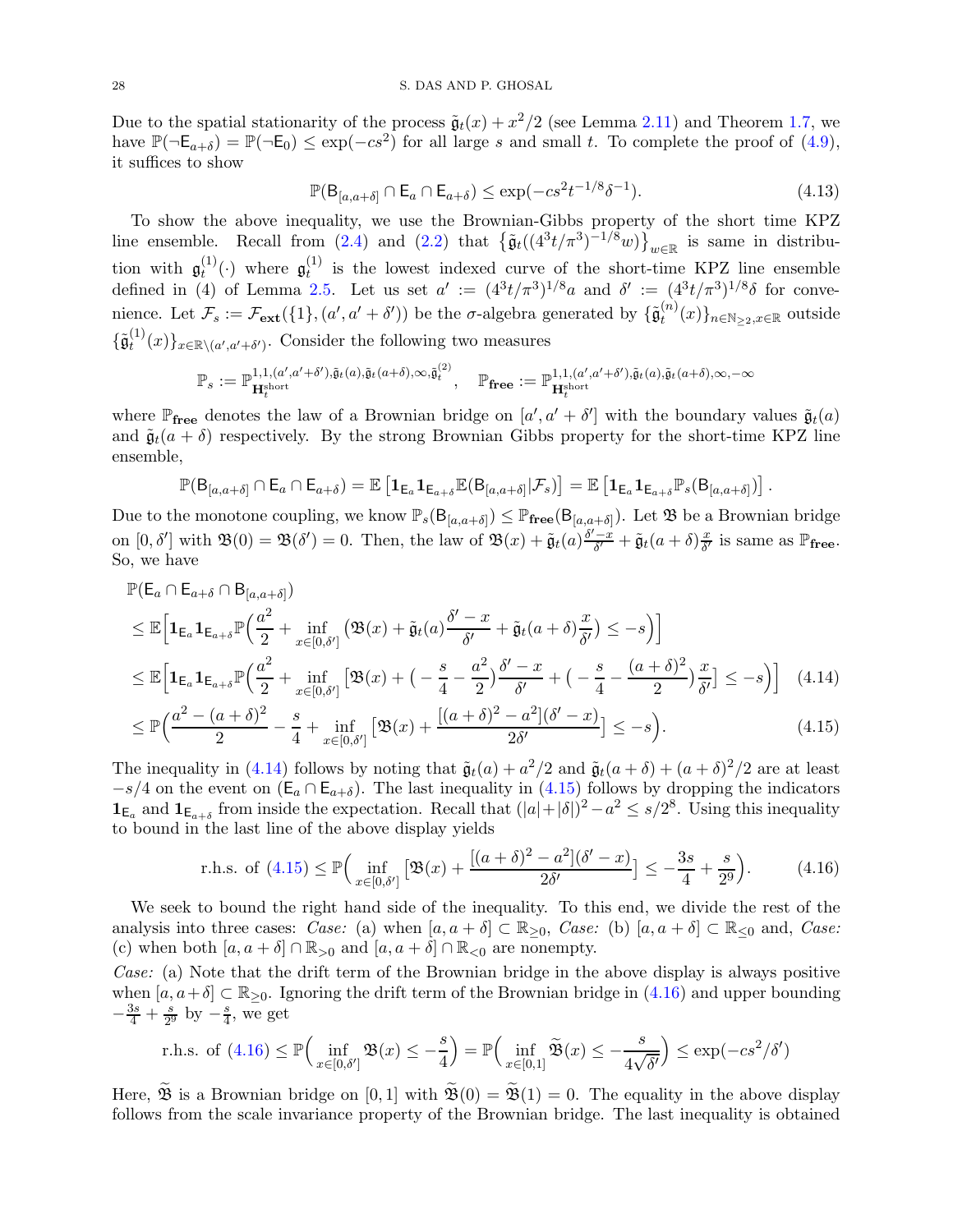by bounding the tail probability of the infimum of a Brownian bridge using reflection principle. Noting that  $\delta' \leq 2t^{1/8}\delta$ , we get [\(4.13\)](#page-27-3) from [\(4.16\)](#page-27-2) and hence, obtain [\(4.8\)](#page-25-0) when  $[a, a + \delta] \subset \mathbb{R}_{\geq 0}$ . Case: (b) The drift term of the Brownian bridge in  $(4.16)$  is negative. Nevertheless, the absolute value of the drift term is bounded above by  $s/2^9$ . Adjusting the bound on the drift term in [\(4.16\)](#page-27-2),

r.h.s. of (4.15) 
$$
\leq \mathbb{P}\left(\inf_{x \in [0,\delta']} \mathfrak{B}(x) \leq -\frac{3s}{4} + \frac{s}{2^8}\right).
$$

we get

From the above inequality, the proof of  $(4.13)$  follows using the similar argument as in *Case* (a). This completes the proof of  $(4.8)$  when  $[a, a + \delta] \subset \mathbb{R}_{\leq 0}$ .

Case: (c) For this case, the drift term of the Brownian bridge could be positive or, negative. When the drift is positive (i.e.,  $|a+\delta| > |a|$ ), one can complete the proof of [\(4.13\)](#page-27-3) (and consequently, [\(4.8\)](#page-25-0)) using similar argument as in *Case* (a). When the drift is negative, one can use similar argument as in *Case* (b). This completes the proof.

Our next and final proposition of this section bounds the tail probabilities of the supremum and infimum of the spatial process  $\mathfrak{g}_t(x) + (\pi t/4)^{3/4} x^2/(2t)$  as x varies in R. Proof of this proposition is similar to that of Proposition 4.1 and 4.2 of [\[CGH19\]](#page-54-0). These results proved tail probability bound for the supremum and infimum of the spatial process  $\mathfrak{h}_t(x) + x^2/2$ . The key tools for the proof of those propositions were the one point tail probabilities of  $\mathfrak{h}_t$  and the Brownian Gibbs property of the long time KPZ line ensemble. In a similar way, proving the following proposition would require one point tail probabilities of  $\mathfrak{g}_t$  from Corollary [1.6](#page-4-2) and Theorem [1.7](#page-5-2) and the Brownian Gibbs property of the short-time KPZ line ensemble. For brevity, we state the result without giving its proof.

<span id="page-28-6"></span>**Proposition 4.4.** Let  $\nu > 0$ . There exist  $t_0 = t_0(\nu) \in (0,1)$ ,  $c = c(\nu) > 0$  and  $s = s(\nu) > 0$  such that for all  $t \le t_0$  and  $s \ge s_0$ , we have

$$
\mathbb{P}\Big(\sup_{x \in \mathbb{R}}\big(\mathfrak{g}_t(x) + \frac{(\pi t/4)^{3/4}(1-\nu)x^2}{2t}\big) \ge s\Big) \le \exp(-cs^{3/2}),
$$
  

$$
\mathbb{P}\Big(\inf_{x \in \mathbb{R}}\big(\mathfrak{g}_t(x) + \frac{(\pi t/4)^{3/4}(1+\nu)x^2}{2t}\big) \le -s\Big) \le \exp(-cs^2).
$$

# 5. Spatio-Tempral Modulus of Continuity

<span id="page-28-1"></span>The main goal of this section is to study the temporal modulus of continuity of the KPZ equation and use it for proving Theorem [1.9.](#page-5-3) The proof of Theorem [1.9](#page-5-3) requires detailed study of the tail probabilities for difference of the KPZ height function at two distinct time points. This will be explored in Proposition [5.1](#page-28-0) and [5.2.](#page-28-2) In particular, Proposition [5.1](#page-28-0) will study the tail estimates when two time points are close to each other and Proposition [5.2](#page-28-2) will focus on the case when the time points are far apart. With these result in hand, we show the Hölder continuity of the sample path of  $\mathfrak{h}_t$  in Proposition [5.5.](#page-29-1) Below, we first state those propositions; prove Theorem [1.9;](#page-5-3) and then, complete proving those proposition in three ensuing subsections.

<span id="page-28-0"></span> $\textbf{Proposition 5.1.} \ \textit{Fix} \ \varepsilon \in (0,\frac{1}{4})$  $\frac{1}{4}$ ). There exist  $t_0 = t_0(\varepsilon) \geq 1, c = c(\varepsilon) > 0$ , and  $s_0 = s_0(\varepsilon) > 0$  such that for all  $t \ge t_0$ ,  $s \ge s_0$  and  $\beta \le (0,1]$  satisfying  $\beta t \le \frac{1}{t_0}$  $\frac{1}{t_0}$ , we have

<span id="page-28-5"></span><span id="page-28-4"></span>
$$
\mathbb{P}(\mathfrak{h}_t(1+\beta,0) - \mathfrak{h}_t(1,0) \ge \beta^{1/4-\varepsilon}s) \le \exp(-cs^{3/2}),\tag{5.1}
$$

$$
\mathbb{P}(\mathfrak{h}_t(1+\beta,0) - \mathfrak{h}_t(1,0) \le -\beta^{1/4-\epsilon}s) \le \exp(-cs^2). \tag{5.2}
$$

<span id="page-28-2"></span>**Proposition 5.2.** Fix  $t_0 > 0$ . There exist  $c = c(t_0) > 0$ , and  $s_0 = s_0(t_0) > 0$  such that for all  $t \ge t_0$  satisfying  $\beta t \ge t_0$ ,  $\beta \in (0,1]$  and  $s \ge s_0$ ,

<span id="page-28-3"></span>
$$
\mathbb{P}(\mathfrak{h}_t(1+\beta,0) - \mathfrak{h}_t(1,0) \ge \beta^{1/4}s) \le \exp(-cs^{3/2}),\tag{5.3}
$$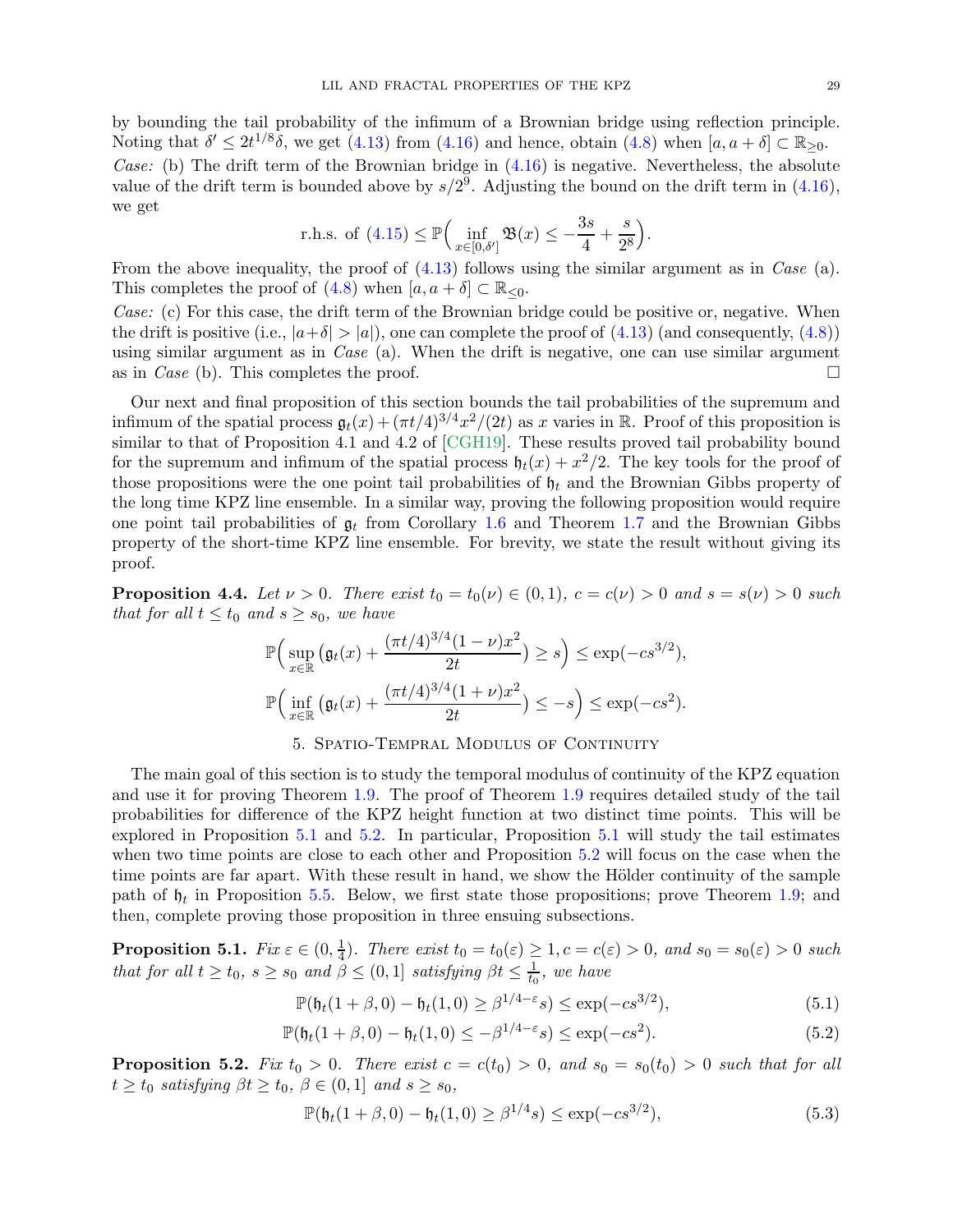#### 30 S. DAS AND P. GHOSAL

<span id="page-29-2"></span>
$$
\mathbb{P}(\mathfrak{h}_t(1+\beta,0) - \mathfrak{h}_t(1,0) \le -\beta^{1/4}s) \le \exp(-cs^2). \tag{5.4}
$$

Remark 5.3. Note that Proposition [5.1](#page-28-0) and [5.2](#page-28-2) together bounds the upper and lower tail probabilities of the difference of the KPZ height function at any two time points irrespective of their distance. This is in sharp contrast with Theorem 1.5 of [\[CGH19\]](#page-54-0) which was able to prove some tail bounds of the KPZ height difference only under the assumption that the two associated time points are far apart. While Proposition [5.2](#page-28-2) may appear to share the same spirit as [\[CGH19,](#page-54-0) Theorem 1.5] since they both work under the assumption of the time points being distant from each other, how-ever, the tail bounds of Proposition [5.2](#page-28-2) (see  $(5.3)$  and  $(5.4)$ ) improve on the decay exponents in comparison with those in [\[CGH19\]](#page-54-0). That being said, we expect that same tail bounds as in [\(5.3\)](#page-28-3) and [\(5.4\)](#page-29-2) hold even when the exponent of  $\beta$  is  $\frac{1}{3}$  instead of  $\frac{1}{4}$ . Nevertheless, the present tail bounds of Proposition [5.1](#page-28-0) and [5.2](#page-28-2) are sufficient for proving main results of this paper.

Proposition [5.1](#page-28-0) and [5.2](#page-28-2) will be proved in Section [5.2](#page-31-0) and [5.3](#page-35-0) respectively. The following proposition is in the same vein as Proposition [5.2.](#page-28-2)

<span id="page-29-0"></span>**Proposition 5.4.** Fix  $t_0 > 0$ . For any given  $\beta > 0$ , recall the spatial process  $\mathfrak{h}_{(1+\beta)t\downarrow t}(\cdot)$  from Proposition [2.12.](#page-14-0) There exist  $c = c(t_0) > 0$ , and  $s_0 = s_0(t_0) > 0$  such that for all  $t \geq t_0$ ,  $s \geq s_0, \beta \geq 1$  with  $t \geq t_0$  we have

$$
\mathbb{P}(\mathfrak{h}_t(1+\beta,0)-\mathfrak{h}_{(t+\beta t)\downarrow t}(0)\geq s) \leq \exp(-cs^{3/2})
$$

$$
\mathbb{P}(\mathfrak{h}_t(1+\beta,0)-\mathfrak{h}_{(t+\beta t)\downarrow t}(0)\leq -s) \leq \exp(-cs^2).
$$

The proofs of Proposition [5.2](#page-28-2) and Proposition [5.4,](#page-29-0) both use the representation  $h_t(1 + \beta, 0) =$  $I_t(\mathfrak{h}_t, \mathfrak{h}_{(1+\beta)t\downarrow t})$  (see the definition of  $I_t$  in [\(2.5\)](#page-14-4)). In fact, the proof of Proposition [5.4](#page-29-0) is ditto to that of Proposition [5.2](#page-28-2) upto switching the role of  $\mathfrak{h}_t$  and  $\mathfrak{h}_{(1+\beta)t\downarrow t}$ . With the aforementioned switching, the rest of the argument can be carried out exactly in the same way thanks to the fact that the spatial process  $\mathfrak{h}_{(1+\beta)\downarrow t}(\cdot)$  has the same law as  $\mathfrak{h}_t(\beta, 0)$ . For avoiding repetitions, we will only prove Proposition [5.2](#page-28-2) and skip the details of the proof of Proposition [5.4.](#page-29-0)

Our next result which will proved in Section [5.4](#page-36-0) is on the tail bounds of the modulus of continuity of the KPZ temporal process.

<span id="page-29-1"></span>**Proposition 5.5** (Temporal moulus of continuity). Fix  $\varepsilon \in (0, \frac{1}{4})$  $(\frac{1}{4})$ . There exist  $t_0 = t_0(\varepsilon), s_0 =$  $s_0(\varepsilon) > 0$  and  $c = c(\varepsilon) > 0$ , such that for all  $a, t \ge 0$  with  $at \ge t_0$  and  $s \ge s_0$ ,

<span id="page-29-4"></span><span id="page-29-3"></span>
$$
\mathbb{P}\left(\sup_{\tau \in [0,a]} \frac{\mathfrak{h}_t(a+\tau,0) - \mathfrak{h}_t(a,0)}{(\tau/a)^{\frac{1}{4}-\varepsilon} \log^{2/3}\frac{a}{\tau}} \ge a^{1/3}s\right) \le e^{-cs^{3/2}},\tag{5.5}
$$

$$
\mathbb{P}\left(\inf_{\tau \in [0,a]} \frac{\mathfrak{h}_t(a+\tau,0) - \mathfrak{h}_t(a,0)}{(\tau/a)^{\frac{1}{4}-\varepsilon} \log^{1/2}\frac{a}{\tau}} \leq -a^{1/3}s\right) \leq e^{-cs^2}.
$$
\n(5.6)

5.1. Proof of Theorem [1.9.](#page-5-3) Our proof of Theorem [1.9](#page-5-3) is built upon Proposition [5.5](#page-29-1) and the spatial modulus of continuity result of the KPZ equation from Theorem 1.4 of [\[CGH19\]](#page-54-0). The mainstay of the proof can be divided into two conceptual steps: the first step is to construct a dyadic mesh of spatio-temporal points in  $[a, b] \times [c, d]$  (recall  $[a, b]$ ,  $[c, d]$  from Theorem [1.9\)](#page-5-3) and prove the modulus of continuity result over those discrete set of points. This last part will achieved through Proposition [5.5](#page-29-1) and Theorem 1.4 of [\[CGH19\]](#page-54-0). The second step is to extend the modulus of continuity over the dyadic mesh to the set of all spatio-temporal pair of points from  $[a, b] \times [c, d]$ . Although such proofs are standard in the literature, we present here a full argument for the sake of completeness.

Consider the dyadic partition  $\big\{\cup_{k_1,k_2=1}^{2^n} \mathcal{J}_{k_1,k_2}^{(n)}\big\}$  $\binom{n}{k_1,k_2}_{n\in\mathbb{N}}$  of  $[a,b] \times [c,d]$  as

$$
\mathcal{J}_{k_1,k_2}^{(n)} = [\alpha_{k_1-1}^{(n)}, \alpha_{k_1}^{(n)}] \times [x_{k_2-1}^{(n)}, x_{k_2}^{(n)}], \quad \alpha_k^{(n)} = a + \frac{k}{2^n}(b-a), x_k^{(n)} = c + \frac{k}{2^n}(d-c), \quad k = 1, 2, \dots, 2^n - 1.
$$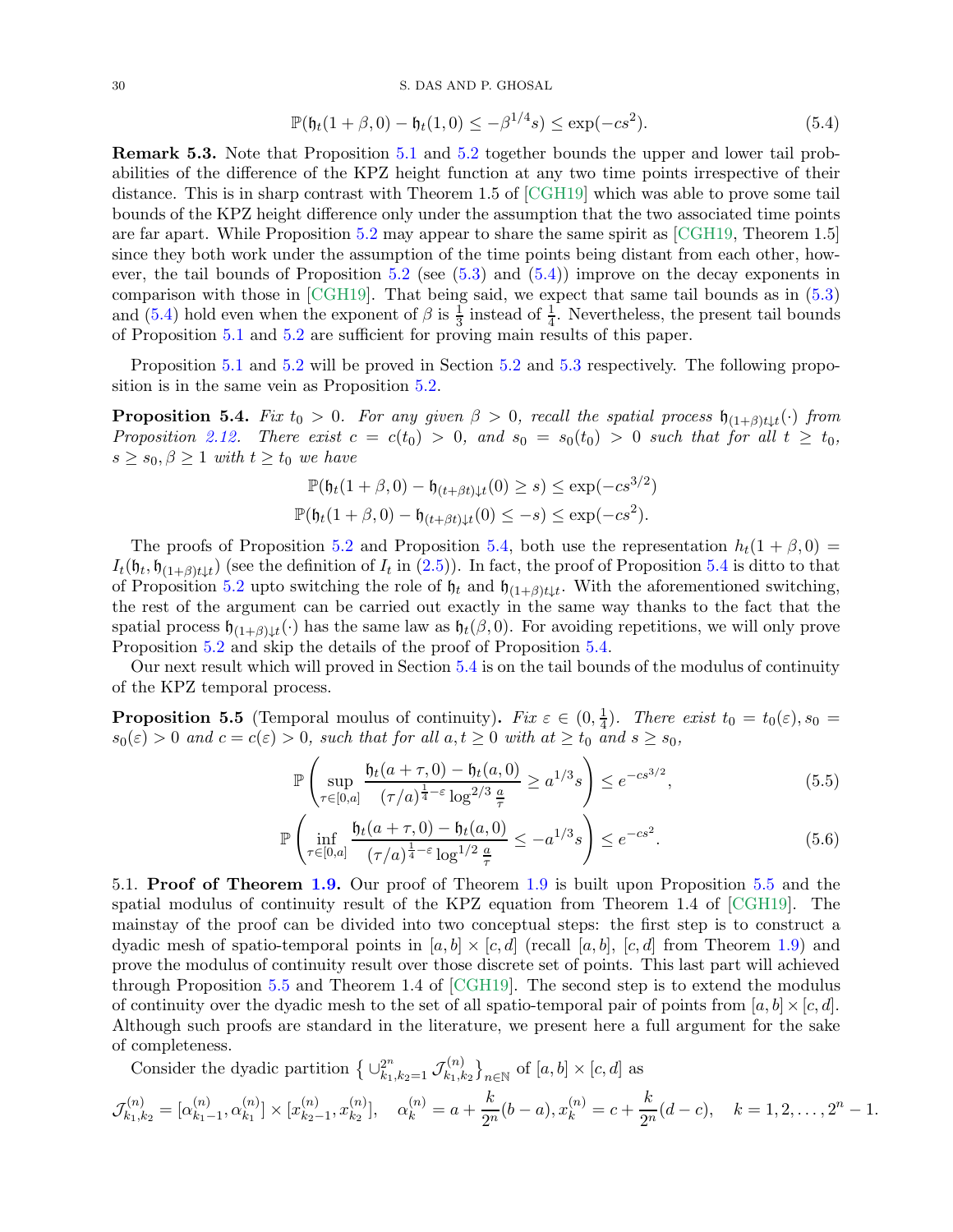<span id="page-30-1"></span> $(1)$ 

We introduce the following shorthand notations:

$$
\mathfrak{h}^{\nabla,\epsilon_1,\epsilon_2}_{t,k_1,k_2} := \mathfrak{h}_t(\alpha^{(n)}_{k_1+\epsilon_1}, x^{(n)}_{k_1+\epsilon_2}) + \frac{(x^{(n)}_{k_2+\epsilon_1})^2}{2\alpha^{(n)}_{k_1+\epsilon_2}} - \mathfrak{h}_t(\alpha^{(n)}_{k_1}, x^{(n)}_{k_2}) - \frac{(x^{(n)}_{k_2})^2}{2\alpha^{(n)}_{k_1}}
$$
  
\n
$$
\text{up}\mathfrak{h}^{\nabla,\epsilon_1,\epsilon_2}_{t,k_1,k_2} := \sup_{(\alpha,x)\in\mathcal{J}^{(n)}_{k_1,k_2}} \left| \mathfrak{h}_t(\alpha,x) + \frac{x^2}{2\alpha} - \mathfrak{h}_t(\alpha^{(n)}_{k_1}, x^{(n)}_{k_2}) - \frac{(x^{(n)}_{k_2})^2}{2\alpha^{(n)}_{k_1}} \right|
$$

for any  $k_1, k_2 = 1, \ldots, 2^n$  and  $\epsilon_1, \epsilon_2 \in \{-1, 0, 1\}.$ We consider the following event

$$
\mathfrak{A}_{\text{up}} := \bigcup_{n=1}^{\infty} \bigcup_{k_1, k_2=1}^{2^n} \left\{ \text{Supb}_{t,k_1,k_2}^{\nabla,1,1} \ge s\big((d-c)^{1/2}2^{-\frac{n}{2}} + (b-a)^{\frac{1}{4}-\varepsilon}2^{-n(\frac{1}{4}-\varepsilon)}\big)\big(n\log 2\big)^{\frac{2}{3}} \right\}
$$

By the union bound, we write

 $S$ 

$$
\mathbb{P}(\mathfrak{A}_{\text{up}}) \leq \sum_{n=1}^{\infty} \sum_{k_1, k_2=1}^{2^n} \mathbb{P}\big(\text{Supb}_{t,k_1,k_2}^{\nabla,1,1} \geq s\big((d-c)^{1/2}2^{-\frac{n}{2}} + (b-a)^{\frac{1}{4}-\varepsilon}2^{-n(\frac{1}{4}-\varepsilon)}\big)\big(n\log 2\big)^{\frac{2}{3}}\big). \tag{5.7}
$$

Below, we claim and prove that there exist constant  $c > 0$  and  $s_0 > 0$  such that for all  $s > s_0$ ,  $n \in \mathbb{N}, k \in \{1, ..., 2^n\}$  and  $\epsilon_1, \epsilon_2 \in \{-1, 0, 1\},$ 

$$
\mathbb{P}\left(\text{Supf}_{t,k_1,k_2}^{\nabla,\epsilon_1,\epsilon_2} \ge s\left((d-c)^{1/2}2^{-\frac{n}{2}} + (b-a)^{\frac{1}{4}-\epsilon}2^{-n(\frac{1}{4}-\epsilon)}\right)\left(n\log 2\right)^{\frac{2}{3}}\right) \le e^{-cs^{3/2}}\tag{5.8}
$$

Before proceeding to the proof of  $(5.8)$ , we first complete the proof of Theorem [1.9](#page-5-3) by assuming [\(5.8\)](#page-30-0). Substituting the probability bound of [\(5.8\)](#page-30-0) into [\(5.7\)](#page-30-1) and summing shows

$$
\mathbb{P}(\mathfrak{A}_{\text{up}}) \le \sum_{n=1}^{\infty} 2^{2n} (2 \times e^{-ncs^{3/2} \log 2}) = \sum_{n=1}^{\infty} 2^{-n (cs^{3/2} - 2)} \le e^{-c's^{3/2}}, \quad \forall s > (3/c)^{3/2} \tag{5.9}
$$

for some constant  $c' > 0$ . Recall the definition of C from [\(1.9\)](#page-5-4). In light of [\(5.9\)](#page-30-2), the proof of the tail bound of  $\mathcal C$  in  $(1.10)$  follows if one can show that

<span id="page-30-4"></span><span id="page-30-3"></span><span id="page-30-2"></span><span id="page-30-0"></span> $\{\mathcal{C} \geq Ks\} \subset \mathfrak{A}_{\text{un}}$ 

for all large s and some constant  $K > 0$ . This is shown as follows.

We will prove  $\neg \mathfrak{A}_{\text{up}} \subset \{ \mathcal{C} \geq Ks \}$ . For any given  $\alpha_1 < \alpha_2$  and  $x_1 < x_2$ , there exists  $n_0$  such that  $(b-a)2^{-n_0-1} \leq \alpha_2 - \alpha_1 \leq (b-a)2^{-n_0}$  and  $(d-c)2^{-n_0-1} \leq x_2 - x_1 \leq (d-c)2^{-n_0}$ . This tells that  $\alpha_1, \alpha_2$  may belong to the same dyadic interval  $\lbrack \alpha_k^{(n_0)} \rbrack$  $\mathbf{R}_k^{(n_0)}, \alpha_{k+1}^{(n_0)}$  or, they belong to the two consecutive dyadic intervals  $\lbrack \alpha_{k-1}^{(n_{0})}]$  $_{k-1}^{(n_0)},\alpha_k^{(n_0)}$  $\left[ \begin{smallmatrix} (n_0) \ k \end{smallmatrix} \right]$  and  $\left[ \alpha_k^{(n_0)} \right]$  $\left(\begin{matrix} (n_0) & (n_0) \\ k+1 \end{matrix}\right)$ . Similarly, there are two cases possible for  $x_1, x_2$ . Combination of these two sets of possibilities yields 4 different cases. We only focus on the case when  $\alpha_1, \alpha_2 \in [\alpha_{k_1}^{(n_0)}]$  $\left[\begin{smallmatrix} (n_0) \ k_1 \end{smallmatrix}\right], \alpha_{k_1+1}^{(n_0)}$  and  $x_1, x_2 \in [x_{k_2}^{(n_0)}]$  $\binom{(n_0)}{k_2}$ ,  $x_{k_2+1}^{(n_0)}$  for some  $k_1, k_2$ . The following conclusion in other cases would be same. Note that

$$
\left|\mathfrak{h}_t(\alpha_1, x_1) + \frac{x_1^2}{2\alpha_1} - \mathfrak{h}_t(\alpha_2, x_2) - \frac{x_2^2}{2\alpha_2}\right| \le 2 \sup_{\epsilon_1, \epsilon_2 \in \{-1, 0, 1\}} \mathrm{Supb}_{t, k_1, k_2}^{\nabla, \epsilon_1, \epsilon_2}
$$
(5.10)

On the event  $\neg \mathfrak{U}_{\text{up}}$ , we have

r.h.s. of 
$$
(5.10) \le 2s((d-c)^{1/2}2^{-\frac{n}{2}} + (b-a)^{\frac{1}{4}-\epsilon}2^{-n(\frac{1}{4}-\epsilon)})(n \log 2)^{\frac{2}{3}}
$$
  
\n
$$
\le 2Cs\Big((\alpha_2 - \alpha_1)^{\frac{1}{2}}\big(\log \frac{(b-a)}{(\alpha_2 - \alpha_1)}\big)^{\frac{2}{3}} + (x_2 - x_1)^{\frac{1}{4}-\epsilon}\big(\log \frac{(d-c)}{(x_2 - x_1)}\big)^{\frac{2}{3}}\Big)
$$
\n
$$
= 2Cs\text{Norm}(\alpha_1, x_1 : \alpha_2, x_2) \tag{5.11}
$$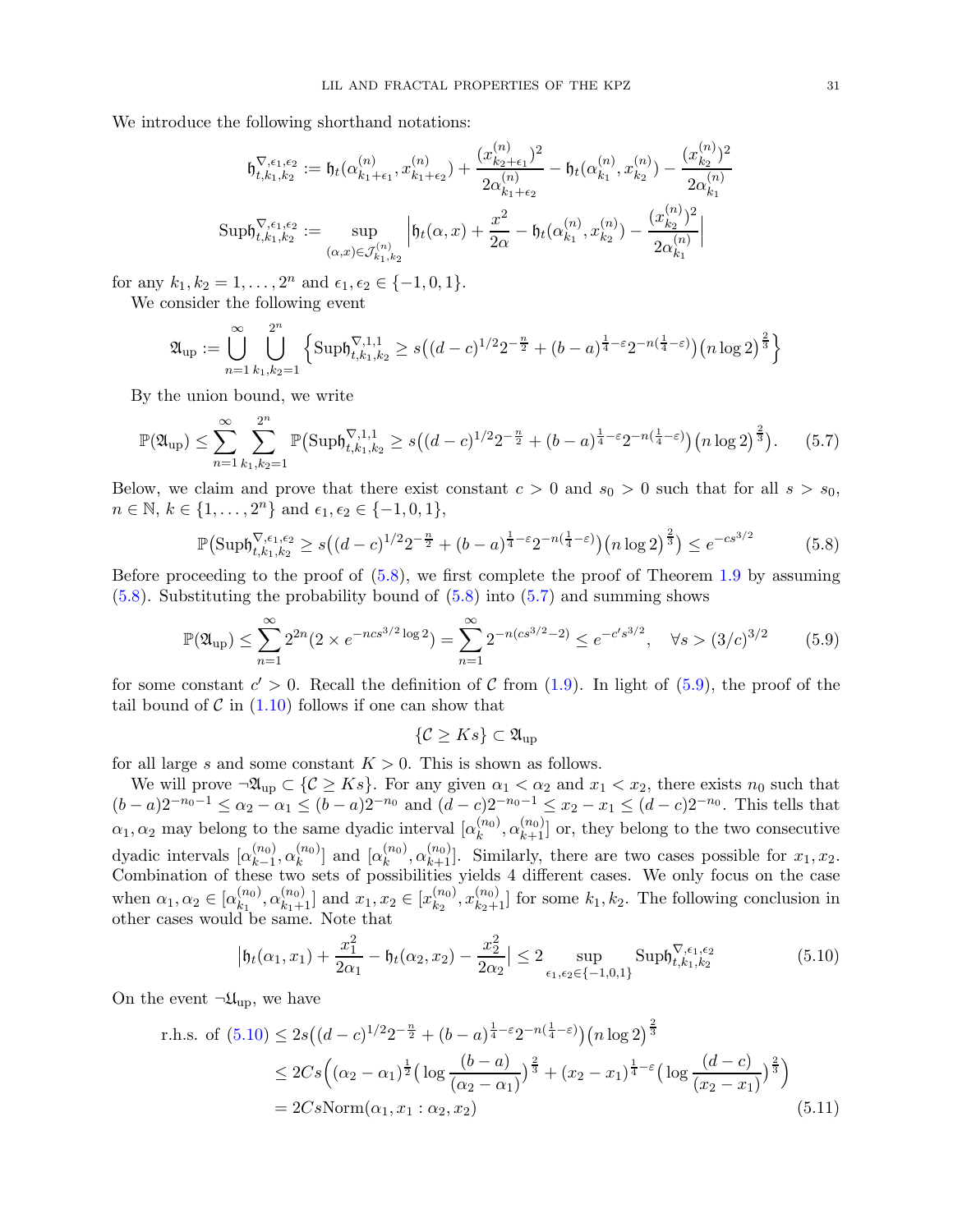for some constant  $C > 0$  where the definition of  $\text{Norm}(\alpha_1, x_1 : \alpha_2, x_2)$  can be found in [\(1.8\)](#page-5-6). The second inequality in the above display follows since  $(b - a)2^{-n_0-1} \leq \alpha_2 - \alpha_1$  and  $(d - c)2^{-n_0} \leq$  $x_2 - x_1$ . Recall C from [\(1.9\)](#page-5-4). Substituting [\(5.11\)](#page-30-4) into [\(5.10\)](#page-30-3) and recalling the definition C yields  $\neg \mathfrak{A}_{\text{up}} \subset \neg \{ \mathcal{C} \geq 2Cs \}.$  Combining this with [\(5.9\)](#page-30-2) shows [\(1.10\)](#page-5-5). This proves Theorem [1.9.](#page-5-3) It remains to show [\(5.8\)](#page-30-0) which we proves as follows.

Fix  $n \in \mathbb{N}$  and  $k_1, k_2 \in \{1, 2, ..., 2^n\}$ . Consider the event  $\tilde{\mathfrak{A}}_{\text{up}}$  defined as

$$
\tilde{\mathfrak{A}}_{\text{up}} := \bigcup_{m=n+1}^{\infty} \bigcup_{k'_1=k_1}^{2^{m-n}+k_1} \bigcup_{k'_2=k_2}^{2^{m-n}+k_2} \left\{ \mathfrak{h}^{\nabla,1,1}_{t,k'_1,k'_2} \ge s\big((d-c)^{1/2}2^{-\frac{n}{2}} + (b-a)^{\frac{1}{4}-\varepsilon}2^{-n(\frac{1}{4}-\varepsilon)}\big) \big(n\log 2\big)^{\frac{2}{3}} \right\}
$$

By the triangle inequality, we know  $|\mathfrak{h}_{t,k'_1,k'_2}^{\nabla,1,1}| \leq |\mathfrak{h}_{t,k'_1,k'_2}^{\nabla,1,0}| + |\mathfrak{h}_{t,k'_1,k'_2}^{\nabla,0,1}|$ . From Theorem 1.4 of [\[CGH19\]](#page-54-0) and Proposition [5.1](#page-28-0) respectively, we have

$$
\mathbb{P}\big(|\mathfrak{h}_{t,k'_1,k'_2}^{\nabla,-1,0}|\geq s(b-a)^{\frac{1}{4}-\varepsilon}2^{-m(\frac{1}{4}-\varepsilon)}(m\log 2)^{\frac{2}{3}}\big)\leq e^{-mcs^{3/2}\log 2}
$$
  

$$
\mathbb{P}\big(|\mathfrak{h}_{t,k'_1,k'_2}^{\nabla,0,-1}|\geq s(d-c)^{\frac{1}{2}}2^{-\frac{m}{2}}(m\log 2)^{\frac{2}{3}}\big)\leq e^{-mcs^{3/2}\log 2}
$$

for some constant  $c > 0$  and  $k'_1 \in \{k_1 + 1, \ldots, 2^{m-n} + k_1\}$  and  $k'_2 \in \{k_2 + 1, \ldots, 2^{m-n} + k_1\}.$ Applying these inequalities shows

$$
\mathbb{P}(\tilde{\mathfrak{A}}_{\text{up}}) \le \sum_{m=n+1}^{\infty} \sum_{k_1'=k_1}^{2^{m-n}+k_1} \sum_{k_2'=k_2}^{2^{m-n}+k_2} e^{-mcs^{3/2}\log 2} = \sum_{m=n+1} 2^{2(m-n)} e^{-mcs^{3/2}\log 2} \le e^{-nc's^{3/2}}, \quad \forall s > (2/c)^{2/3}
$$

for some constant  $c' > 0$ . Fix any  $\alpha \in [\alpha_{k_1}^{(n)}]$  $\binom{n}{k_1}, \alpha_{k_1+1}^{(n)}$  and  $x \in [\alpha_{k_2}^{(n)}]$  $\binom{n}{k_2,\alpha}\binom{n}{k_2+1}$ , we choose four sequences  $\{\alpha_{k_m}^{(m)}\}$  $\binom{m}{k_m}$ <sub>m>n</sub> and  $\{x_{k_m}^{(m)}\}$  $\binom{m}{k_m}$ <sub>m>n</sub> such that  $\alpha_{k_m}^{(m)}$  $\binom{m}{k_m} \uparrow \alpha$  and  $x_{k_m}^{(m)}$  $\binom{m}{k_m} \uparrow x$  as  $m \to \infty$ . On the event  $\neg \mathfrak{A}_{\text{up}}$ , we have

$$
\left| \mathfrak{h}_{t}(\alpha_{k_{m}}^{(m)}, x_{k_{m}}^{(m)}) + \frac{\left(x_{k_{m}}^{(m)}\right)^{2}}{2\alpha_{k_{m}}^{(m)}} - \mathfrak{h}_{t}(\alpha_{k_{1}}^{(n)}, x_{k_{2}}^{(n)}) - \frac{\left(x_{k_{2}}^{(n)}\right)^{2}}{2\alpha_{k_{1}}^{(n)}} \right|
$$
\n
$$
\leq \sum_{m=n+1}^{\infty} \sum_{k_{1}^{\prime}=k_{1}}^{2^{m-n}+k_{1}} \sum_{k_{2}^{\prime}=k_{2}+1}^{2^{m-n}+k_{2}} s\left((d-c)^{1/2}2^{-\frac{m}{2}} + (b-a)^{\frac{1}{4}-\varepsilon}2^{-m(\frac{1}{4}-\varepsilon)}\right)\left(m\log 2\right)^{\frac{2}{3}}
$$
\n
$$
\leq Cs\left((d-c)^{1/2}2^{-\frac{n}{2}} + (b-a)^{\frac{1}{4}-\varepsilon}2^{-n(\frac{1}{4}-\varepsilon)}\right)\left(n\log 2\right)^{\frac{2}{3}}
$$

for some constant  $C > 0$  which does not depend on  $\alpha$  or, x. Since the space time-process  $\mathfrak{h}_t(\cdot,\cdot)$ is continuous with probability 1 (see [\[BC95\]](#page-54-10)), by letting  $n \to \infty$  into the above display and taking supremum over  $\alpha \in [\alpha_{k_1}^{(n)}]$  $\binom{n}{k_1}, \alpha_{k_1+1}^{(n)}$  and  $x \in [x_{k_1}^{(n)}]$  $_{k_{1}}^{(n)},x_{k_{2}+1}^{(n)}],$  we get

<span id="page-31-1"></span>
$$
\mathrm{Supb}^{\nabla,1,1}_{t,k_1,k_2} \leq Cs\big((d-c)^{1/2}2^{-\frac{n}{2}} + (b-a)^{\frac{1}{4}-\varepsilon}2^{-n(\frac{1}{4}-\varepsilon)}\big)\big(n\log 2\big)^{\frac{2}{3}}.
$$

This implies

$$
\mathbb{P}\Big(\text{Supb}_{t,k_1,k_2}^{\nabla,1,1} \ge C s \big((d-c)^{1/2} 2^{-\frac{n}{2}} + (b-a)^{\frac{1}{4}-\varepsilon} 2^{-n(\frac{1}{4}-\varepsilon)}\big) \big(n \log 2\big)^{\frac{2}{3}} \Big) \le \mathbb{P}(\tilde{\mathfrak{A}}_{\text{up}}) \le e^{-nc's^{3/2}}
$$

<span id="page-31-0"></span>for all large s. This completes the proof of Theorem [1.9.](#page-5-3)

5.2. **Proof of Proposition [5.1.](#page-28-0)** We will prove  $(5.2)$  and  $(5.1)$  in *Stage-1* and *Stage-2* respectively. We start with introducing relevant notations which will be used throughout the proof. Fix  $t_0 > 0$ ,  $\varepsilon \in (0, \frac{1}{4})$  $\frac{1}{4}$ ) and set  $\kappa = \frac{1}{4} - \varepsilon$ . By the composition law,

$$
\mathfrak{h}_t(1+\beta,0) - \mathfrak{h}_t(1,0) = \frac{1}{t^{\frac{1}{3}}} \log \int_{\mathbb{R}} \exp\left(t^{\frac{1}{3}} \left(\mathfrak{h}_t(1,t^{-\frac{2}{3}}y) + \mathfrak{h}_{(t+\beta t)\downarrow t}(-t^{-\frac{2}{3}}y) - \mathfrak{h}_t(1,0)\right)\right) dy \quad (5.12)
$$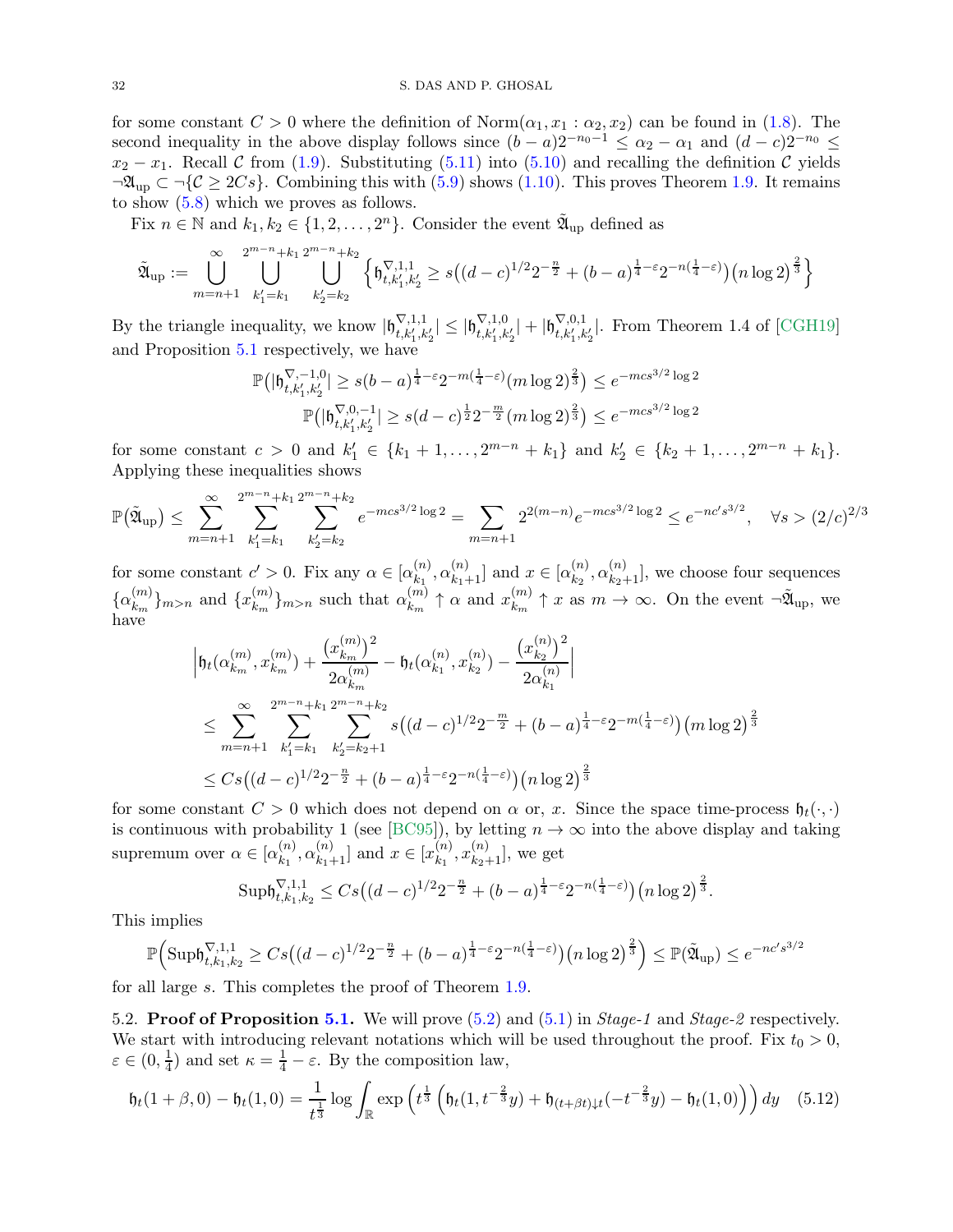where  $\mathfrak{h}_{(t+\beta t)\downarrow t}(\cdot)$  is independent of  $\mathfrak{h}_t(1,\cdot)$  and is distributed as  $\mathfrak{h}_t(\beta,\cdot)$ . We define  $\widetilde{\mathfrak{h}}_t(\beta,\cdot) : \mathbb{R} \to \mathbb{R}$ and  $\widetilde{\mathfrak{g}}_{\beta t}(\cdot) : \mathbb{R} \to \mathbb{R}$  by  $\widetilde{\mathfrak{h}}_t(\beta, \cdot) := \mathfrak{h}_{(t+\beta t)\downarrow t}(\cdot)$  and

$$
\widetilde{\mathfrak{h}}_t(\beta,t^{-\frac{2}{3}}y) = \frac{1}{t^{\frac{1}{3}}} \left(\frac{\pi \beta t}{4}\right)^{\frac{1}{4}} \left(\widetilde{\mathfrak{g}}_{\beta t}(z) + \frac{z^2}{2}\right) + \frac{\frac{\beta t}{24} - \log \sqrt{2\pi \beta t}}{t^{\frac{1}{3}}} - \frac{y^2}{2\beta t^{\frac{4}{3}}},
$$

where  $z = (\pi \beta^5 t^5/4)^{-1/8} y$ . Note that  $\tilde{g}_{\beta t}(x)$  is distributed as  $g_{\beta t}((4^3 t/\pi^3)^{1/8} x)$  and independent of  $\mathfrak{h}_t(1, \cdot)$ . Writing the right hand side of  $(5.12)$  in terms of of  $\widetilde{\mathfrak{g}}_{\beta t}$  yields

$$
\mathfrak{h}_t(1+\beta,0) - \mathfrak{h}_t(1,0) = \frac{\beta t^{2/3}}{24} + \frac{1}{t^{1/3}} \log \int_{\mathbb{R}} \frac{1}{\sqrt{2\pi\beta t}} \exp\left\{-\frac{y^2}{2\beta t} + t^{\frac{1}{3}} \left(\mathfrak{h}_t(t^{-\frac{2}{3}}y) - \mathfrak{h}_t(0)\right) + \left(\frac{\pi\beta t}{4}\right)^{\frac{1}{4}} \left[\tilde{\mathfrak{g}}_{\beta t} \left(\frac{-y}{(\pi\beta^5 t^5/4)^{1/8}}\right) + \frac{y^2}{2(\pi\beta^5 t^5/4)^{1/4}}\right] \right\} dy
$$
  

$$
=:\frac{\beta t^{2/3}}{24} + \frac{1}{t^{1/3}} \log \int_{\mathbb{R}} X_t(\beta, y) dy.
$$

where the space-time stochastic process  $X_t(\beta, y) : \mathbb{R}_{>0} \times \mathbb{R} \to \mathbb{R}_{>0}$  is defined by the above relation. We seek for an upper bound and a lower bound for the r.h.s. of  $(5.13)$  which will prove  $(5.1)$  and [\(5.2\)](#page-28-4) respectively.

**Stage-1.** Define  $\mathfrak{Int}(\beta, t) := \left[-t^{2/3}\beta^{2\kappa}, t^{2/3}\beta^{2\kappa}\right]$ . From [\(5.13\)](#page-32-0),  $\mathfrak{h}_t(1+\beta, 0) - \mathfrak{h}_t(1, 0)$  is bounded below by  $t^{-1/3} \log \int_{\mathfrak{Int}(\beta,t)} X_t(\beta,y) dy$ . This implies

$$
\mathbb{P}\big(\mathfrak{h}_t(1+\beta,0)-\mathfrak{h}_t(1,0)\leq -\beta^{1/4-\varepsilon}s\big)\leq \mathbb{P}\Big(\log\int_{\mathfrak{Int}(\beta,t)}X_t(\beta,y)dy\leq -\beta^{1/4-\varepsilon}t^{1/3}s\Big). \tag{5.13}
$$

Below, we find the upper bound to the right hand side of the above inequality. The following inequality is straightforward from the definition of  $X_t(\cdot, \cdot)$ 

<span id="page-32-2"></span><span id="page-32-0"></span>
$$
\frac{1}{t^{1/3}} \log \int_{\mathfrak{Int}(\beta,t)} X_t(\beta,y) dy \ge \frac{1}{t^{1/3}} \log \int_{\mathfrak{Int}(\beta,t)} \frac{e^{-y^2/(2\beta t)}}{\sqrt{2\pi\beta t}} dy + \inf_{|y| \le \beta^{2\kappa}} (\mathfrak{h}_t(y) - \mathfrak{h}_t(0)) \n+ t^{-\frac{1}{3}} \left(\frac{\pi\beta t}{4}\right)^{\frac{1}{4}} \inf_{|y| \le (\pi\beta^{5}t^5/4)^{-1/8}t^{2/3}\beta^{2\kappa}} \left(\widetilde{\mathfrak{g}}_{\beta t}(y) + \frac{y^2}{2}\right).
$$
\n(5.14)

The first term on the right hand side is deterministic. Using the Gaussian integral bound, we can write

$$
\frac{1}{t^{1/3}} \log \int_{\mathfrak{Int}(\beta,t)} \frac{e^{-y^2/(2\beta t)}}{\sqrt{2\pi\beta t}} dy \ge \frac{1}{t^{1/3}} \log \left(1 - \exp\left(-t^{1/3}\beta^{4\kappa - 1}/2\right)\right) \ge -\frac{2e^{-t^{1/3}\beta^{4\kappa - 1}/2}}{t^{1/3}}.\tag{5.15}
$$

where the last inequality follows since  $\log(1-x) \geq -x$  for any  $x \in (0,1)$ . Note that  $4\kappa - 1 < 0$ . For any given  $s_0(\varepsilon)$ , choosing  $t_0(\varepsilon)$  large, we may bound  $t^{-1/3}e^{-t^{1/3}\beta^{4\kappa-1}/2}$  by  $\beta^{\kappa}s_0/8$  for all  $t \geq t_0$ , and  $\beta \leq t_0^{-2}$ . This shows there exists  $t_0(\varepsilon)$  large such that the right hand side of  $(5.15)$  is bounded below by  $-\beta^{\kappa}s/4$  for all  $t \geq t_0$ ,  $\beta t \leq t_0^{-1}$  and  $s \geq s_0$ .

By the inequality  $(5.14)$ ,  $(5.15)$  and the union bound, the right side of  $(5.13)$  is bounded by  $\mathbb{P}(\mathcal{A}_1) + \mathbb{P}(\mathcal{A}_2)$  for all  $t \ge t_0$ ,  $\beta t \le t_0^{-1}$  and  $s \ge s_0$  where

<span id="page-32-1"></span>
$$
A_1 := \Big\{ \inf_{|y| \le \beta^{2\kappa}} (\mathfrak{h}_t(y) - \mathfrak{h}_t(0)) \le -\frac{\beta^{\kappa} s}{8} \Big\},
$$
  

$$
A_2 := \Big\{ \inf_{|y| \le (\pi \beta^{5} t^{5}/4)^{-1/8} t^{2/3} \beta^{2\kappa}} \left( \widetilde{\mathfrak{g}}_{\beta t}(y) + \frac{y^2}{2} \right) \le -\frac{1}{8} \beta^{\kappa - \frac{1}{4}} t^{1/12} s \Big\}.
$$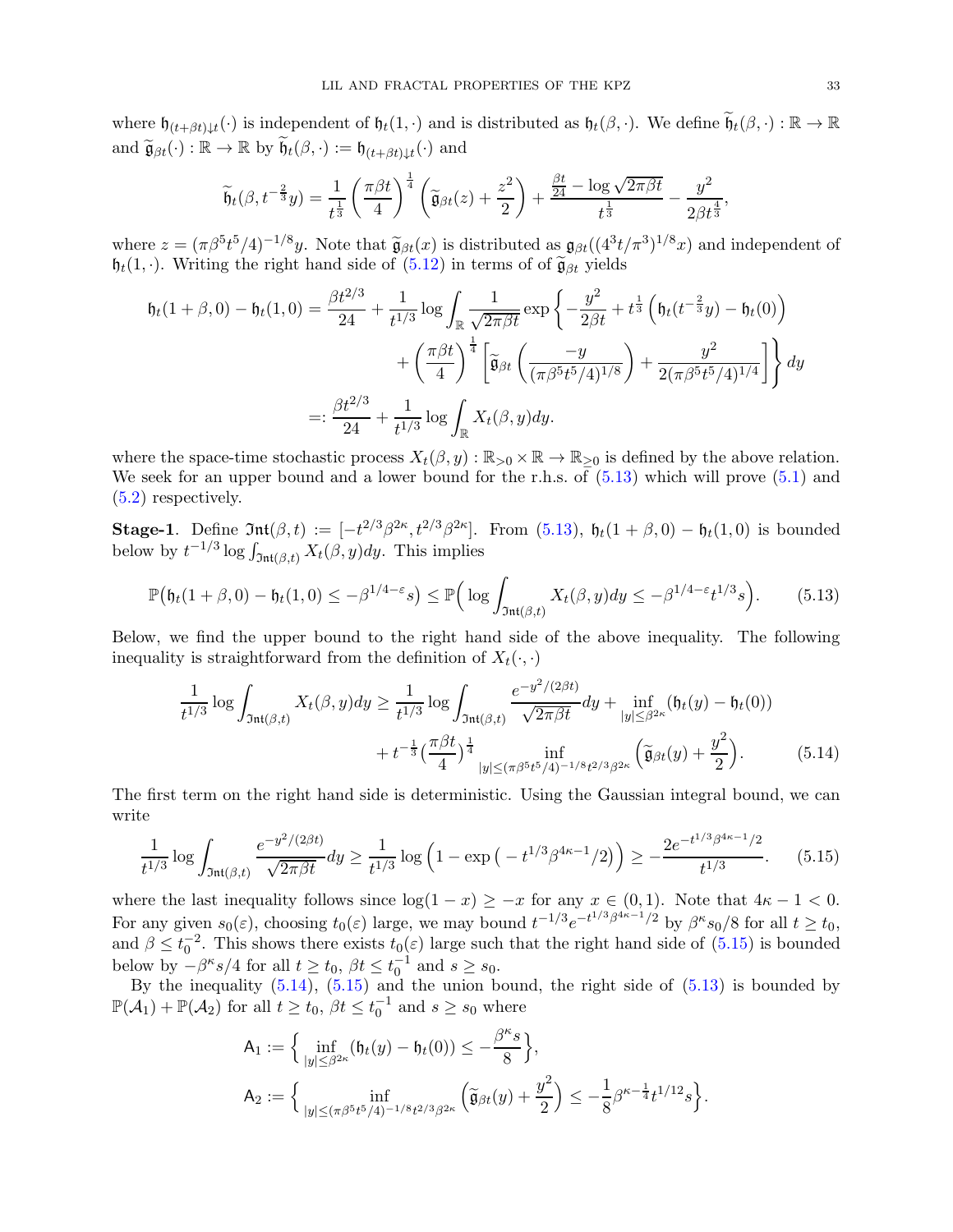By setting  $\alpha = 2$  in Lemma [4.1,](#page-22-1) we get  $\mathbb{P}(A_1) \leq \exp(-cs^2)$  from [\(4.1\)](#page-22-2). In order to bound  $\mathbb{P}(A_2)$ , we use Lemma [4.3.](#page-25-2) Mapping  $a \mapsto -(\pi \beta^5 t^5/4)^{-1/8} t^{2/3} \beta^{2\kappa}, \delta \mapsto 2(\pi \beta^5 t^5/4)^{-1/8} t^{2/3} \beta^{2\kappa}$  and  $s \mapsto$  $-\frac{1}{8}$  $\frac{1}{8}\beta^{\kappa \frac{1}{4}}t^{1/12}s$  and choosing  $s_0(\varepsilon)$  large, we note  $(|a|+|\delta|)^2 - a^2 \leq s/2^8$  for all  $s \geq s_0$ . With those choice of  $a, \delta, s$  in hand, the condition of Lemma [4.3](#page-25-2) is satisfied and hence,  $(4.9)$  yields

<span id="page-33-0"></span>
$$
\mathbb{P}(\mathsf{A}_2) \le \exp(-cs^2 t^{1/6} \beta^{2\kappa - \frac{1}{2}}) + \exp(-cs^2 t^{1/6} \beta^{2\kappa - \frac{1}{2}} (\beta t)^{-1/8} t^{-1/24} \beta^{\kappa - \frac{3}{8}})
$$
  

$$
\le \exp(-cs^2 t^{1/6} \beta^{2\kappa - \frac{1}{2}}) + \exp(-cs^2 \beta^{3\kappa - 1}) \le \exp(-cs^2).
$$

Combining the upper bounds on  $\mathbb{P}(A_1)$  and  $\mathcal{P}(A_2)$  and using those to bound the right side of [\(5.13\)](#page-32-0) completes the proof of [\(5.2\)](#page-28-4).

**Stage-2:** Here, we prove [\(5.1\)](#page-28-5). According to [\(5.13\)](#page-32-0),  $\mathfrak{h}_t(1+\beta,0) - \mathfrak{h}_t(1,0)$  is a sum of  $\beta t^{2/3}/24 +$  $t^{-1/3}\log\int X_t(\beta, y)dy$ . For all  $t \ge t_0$  and  $\beta > 0$  satisfying  $\beta t \le t_0^{-1}$ ,  $\beta t^{2/3}$  is less than  $\beta^{1/3}t_0^{-2/3}$ . We can choose  $s_0(\varepsilon) > 0$  large such that  $\beta t^{2/3}/24 \leq \beta^{1/4-\varepsilon}s/2$  for all  $s \geq s_0, t \geq t_0$  and  $\beta$  satisfying  $\beta t \leq t_0^{-1}$ . Thus, for all  $s \geq s_0$ , we have

$$
\mathbb{P}(\mathfrak{h}_t(1+\beta,0)-\mathfrak{h}_t(1,0)\geq\beta^{1/4-\varepsilon}s)\leq\mathbb{P}\big(t^{-1/3}\log\int X_t(\beta,y)dy\geq\beta^{1/4-\varepsilon}s/2\big). \hspace{1cm} (5.16)
$$

Our objective is to the upper bound the right hand side of the above inequality. To this end, let us denote  $\mathfrak{Int}_s(\beta, t) := \left[-\frac{1}{64}t^{2/3}\beta^{2\kappa}\sqrt{s}, \frac{1}{64}t^{2/3}\beta^{2\kappa}\sqrt{s}\right]$ . By the union bound, we may write

r.h.s. of (5.16) 
$$
\leq \underbrace{\mathbb{P}(\int_{\mathfrak{Int}_s(\beta,t)} X_t(\beta,y) dy \geq e^{\frac{s}{2}t^{\frac{1}{3}}\beta^{\frac{1}{4}-\varepsilon}})}_{=:(\mathbf{I})} + \underbrace{\mathbb{P}(\int_{\mathbb{R}\setminus\mathfrak{Int}_s(\beta,t)} X_t(\beta,y) dy \geq e^{\frac{s}{2}t^{\frac{1}{3}}\beta^{\frac{1}{4}-\varepsilon}})}_{=:(\mathbf{II})}.
$$

We will show that (I) and (II) are bounded above by  $\exp(-cs^{3/2})$  for some constant  $c > 0$  in Step I and Step II respectively. Substituting these bounds into the right side of the above inequality completes the proof of [\(5.1\)](#page-28-5).

*Step I:* Using similar ideas as in  $(5.14)$ , we have

$$
\frac{1}{t^{1/3}} \log \int_{\mathfrak{Int}_{s}(\beta,t)} X_{t}(\beta,y) dy \leq \frac{1}{t^{1/3}} \log \int_{\mathfrak{Int}_{s}(\beta,t)} \frac{e^{-y^{2}/(2\beta t)}}{\sqrt{2\pi\beta t}} dy + \sup_{|y| \leq \frac{1}{64} \beta^{2\kappa} \sqrt{s}} (\mathfrak{h}_{t}(y) - \mathfrak{h}_{t}(0)) + \frac{1}{t^{1/3}} \left(\frac{\pi\beta t}{4}\right)^{\frac{1}{4}} \sup_{|y| \leq \frac{1}{64} (\pi\beta^{5} t^{5}/4)^{-1/8} t^{2/3} \beta^{2\kappa} \sqrt{s}} \left(\widetilde{\mathfrak{g}}_{\beta t}(y) + \frac{y^{2}}{2}\right).
$$

Since  $(2\pi\beta t)^{-1/2} \int_{\mathfrak{Int}_s(\beta,t)} e^{-y^2/2\beta t} dy < 1$ , from the above inequality and the union bound, it follows that  $(I) \leq \mathbb{P}(A_3) + \mathbb{P}(A_4)$  where

$$
A_3 := \left\{ \sup_{|y| \le \frac{1}{64} \beta^{2\kappa} \sqrt{s}} (\mathfrak{h}_t(y) - \mathfrak{h}_t(0)) \ge \frac{\beta^{\kappa} s}{8} \right\},
$$
  

$$
A_4 := \left\{ \sup_{|y| \le \frac{1}{64} (\pi \beta^5 t^5 / 4)^{-1/8} t^{2/3} \beta^{2\kappa} \sqrt{s}} \left( \widetilde{\mathfrak{g}}_{\beta t}(y) + \frac{y^2}{2} \right) \ge \frac{1}{8} \beta^{\kappa - \frac{1}{4}} t^{1/12} s \right\}.
$$

Indeed, from Lemma [4.2,](#page-24-0) we know  $\mathbb{P}(\mathsf{A}_3) \leq \exp(-cs^{3/2})$ . In what follows, we claim and prove that  $\mathbb{P}(\mathsf{A}_4) \le \exp(-cs^{3/2})$  for all large s and some constant  $c > 0$ .

Let us denote  $\mathfrak{M} := \frac{1}{64} (4/\pi)^{1/8} \beta^{2\kappa - \frac{5}{8}} t^{1/24} \sqrt{s}$  and  $\delta := \frac{1}{2^{14}} \beta^{\frac{3}{8} - \kappa} t^{1/24} \sqrt{s}$ . Define  $N := [\mathfrak{M}/\delta]$ . For any  $a \in \mathbb{R}$ , define

$$
\mathsf{B}_{[a,a+\delta]} = \left\{\sup_{y \in [a,a+\delta]} \left( \widetilde{\mathfrak{g}}_{\beta t}(y) + \frac{y^2}{2} \right) \ge \frac{1}{8} \beta^{\kappa - \frac{1}{4}} t^{1/12} s \right\}.
$$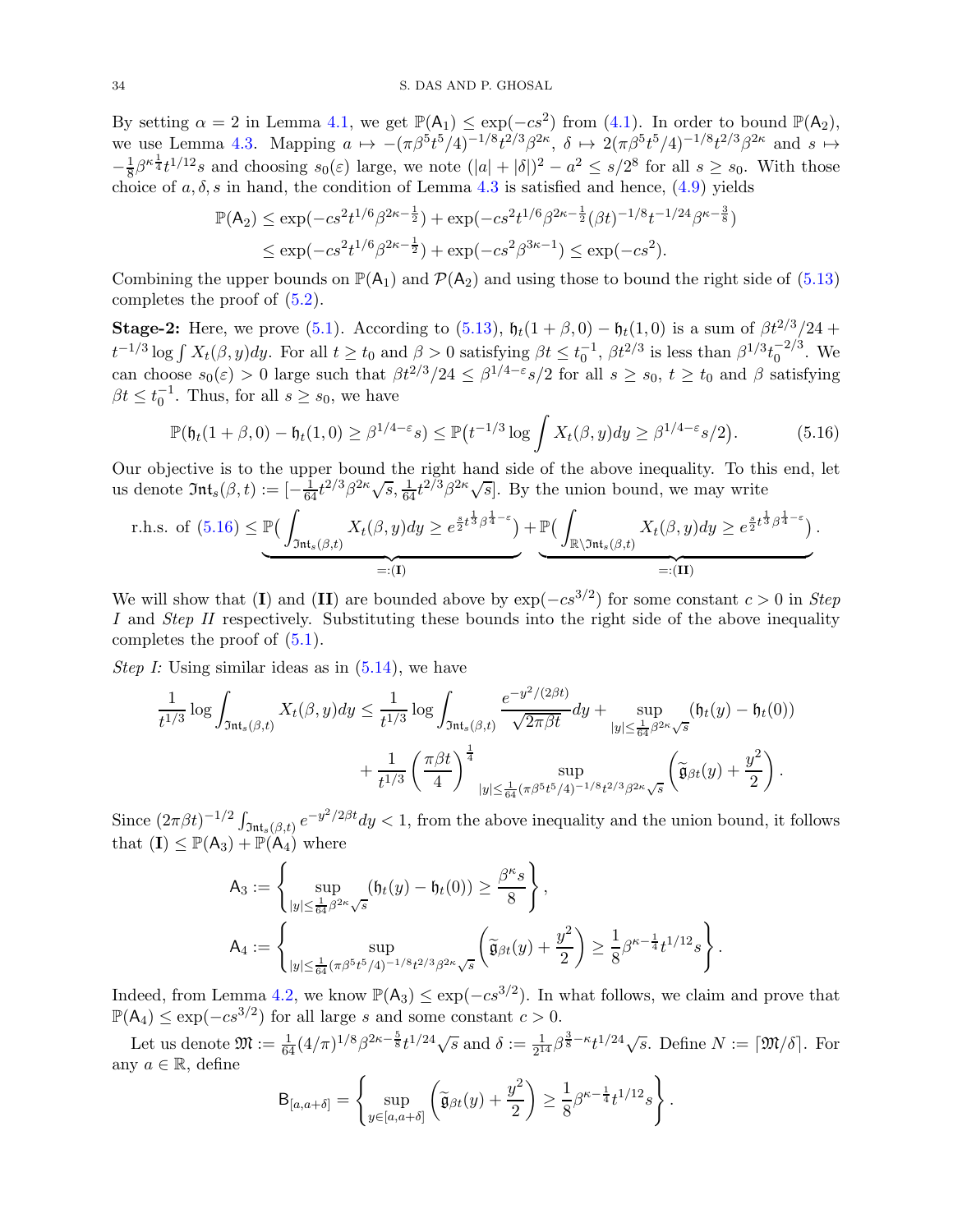Notice that  $A_4 \subset \bigcup_{i=-N-1}^{N} B_{[i\delta,(i+1)\delta]}$ . Hence, by the union bound

<span id="page-34-0"></span>
$$
\mathbb{P}(\mathsf{A}_4) \le \sum_{i=-N-1}^{N} \mathbb{P}(\mathsf{B}_{[i\delta,(i+1)\delta]}).
$$
\n(5.17)

In what follows, we seek to bound  $\mathbb{P}(\mathsf{B}_{[a,a+\delta]})$  for  $a \in \{-(N+1)\delta,-N\delta,\ldots,N\delta\}$ . To this end, we wish to apply Lemma [4.3.](#page-25-2) It is readily checked that we have  $|(|a|+|\delta|)^2 - a^2| \leq \frac{\beta^{\kappa-\frac{1}{4}}t^{1/12}s}{2^{11}}$ 2 11 for  $a \in \{- (N+1)\delta, -N\delta, \ldots, N\delta\}$ . Thus with the substitutions  $t \mapsto \beta t$ ,  $s \mapsto \beta^{\kappa - \frac{1}{4}} t^{1/12} s$ , and  $\delta \mapsto \frac{1}{2^{14}} \beta^{\frac{3}{8} - \kappa} t^{1/24} \sqrt{s}$  in Lemma [4.3](#page-25-2) we have

$$
\mathbb{P}(B_{[a,a+\delta]}) \le \exp(-cs^{3/2}t^{1/8}\beta^{\frac{3\kappa}{2} - \frac{3}{8}}) + \exp(-cs^2t^{1/6}\beta^{2\kappa - \frac{1}{2}}(\beta t)^{-1/8}t^{-1/24}\beta^{\kappa - \frac{3}{8}}s^{-1/2})
$$
  

$$
\le \exp(-cs^{3/2}t^{1/8}\beta^{\frac{3\kappa}{2} - \frac{3}{8}}) + \exp(-cs^{3/2}\beta^{3\kappa - 1}).
$$

Substituting this upper bound into the right hand side of  $(5.17)$  and using the fact that  $2(N+1) \le$  $4N \leq 2^{11}\beta^{3\kappa-1}$ , we get

$$
\mathbb{P}(\mathsf{A}_4) \le 2^{11} \beta^{3\kappa - 1} \left[ \exp(-cs^{3/2} t^{1/8} \beta^{\frac{3\kappa}{2} - \frac{3}{8}}) + \exp(-cs^{3/2} \beta^{3\kappa - 1}) \right] \le \exp(-cs^{3/2}).
$$

This completes the proof of the claim. Combining the bounds on  $\mathbb{P}(\mathcal{A}_3)$  and  $\mathbb{P}(\mathcal{A}_4)$  shows  $(I) \leq$  $\exp(-cs^{3/2})$  for all large s.

Step II: Define  $\tilde{y} := y/(\pi \beta^5 t^5/4)^{1/8}$ . Recall the definition of  $X_t(\beta, y)$  from [\(5.13\)](#page-32-0). Adjusting the parabolic term inside the exponential of  $X_t(\beta, y)$ , we may rewrite

$$
X_t(\beta, y) = \frac{1}{\sqrt{2\pi\beta t}} \exp\left\{-\frac{y^2}{4\beta t} + t^{\frac{1}{3}} \left(\mathfrak{h}_t\left(\frac{y}{t^{\frac{2}{3}}}\right) - \mathfrak{h}_t(0)\right) + \left(\frac{\pi\beta t}{4}\right)^{\frac{1}{4}} \left[\widetilde{\mathfrak{g}}_{\beta t}(\widetilde{y}) + \frac{\widetilde{y}^2}{4}\right]\right\}
$$
  

$$
\leq \exp\left\{t^{1/3} \sup_{z \in \mathbb{R}} (\mathfrak{h}_t(z) - \mathfrak{h}_t(0)) + \left(\frac{\pi\beta t}{4}\right)^{\frac{1}{4}} \sup_{z \in \mathbb{R}} \left[\widetilde{\mathfrak{g}}_{\beta t}(z) + \frac{z^2}{4}\right]\right\} \frac{1}{\sqrt{2\pi\beta t}} \exp\left(-\frac{y^2}{4\beta t}\right).
$$

where the last inequality follows by fixing the quadratic term in  $y$  and taking supremum of the rest of the terms as y varies in R. Integrating both sides of the last inequality over  $\mathbb{R}\setminus\mathfrak{Int}_{s}(\beta,t)$  and taking log on both sides yields shows

<span id="page-34-1"></span>
$$
\frac{1}{t^{\frac{1}{3}}}\log\int_{\mathbb{R}\setminus\mathfrak{Int}_s(\beta,t)}X(\beta,t,y)dy\leq -\frac{s\beta^{4\kappa-1}}{2^{15}}+\sup_{z\in\mathbb{R}}(\mathfrak{h}_t(z)-\mathfrak{h}_t(0))+\frac{1}{t^{\frac{1}{3}}}\left(\frac{\pi\beta t}{4}\right)^{\frac{1}{4}}\sup_{z\in\mathbb{R}}\left(\widetilde{\mathfrak{g}}_{\beta t}(z)+\frac{z^2}{4}\right).
$$
\n(5.18)

where  $-\frac{1}{2^1}$  $\frac{1}{2^{15}}$  s $\beta^{4\kappa-1}$  is an upper bound to the logarithm of the Gaussian integral term. To bound (II) using the above inequality, we introduce the following events:

$$
\mathsf{A}_5:=\left\{\sup_{y\in\mathbb{R}}\mathfrak{h}_t(y)\geq \frac{s}{2^{17}}\right\},\quad \mathsf{A}_6:=\left\{\mathfrak{h}_t(0)\leq -\frac{s}{2^{17}}\right\},\quad \mathsf{A}_7:=\left\{\sup_{z\in\mathbb{R}}\left(\widetilde{\mathfrak{g}}_{\beta t}(z)+\frac{z^2}{4}\right)\geq \frac{s}{8}\right\}.
$$

Note that on  $\neg A_5 \cap \neg A_6 \cap \neg A_7$ , we get

r.h.s of (5.18) 
$$
\le -\frac{1}{2^{15}}s\beta^{4\kappa-1} + \frac{s}{2^{16}} + \beta^{1/4}t^{-1/12}\frac{s}{8} \le \frac{1}{4}\beta^{1/4}s - \frac{s\beta^{4\kappa-1}}{2^{16}}.
$$

for any  $\beta < 1$ . Owing to this and the union bound, we have

$$
(\mathbf{II}) \leq \mathbb{P}(A_5) + \mathbb{P}(A_6) + \mathbb{P}(A_7).
$$

From Proposition [2.15](#page-16-0) and Proposition [2.18](#page-17-0) with  $\nu = 1$ , we get  $\mathbb{P}(\mathsf{A}_5)$ ,  $\mathbb{P}(\mathsf{A}_6) \leq \exp(-cs^{3/2})$ . Lemma [4.4](#page-28-6) shows  $\mathbb{P}(\mathsf{A}_7) \le \exp(-cs^{3/2})$ . Combining these bounds with the above inequality proves  $(III) \le \exp(-cs^{3/2})$  for all s large and  $\beta$  small. This completes the proof of [\(5.1\)](#page-28-5).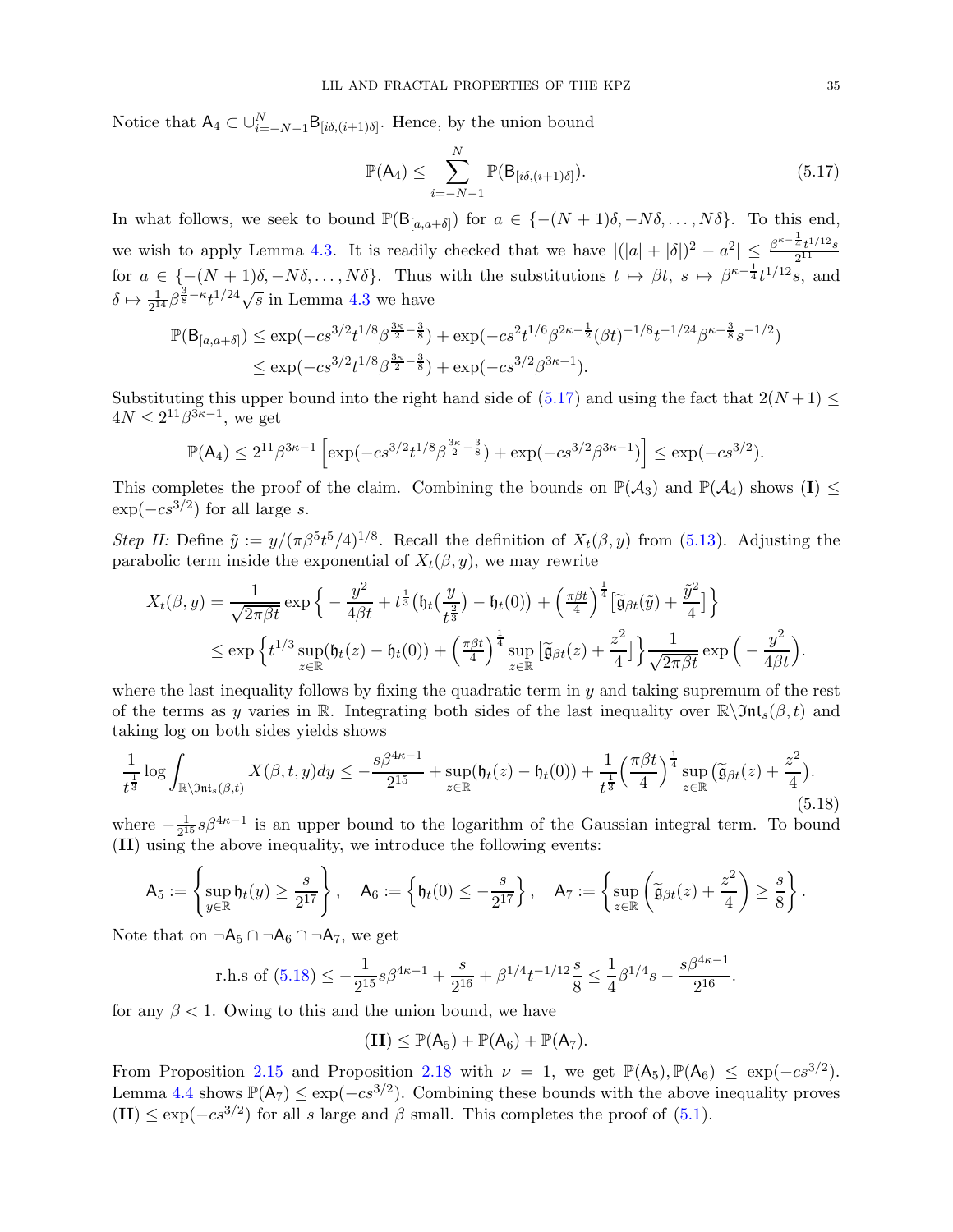#### <span id="page-35-0"></span>5.3. Proof of Proposition [5.2.](#page-28-2) Recall the composition law

<span id="page-35-1"></span>
$$
\mathfrak{h}_t(1+\beta,0) = \frac{1}{t^{1/3}} \log \int_{\mathbb{R}} \exp\left(t^{1/3} \left( \mathfrak{h}_t(1,t^{-2/3}y) + \beta^{1/3} \widehat{\mathfrak{h}}_{(t+\beta t)\downarrow t}(-(\beta t)^{-2/3}y) \right) \right) dy \tag{5.19}
$$

where  $\widehat{\mathfrak{h}}_{\beta t}(x) := \beta^{-1/3} \mathfrak{h}_{(t+\beta t)\downarrow t}(\beta^{2/3}x)$ . We prove [\(5.3\)](#page-28-3) and [\(5.4\)](#page-29-2) in *Stage-1* and *Stage-2* respectively.

Stage-1: Proof of [\(5.3\)](#page-28-3): We use the following notation  $\mathfrak{h}_t^{\vee}(y) := \mathfrak{h}_t(y) - \mathfrak{h}_t(0)$  throughout this proof. Subtract  $\mathfrak{h}_t(1,0)$  from both sides of [\(5.19\)](#page-35-1). Furthermore, subtracting and adding the parabola  $\frac{y^2}{4\beta}$  $_{4\beta t}$ inside the exponential of  $(5.19)$  shows

$$
\mathfrak{h}_t(1+\beta,0) - \mathfrak{h}_t(1,0) = \frac{1}{t^{\frac{1}{3}}} \log \int_{\mathbb{R}} \exp\Big(-\frac{y^2}{4\beta t} + t^{\frac{1}{3}} \Big(\mathfrak{h}_t^{\nabla}(t^{-\frac{2}{3}}y) + \beta^{\frac{1}{3}} \widehat{\mathfrak{h}}_{\beta t}(-\beta^{-2/3}t^{-2/3}y) + \frac{y^2}{4\beta t^{4/3}}\Big)\Big) dy
$$
  

$$
\leq \beta^{1/3} \sup_{y \in \mathbb{R}} \big(\widehat{\mathfrak{h}}_{\beta t}(y) + \frac{y^2}{4}\big) + \frac{1}{t^{1/3}} \log \int_{\mathbb{R}} \exp\Big(-\frac{y^2}{4\beta t} + t^{1/3} \mathfrak{h}_t^{\nabla}(t^{-2/3}y)\Big) dy,
$$
\n(5.20)

Let us define  $\widehat{\mathfrak{Int}}_s(\beta, t) := \frac{1}{32} t^{2/3} \sqrt{\beta s}$  and consider the following events.

$$
\begin{aligned} \mathsf{A}_1&:=\left\{\sup_{x\in \sqrt{\beta s}/32}\mathfrak{h}_t^\nabla(x)\geq \frac{1}{4}\beta^{1/4}s\right\},\quad \mathsf{A}_2:=\left\{\sup_{x\in \mathbb{R}}\left(\widehat{\mathfrak{h}}_{\beta t}(y)+\frac{y^2}{4}\right)\geq \frac{s}{4}\right\}\\ \mathsf{A}_3&:=\left\{\sup_{|x|\in \mathbb{R}}\mathfrak{h}_t(x)\geq \frac{s}{2^{14}}\right\},\quad \mathsf{A}_4:=\left\{\mathfrak{h}_t(0)\leq -\frac{s}{2^{14}}\right\}, \end{aligned}
$$

To complete the proof of [\(5.3\)](#page-28-3), we need the following lemma.

<span id="page-35-2"></span>Lemma 5.6.  $\{\mathfrak{h}_t(1+\beta,0) - \mathfrak{h}_t(1,0) \geq \beta^{1/4}s\} \subset (\mathsf{A}_1 \cup \mathsf{A}_2 \cup \mathsf{A}_3 \cup \mathsf{A}_4).$ 

Before proceeding to prove [5.6,](#page-35-2) we show how this will imply [\(5.3\)](#page-28-3). From the above lemma and the union bound, we get

<span id="page-35-5"></span><span id="page-35-4"></span><span id="page-35-3"></span>
$$
\mathbb{P}(\mathfrak{h}_t(1+\beta,0)-\mathfrak{h}_t(1,0)\geq \beta^{1/4}s)\leq \sum_{i=1}^4\mathbb{P}(\mathsf{A}_i)
$$

By Lemma [4.2](#page-24-0) with  $\kappa = \frac{1}{4}$  we get that  $\mathbb{P}(\mathsf{A}_1) \leq \exp(-cs^{3/2})$ . By Proposition [2.18,](#page-17-0) with  $\nu = \frac{1}{2}$ Lemma 4.2 with  $κ = \frac{π}{4}$  we get that  $\frac{π(π) ≤ exp(−cs^{2})}{(π) ≤ exp(−cs^{3/2})}$ . By 1 respectively. The one point and  $ν = 0$  we get  $\mathbb{P}(A_2) ≤ exp(−cs^{3/2})$  and  $\mathbb{P}(A_3) ≤ exp(−cs^{3/2})$  respectively. The one point tail estimate in Proposition [2.15](#page-16-0) yields  $\mathbb{P}(\mathsf{A}_4) \leq \exp(-cs^{5/2}) \leq \exp(-cs^{3/2})$ . Combining all these bounds and substituting those into the above inequality completes the proof of [\(5.3\)](#page-28-3). Now it boils down to proving Lemma [5.6](#page-35-2) which we do as follows.

Proof of Lemma [5.6](#page-35-2): Observe the following two inequalities

$$
\int_{\widehat{\mathfrak{Int}}_{s}(\beta,t)} \exp\left(-\frac{y^{2}}{4\beta t} + t^{1/3} \mathfrak{h}_{t}^{\nabla}(t^{-2/3}y)\right) dy \leq \sup_{|x| \leq \sqrt{\beta s}/32} \mathfrak{h}_{t}^{\nabla}(x) + t^{-1/3} \log \sqrt{4\pi\beta t}.
$$
\n
$$
\int_{\mathbb{R}\setminus\widehat{\mathfrak{Int}}_{s}(\beta,t)} \exp\left(-\frac{y^{2}}{4\beta t} + t^{1/3} \mathfrak{h}_{t}^{\nabla}(t^{-2/3}y)\right) dy \leq \sup_{x \in \mathbb{R}} \mathfrak{h}_{t}^{\nabla}(x) + t^{-1/3} \log \int_{\mathbb{R}\setminus\widehat{\mathfrak{Int}}_{s}(\beta,t)} e^{-\frac{y^{2}}{4\beta t}} dy
$$
\n
$$
\leq \sup_{x \in \mathbb{R}} \mathfrak{h}_{t}^{\nabla}(x) + t^{-1/3} \log \sqrt{4\pi\beta t} - \frac{s}{2^{13}} \tag{5.22}
$$

where the last inequality follows from the bounds on the Gaussian tail integral. On  $\neg A_1$  and  $(\neg A_3 \cap \neg A_4)$ , we have

r.h.s. of (5.21) 
$$
\leq \frac{1}{4}\beta^{\frac{1}{4}}s + t^{-\frac{1}{3}}\log\sqrt{4\pi\beta t}
$$
, r.h.s. of (5.22)  $\leq t^{-\frac{1}{3}}\log\sqrt{4\pi\beta t} + \frac{1}{4}\beta^{1/4}s$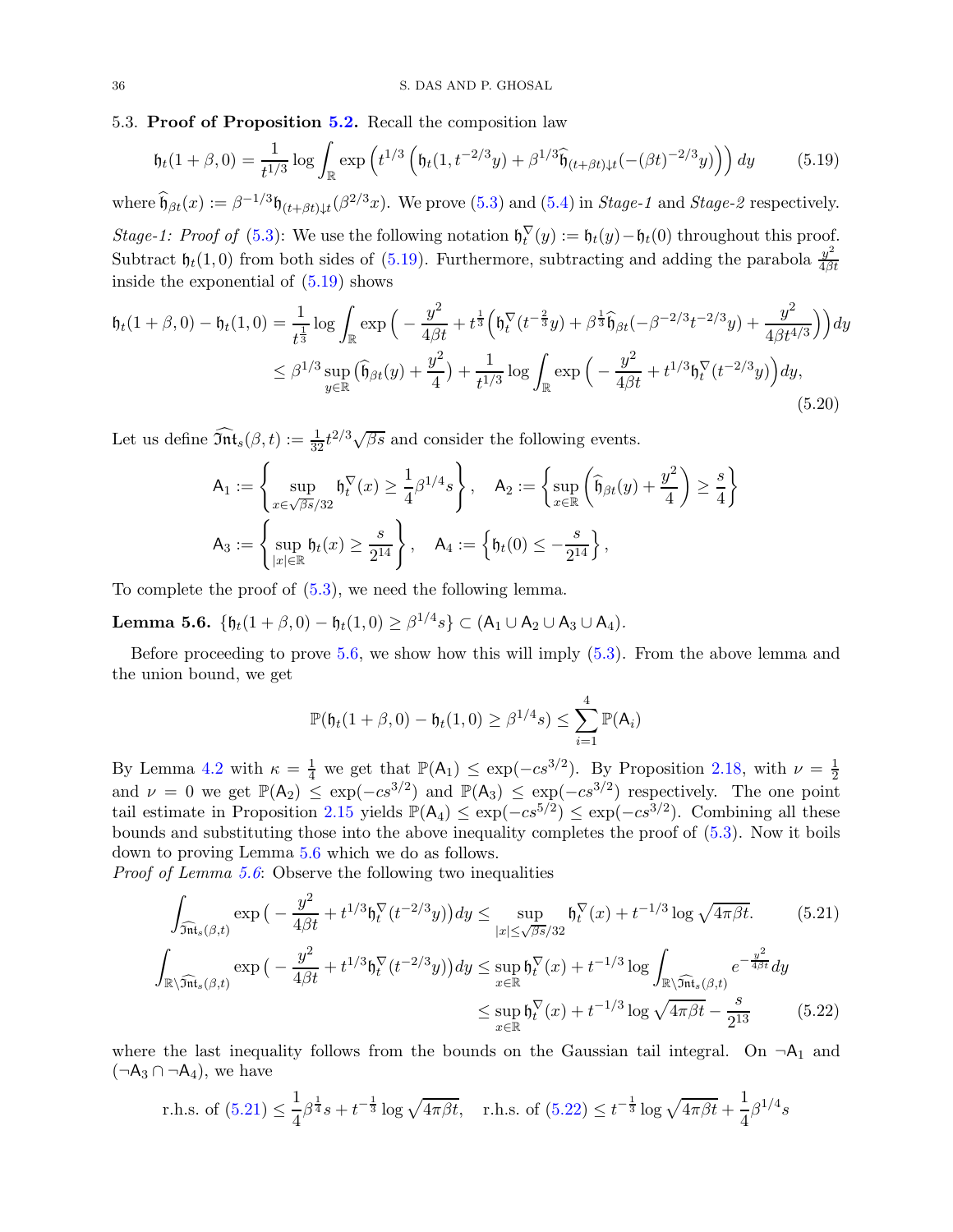respectively. Thus on  $\neg(A_1 \cup A_2 \cup A_3 \cup A_4)$  we get

r.h.s. of (5.20) 
$$
\leq \frac{1}{4}\beta^{1/3}s + t^{-1/3}\log 2 + t^{-1/3}\log \sqrt{4\pi\beta t} + \frac{1}{4}\beta^{1/4}s
$$
  
 $\leq \frac{1}{2}\beta^{1/4}s + (2\pi\beta)^{1/3}(16\pi\beta t)^{-1/3}\log(16\pi\beta t) < \beta^{1/4}s$ .

The last inequality is true for all large enough s since  $\sup_{r>0} r^{-1/3} \log r$  is bounded. This shows  $\neg(A_1 \cup A_2 \cup A_3 \cup A_4)$  is contained in  $\{\mathfrak{h}_t(1+\beta,0) \leq \mathfrak{h}_t(1,0) + \beta^{1/4}s\}$  and hence, completes the proof of the lemma.

*Proof of* [\(5.2\)](#page-28-4): Restricting the integral in [\(5.19\)](#page-35-1) over the region  $\{|y| \le t^{2/3}\beta^{1/2}\}\$  yields

$$
\mathfrak{h}_t(1+\beta,0) \geq \frac{1}{t^{1/3}} \log \int_{|y| \leq t^{2/3}\beta^{1/2}} \exp \left( t^{1/3} \left( \mathfrak{h}_t(t^{-2/3}y) + \beta^{1/3} \widehat{\mathfrak{h}}_{\beta t}(-\beta^{-2/3}t^{-2/3}y) \right) \right) dy
$$
  
 
$$
\geq \beta^{1/3} \inf_{y \in \mathbb{R}} \left( \widehat{\mathfrak{h}}_{\beta t}(y) + \frac{y^2}{4} \right) + \inf_{|y| \leq \beta^{1/2}} \mathfrak{h}_t(y) + \frac{1}{t^{1/3}} \log \int_{|y| \leq t^{2/3}\beta^{1/2}} \exp \left( -\frac{y^2}{4\beta t} \right) dy. \tag{5.23}
$$

From the Gaussian tail bound, we have

<span id="page-36-2"></span><span id="page-36-1"></span>
$$
\frac{1}{t^{1/3}} \log \int_{|y| \le t^{2/3} \beta^{1/2}} \exp\Big(-\frac{y^2}{4\beta t}\Big) dy \ge \frac{1}{t^{1/3}} \log \sqrt{4\pi\beta t} - \frac{2}{t^{1/3}} \exp\Big(-\frac{t^{1/3}}{4}\Big). \tag{5.24}
$$

We now claim and prove that there exists  $s_0 = s_0(t_0) > 0$  such that  $\{\mathfrak{h}_t(1+\beta,0) - \mathfrak{h}_t(1,0) \leq$  $-\beta^{1/4}s$ }  $\subset$  A<sub>5</sub>  $\cup$  A<sub>6</sub> for all  $s \ge s_0$  and  $\beta > 0$  satisfying  $\beta t \ge t_0$  where

$$
\mathsf{A}_5 := \Big\{ \inf_{|y| \le \beta^{1/2}} \mathfrak{h}_t(y) \le \mathfrak{h}_t(0) - \beta^{\frac{1}{4}} s \Big\}, \quad \mathsf{A}_6 := \Big\{ \inf_{y \in \mathbb{R}} \big( \widehat{\mathfrak{h}}_{\beta t}(y) + \frac{y^2}{4} \big) \le -\frac{s}{4} \Big\}
$$

To see this, using  $(5.23)$  and  $(5.24)$ , we have

r.h.s. of (5.23) 
$$
\geq -\frac{\beta^{\frac{1}{3}}s}{4} + \mathfrak{h}_t(0) - \beta^{\frac{1}{4}}s + \frac{\log \sqrt{4\pi\beta t}}{t^{1/3}} - \frac{2}{t^{1/3}}\exp\left(-\frac{t^{1/3}}{4}\right)
$$

on  $\neg(A_5 \cup A_6)$ . Note that  $\log \sqrt{4\pi \beta t}/t^{1/3}$  is bounded below by  $\log(4\pi t_0)/2t_0^{1/3}$  $_0^{1/3}$  for all  $t, \beta > 0$ satisfying  $t \ge t_0$  and  $\beta t \ge t_0$ . Furthermore,  $\exp(-t^{1/3}) / t^{1/3}$  converge to 0 as t increases to  $\infty$ . This shows there exists  $s_0 = s_0(t_0) > 0$  such that for all  $t \ge t_0$ ,  $s \ge s_0$  and  $\beta$  satisfying  $\beta t \ge t_0$ , the right hand side of the above display is greater than  $\mathfrak{h}_t(1,0) - \beta^{1/4}s$ . This shows  $\neg(\mathsf{A}_5 \cup \mathsf{A}_6) \subset$  ${\mathfrak{h}}_t(1+\beta,0) > {\mathfrak{h}}_t(1,0) - \beta^{1/4}s$  and hence, the claim.

From the above claim, we have

$$
\mathbb{P}(\mathfrak{h}_t(1+\beta,0)-\mathfrak{h}_t(1,0)\leq -\beta^{1/4}s)\leq \mathbb{P}(\mathsf{A}_5)+\mathbb{P}(\mathsf{A}_6).
$$

Using Lemma [4.1,](#page-22-1) we see that  $\mathbb{P}(\mathsf{A}_5) \leq e^{-cs^2}$  and Proposition [2.17](#page-17-6) implies  $\mathbb{P}(\mathsf{A}_6) \leq e^{-cs^{5/2}}$ . Thus,  $\mathbb{P}(\mathfrak{h}_t(1+\beta,0)-\mathfrak{h}_t(0)\leq -\beta^{1/4}s)\leq \mathbb{P}(\mathsf{A}_5)+\mathbb{P}(\mathsf{A}_6)\leq e^{-cs^2}.$  This completes the proof.

<span id="page-36-0"></span>5.4. Proof of Proposition [5.5.](#page-29-1) Fix  $\varepsilon \in (0, \frac{1}{4})$  $\frac{1}{4}$ ). From the scaling of  $\mathfrak{h}_t$ , it follows that  $\mathfrak{h}_t(\alpha,0)$  =  $\alpha^{1/3}\mathfrak{h}_{\alpha t}(1,0)$  for any  $\alpha, t > 0$ . Hence, it suffices to prove the result for  $a = 1$ . In the following, we first set up few notations and recall relevant result that we use in this proof. Consider the following events

$$
\mathsf{B}_1:=\left\{\sup_{\tau\in[0,1]}\frac{\mathfrak{h}_t(1+\tau,0)-\mathfrak{h}_t(1,0)}{\tau^{\frac{1}{4}-\varepsilon}\log^{2/3}\frac{1}{\tau}}\geq s\right\},\quad \mathsf{B}_2:=\left\{\inf_{\tau\in[0,1]}\frac{\mathfrak{h}_t(1+\tau,0)-\mathfrak{h}_t(1,0)}{\tau^{\frac{1}{4}-\varepsilon}\log^{1/2}\frac{1}{\tau}}\leq -s\right\}.
$$

Set  $\kappa_1 = \frac{1}{4} - \varepsilon$  and  $\kappa_2 = \frac{1}{12} + \varepsilon$ . For any  $\alpha_1 > \alpha_2 \ge 1$ , define

$$
\mathfrak{h}_{t,\alpha_1,\alpha_2}^{\nabla} := \mathfrak{h}_t(\alpha_1,0) - \mathfrak{h}_t(\alpha_2,0) = \alpha_2^{1/3}(\mathfrak{h}_{t\alpha_2}(\frac{\alpha_1}{\alpha_2},0) - \mathfrak{h}_{t\alpha_2}(1,0)).
$$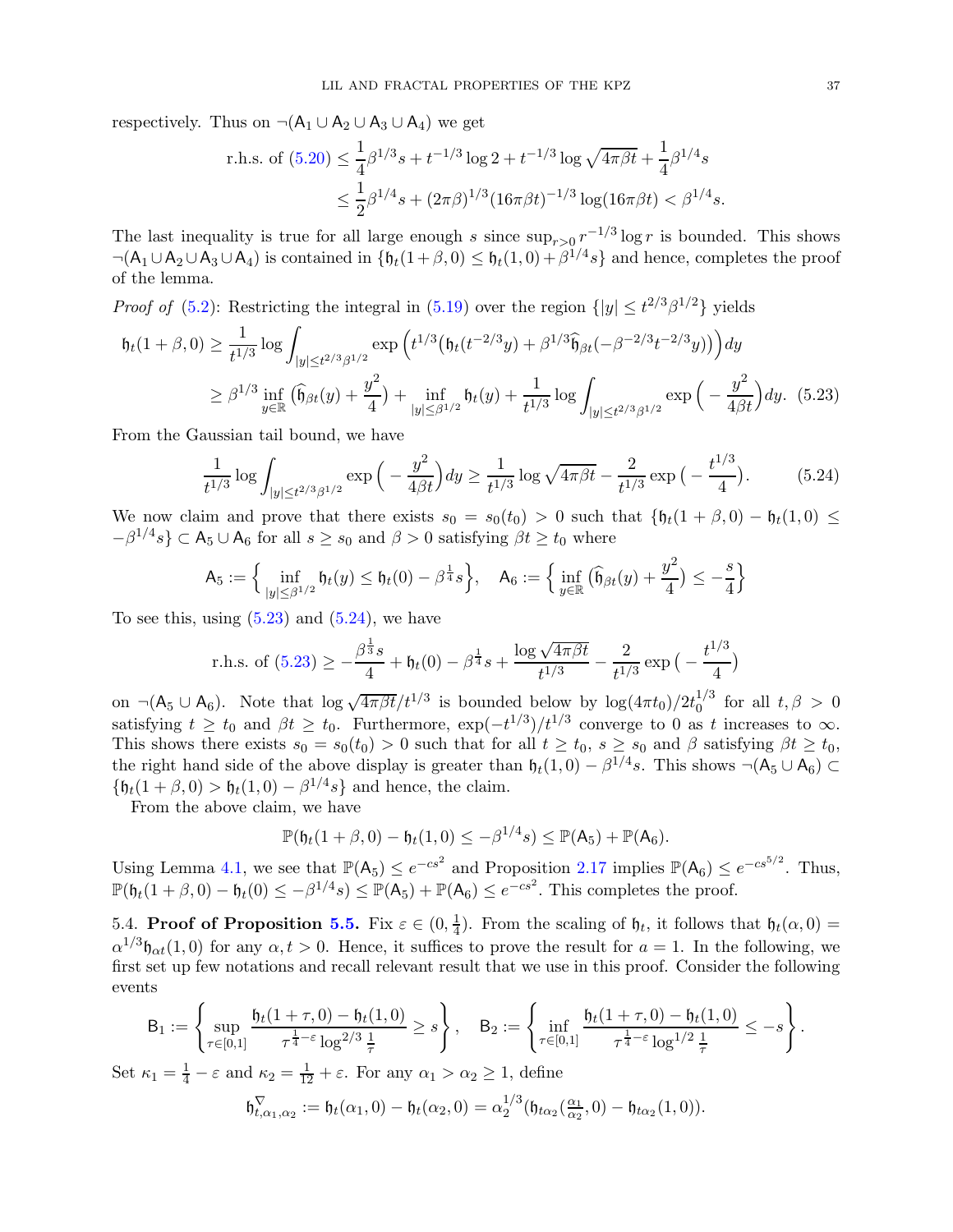and set  $\beta = \frac{\alpha_1}{\alpha_2}$  $\frac{\alpha_1}{\alpha_2} - 1$ . Combining Proposition [5.1](#page-28-0) and Proposition [5.2,](#page-28-2) we get  $t_0 = t_0(\varepsilon) > 0$ ,  $s_0 = s_0(\varepsilon) > 0$  and  $c = c(\varepsilon) > 0$  such that for all  $s \ge s_0$  and  $2\alpha_2 \ge \alpha_1 > \alpha_2 \ge 1$ ,

$$
\mathbb{P}\Big(\frac{\mathfrak{h}_{t,\alpha_1,\alpha_2}^{\nabla}}{(\alpha_1-\alpha_2)^{\kappa_1}} \ge \alpha_2^{\kappa_2}s\Big) \le \exp(-cs^{3/2}), \quad \mathbb{P}\Big(\frac{\mathfrak{h}_{t,\alpha_1,\alpha_2}^{\nabla}}{(\alpha_1-\alpha_2)^{\kappa_1}} \le -\alpha_2^{\kappa_2}s\Big) \le \exp(-cs^2) \tag{5.25}
$$

Now we proceed to complete the proof. Like as in the proof of Theorem [1.9,](#page-5-3) we first construct a dyadic mesh of points of the interval  $[1, 2]$  and prove the tail bounds of the modulus of continuity over that mesh. Finally, the tail bounds of the modulus of continuity will be extended for all points of [1, 2]. To begin with, we consider the dyadic partitions  $\{\bigcup_{k=1}^{2^n} \mathcal{J}_k^{(n)}\}$  $\binom{n}{k}_{k}$ <sub>n∈N</sub> of the interval  $[1, 2]$ 

<span id="page-37-2"></span><span id="page-37-1"></span>
$$
\mathcal{J}_k^{(n)} := \left[\alpha_{k-1}^{(n)}, \alpha_k^{(n)}\right], \quad \alpha_k^{(n)} := 1 + \frac{k}{2^n}, \text{ for } k = 0, 1, \dots, 2^n.
$$

We now define

$$
\begin{aligned} \mathsf{A}_{\text{up}}(s) &:= \bigcup_{n=1}^{\infty} \bigcup_{k=1}^{2^n} \Big\{ \mathfrak{h}^{\nabla}_{t,\alpha_k^{(n)},\alpha_{k-1}^{(n)}} \geq (\alpha_{k-1}^{(n)})^{\kappa_2} (\alpha_k^{(n)} - \alpha_{k-1}^{(n)})^{\kappa_1} (n \log 2)^{\frac{2}{3}} s \Big\},\\ \mathsf{A}_{\text{low}}(s) &:= \bigcup_{n=1}^{\infty} \bigcup_{k=1}^{2^n} \Big\{ \mathfrak{h}^{\nabla}_{t,\alpha_k^{(n)},\alpha_{k-1}^{(n)}} \leq -(\alpha_{k-1}^{(n)})^{\kappa_2} (\alpha_k^{(n)} - \alpha_{k-1}^{(n)})^{\kappa_1} (n \log 2)^{\frac{1}{2}} s \Big\}, \end{aligned}
$$

By the union bound, we write

$$
\mathbb{P}(\mathsf{A}_{\text{up}}(s)) \leq \sum_{n=1}^{\infty} \sum_{k=1}^{2^n} \mathbb{P}\Big(\mathfrak{h}_{t, \alpha_k^{(n)}, \alpha_{k-1}^{(n)}}^{(\Sigma)} \geq (\alpha_{k-1}^{(n)})^{\kappa_2} (\alpha_k^{(n)} - \alpha_{k-1}^{(n)})^{\kappa_1} (n \log 2)^{\frac{2}{3}} s\Big). \tag{5.26}
$$

Applying  $(5.25)$  in the right hand side of  $(5.26)$ , we get

$$
\mathbb{P}(\mathsf{A}_{\text{up}}(s)) \le \sum_{n=1}^{\infty} \sum_{k=1}^{2^n} \exp(-cn \log 2s^{\frac{3}{2}}) \le \sum_{n=1}^{\infty} \exp(-n \log 2(s^{\frac{3}{2}} - 1)) \le \exp(-\frac{c}{2}s^{\frac{3}{2}})
$$

Fix  $\tau \in [\frac{1}{2^{k+1}}]$  $\frac{1}{2^{k+1}}, \frac{1}{2^k}$  $\frac{1}{2^k}$ ). By continuity of the process  $\mathfrak{h}_t(\cdot,0)$ , we have the following on  $\neg \mathsf{A}_{\text{up}}(s)$ 

$$
\begin{split} \mathfrak{h}_t(1+\tau,0) - \mathfrak{h}_t(1,0) &= \sum_{n=1}^{\infty} \left[ \mathfrak{h}_t\left(\frac{1}{2^n} \lfloor 2^n(1+\tau) \rfloor, 0\right) - \mathfrak{h}_t\left(\frac{1}{2^{n-1}} \lfloor 2^{n-1}(1+\tau) \rfloor, 0\right) \right] \\ &\leq \sum_{n=1}^{\infty} \left( \frac{\lfloor 2^{n-1}(1+\tau) \rfloor}{2^{n-1}} \right)^{\kappa_2} \left( \frac{\lfloor 2^n(1+\tau) \rfloor - 2 \lfloor 2^{n-1}(1+\tau) \rfloor}{2^n} \right)^{\kappa_1} (n \log 2)^{\frac{2}{3}} s \\ &\leq 2^{\kappa_2} s \sum_{n=k+1}^{\infty} \left( \frac{\lfloor 2^n(1+\tau) \rfloor - 2 \lfloor 2^{n-1}(1+\tau) \rfloor}{2^n} \right)^{\kappa_1} (n \log 2)^{\frac{2}{3}} s \\ &\leq c' \frac{(k+1)^{2/3} s}{2^{\kappa_1(k+1)}} \leq c'' s \tau^{\kappa_1} \log^{2/3} \frac{1}{\tau} \end{split}
$$

Thus  $B_1 \subset A_{\text{up}}(s/c'')$  which proves [\(5.5\)](#page-29-3). Similarly we get  $B_2 \subset A_{\text{low}}(s/c')$  for some constant  $\tilde{c} > 0$ and using similar summation trick as in  $(5.26)$ , we have  $\mathbb{P}(\mathsf{A}_{\text{low}}(s)) \leq e^{-cs^2}$ . This proves  $(5.6)$  and hence, completes the proof of the desired results.

## 6. Law Of Iterated Logarithms

<span id="page-37-0"></span>The main goal of this section is to prove Theorem [1.1.](#page-1-1) We will prove the liminf result and the limsup result in Section [6.1](#page-38-1) and [6.2](#page-41-0) respectively. One of the key ideas of our proof is to approximate multi-point distributions of the KPZ temporal process  $\mathfrak{h}_t$  with a set of independent random variables using the multipoint composition law of Proposition [2.12.](#page-14-0) The following proposition encapsulates this idea for its use in Section [6.1](#page-38-1) and [6.2.](#page-41-0)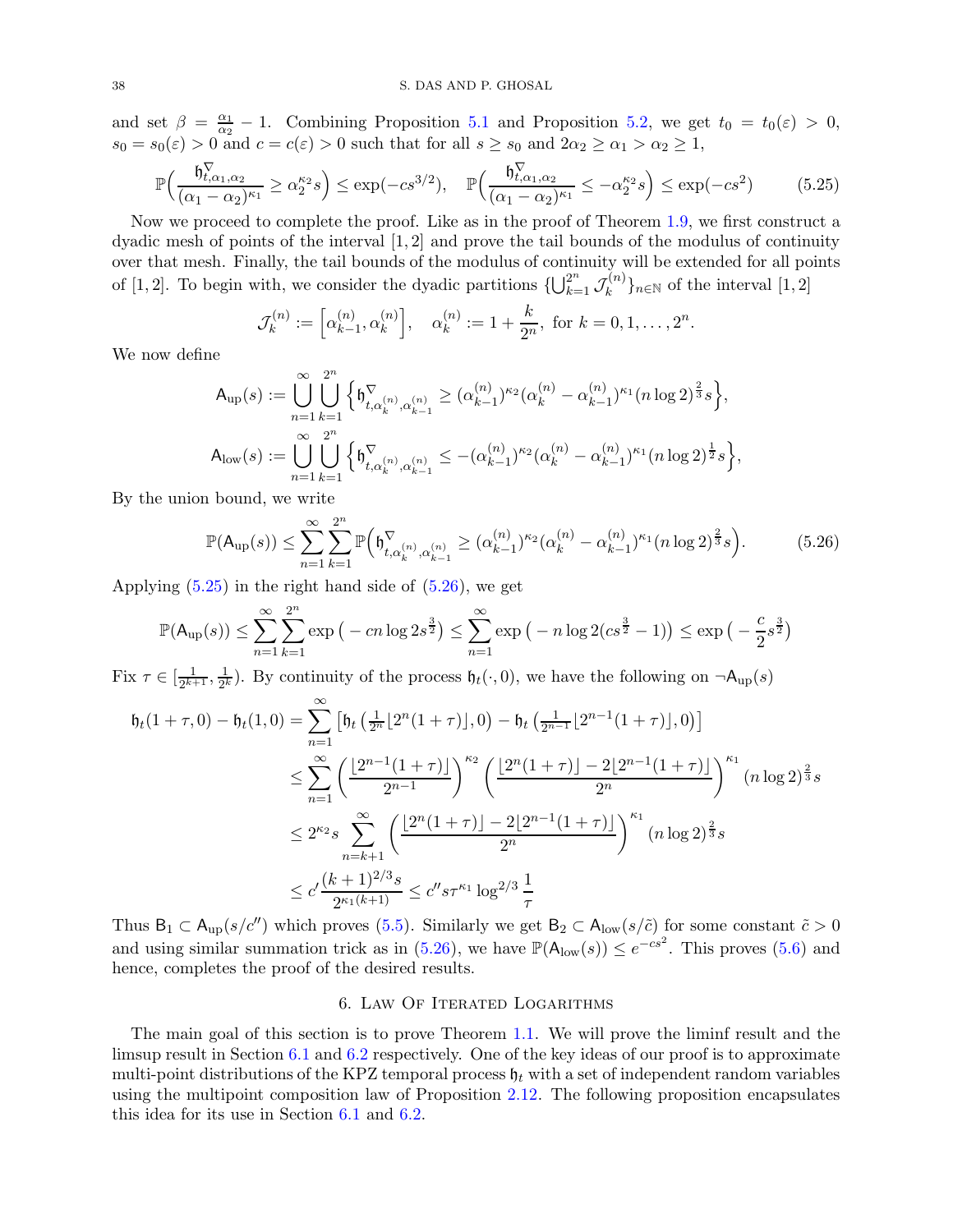<span id="page-38-0"></span> $\textbf{Proposition 6.1.} \ \textit{For any} \ 0=t_0 < t_1 < t_2 < t_3 < \ldots < t_m, \ \textit{with} \ \mathfrak{s} := \min_i |\exp(t_{i+1}-t_i)-1|, \ \textit{there}$ exist independent random variables  $Y_1, Y_2, \ldots, Y_m$  and some constants  $s_0 = s_0(t_0) > 0, c = c(t_0) > 0$ such that for all  $x \cdot s^{1/3} \geq s_0$  and  $1 \leq i \leq m$ ,

$$
Y_i \stackrel{d}{=} (1 - e^{-(t_i - t_{i-1})})^{1/3} \mathfrak{h}_{e^{t_i} - e^{t_{i-1}}} \quad \text{and,} \quad \mathbb{P} \left( |\mathfrak{h}_{e^{t_i}} - Y_i| \ge x \right) \le \exp(-cx^{3/2} \mathfrak{s}^{1/2}) \tag{6.1}
$$

whenever  $s \geq s_0$ .

Proof. Denote  $\tilde{t}_i := e^{t_i}$  and  $\tilde{\beta}_i := (\tilde{t}_i - \tilde{t}_{i-1})/\tilde{t}_{i-1}$ . For any  $1 \leq i \leq m$ , define  $Y_i := (1 + \tilde{\beta}_i)^{-1/3} \mathfrak{h}_{\tilde{t}_i \downarrow \tilde{t}_{i-1}}$ . Recall from Proposition [2.12](#page-14-0) that  $\{\mathfrak{h}_{\tilde{t}_i\downarrow\tilde{t}_{i-1}}\}_{i=1}^m$  are set of independent random variables and  $\mathfrak{h}_{\tilde{t}_i\downarrow\tilde{t}_{i-1}}$ is same in distribution with  $(1 - (\tilde{t}_{i-1}/\tilde{t}_i))^{-1/3}$   $\mathfrak{h}_{\tilde{t}_i - \tilde{t}_{i-1}}$ . From this, it follows that  $Y_1, \ldots, Y_m$  are independent and

<span id="page-38-2"></span>
$$
Y_i \stackrel{d}{=} (1 - \exp(-(t_i - t_{i-1})))^{1/3} \mathfrak{h}_{e^{t_i} - e^{t_{i-1}}}.
$$

Furthermore, applying Proposition [5.4](#page-29-0) with setting  $t := \tilde{t}_{i-1}$ ,  $\beta := \tilde{\beta}_i$  and  $s := x\tilde{\beta}_i^{1/3}$  $i^{1/3}$ , there exists  $s_0 > 0$  such that for all x satisfying  $x \mathfrak{s}^{1/3} \geq s_0$ ,

$$
\mathbb{P}\Big(\big|\mathfrak{h}_{\tilde{t}_{i-1}}(1+\tilde{\beta}_i,0)-\mathfrak{h}_{\tilde{t}_i\downarrow\tilde{t}_{i-1}}(1,0)\big|\geq x\tilde{\beta}_i^{1/3}\Big)\leq \exp(-cx^{3/2}\tilde{\beta}_i^{1/2})
$$

for some absolute constant  $c > 0$  which does not depend on  $t_1, \ldots, t_m$ . Note that  $\mathfrak{h}_{\tilde{t}_{i-1}}(1+\tilde{\beta}_i, 0)$  is equal to  $(1 + \tilde{\beta}_i)^{1/3} \mathfrak{h}_{\tilde{t}_i}$ . We do this substitution along with replacing  $\mathfrak{h}_{\tilde{t}_i \downarrow \tilde{t}_{i-1}}(1,0)$  by  $(1 + \tilde{\beta}_i)^{1/3} Y_i$ into the left side of the above inequality. Furthermore, we set  $x$  to 1. As a result, we obtain

$$
\mathbb{P}(|\mathfrak{h}_{\tilde{t}_i} - Y_i| \ge x\tilde{\beta}_i^{1/3} (1 + \tilde{\beta}_i)^{-1/3}) \le \exp(-x^{3/2} \tilde{\beta}_i^{1/2}) \le \exp(-x^{3/2} \mathfrak{s}^{1/2})
$$

where the last inequality follows since  $\tilde{\beta}_i \ge \min_i(e^{t_i-t_{i-1}}-1) = \mathfrak{s}$ . Now [\(6.1\)](#page-38-2) follows from the above  $\Box$ inequality.

<span id="page-38-1"></span>6.1. **Proof of Liminf.** In this section, we will prove that the liminf of  $\mathfrak{h}_t/(\log \log t)^{1/3}$  is almost surely equal to  $-6^{1/3}$ . For any given  $\epsilon > 0$ , we show that the following hold

$$
-\left(6(1+\epsilon)\right)^{1/3} \le \liminf_{t \to \infty} \frac{\mathfrak{h}_t}{(\log \log t)^{1/3}}, \qquad \liminf_{t \to \infty} \frac{\mathfrak{h}_t}{(\log \log t)^{1/3}} \le -\left(6(1-\epsilon)\right)^{1/3}
$$

$$
\frac{\liminf_{t \to \infty} \frac{\mathfrak{h}_t}{(\log \log t)^{1/3}}}{\liminf_{u \to \infty} \mathfrak{h}_u}
$$

with probability 1 in Section [6.1.2](#page-40-0) and [6.1.1](#page-38-3) respectively. By letting  $\epsilon \to 0$  in the above two inequalities, it follows that  $\liminf \frac{\theta_t}{(\log \log t)^{1/3}}$  is equal to  $-6^{1/3}$ .

<span id="page-38-3"></span>6.1.1. *Proof of*  $\mathfrak{LimInf}_{u}$ . For any  $n \in \mathbb{N}$ , define  $\mathcal{I}_n := [\exp(e^n), \exp(e^{n+1})]$ . We show that for any  $\epsilon \in (0,1),$ 

$$
\sum_{n=1}^{\infty} \mathbb{P}\Big(\inf_{t \in \mathcal{I}_n} \frac{\mathfrak{h}_t}{(\log \log t)^{1/3}} \ge -\big(6(1-\epsilon)\big)^{1/3}\Big) < \infty. \tag{6.2}
$$

Hence, by the Borel-Cantelli lemma, we have

<span id="page-38-5"></span><span id="page-38-4"></span>
$$
\liminf_{t \to \infty} \frac{\mathfrak{h}_t}{(\log \log t)^{1/3}} \le -\big(6(1 - \epsilon)\big)^{1/3} \quad \text{w.p. 1}
$$
 (6.3)

yielding the inequality  $\mathfrak{LimJn}\mathfrak{f}_u$ .

Throughout the rest of the proof, we show [\(6.2\)](#page-38-4). Fix any  $\epsilon \in (0,1)$  and set  $\gamma := (6(1-\epsilon))^{1/3}$ . Choose  $\eta > 0$  small such that  $(\frac{1}{6} + \eta)(\gamma + 2\eta)^3 < 1$ . We define  $\zeta := (\frac{1}{6} + \eta)(\gamma + 2\eta)^3$ . Fix  $\theta \in (\zeta, 1)$ and choose  $\delta \in (0, \theta - \zeta)$ . For any  $n \geq 1$ , we consider the following sub-intervals of  $\mathcal{I}_n$ ,

<span id="page-38-6"></span>
$$
\mathcal{I}_n^{(j)} := [\exp(e^n + (j-1)e^{n\theta}), \exp(e^n + ie^{\theta n})], \quad 1 \le j \le \mathcal{M}_{\theta} := [e^{n-\theta n+1} - e^{n-n\theta}].
$$
 (6.4)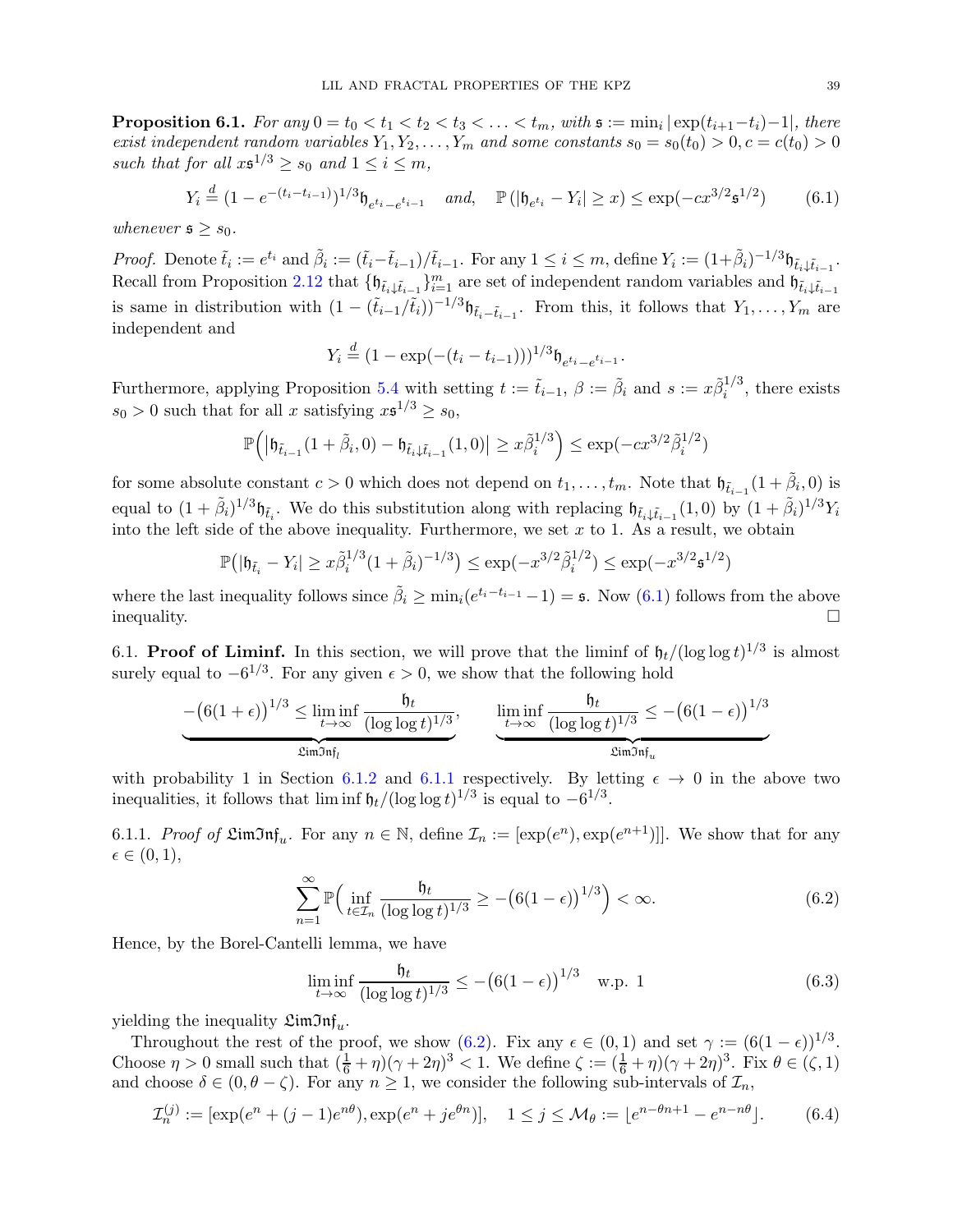By the union bound, we have

$$
\mathbb{P}\left(\inf_{t\in\mathcal{I}_n}\frac{\mathfrak{h}_t}{(\log\log t)^{1/3}}\geq -\gamma\right) \leq \sum_{j=1}^{\mathcal{M}_{\theta}}\mathbb{P}\left(\inf_{t\in\mathcal{I}_n^{(j)}}\frac{\mathfrak{h}_t}{(\log\log t)^{1/3}}\geq -\gamma\right) \leq \sum_{j=1}^{\mathcal{M}_{\theta}}\mathbb{P}\left(\inf_{t\in\mathcal{I}_n^{(j)}}\mathfrak{h}_t\geq -(n+1)^{1/3}\gamma\right) \tag{6.5}
$$

where the last inequality follows since  $\max_{t \in \mathcal{I}_n^{(j)}} \log \log t \leq (n+1)$ . Now we bound each term of the above sum. For convenience, we use the shorthand  $A_n^{(j)}$  to denote  $\{\inf_{t \in \mathcal{I}_n^{(j)}} \mathfrak{h}_t \ge -(n+1)^{1/3}\gamma\}.$ 

We now claim that there exists constants  $c_1, c_2 > 0$  such that

<span id="page-39-1"></span><span id="page-39-0"></span>
$$
\mathbb{P}(\mathsf{A}_n^{(j)}) \le \exp(-ce^{n(\theta-\delta)}e^{-n\zeta}) + \exp\left(n(\theta-\delta) - c_2(\exp(e^{n\delta})-1)^{1/2}\right) \tag{6.6}
$$

for all  $1 \leq j \leq n$  and all large n. We first assume [\(6.6\)](#page-39-0) and complete the proof of [\(6.2\)](#page-38-4). Using  $(6.6)$ , we may estimate the right hand side of  $(6.5)$  as

r.h.s. of (6.5) 
$$
\leq e^{n-n\theta+1} \Big( \exp(-ce^{n(\theta-\delta)}e^{-n\zeta}) + \exp\big(n(\theta-\delta) - c_2(\exp(e^{n\delta})-1)^{1/2}\big) \Big)
$$
 (6.7)

Here, the factor  $e^{n-n\theta+1}$  is an upper bound to the number of summands in [\(6.5\)](#page-39-1). Recalling that  $\theta > \zeta + \delta$ , we observe that the right hand side of the above display can be bounded by  $\exp(-c_1e^{i\omega})$ for some constant  $c_1 > 0$  and  $\omega \in (0,1)$  for all large n. This shows the sum in  $(6.2)$  is finite and hence, completes the proof of  $(6.3)$  modulo  $(6.6)$  which we show as follows.

Fix  $j \in \{1, \ldots, \mathcal{M}_{\theta}\}\$ and some constant  $a > 1$ . We choose a sequence  $t_1 < t_2 < \cdots < t_{L_n} \in$  $[e<sup>n</sup> + (j-1)e<sup>n\theta</sup>, e<sup>n</sup> + j e<sup>n\theta</sup>]$  such that

<span id="page-39-3"></span><span id="page-39-2"></span>
$$
\min |t_{i+1} - t_i| \ge e^{n\delta} \quad \text{and,} \quad \frac{1}{a} (e^{n(\theta - \delta)}) \le L_n \le a(e^{n(\theta - \delta)}).
$$

Applying Proposition [6.1,](#page-38-0) we get  $Y_1, Y_2, \ldots, Y_{L_n}$  such that  $(6.1)$  (with  $\mathfrak{s} \geq e^{n\delta}$ ) will be satisfied for the above choice of  $t_1, t_2, \ldots, t_{L_n}$ . As a result, we get

$$
\mathbb{P}(\mathsf{A}_{n}^{(j)}) \leq \mathbb{P}(\min_{1 \leq i \leq L_{n}} \mathsf{h}_{e^{t_{i}}} \geq -(n+1)^{1/3}\gamma)
$$
\n
$$
\leq \mathbb{P}(\min_{1 \leq i \leq L_{n}} Y_{i} \geq -(n+1)^{1/3}\gamma - 1) + \sum_{i=1}^{L_{n}} \mathbb{P}(\mathsf{h}_{e^{t_{i}}} - Y_{i} \geq 1)
$$
\n
$$
\leq \prod_{i=1}^{L_{n}} \mathbb{P}(Y_{i} \geq -(n+1)^{1/3}\gamma - 1) + a \exp(n(\theta - \delta) - c(\exp(e^{n\delta}) - 1)^{1/2}) \qquad (6.8)
$$

where in the last line we use the independence of  $Y_i$  to write  $\mathbb{P}(\min_{1 \leq i \leq L_n} Y_i \geq -(n+1)^{1/3}\gamma - 1)$  as a product over  $\mathbb{P}(Y_i \ge -(n+1)^{1/3}\gamma - 1)$  and use the inequality in  $(6.1)$  to bound  $\mathbb{P}(\mathfrak{h}_{e^{t_i}} - Y_i \ge 1)$ . Using the distributional identity of  $(6.1)$ , we get

$$
\prod_{i=1}^{L_n} \mathbb{P}\left(Y_i \ge -(n+1)^{1/3}\gamma - 1\right) = \prod_{i=1}^{L_n} \mathbb{P}\left((1 - e^{-(t_i - t_{i-1})})^{1/3} \mathfrak{h}_{e^{t_i} - e^{t_{i-1}}} \ge -(n+1)^{1/3}\gamma - 1\right)
$$
\n
$$
\le \prod_{i=1}^{L_n} \mathbb{P}\left(\mathfrak{h}_{e^{t_i} - e^{t_{i-1}}} \ge -n^{1/3}(\gamma + \eta)\right)
$$
\n
$$
\le \left[1 - \exp(-( \frac{1}{6} + \eta)n(\gamma + 2\eta)^3)\right]^{L_n}
$$
\n
$$
\le \exp\left(-L_n \exp(-( \frac{1}{6} + \eta)n(\gamma + 2\eta)^3)\right) \le \exp(-e^{n(\theta - \delta)}e^{-n\zeta}/a)
$$

where the first inequality follows by noting that  $(1-e^{-(t_i-t_{i-1})})^{-1/3}((n+1)^{1/3}\gamma+1) \leq n^{1/3}(\gamma+\eta)$  for all large n and the second inequality follows due to  $(2.13)$  of Proposition [2.16.](#page-16-7) The last inequality follows since  $L_n \geq e^{n(\theta - \delta)}/a$  and  $\zeta = (\frac{1}{6} + \eta)(\gamma + 2\eta)^3$ .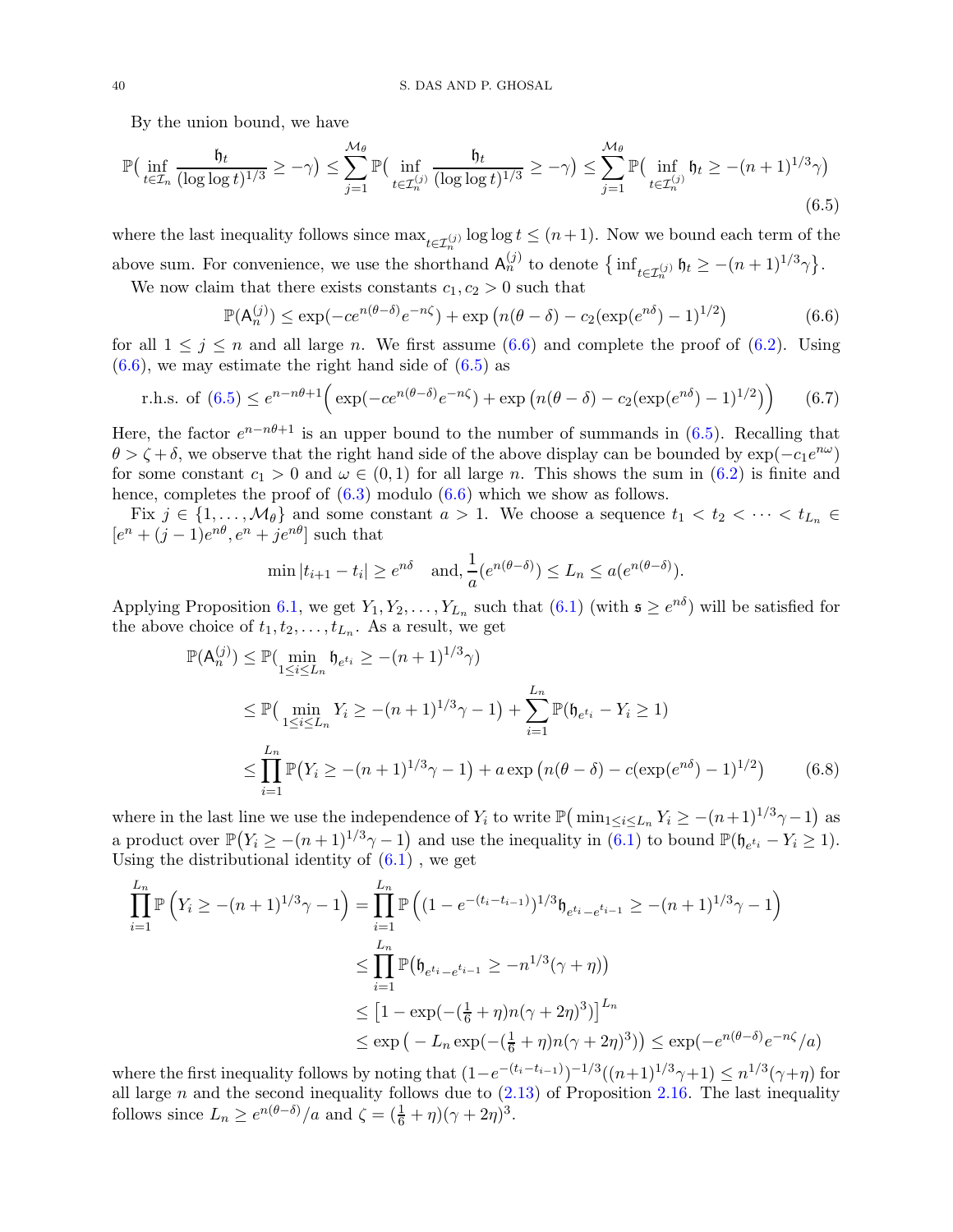Substituting the inequality of the above display into the right hand side of [\(6.8\)](#page-39-2) yields the inequality [\(6.6\)](#page-39-0). This completes the proof.

<span id="page-40-0"></span>6.1.2. Proof of  $\mathfrak{LimJn}\mathfrak{hf}_l$ . Fix  $t_0 > 0$ . Define  $\psi : \mathbb{R}_{>1} \to \mathbb{R}_{>0}$  as  $\psi(\alpha) = \alpha^{1/3} (\log \log \alpha)^{1/3}$ . Let  $\alpha_n := 2^n$  and  $k_n := \lfloor (\log \log \alpha_n)^4 \rfloor$  for any  $n \in \mathbb{N}$ . Let us denote  $\mathcal{I}_n := [\alpha_n, \alpha_{n+1}]$  and its  $k_n$  many equal length sub-intervals as  $\mathcal{I}_n^{(j)} := \left[ (1 + \frac{j-1}{k_n}) \alpha_n, (1 + \frac{j}{k_n}) \alpha_n \right]$  for  $1 \le j \le k_n$ . We will show that

<span id="page-40-3"></span><span id="page-40-1"></span>
$$
\sum_{n=1}^{\infty} \mathbb{P}\Big(\inf_{\alpha \in \mathcal{I}_n} \frac{\mathfrak{h}_{t_0}(\alpha,0)}{\psi(\alpha)} \le -\big(6(1+\epsilon)\big)^{1/3}\Big) < \infty \tag{6.9}
$$

Applying [\(6.9\)](#page-40-1) and Borel-Cantelli lemma, we can conclude that

$$
\liminf_{\alpha \to \infty} \frac{h_{t_0}(\alpha, 0)}{\psi(\alpha)} = \liminf_{t \to \infty} \frac{\mathfrak{h}_t}{(\log \log t)^{1/3}} \ge -\big(6(1+\epsilon)\big)^{1/3}
$$

with probability 1 where the equality is obtained by substituting  $t = \alpha t_0$ . Letting  $\epsilon \to 0$  on the right hand side of the above inequality yields  $\mathfrak{LimJn}\mathfrak{f}_l$ . It boils down to showing [\(6.9\)](#page-40-1) which we do as follows.

We claim that there exist constant  $c_1 > 0$  and  $c_2 > 1$  such that

$$
\mathbb{P}\Big(\inf_{\alpha\in\mathcal{I}_n}\frac{\mathfrak{h}_{t_0}(\alpha,0)}{\psi(\alpha)} \leq -(\mathfrak{6}(1+\epsilon))^{1/3}\Big) \leq (\log\log\alpha_n)^4 \Big(e^{-c_1(\log\log\alpha_n)^{7/6}} + e^{-c_2\log\log\alpha_n}\Big) \qquad (6.10)
$$

for all large *n*. Recall that  $\alpha_n = 2^n$ . Substituting this into the right hand side of the above inequality, we see that [\(6.9\)](#page-40-1) holds modulo the last inequality. We now proceed to prove this last inequality.

Let N be the smallest positive integer such that  $\alpha_N \geq e^e$ . For any  $n \geq N$ , using the union bound we have

$$
\mathbb{P}\Big(\inf_{\alpha\in\mathcal{I}_n}\frac{\mathfrak{h}_{t_0}(\alpha,0)}{\psi(\alpha)} \leq -\big(6(1+\epsilon)\big)^{1/3}\Big) \leq \sum_{j=1}^{k_n}\mathbb{P}\Big(\inf_{\alpha\in\mathcal{I}_n^{(j)}}\frac{\mathfrak{h}_{t_0}(\alpha,0)}{\psi(\alpha)} \leq -\big(6(1+\epsilon)\big)^{1/3}\Big) \tag{6.11}
$$

In what follows, we will show

<span id="page-40-4"></span><span id="page-40-2"></span>
$$
\mathbb{P}\Big(\inf_{\alpha\in\mathcal{I}_n^{(j)}}\frac{\mathfrak{h}_{t_0}(\alpha,0)}{\psi(\alpha)} \leq -\big(6(1+\epsilon)\big)^{1/3}\Big) \leq e^{-c_1(\log\log\alpha_n)^{7/6}} + e^{-c_2\log\log\alpha_n} \tag{6.12}
$$

for all  $1 \leq j \leq n$ , n large and some constant  $c_1 > 0$  and  $c_2 > 1$ . Substituting the above inequality into right side of [\(6.11\)](#page-40-2) and recalling that  $k_n \leq (\log \log \alpha_n)^4$  show [\(6.10\)](#page-40-3).

Throughout the rest of the proof, we focus on proving [\(6.12\)](#page-40-4). Fix any  $j \in \{1, ..., k_n\}$ . Denote the left and right end point of  $\mathcal{I}_n^{(j)}$  by  $a_n$  and  $b_n$ . For convenience, we will denote  $(6(1+\epsilon))^{1/3}$  by s. We choose  $\eta \in (0,1)$  such that  $(1-\eta)^4(1+\epsilon) > 1$ . Using the fact that  $\psi(\alpha)$  is an increasing function of  $\alpha$ , we get

<span id="page-40-5"></span>
$$
\mathbb{P}\Big(\inf_{\alpha \in \mathcal{I}_n^{(j)}} \frac{\mathfrak{h}_{t_0}(\alpha,0)}{\psi(\alpha)} \leq -s\Big) \leq \mathbb{P}\Big(\inf_{\alpha \in \mathcal{I}_n^{(j)}} \mathfrak{h}_{t_0}(\alpha,0) \leq -s\psi(a_n)\Big) \leq \mathbb{P}\Big(\inf_{\alpha \in \mathcal{I}_n^{(j)}} \mathfrak{h}_{t_0}(\alpha,0) - \mathfrak{h}_{t_0}(a_n,0) \leq -\eta s\psi(a_n)\Big) \n+ \mathbb{P}\Big(\mathfrak{h}_{t_0}(a_n,0) \leq -(1-\eta)s\psi(a_n)\Big) \tag{6.13}
$$

where the last inequality follows by the union bound. We now apply  $(5.6)$  of Proposition [5.5](#page-29-1) and [\(2.13\)](#page-16-2) of Proposition [2.16](#page-16-7) to bound the first and the second term of the right side of the last inequality.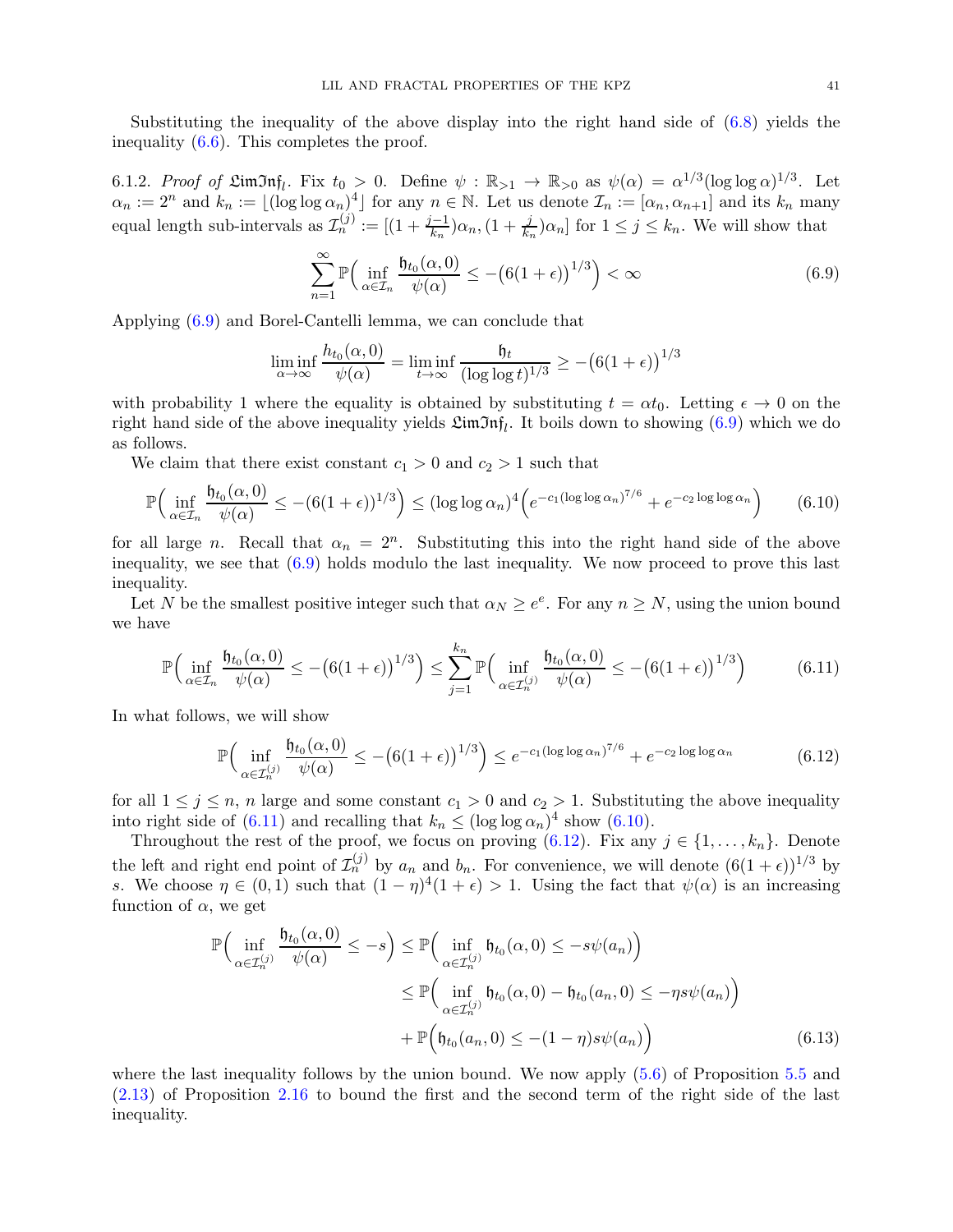To apply [\(5.6\)](#page-29-4), we set  $\varepsilon = \frac{1}{8}$  $\frac{1}{8}$ . We may now write

$$
\mathbb{P}\Big(\inf_{\alpha \in \mathcal{I}_n^{(j)}} \mathfrak{h}_{t_0}(\alpha, 0) - \mathfrak{h}_{t_0}(a_n, 0) \le -\eta s \psi(a_n)\Big) \n\le \mathbb{P}\Big(\inf_{\tau \in [0, k_n^{-1}]} \frac{\mathfrak{h}_{t_0}(a_n + \tau, 0) - \mathfrak{h}_{t_0}(a_n, 0)}{(\tau/a_n)^{1/8}(\log|\tau/a_n|)^{1/2}} \le -\frac{\eta s \psi(a_n)}{k_n^{-1/8}(\log|k_n|)^{1/2}}\Big) \n\le \exp\Big(-c(\eta s)^2 k_n^{1/4}(\log|k_n|)^{-1}(\log\log \alpha_n)^{2/3}\Big)
$$
\n(6.14)

where the second inequality follows by applying  $(5.6)$ . Since  $k_n = \lfloor (\log \log \alpha_n)^4 \rfloor$ , we get the following bound

$$
k_n^{1/4} (\log |k_n|)^{-1} (\log \log \alpha_n)^{2/3} \ge (\log \log \alpha_n)^{\frac{1}{2} + \frac{2}{3}} = (\log \log \alpha_n)^{7/6}
$$

for all large n. By substituting inequality into the right hand side of  $(6.14)$ , we may bound the first term in the right hand side of [\(6.13\)](#page-40-5) by  $\exp(-c_1(\log \log \alpha_n)^{7/6})$  for all large integer *n* where  $c_1$  is a positive which does not depend on n. On the other hand,  $(2.13)$  of Proposition [2.16](#page-16-7) implies

$$
\mathbb{P}\Big(\mathfrak{h}_{t_0}(a_n,0) \le -(1-\eta)s\psi(a_n)\Big) \le e^{-(1-\eta)^4(1+\epsilon)(\log\log a_n)} \le e^{-c_2\log\log\alpha_n} \tag{6.15}
$$

for sufficiently large  $n$  where  $c_2$  is a constant greater than 1. The second inequality of the above display follows since  $a_n \ge \alpha_n$  and  $(1 - \eta)^4 (1 + \epsilon) > 1$ .

Combining the bounds in  $(6.14)$  and  $(6.15)$  and substituting those into  $(6.13)$  shows  $(6.12)$ . This completes the proof of  $\mathfrak{Limit}_l$ .

<span id="page-41-0"></span>6.2. Proof of Limsup. The main goal of this section is to prove the limsup result of the law of iterated logarithm for which we need to show that for any  $\epsilon \in (0,1)$ ,

$$
\underbrace{\limsup_{t \to \infty} \frac{\mathfrak{h}_t}{(\log \log t)^{2/3}}}_{\mathfrak{LimSup}_{t}} \ge \left(\frac{3(1-\epsilon)}{4\sqrt{2}}\right)^{2/3}, \quad \underbrace{\limsup_{t \to \infty} \frac{\mathfrak{h}_t}{(\log \log t)^{2/3}}}_{\mathfrak{LimSup}_{t}} \le \left(\frac{3(1+\epsilon)}{4\sqrt{2}}\right)^{2/3}
$$

with probability 1.

In what follows, we first show  $\mathfrak{LimSup}_{u}$ . As we discuss in the next section,  $\mathfrak{LimSup}_{u}$  will imply that the macroscopic Hausdorff dimension of the level sets  $\{t \geq e^e : \mathfrak{h}_t/(\log \log t)^{2/3} \geq$  $(3(1+\epsilon)/4\sqrt{2})^{2/3}$  are equal to 0 with probability 1 for any  $\epsilon > 0$  proving partially [\(1.4\)](#page-3-0).

6.2.1. Proof of  $\mathfrak{LimSup}_u$ . Fix  $\epsilon, \theta \in (0,1)$  and  $t_0 > 0$ . Define  $\phi : \mathbb{R} \to \mathbb{R}$  by  $\phi(x) = x^{1/3} (\log \log x)^{2/3}$ . We note that  $\phi(x)$  is increasing in x. We will show that

$$
\limsup_{\alpha \to \infty} \frac{\mathfrak{h}_{t_0}(\alpha, 0)}{\phi(\alpha)} \le \left(\frac{3(1+\epsilon)}{4\sqrt{2}}\right)^{2/3} \tag{6.16}
$$

<span id="page-41-4"></span><span id="page-41-3"></span><span id="page-41-2"></span><span id="page-41-1"></span>.

holds with probability 1 for all large t and  $\epsilon > 0$ . To see how  $\mathfrak{LimSup}_{l}$  follows from  $(6.16)$ , note

$$
\limsup_{t \to \infty} \frac{\mathfrak{h}_t}{(\log \log t)^{2/3}} = \limsup_{\alpha \to \infty} \frac{\mathfrak{h}_{\alpha t_0}}{(\log \log \alpha t_0)^{2/3}}
$$

$$
= \limsup_{\alpha \to \infty} \left[ \frac{\mathfrak{h}_{t_0}(\alpha, 0)}{\alpha^{1/3} (\log \log \alpha)^{2/3}} \cdot \left( \frac{\log \log \alpha t_0}{\log \log \alpha} \right)^{2/3} \right] = \limsup_{\alpha \to \infty} \frac{\mathfrak{h}_{t_0}(\alpha, 0)}{\phi(\alpha)}
$$

Fix  $\delta \in (0,1)$ . We will make the choice  $\delta$  precise in due course of the proof. For any  $n \in \mathbb{N}$ , we define  $\alpha_n := (1 + \delta)^i$  and denote  $\mathcal{I}_n := [\alpha_n, \alpha_{n+1}]$ . We claim and prove that

$$
\sum_{n\geq N} \mathbb{P}\Big(\sup_{\alpha \in \mathcal{I}_n} \frac{\mathfrak{h}_t(\alpha,0)}{\phi(\alpha)} \geq \big(\frac{3(1+\epsilon)}{4\sqrt{2}}\big)^{2/3}\Big) < \infty \tag{6.17}
$$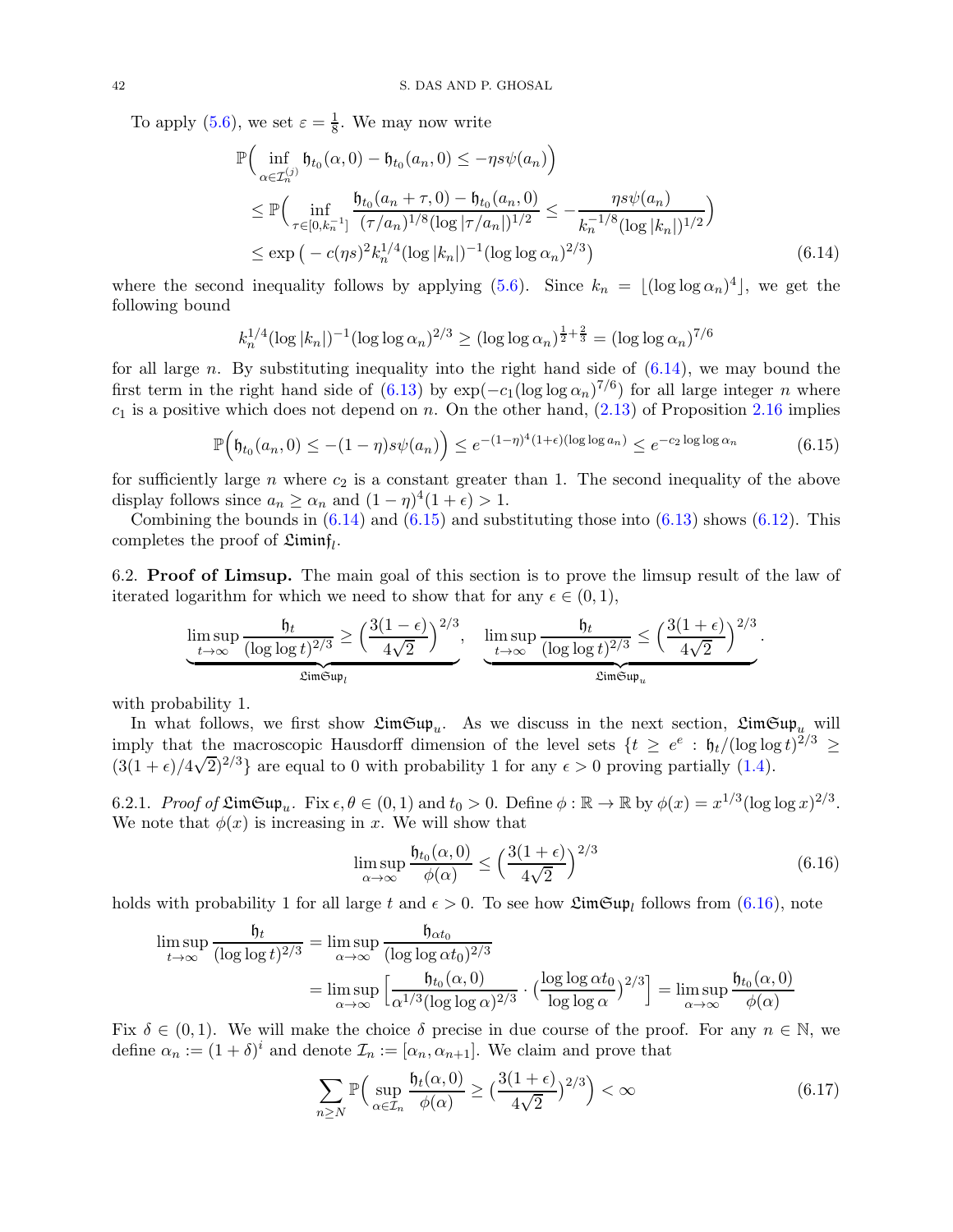for all  $\epsilon > 0$ . By Borel-Cantelli lemma, we get  $(6.16)$  from  $(6.17)$  which we show by proving the following: there exists and  $c > 1$  such that

<span id="page-42-2"></span><span id="page-42-0"></span>
$$
\mathbb{P}\Big(\sup_{\alpha \in \mathcal{I}_n} \frac{\mathfrak{h}_t(\alpha,0)}{\phi(\alpha)} \ge \left(\frac{3(1+\epsilon)}{4\sqrt{2}}\right)^{2/3}\Big) \le \exp(-c\log\log\alpha_n) \tag{6.18}
$$

for all large  $n$  and  $t$ .

Let N be the smallest positive integer such that  $\alpha_N \geq e^e$ . Define  $s := (3(1+\epsilon)/4\sqrt{2})^{2/3}$ . For  $n \geq N$  and  $\eta \in (0,1)$ , we have

$$
\mathbb{P}\Big(\sup_{\alpha\in\mathcal{I}_n}\frac{\mathfrak{h}_{t_0}(\alpha,0)}{\phi(\alpha)}\geq s\Big)\leq \mathbb{P}\Big(\sup_{\alpha\in\mathcal{I}_n}\mathfrak{h}_{t_0}(\alpha,0)\geq s\phi(\alpha_i)\Big)
$$

$$
\leq \mathbb{P}\Big(\sup_{\alpha\in\mathcal{I}_n}\mathfrak{h}_{t_0}(x,0)-\mathfrak{h}_{t_0}(\alpha_i,0)\geq\eta s\phi(\alpha_i)\Big)+\mathbb{P}\Big(\frac{\mathfrak{h}_{t_0}(\alpha_i,0)}{\phi(\alpha_i)}\geq(1-\eta)s\Big)
$$
(6.19)

where the first inequality follows since  $\phi$  is an increasing function of  $\alpha$  and the second inequality follows by the union bound. We proceed to bound the two terms in the right hand side of the last display. For the first term, we seek to apply  $(5.5)$  of Proposition [5.5.](#page-29-1) We set  $\varepsilon = \frac{1}{8}$  $\frac{1}{8}$  in Proposition [5.5,](#page-29-1) and define  $r := \sup_{\tau \in (0,\delta]} \tau^{\frac{1}{8}} (\log(1/\tau))^{\frac{2}{3}}$ . It straightforward to see that r decreases to 0 as  $\delta$ goes to 0. We may now write

$$
\mathbb{P}\Big(\sup_{\alpha \in \mathcal{I}_n} \mathfrak{h}_{t_0}(\alpha, 0) - \mathfrak{h}_{t_0}(\alpha_n, 0) \ge \eta s \phi(\alpha_i)\Big) \le \mathbb{P}\Big(\sup_{\tau \in (0, \delta]} \frac{\mathfrak{h}_{t_0}((1 + \tau)\alpha_n, 0) - \mathfrak{h}_{t_0}(\alpha_n, 0)}{\tau^{1/8} \log^{2/3}(1/\tau)} \ge \eta \frac{s}{r} \phi(\alpha_n)\Big) \le \exp\big(-c\big(\text{snr}^{-1}(\log \log \alpha_n)^{2/3}\big)^{3/2}\big) \tag{6.20}
$$

where the last inequality follows from Proposition [5.5.](#page-29-1) For any fixed  $\eta$ , we choose  $\delta > 0$  small such that  $c(\eta r^{-1})^{3/2} > 1$ . For such choice of  $\delta$ , the right hand side of the last line of the above display will be bounded above by  $\exp(-c_1 \log \log \alpha_n)$  for some constant  $c_1 > 1$ . This bounds the first term in the right hand side of [\(6.19\)](#page-42-0). We now proceed to bound the second term.

Using the second inequality of  $(2.12)$  in Proposition [2.16,](#page-16-7) for all large t and n

$$
\mathbb{P}\Big(\frac{\mathfrak{h}_{t_0}(\alpha_n,0)}{\phi(\alpha_n)} \ge (1-\eta)s\Big) = \mathbb{P}\big(\mathfrak{h}_{\alpha_n t_0} \ge (1-\eta)s(\log\log\alpha_n)^{2/3}\big) \le \exp\Big(-\frac{4\sqrt{2}}{3}(1-\gamma)^{5/2}s^{3/2}\log\log\alpha_n\Big)
$$

were the equality holds since  $\mathfrak{h}_{t_0}(\alpha_n,0)/\alpha_n^{1/3}$  is same as  $\mathfrak{h}_{\alpha_n t_0}(1,0)$  and  $\mathfrak{h}_{\alpha_n t_0}$  is the shorthand for  $\int_{\alpha_n t_0}(1,0)$ . Recall that  $\eta$  is chosen in a way such that  $(1-\eta)^{5/2}(1+\epsilon) > 0$ . Since  $\frac{4\sqrt{2}}{3}$  $\frac{\sqrt{2}}{3}(1-\gamma)^{5/2}s^{3/2}=$  $(1-\eta)^{5/2}(1+\epsilon)$ , the right hand side of the above display is bounded by  $\exp(-c_2 \log \log \alpha_n)$  for some constant  $c_2 > 0$ . Combining this upper bound with the bounds in  $(6.20)$  an substituting those into the right hand side of  $(6.19)$  yields  $(6.18)$ . This completes the proof.

6.2.2. Proof of  $\mathfrak{LimSup}_{l}$ . We prove  $\mathfrak{LimSup}_{l}$  using similar argument as in the proof of  $\mathfrak{LimIn}_{l}$  (see Section [6.1.1\)](#page-38-3). Recall the definitions of the interval  $\mathcal{I}_n$  from Section [6.1.1.](#page-38-3) Due to Borel-Cantelli lemma, it suffices to show

<span id="page-42-3"></span><span id="page-42-1"></span>
$$
\sum_{n=1}^{\infty} \mathbb{P}\Big(\sup_{t \in \mathcal{I}_n} \frac{\mathfrak{h}_t}{(\log \log t)^{1/3}} \le \left(\frac{3(1-\epsilon)}{4\sqrt{2}}\right)^{\frac{3}{2}}\Big) < \infty \tag{6.21}
$$

Set  $\gamma := (3(1-\epsilon)/4\sqrt{2})^{2/3}$ . Choose  $\eta > 0$  such that  $\zeta := (\frac{4\sqrt{2}}{3} + \eta)(\gamma + 2\eta)^{3/2} < 1$ . Fix  $\theta \in (\zeta, 1)$ and  $\delta \in (0, \theta - \zeta)$ . For such choice of  $\theta$ , recall the definition of the subintervals  $\{\mathcal{I}_n^{(j)}\}_{j=1}^{M_{\theta}}$  from  $(6.4)$ .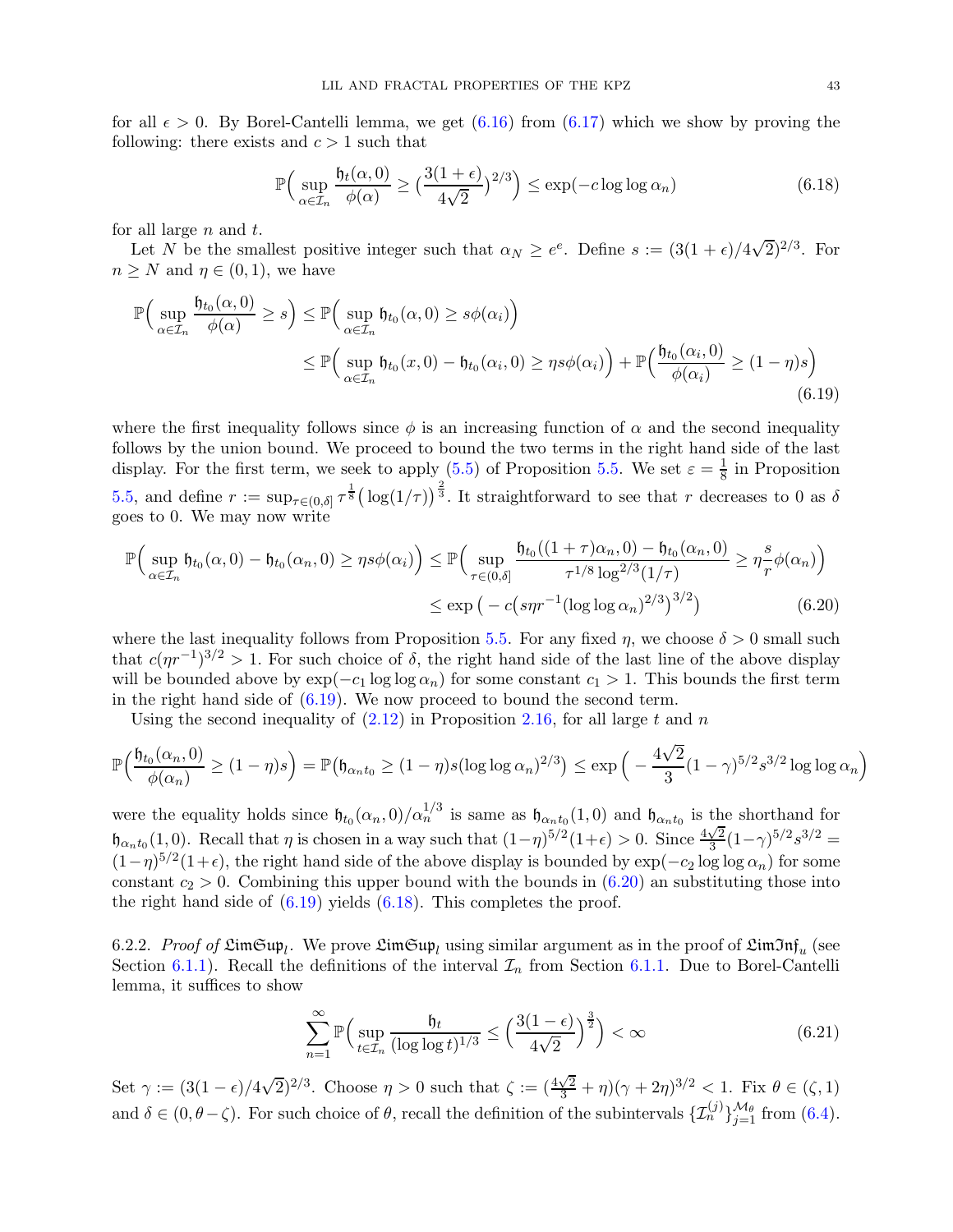Denoting  $\tilde{\mathsf{A}}_n^{(j)} := \{ \sup_{t \in \mathcal{I}_n^{(j)}} \mathfrak{h}_t \leq (n+1)^{2/3} \gamma \},\$  we have

<span id="page-43-1"></span>
$$
\mathbb{P}\Big(\sup_{t\in\mathcal{I}_n}\frac{h_t}{(\log\log t)^{1/3}}\leq \big(\frac{3(1-\epsilon)}{4\sqrt{2}}\big)^{\frac{3}{2}}\Big)\leq \sum_{j=1}^{\mathcal{M}_{\theta}}\mathbb{P}(\tilde{\mathsf{A}}_n^{(j)}).
$$

by the union bound. In a similar way as in [\(6.6\)](#page-39-0), we claim that there exists  $c_1, c_2 > 0$  such that

$$
\mathbb{P}(\tilde{\mathsf{A}}_n^{(j)}) \le \exp(-c_1 e^{n(\theta-\delta)} e^{-n\zeta}) + \exp\left(n(\theta-\delta) - c_2(\exp(e^{n\delta})-1)^{1/2}\right) \tag{6.22}
$$

for all  $1 \leq j \leq n$  and all large n. Using this upper bound on  $\mathbb{P}(\tilde{A}_n^{(j)})$ , we may bound each term in the sum [\(6.21\)](#page-42-3) exactly in the same way as in [\(6.7\)](#page-39-3). Since  $\theta > \zeta + \delta$  by our choice, we may also bound each term of the sum in [\(6.21\)](#page-42-3) by  $\exp(-e^{i\omega})$  for some  $\omega \in (0,1)$ . This shows the finiteness of the sum in  $(6.21)$ . To complete the proof, it boils down to showing  $(6.22)$  which we do as follows.

Fix  $j \in \{1, \ldots, \mathcal{M}_{\theta}\}\$ and some constant  $a > 1$ . Like as in Section [6.1.1,](#page-38-3) we choose a sequence  $t_1 < t_2 < \cdots < t_{L_n} \in [e^n + (j-1)e^{n\theta}, e^n + ie^{n\theta}]$  such that

$$
\min |t_{i+1} - t_i| \ge e^{n\delta} \quad \text{and, } \frac{1}{a}(e^{n(\theta - \delta)}) \le L_n \le a(e^{n(\theta - \delta)}).
$$

Proposition [6.1](#page-38-0) shows the existence of independent r.v.  $Y_1, Y_2, \ldots, Y_{L_n}$  satisfying  $(6.1)$  (with  $\mathfrak{s} \geq$  $e^{n\delta}$ ) for the above choice of  $t_1, t_2, \ldots, t_{L_n}$ . Using similar ideas as in [\(6.8\)](#page-39-2), we may now write

$$
\mathbb{P}(\tilde{\mathsf{A}}_n^{(j)}) \le \mathbb{P}(\sup_{1 \le i \le L_n} \mathfrak{h}_{e^{t_i}} \le (n+1)^{2/3}\gamma)
$$
  
\n
$$
\le \mathbb{P}(\sup_{1 \le i \le L_n} Y_i \le (n+1)^{2/3}\gamma + 1) + \sum_{i=1}^{L_n} \mathbb{P}(Y_i - \mathfrak{h}_{e^{t_i}} \ge 1)
$$
  
\n
$$
\le \prod_{i=1}^{L_n} \mathbb{P}(Y_i \le (n+1)^{2/3}\gamma + 1) + a \exp\left(n(\theta - \delta) - c(\exp(e^{n\delta}) - 1)^{1/2}\right)
$$

Now we apply the distributional identity of  $(6.1)$  to write

$$
\prod_{i=1}^{L_n} \mathbb{P}\left(Y_i \le (n+1)^{2/3}\gamma + 1\right) = \prod_{i=1}^{L_n} \mathbb{P}\left((1 - e^{-(t_i - t_{i-1})})^{1/3} \mathfrak{h}_{e^{t_i} - e^{t_{i-1}}} \le (n+1)^{2/3}\gamma + 1\right)
$$
\n
$$
\le \prod_{i=1}^{L_n} \mathbb{P}\left(\mathfrak{h}_{e^{t_i} - e^{t_{i-1}}} \le n^{2/3}(\gamma + \eta)\right)
$$
\n
$$
\le \left[1 - \exp(-( \eta + \frac{4\sqrt{2}}{3})n(\gamma + 2\eta)^{3/2})\right]^{L_n}
$$
\n
$$
\le \exp\left(-L_n \exp(-( \eta + \frac{4\sqrt{2}}{3})n(\gamma + 2\eta)^{3/2})\right) \le \exp(-e^{n(\theta - \delta)}e^{-n\zeta}/a)
$$

where the first inequality follows by noting that  $(1-e^{-(t_i-t_{i-1})})^{-1/3}((n+1)^{1/3}\gamma+1) \leq n^{1/3}(\gamma+\eta)$  for all large n and the second inequality follows due to  $(2.12)$  of Proposition [2.16.](#page-16-7) The last inequality follows since  $L_n \geq e^{n(\theta-\delta)}/a$  and  $\zeta = (\eta + \frac{4\sqrt{2}}{3})$  $\frac{\sqrt{2}}{3}$  $(\gamma + 2\eta)^{3/2}$ . Substituting the inequality in the above display into the right hand side of  $(6.22)$  completes the proof of  $(6.22)$ .

## 7. Mono- and Multifractality of the KPZ equation

<span id="page-43-0"></span>The aim of this section is to prove Theorem [1.3.](#page-3-2) The monofractality result of the KPZ equation which is stated in  $(1.4)$  will be proved in Section [7.1](#page-44-1) where the multifractality result of  $(1.5)$  will be proved in Section [7.2.](#page-47-0)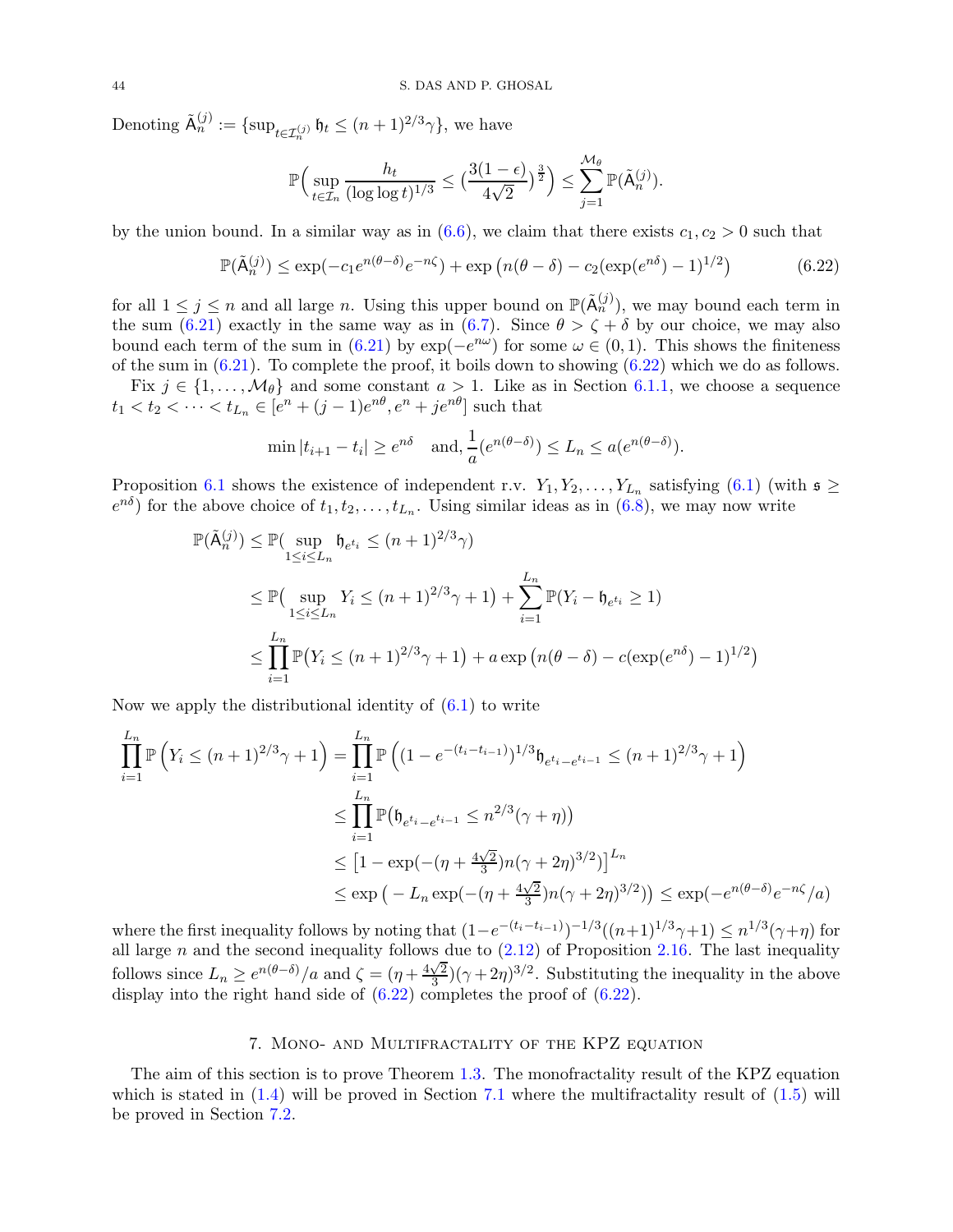<span id="page-44-1"></span>7.1. Monofractality: Proof of [1.4.](#page-3-0) By the inequality  $\mathfrak{LimSup}_{u}$ , we know that the limsup of  $h_t/(\log \log t)^{2/3}$  as t goes to  $\infty$  is strictly less than  $\gamma$  with probability 1 for any  $\gamma > (3/4\sqrt{2})^{2/3}$ . This shows  $\{t \geq e^e : \mathfrak{h}_t/(\log \log t)^{2/3} \geq \gamma\}$  is almost surely bounded. From Proposition [2.7,](#page-13-0) it follows that the Barlow-Taylor Hausdorff dimension of a bounded set is zero. This shows  $\text{Dim}_{\mathbb{H}}(\{t \geq e^e :$  $h_t/(\log \log t)^{2/3} \ge \gamma$ )  $\stackrel{a.s.}{=} 0$  for any  $\gamma > (3/4\sqrt{2})^{2/3}$ . We now proceed to prove  $\lim_{\mathbb{H}}\{(t \ge e^e :$  $h_t/(\log \log t)^{2/3} \ge \gamma\}) = 1$  with probability 1 for any  $\gamma \le (3/4\sqrt{2})^{2/3}$ . For this, it suffices to show that

$$
\text{Dim}_{\mathbb{H}}(\mathcal{P}_{\mathfrak{h}}) \stackrel{a.s.}{=} 1, \quad \text{where } \mathcal{P}_{\mathfrak{h}} := \left\{ t \ge e^e : \frac{\mathfrak{h}_t}{(\log \log t)^{2/3}} \ge \frac{3}{4\sqrt{2}} \right\} \tag{7.1}
$$

Throughout the rest of this section, we show [\(7.1\)](#page-44-2). Denote  $\gamma_0 := (3/4\sqrt{2})^{2/3}$ . We use the following shorthand notation

<span id="page-44-6"></span><span id="page-44-2"></span>
$$
\mathsf{A}_s := \left\{ \frac{\mathfrak{h}_s}{(\log \log s)^{2/3}} \ge \gamma_0 \right\}, \quad \text{for any } s > 0. \tag{7.2}
$$

For showing [\(7.1\)](#page-44-2), we need the following two propositions. These two propositions will shed light on the nature of dependence between  $A_t$  and  $A_s$  when t and s are far from each other and 1-dimensional Hausdorff content (see Definition [2.6\)](#page-12-0) of the the set  $\mathcal{P}_h$ . We first complete the proof of [\(7.1\)](#page-44-2) using these two propositions and then, those will be proved in two ensuing subsections.

We are now ready to state Proposition [7.1](#page-44-0) which will demonstrate that  $A_t$  and  $A_s$  are approximately independent when  $t$  and  $s$  are sufficiently far apart.

<span id="page-44-0"></span>**Proposition 7.1.** There exist  $T_0 > 0$ , such that for all  $t > s \geq T_0$  with

$$
t \ge s(\log \log t)^3 (\log \log s + \log \log t)^2, \tag{7.3}
$$

we have

$$
\mathbb{P}(\mathsf{A}_s \cap \mathsf{A}_t) = (1 + o(1))\mathbb{P}(\mathsf{A}_s)\mathbb{P}(\mathsf{A}_t).
$$

where  $o(1)$  goes to zero as  $s, t \to \infty$ .

The next proposition will investigate 1-dimensional Hausdorff contents of the set  $P_{\mathfrak{h}}$ .

<span id="page-44-3"></span>**Proposition 7.2.** Denote  $V_n := [-e^n, e^n]$  and  $S_0 := V_0, S_{n+1} := V_{n+1} \setminus V_n$  for  $n \in \mathbb{N}$ . For any Borel set G, define  $\mu(G) := \text{Leb}(\mathcal{P}_{\mathfrak{h}} \cap G)$ . We have

<span id="page-44-5"></span><span id="page-44-4"></span>
$$
\sum_{n=4}^{\infty} e^{-n} \mu(S_n) \stackrel{a.s.}{=} \infty.
$$
 (7.4)

Assuming Proposition [7.1](#page-44-0) and [7.2,](#page-44-3) we proceed to complete the proof of [\(7.1\)](#page-44-2).

*Proof of* [\(7.1\)](#page-44-2). Recall the definition of  $\rho$ -dimensional Hausdorff content  $\nu_{n,\rho}$  from Definition [2.6.](#page-12-0) By Proposition [2.8,](#page-13-1) there exists some constant  $K_{1,n} > 0$  (defined in [\(2.3\)](#page-13-5)) such that

$$
\nu_{n,1}(\mathcal{P}_{\mathfrak{h}}) \geq K_{1,n}^{-1} e^{-n} \mu(\mathcal{P}_{\mathfrak{h}}).
$$

Since  $\mu(Q) \le \text{Leb}(Q)$  for any finite Borel set  $Q$ ,  $K_{1,n}$  is less than 1. This implies  $\nu_{n,1}(\mathcal{P}_{\mathfrak{h}}) \ge$  $e^{-n}\mu(\mathcal{P}_{\mathfrak{h}})$ . Combining this inequality with [\(7.4\)](#page-44-4) of Proposition [7.2](#page-44-3) yields

$$
\sum_{n=4}^{\infty} \nu_{n,1}(\mathcal{P}_{\mathfrak{h}}) \geq \sum_{n=4}^{\infty} e^{-n} \mu(\mathcal{S}_n) \stackrel{a.s.}{=} \infty.
$$

From the definition of the Barlow Taylor Hausdorff dimension (see Definition [2.6\)](#page-12-0), it now follows that  $Dim_{\mathbb{H}}(\mathcal{P}_{\mathfrak{h}})=1$  occurs with probability 1. This completes the proof.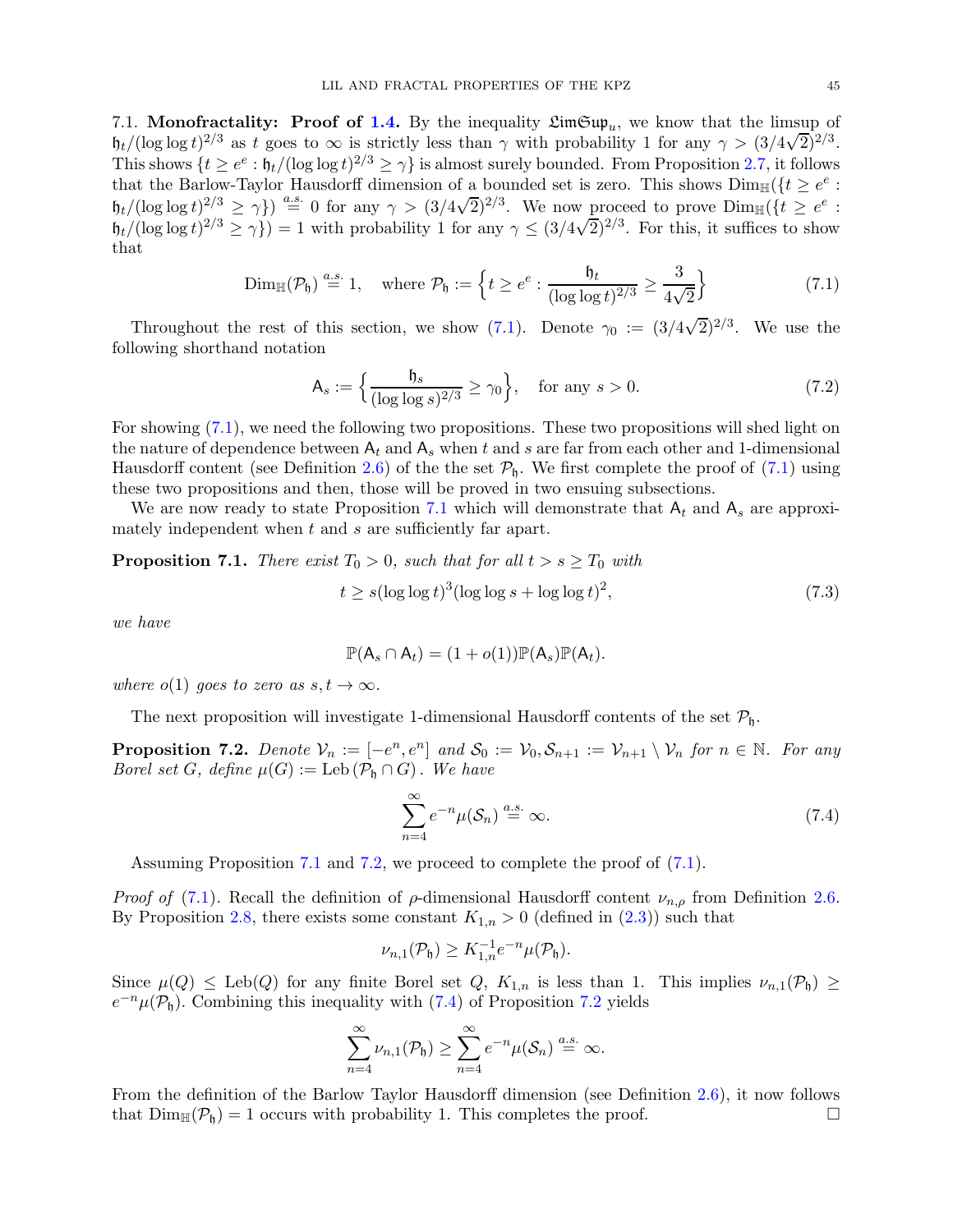*Proof of Proposition [7.1.](#page-44-0)* By Proposition [2.13,](#page-16-8) we know  $\mathbb{P}(\mathsf{A}_t \cap \mathsf{A}_s) \geq \mathbb{P}(\mathsf{A}_t)\mathbb{P}(\mathsf{A}_s)$ . It suffices to show that  $\mathbb{P}(\mathsf{A}_t \cap \mathsf{A}_s) \leq (1+o(1))\mathbb{P}(\mathsf{A}_t)\mathbb{P}(\mathsf{A}_s)$  as  $s, t \to \infty$ .

For showing this, we use Proposition [6.1.](#page-38-0) Fix  $t > s > T_0$  such that t, s satisfy the inequality [\(7.3\)](#page-44-5). Note that  $(\log \log t)^{-1/2}(\frac{t}{s}-1)^{1/3} \to \infty$  as  $s, t \to \infty$ . By Proposition [6.1,](#page-38-0) there exists a r.v. Y independent of  $\mathfrak{h}_s$  and constant  $c > 0$  such that

<span id="page-45-0"></span>
$$
Y \stackrel{d}{=} \left(1 - \frac{s}{t}\right)^{\frac{1}{3}} \mathfrak{h}_{t-s}, \quad \mathbb{P}\big(|\mathfrak{h}_t - Y| \ge (\log \log t)^{-1/2}\big) \le \exp\big(-c(\frac{t}{s} - 1)^{1/2}(\log \log t)^{-3/4}\big). \tag{7.5}
$$

Using the above display and the union bound of the probability, we write

$$
\mathbb{P}(A_s \cap A_t) \leq \mathbb{P}(\{A_s \cap A_t\} \cap \{|b_t - Y| \leq (\log \log t)^{-1/2}\}) + \mathbb{P}(|b_t - Y| \geq (\log \log t)^{-1/2})
$$
\n
$$
\leq \mathbb{P}\left(\{b_s \geq \gamma_0(\log \log s)^{2/3}\} \cap \{Y \geq \gamma_0(\log \log t)^{2/3} - (\log \log t)^{-1/2}\}\right)
$$
\n
$$
+ \exp\left(-c(t/s - 1)^{1/2}(\log \log t)^{-3/4}\right)
$$
\n
$$
\leq \mathbb{P}\left(b_s \geq \gamma_0(\log \log s)^{2/3}\right) \mathbb{P}(Y \geq \gamma_0(\log \log t)^{2/3} - (\log \log t)^{-1/2})
$$
\n
$$
+ \exp\left(-c(\log \log t)^{3/4} \log (\log s \log t)\right)
$$
\n
$$
\leq \mathbb{P}\left(b_s \geq \gamma_0(\log \log s)^{2/3}\right) \mathbb{P}\left(b_{t-s} \geq \gamma_0(\log \log t)^{2/3} - (\log \log t)^{-1/2}\right)
$$
\n
$$
+ \frac{o(1)}{\log \log t \log t \log \log s \log s}
$$
\n
$$
\leq \frac{(16\pi \gamma_0^{3/2})^{-2}(1 + o(1))}{\log \log s \log s \log t \log t \log t \log t \log t \log t \log t \log t \log t \log s \log s} = (1 + o(1)) \mathbb{P}(A_t) \mathbb{P}(A_s)
$$

where the inequality in the second line follows by observing that

$$
\mathsf{A}_{t} \cap \{|\mathfrak{h}_{t} - Y| \leq (\log \log t)^{-1/2}\} \subset \{Y \geq \gamma_{0}(\log \log t)^{2/3} - (\log \log t)^{-1/2}\}
$$

and using the probability bound in [\(7.5\)](#page-45-0). The next inequality follows by the independence of  $\mathfrak{h}_s$ and  $Y$  and through the following observation

$$
\exp\big(-c(t/s-1)^{1/2}(\log\log t)^{-3/4}\big) \le \exp\big(-c(\log\log t)^{3/4}\log\big(\log s\log t\big)\big)
$$

which is a consequence of the fact that  $t, s$  satisfy the condition [\(7.3\)](#page-44-5). The inequality in the sixth line follows by noting  $Y \stackrel{d}{=} (1 - s/t)^{1/3} \mathfrak{h}_{t-s}$  and observing

$$
\exp\big(-c(\log\log t)^{3/4}\log\big(\log s\log t\big)\big)=\frac{o(1)}{\log\log t\log t\log t\log\log s\log s}.
$$

The last inequality follows by using Lemma [A.1.](#page-51-0) This completes the proof of Proposition [7.1.](#page-44-0)  $\Box$ 

Proof of Proposition [7.2.](#page-44-3) Fix  $\varepsilon > 0$ . Let  $N_0 = N_0(\varepsilon) > T_0$  be such that for any  $t, s \ge e^{N_0}$  satisfying  $(7.3)$ , we have

$$
\frac{(1-\varepsilon)}{\log s \log \log s} \le \frac{\mathbb{P}(\mathsf{A}_s)}{(16\pi \gamma_0^{3/2})^{-1}} \le \frac{(1+\varepsilon)}{\log s \log \log s}, \qquad \frac{(1-\varepsilon)}{\log t \log \log t} \le \frac{\mathbb{P}(\mathsf{A}_t)}{(16\pi \gamma_0^{3/2})^{-1}} \le \frac{(1+\varepsilon)}{\log t \log \log t},
$$

$$
(1-\varepsilon) \le \frac{\mathbb{P}(\mathsf{A}_t \cap \mathsf{A}_s)}{\mathbb{P}(\mathsf{A}_t)\mathbb{P}(\mathsf{A}_s)} \le (1+\varepsilon).
$$

Note that the first two inequality holds due to Proposition  $A.1$  of Section [A](#page-51-2) and the last inequality holds due to Proposition [7.1](#page-44-0) which we just proved. Next we define a subsequence  $\{N_k\}$  recursively as follows:

$$
N_1 := \max\{N_0, e^{e^{10}}\}, \quad N_{k+1} = N_k + 10\log\log N_k, \quad k \in \mathbb{N}.\tag{7.6}
$$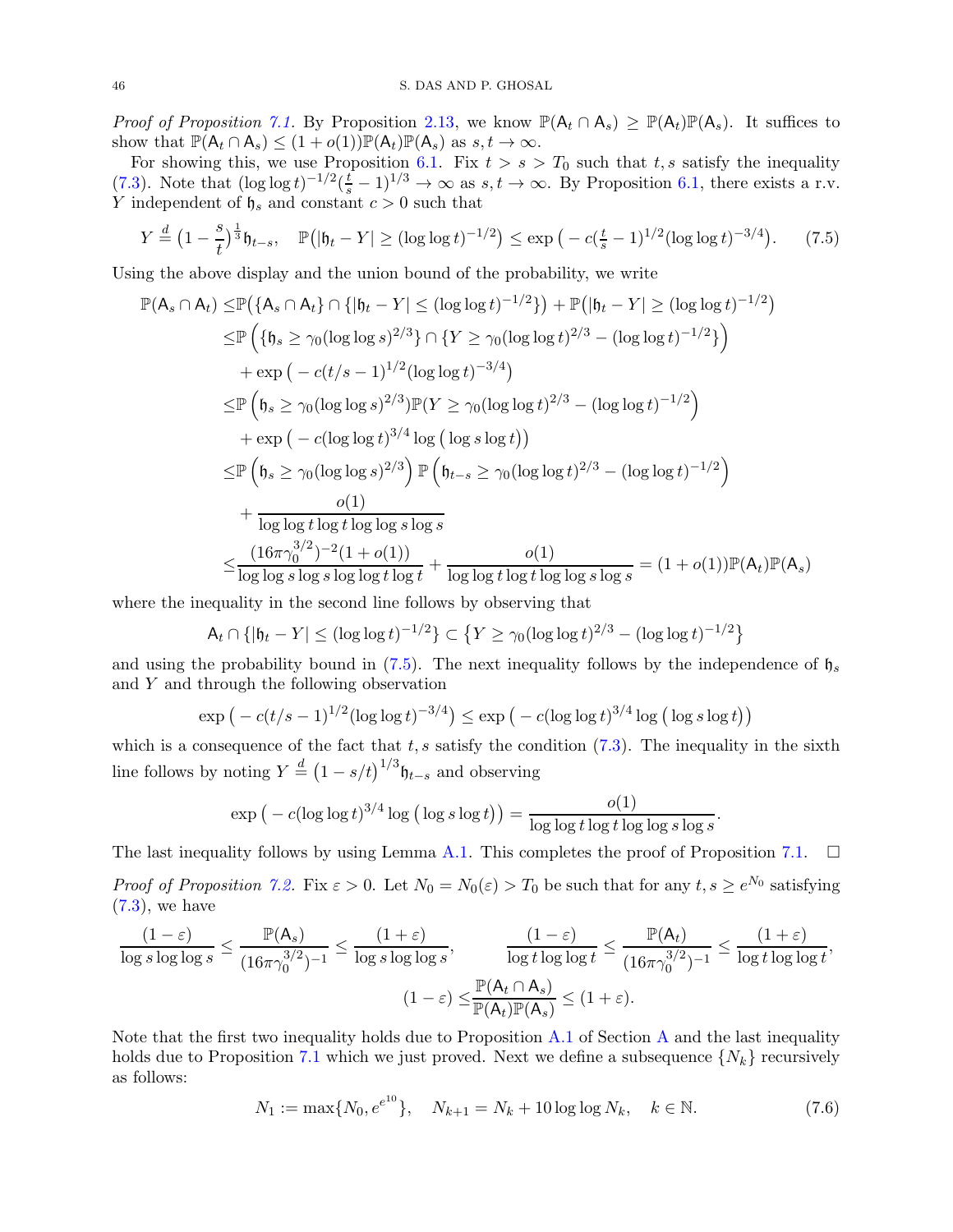Consider the following random variables

<span id="page-46-0"></span>
$$
S_M := \sum_{k=1}^M e^{-N_k} \mu(S_{N_k}), \quad M \in \mathbb{N}, \qquad S_\infty := \sum_{k=1}^\infty e^{-N_k} \mu(S_{N_k}).
$$

Define  $\kappa := (1 - e^{-1})$ . For  $M \in \mathbb{N}$ , we show that

$$
\frac{\mathbb{E}[S_M]}{1-\varepsilon} \ge (1+o(1))\frac{\kappa \log \log \log N_M}{16\pi \gamma_0^{3/2}}, \qquad \frac{\mathbb{E}[S_{N,M}^2] - (1+\varepsilon)(\mathbb{E}[S_{N,M}])^2}{(1+\varepsilon)(1+o(1))} \le \frac{\kappa^2 \log \log \log N_M}{80\pi \gamma_0^{3/2}} \tag{7.7}
$$

where the term  $o(1)$  goes to 0 as M goes to  $\infty$ .

By assuming the above inequality, we first complete the proof of Proposition [7.2.](#page-44-3) We seek to show  $\mathbb{P}(S_{\infty} = \infty) \geq 1$ . Note that  $\mathbb{P}(S_{\infty} = \infty) = \mathbb{P}(\lim_{M \to \infty} S_M = \infty)$ . We may now write

$$
\mathbb{P}\left(\lim_{M\to\infty} S_M = \infty\right) \ge \liminf_{M\to\infty} \mathbb{P}\left(S_M \ge \frac{1}{\sqrt{\log\log\log N_M}} \mathbb{E} S_{N,M}\right)
$$
  
\n
$$
\ge \liminf_{M\to\infty} \frac{(1 - (\log\log\log N_M)^{-1/2})^2 (\mathbb{E}[S_{N,M}])^2}{\mathbb{E}[S_{N,M}^2]}
$$
  
\n
$$
\ge \liminf_{M\to\infty} \frac{(1 - (\log\log\log N_M)^{-1/2})^2 \cdot \frac{(1-\varepsilon)^2}{1+\varepsilon}}{(1 + o(1))4\pi \gamma_0^{3/2} (\log\log\log N_M)^{-1} + 1} = \frac{(1-\varepsilon)^2}{1+\varepsilon}
$$
 (7.8)

The first inequality in the above display follows since  $(\log \log \log N_M)^{-1/2} \mathbb{E}[S_M]$  converges to  $\infty$ thanks to the first inequality of [\(7.7\)](#page-46-0). We obtained the second inequality by applying Paley-Zygmund inequality (see Proposition [2.19\)](#page-17-7) for the random variable  $S_M$  with setting  $\delta := (\log \log \log N_M)^{-1/2}$ . The third inequality follows by noticing from [\(7.7\)](#page-46-0) that

<span id="page-46-1"></span>
$$
\frac{\mathbb{E}[S_M^2]}{(\mathbb{E}[S_M])^2} \le \frac{1+\varepsilon}{(1-\varepsilon)^2} \Big( (1+o(1)) 4\pi \gamma_0^{3/2} (\log \log \log N_M)^{-1} + 1 \Big).
$$

From [\(7.8\)](#page-46-1), Proposition [7.2](#page-44-3) follows by letting  $\varepsilon$  to 0 and observing that  $S_{\infty} \leq \sum_{n=4}^{\infty} e^{-n} \mu(\mathcal{S}_n)$ . Throughout the rest, we prove [\(7.7\)](#page-46-0). Note that

$$
\mathbb{E}[S_M] = \sum_{k=1}^M e^{-N_k} \int_{e^{N_k-1}}^{e^{N_k}} \mathbb{P}(\mathsf{A}_s) \mathrm{d} s \ge \sum_{k=1}^M e^{-N_k} \int_{e^{N_k-1}}^{e^{N_k}} \frac{(1-\varepsilon)(16\pi \gamma_0^{3/2})^{-1}}{\log \log s \log s} \mathrm{d} s \ge \sum_{k=1}^M \frac{\kappa (16\pi \gamma_0^{3/2})^{-1}}{N_k \log N_k}.
$$

where the first inequality follows since  $\mathbb{P}(\mathsf{A}_s) \geq (1-\varepsilon)(16\pi\gamma_{0}^{3/2})$  $\int_{0}^{3/2} \log s \log \log s$ <sup>-1</sup> for all  $s \geq e^{N_0}$  and the second inequality follows since  $\log s \leq N_k$  for all  $s \in [e^{N_k-1}, e^{N_k}]$ . To lower bound the right hand side of the above display, we note

$$
\sum_{n=N_{k-1}}^{N_k-1} \frac{1}{n \log n \log \log n} \le \sum_{n=N_{k-1}}^{N_k-1} \frac{(\log \log N_{k-1})^{-1}}{N_{k-1} \log N_{k-1}} \le \frac{10 \log \log N_{k-1}}{N_{k-1} \log N_{k-1} \log \log N_{k-1}} = \frac{10}{N_{k-1} \log N_{k-1}}
$$

where the first inequality is straightforward and the second inequality follows since  $|N_k - N_{k-1}| =$  $10(1 + o(1)) \log \log N_{k-1}$ . Using the above display, we may write

$$
\sum_{k=1}^{M} \frac{1}{N_k \log N_k} \ge \frac{1}{10} \sum_{n=N_0}^{N_k} \frac{1}{n \log n \log \log n} = \frac{1}{10} (1 + o(1)) \log \log \log N_M \tag{7.9}
$$

where  $o(1)$  goes to 0 as M goes to  $\infty$ . This implies the first inequality of [\(7.7\)](#page-46-0).

Now we proceed to prove the second inequality of [\(7.7\)](#page-46-0). Define  $\mathfrak{Int}(n,m) := e^{-n-m} \int_{e^{n}}^{e^n}$  $e^{n}e^{n}$   $\int_{e^{m-1}}^{e^{m}} \mathbb{P}(\mathsf{A}_{t}\cap$  $A_s$ )dtds. Observe that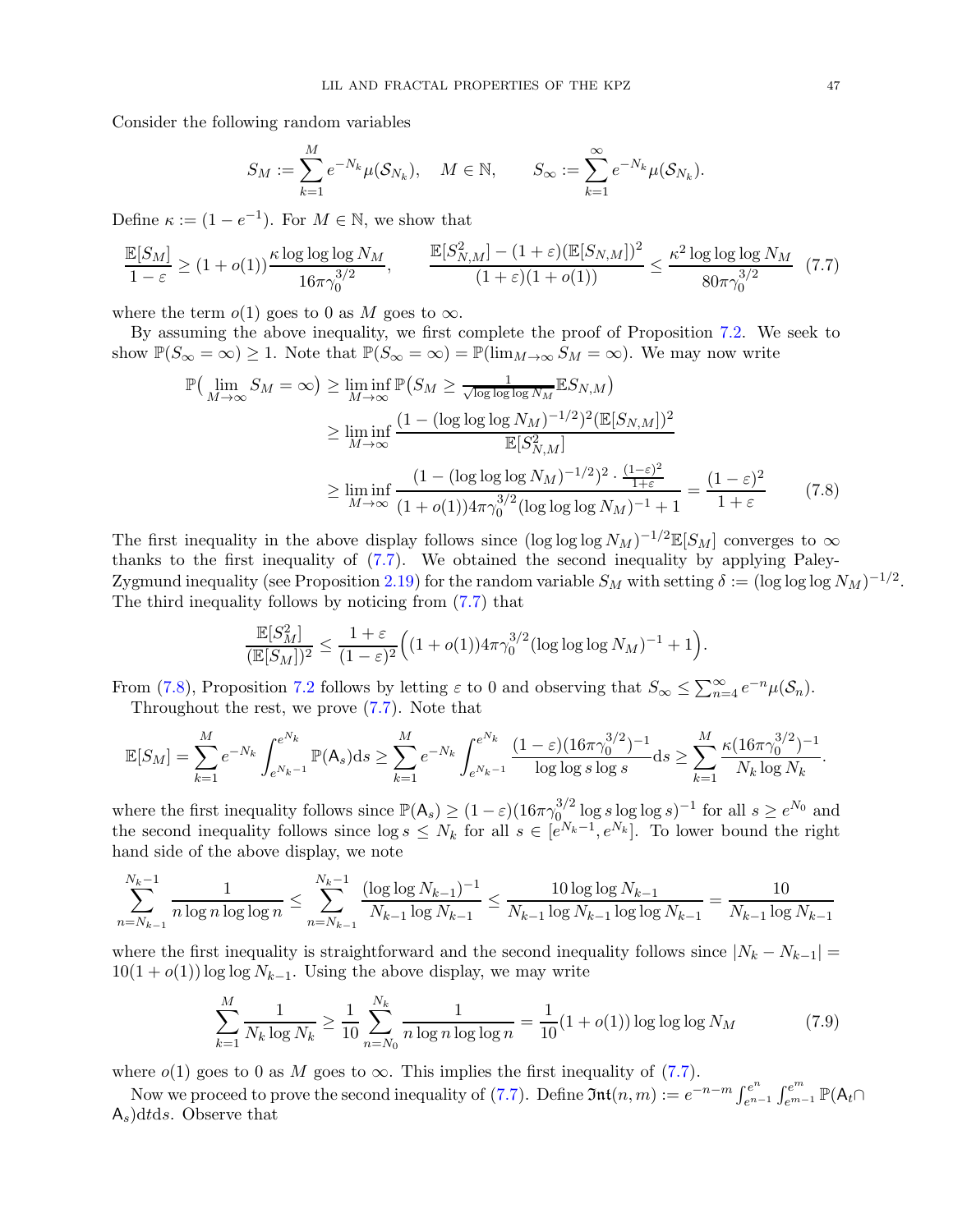$$
\mathbb{E}[S_M^2] = \sum_{k=1}^M \sum_{\ell=1}^M \mathfrak{Int}(N_k, N_\ell) = \underbrace{\sum_{k=1}^M \mathfrak{Int}(N_k, N_k)}_{(\mathbf{I})} + \underbrace{\sum_{k \neq \ell}^M \mathfrak{Int}(N_k, N_\ell)}_{(\mathbf{II})}.
$$

We first bound (I). Using the inequality  $\mathbb{P}(A_s \cap A_t) \leq \mathbb{P}(A_t) \leq (1+\varepsilon)(16\pi\gamma_0^{3/2})$  $\int_0^{3/2} \log \log t \log t$ <sup>-1</sup> for any  $s, t \in [e^{N_k-1}, e^{N_k}],$  we see

$$
\int_{e^{N_k-1}}^{e^{N_k}} \int_{e^{N_k-1}}^{e^{N_k}} \mathbb{P}(A_s \cap A_t) ds dt \leq \frac{(1+\varepsilon)(e^{N_k}-e^{N_k-1})^2}{16\pi \gamma_0^{3/2}(N_k-1)\log(N_k-1)}
$$

<span id="page-47-1"></span>.

Multiplying both sides by  $e^{-2N_k}$  and summing over k as k varies in  $[1, M] \cap \mathbb{Z}_{\geq 1}$  yields

$$
\begin{split} \text{(I)} \leq \sum_{k=1}^{M} \frac{\kappa^2 (1+\varepsilon)}{16\pi \gamma_0^{3/2} (N_k - 1) \log(N_k - 1)} &\leq \frac{\kappa^2 (1+\varepsilon)}{80\pi \gamma_0^{3/2}} \sum_{n=N_0}^{N_M} \frac{C}{(n-1) \log(n-1) \log\log(n-1)} \\ &= \kappa^2 (1+o(1)) \frac{(1+\varepsilon) \log\log\log N_M}{80\pi \gamma_0^{3/2}}. \end{split} \tag{7.10}
$$

The equality in the last line follows since  $\sum_{n=N_0}^{N_M}((n-1)\log(n-1)\log(n-1))^{-1} = (1 +$  $o(1)$ ) log log log(n). It remains to explain the second inequality of the above display. To see this, notice that for any  $k \in \mathbb{N}$ ,

$$
\frac{1}{(N_k-1)\log(N_k-1)} \le \frac{2\log\log(N_{k-1})}{(N_k-1)\log(N_k-1)\log(N_k-1)} \le 2\sum_{n=N_{k-1}}^{N_k} \frac{(\log\log(n-1))^{-1}}{10(n-1)\log(n-1)}
$$

The first inequality follows since  $2 \log \log N_{k-1} \ge \log \log (N_k - 1)$  whereas the second inequality is obtained by noting that  $|N_k - N_{k-1}| \leq 10 \log \log N_{k-1}$ .

Now we bound (II). Fix any  $t \in [e^{N_k-1}, e^{N_k}]$  and  $s \in [e^{N_{\ell}-1}, e^{N_{\ell}}]$  for  $k > \ell \in \mathbb{N}$ . Using this information, we write

$$
t/s \ge e^{N_k - N_{\ell} - 1} \ge e^{10 \log \log(N_{k-1}) - 1} \ge e^{5 \log \log(N_k) + \log 4} = 4(\log N_k)^5 \ge 4(\log \log t)^5
$$

where the second inequality follows since  $N_k - N_\ell \ge N_k - N_{k-1} \ge 10 \log \log N_{k-1}$  and the third inequality is obtained by noting that  $10 \log \log(N_{k-1}) \geq 5 \log \log N_k + 1 + \log 4$ . From the above display, it follows that t and s satisfy [\(7.3\)](#page-44-5). Due to Proposition [7.1,](#page-44-0) we have  $\mathbb{P}(\mathsf{A}_t \cap \mathsf{A}_s) \leq (1 +$  $\varepsilon)\mathbb{P}(A_t)\mathbb{P}(A_s)$ . This implies

$$
\begin{split} (\mathbf{II}) &= 2 \sum_{\ell=1}^{M} \sum_{k=\ell+1}^{M} e^{-N_k - N_\ell} \int_{e^{N_k - 1}}^{e^{N_k}} \int_{e^{N_{\ell-1}}}^{e^{N_\ell}} \mathbb{P}(A_s \cap A_t) \, \mathrm{d} s \, \mathrm{d} t \\ &\le 2(1 + \varepsilon) \sum_{\ell=1}^{M} \sum_{k=\ell+1}^{M} e^{-N_k - N_\ell} \int_{e^{N_k - 1}}^{e^{N_k}} \int_{e^{N_\ell - 1}}^{e^{N_\ell}} \mathbb{P}(A_s) \mathbb{P}(A_t) \, \mathrm{d} s \, \mathrm{d} t \le (1 + \varepsilon) \big(\mathbb{E}[S_M]\big)^2. \end{split} \tag{7.11}
$$

Combining  $(7.10)$  and  $(7.11)$  yields  $(7.7)$ . This completes the proof.

<span id="page-47-0"></span>7.2. **Multifractality: Proof of [1.5.](#page-3-1)** Recall the definition of the exponential time changed process  $\mathfrak{G}(t)$ . We use the following shorthand notation throughout this section-

<span id="page-47-3"></span><span id="page-47-2"></span>
$$
\Lambda_{\gamma} := \left\{ t \ge e \mid \mathfrak{G}(t) \ge \gamma \left( \frac{3}{4\sqrt{2}} \log t \right)^{2/3} \right\}, \quad \gamma \in \mathbb{R}.
$$
 (7.12)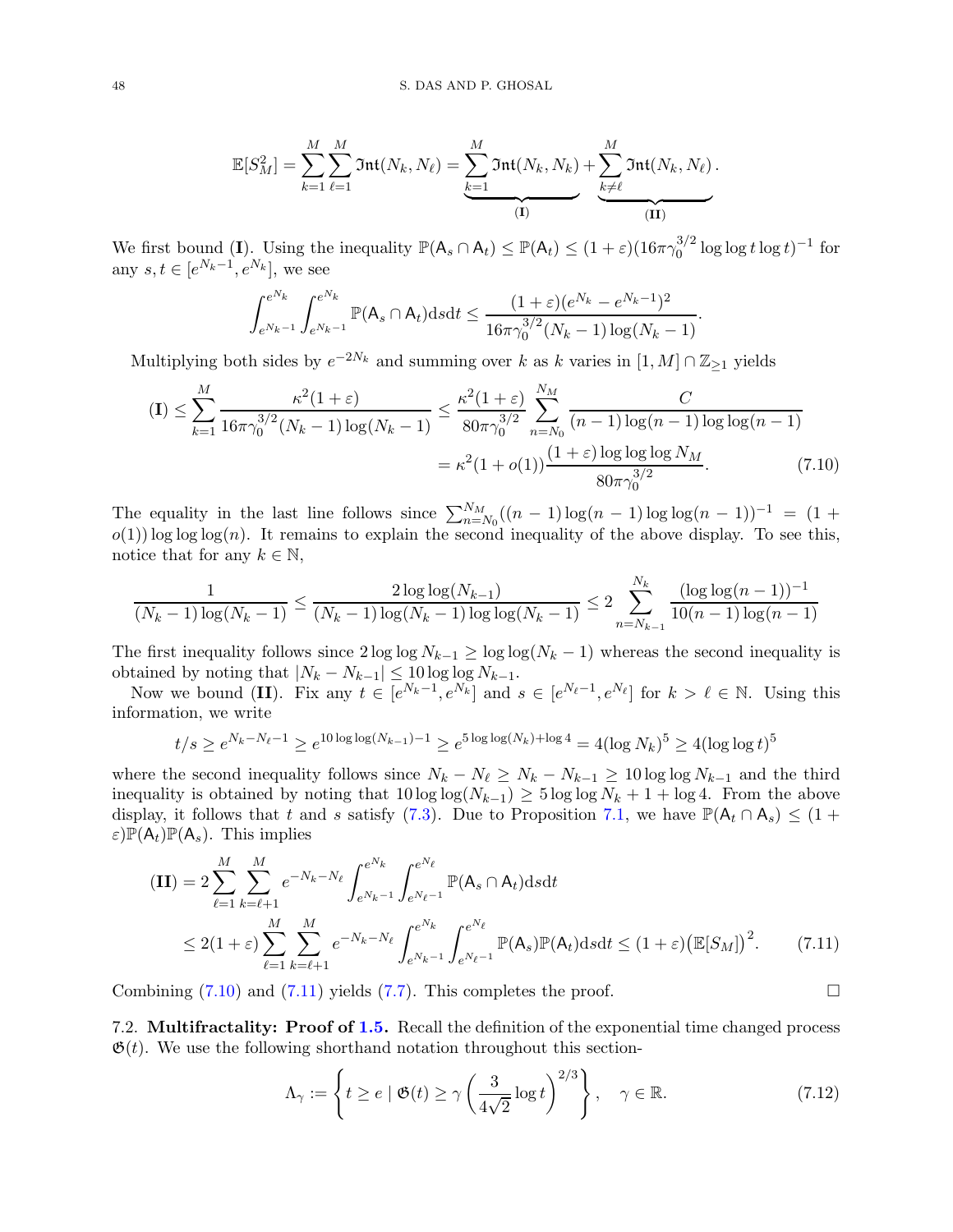Due to Theorem [A.3,](#page-51-1) we know

<span id="page-48-2"></span>
$$
\limsup_{t \to \infty} \frac{\mathfrak{G}(t)}{(3 \log t/4\sqrt{2})^{2/3}} \stackrel{a.s.}{=} 1
$$

which shows that  $\Lambda_{\gamma}$  is almost surely bounded for  $\gamma > 1$ . This proves  $\text{Dim}_{\mathbb{H}}(\Lambda_{\gamma}) = 0$  with probability 1 when  $\gamma > 1$ . In the rest of the section, we focus on showing [\(1.5\)](#page-3-1) for  $\gamma \in (0, 1]$ . We divide the proof into two stages. The first stage will show the upper bound  $\text{Dim}_{\mathbb{H}}(\Lambda_{\gamma}) \leq 1 - \gamma^{3/2}$  and the lower bound  $\text{Dim}_{\mathbb{H}}(\Lambda_{\gamma}) \geq 1 - \gamma^{3/2}$  will be shown in the second stage.

**Stage 1: Proof of**  $Dim_{\mathbb{H}}(\Lambda_{\gamma}) \leq 1 - \gamma^{3/2}$ . Recall the definition of  $\rho$ -dimensional Hausdorff content  $\nu_{n,\rho}$  from Definition [2.6.](#page-12-0) The main step of the proof of the upper bound is to show that

$$
\sum_{n=1}^{\infty} \mathbb{E} \left[ \nu_{n,\rho}(\Lambda_{\gamma}) \right] < \infty, \quad \forall \rho > 1 - (1 - \epsilon) \gamma^{3/2}, \epsilon \in (0,1) \tag{7.13}
$$

This immediately implies that  $\sum_{n=1}^{\infty} \nu_{n,1-(1-\epsilon)\gamma^{3/2}}(\Lambda_{\gamma}) < \infty$  almost surely for all  $\epsilon \in (0,1)$  and hence,  $\lim_{\mathbb{H}}(\Lambda_{\gamma}) \leq 1 - (1 - \epsilon)\gamma^{3/2}$ . From this upper bound, the result will follow by taking  $\epsilon$ to 0. Below, we state a lemma showing a technical estimate which will be required to bound  $\mathbb{E}[\nu_{n,1-(1-\epsilon)\gamma^{3/2}}(\Lambda_{\gamma})]$  for any  $n \in \mathbb{N}$ . After that, we will proceed to complete the proof of the upper bound which will be followed by the proof of the lemma.

<span id="page-48-0"></span>**Lemma 7.3.** Fix  $\epsilon \in (0,1)$ . We have

$$
\mathbb{P}\left(\Lambda_{\gamma}\cap[m,m+1]\neq\varnothing\right) \le 2m^{-(1-\epsilon)^{3/2}\gamma^{3/2}+o(1)}\log m\tag{7.14}
$$

where  $o(1)$  term goes to zero as  $m \to \infty$ .

Final steps of the upper bound proof. Fix  $\epsilon > 0$  and take any  $\rho > 1 - (1 - \epsilon)^{3/2} \gamma^{3/2}$ . For any  $n \ge 1$ , define  $\Xi_n := [-e^{n+1}, -e^n) \cup (e^n, e^{n+1}]$ . From the definition of  $\nu_{n,\rho}$ , it follows that

$$
\nu_{n,\rho}(\Lambda_\gamma) \leq \sum_{m \in \mathbb{Z}_{>0}} \frac{1}{e^{n\rho}} \mathbf{1}_{\Lambda_\gamma \cap [m,m+1] \neq \varnothing} \cdot \mathbf{1}_{[m,m+1] \subset \Xi_n}.
$$

Taking expectation on both sides, we get

$$
\mathbb{E}\left[\nu_{n,\rho}(\Lambda_{\gamma})\right] \leq e^{-n\rho} \sum_{m \in \mathbb{Z}_{>0}} \mathbf{1}_{[m,m+1] \in \Xi_n} \cdot \mathbb{P}\left(\Lambda_{\gamma} \cap [m,m+1] \neq \varnothing\right)
$$
  

$$
\leq e^{-n\rho} \sum_{m \in \mathbb{Z}_{>0}} 2m^{-(1-\epsilon)^{3/2} \gamma^{3/2} + o(1)} \log m \cdot \mathbf{1}_{[m,m+1] \in \Xi_n}
$$
  

$$
\leq e^{-n\rho} \cdot 2e^{n+1} \cdot 2ne^{-(1-\epsilon)^{3/2} \gamma^{3/2}n} = 4ne^{n(1-\rho-(1-\epsilon)^{3/2} \gamma^{3/2})+1}.
$$
 (7.15)

The second inequality follows from Lemma [7.3.](#page-48-0) We get the third inequality by observing that the number of non-zero terms in the sum is bounded by  $2e^{n+1}$  and each non-zero term is bounded above by  $2ne^{-(1-\epsilon)^{3/2}\gamma^{3/2}n}$ . The upper bound of  $\mathbb{E}[\nu_{n,\rho}(\Lambda_{\gamma})]$  in [\(7.15\)](#page-48-1) is summable over *n* whenever  $\rho > 1 - (1 - \epsilon)\gamma^{3/2}$ . This shows [\(7.13\)](#page-48-2). Alluding to the discussion after (7.13), we get the proof of  $\text{Dim}_{\mathbb{H}}(\Lambda_{\gamma}) \leq 1 - \gamma^{3/2}.$ 

*Proof of Lemma [7.3.](#page-48-0)* Define  $B_m := \lceil \log m \rceil$ . We divide the interval  $[e^m, e^{m+1}]$  into  $B_m$  many intervals  $\{\mathcal{I}_j^m\}_{j=1}^m$  where

$$
\mathcal{I}_j^m := [x_{j-1}^{(m)}, x_j^{(m)}] \text{ and, } x_j^{(m)} := e^m (1 + \frac{(e-1)j}{B_m}), \quad j = 1, \dots, B_m.
$$

<span id="page-48-3"></span><span id="page-48-1"></span> $\Box$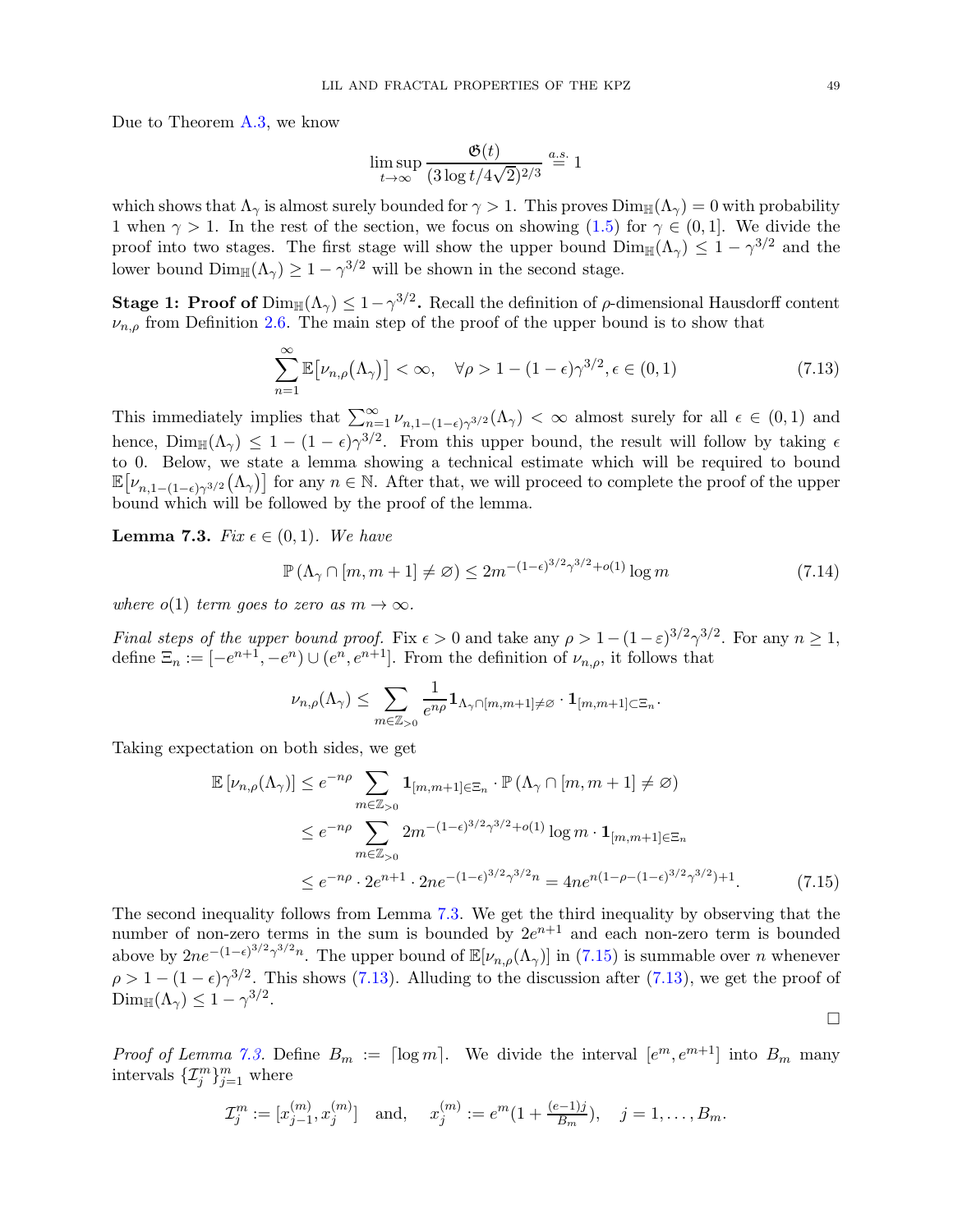We may now write

$$
\mathbb{P}(\Lambda_{\gamma} \cap [m, m+1] \neq \varnothing) \leq \mathbb{P}\Big(\sup_{t \in [m, m+1]} \mathfrak{G}(t) \geq \gamma \big(\frac{3}{4\sqrt{2}} \log m\big)^{\frac{2}{3}}\Big)
$$
  

$$
= \mathbb{P}\Big(\sup_{t \in [e^m, e^{m+1}]} \mathfrak{h}_t \geq \gamma \big(\frac{3}{4\sqrt{2}} \log m\big)^{\frac{2}{3}}\Big)
$$
  

$$
\leq \sum_{j=1}^{B_m} \mathbb{P}\Big(\sup_{t \in \mathcal{I}_j^m} \mathfrak{h}_t \geq \gamma \big(\frac{3}{4\sqrt{2}} \log m\big)^{2/3}\Big).
$$
 (7.16)

where the last inequality follows by the union bound. In what follows, we show that

<span id="page-49-1"></span><span id="page-49-0"></span>
$$
\mathbb{P}\Big(\sup_{t\in\mathcal{I}_j^m} \mathfrak{h}_t \ge \gamma \big(\frac{3}{4\sqrt{2}}\log m\big)^{2/3}\Big) \le 2m^{-(1-\epsilon)^{3/2}\gamma^{3/2} + o(1)}\tag{7.17}
$$

where  $o(1)$  term converges to 0 as m goes to  $\infty$  uniformly for all  $j = 1, \ldots, B_m$ . From [\(7.17\)](#page-49-0), [\(7.14\)](#page-48-3) of Lemma [7.3](#page-48-0) will follow by noting that there are at most  $\log m$  terms in the sum [\(7.16\)](#page-49-1).

Fix  $j \in \{1, \ldots, B_m\}$ . For convenience, we use shorthand  $x_j$  and  $x_{j-1}$  to denote  $x_j^{(m)}$  $j^{(m)}$  and  $x_{j-1}^{(m)}$  $j-1$ respectively. Consider the events

$$
\mathsf{A}_{j,m} := \Big\{ \sup_{t \in \mathcal{I}_j^m} \big( \mathfrak{h}_t - \big( \frac{x_{j-1}}{t} \big)^{\frac{1}{3}} \mathfrak{h}_{x_{j-1}} \big) \geq \epsilon \gamma \big( \frac{3 \log m}{4 \sqrt{2}} \big)^{\frac{2}{3}} \Big\}, \quad \mathsf{B}_{j,m} := \Big\{ \mathfrak{h}_{x_{j-1}} \geq (1 - \epsilon) \gamma \big( \frac{3 \log m}{4 \sqrt{2}} \big)^{\frac{2}{3}} \Big\}.
$$

Note that

$$
\sup_{t \in \mathcal{I}_j^m} \mathfrak{h}_t \leq \sup_{t \in \mathcal{I}_j^m} \left( \mathfrak{h}_t - \left( \frac{x_{j-1}}{t} \right)^{1/3} \mathfrak{h}_{x_{j-1}} \right) + \sup_{t \in \mathcal{I}_j^m} \left( \frac{x_{j-1}}{t} \right)^{1/3} \mathfrak{h}_{x_{j-1}} \n= \sup_{t \in \mathcal{I}_j^m} \left( \mathfrak{h}_t - \left( \frac{x_{j-1}}{t} \right)^{1/3} \mathfrak{h}_{x_{j-1,m}} \right) + \max \left\{ \left( \frac{x_{j-1}}{x_j} \right)^{1/3} \mathfrak{h}_{x_{j-1}}, \mathfrak{h}_{x_{j-1}} \right\}.
$$

Due to the above inequality, we have

<span id="page-49-3"></span><span id="page-49-2"></span>
$$
\left\{\,\sup_{t\in\mathcal{I}_j^m}\mathfrak{h}_t\geq\gamma\big(\tfrac{3}{4\sqrt{2}}\log m\big)^{2/3}\right\}\subset\mathsf{A}_{j,m}\cup\mathsf{B}_{j,m}
$$

By the union bound, we get

$$
\mathbb{P}\Big(\sup_{t\in\mathcal{I}_j^m} \mathfrak{h}_t \ge \gamma \big(\frac{3}{4\sqrt{2}}\log m\big)^{2/3}\Big) \le \mathbb{P}(\mathsf{A}_{j,m}) + \mathbb{P}(\mathsf{B}_{j,m}).\tag{7.18}
$$

In what follows, we claim and prove that

$$
m^{\gamma^{3/2}} \mathbb{P}(\mathsf{A}_{j,m}) = o(1), \text{ and } \mathbb{P}(\mathsf{B}_{j,m}) = m^{-(1-\epsilon)^{3/2}} \gamma^{3/2} + o(1)
$$
 (7.19)

where  $o(1)$  terms converge to 0 as  $m \to \infty$  uniformly for all  $j \in \{1, ..., B_m\}$ . Substituting the bounds of [\(7.19\)](#page-49-2) into the right hand side of [\(7.18\)](#page-49-3) shows [\(7.18\)](#page-49-3). To complete the proof of this lemma, it suffices to to show [\(7.19\)](#page-49-2).

By noting that  $\log x_{j-1,m} \in [m, m+1]$ , we use Proposition [A.1](#page-51-0) to get

$$
\mathbb{P}(\mathsf{B}_{j,m}) \le \exp\left(-(1 + o(1))\gamma^{3/2}(1 - \epsilon)^{3/2}\log m\right) = m^{-(1 - \epsilon)^{3/2}\gamma^{3/2} + o(1)}
$$

where the  $o(1)$  term goes to zero as  $m \to \infty$  uniformly for all j. This proves the bound on  $\mathbb{P}(\mathsf{B}_{j,m})$ in [\(7.19\)](#page-49-2).

Now we proceed to prove the bound on  $\mathbb{P}(\mathsf{A}_{j,m})$ . To this end, recall that  $h_t(\alpha, 0) = \alpha^{1/3} h_{\alpha t}$  for any  $\alpha, t > 0$ . Using this, we may write

$$
\mathbb{P}(\mathsf{A}_{j,m}) = \mathbb{P}\Big(\sup_{t \in \mathcal{I}_m^j} \left(\frac{x_{j-1}}{t}\right)^{1/3} \left(\mathfrak{h}_{x_{j-1}}\left(\frac{t}{x_{j-1}}, 0\right) - \mathfrak{h}_{x_{j-1}}(1,0)\right) \ge \epsilon \gamma \left(\frac{3}{4\sqrt{2}} \log m\right)^{2/3}\Big)
$$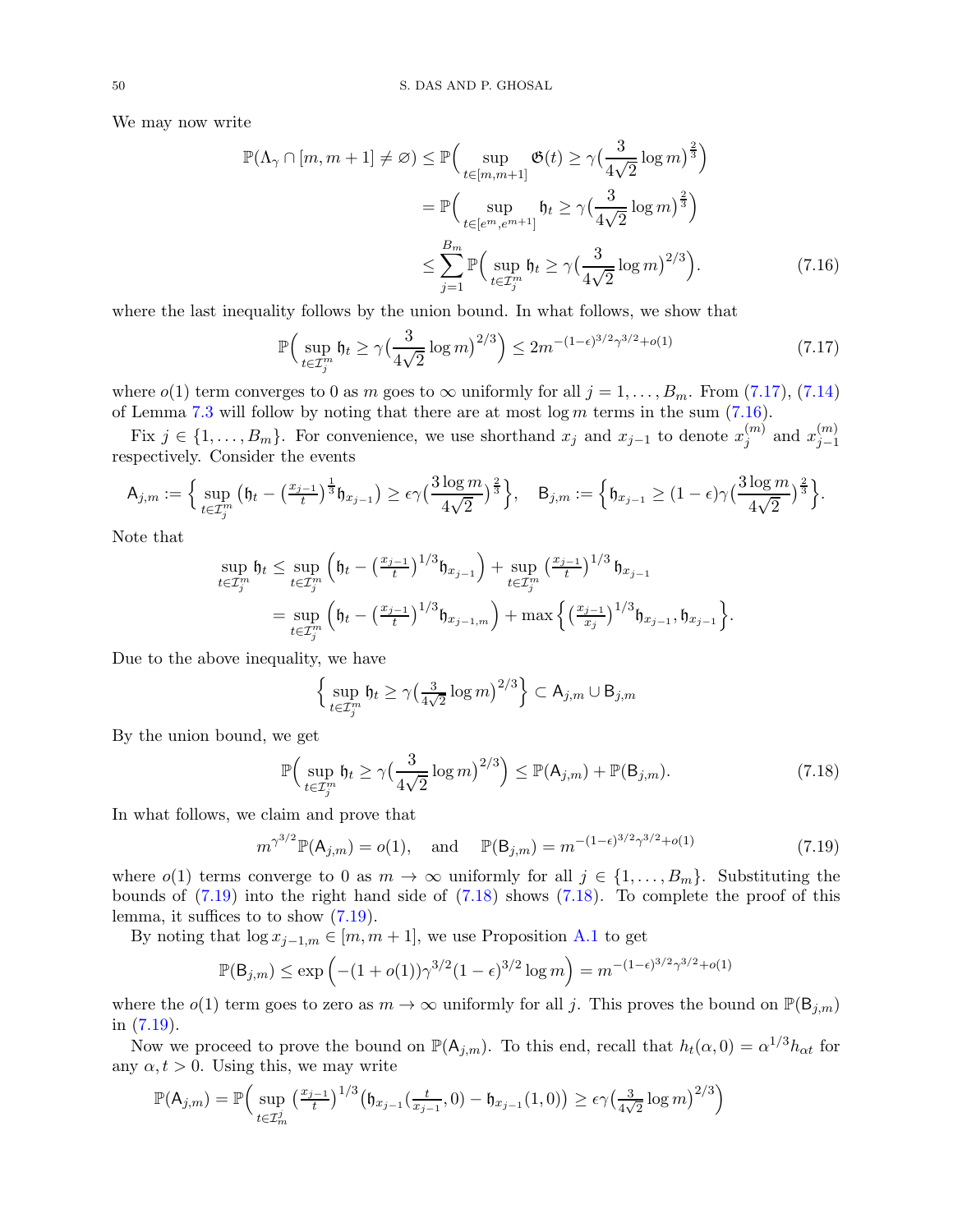<span id="page-50-0"></span>
$$
\leq \mathbb{P}\Big(\sup_{\tau \in [0,\frac{\varepsilon-1}{Bm}]} \big(\mathfrak{h}_{x_{j-1}}(1+\tau,0) - \mathfrak{h}_{x_{j-1}}(1,0)\big) \geq \epsilon \gamma \big(\frac{x_j}{x_{j-1}}\big)^{1/3} \big(\frac{3}{4\sqrt{2}} \log m\big)^{2/3}\Big) \tag{7.20}
$$

where the second inequality follows since  $(t^{-1}x_{j-1})^{1/3}$  is bounded below by  $(x_j^{-1}x_{j-1})^{1/3}$  for any  $t \in \mathcal{I}_{j}^{m}$ . Setting  $r := \sup_{\tau \in (0,(e-1)/B_m]} \tau^{1/8} \log^{2/3}(1/\tau) < \infty$ , we get

r.h.s. of (7.20) 
$$
\leq \mathbb{P}\Big(\sup_{\tau \in [0,\frac{e-1}{B_m}]} \frac{\mathfrak{h}_{x_{j-1}}(1+\tau,0) - \mathfrak{h}_{x_{j-1}}(1,0)}{\tau^{1/8} \log^{2/3}(1/\tau)} \geq \frac{\epsilon \gamma}{r} (\frac{x_j}{x_{j-1}})^{1/3} (\frac{3}{4\sqrt{2}} \log m)^{2/3} \Big)
$$
 (7.21)

Applying Proposition [5.5](#page-29-1) with  $\varepsilon = \frac{1}{8}$  $\frac{1}{8}$ ,  $\delta = \frac{e-1}{B_m}$ ,  $a = 1$ , we get

r.h.s. of (7.21) 
$$
\leq \exp\left(-c(\frac{\epsilon \gamma}{r})^{\frac{3}{2}}(\frac{x_j}{x_{j-1}})^{\frac{1}{2}}(\frac{3}{4\sqrt{2}}\log m)\right) \leq \exp(-C(\log m)^{1+\frac{3}{32}}) = o(m^{-\gamma^{3/2}})
$$

for all large m. Here, C is a constant which will only depend  $\epsilon$ . The second inequality follows since  $r^{-\frac{3}{2}} \geq c_1(\log m)^{\frac{3}{32}}$  for some  $c_1 > 0$  and  $(x_j/x_{j-1}) \geq 1$ . This proves the first bound in [\(7.19\)](#page-49-2) and hence, completes the proof of the lemma.

**Stage 2: Proof of**  $\text{Dim}_{\mathbb{H}}(\Lambda_{\gamma}) \geq 1-\gamma^{3/2}$ . To prove the lower bound, we use similar techniques used as in [\[KKX17,](#page-56-0) (4.14) of Theorem 4.7]. Recall the definition of 'thickness' of a set from Definition [2.9.](#page-13-6) We seek to use to use Proposition [2.10.](#page-13-2)

Let us fix  $\theta \in (\gamma^{3/2}, 1)$ . Recall  $\Lambda_{\gamma}$  from [\(7.12\)](#page-47-3). We will show that  $\Lambda_{\gamma}$  is  $\theta$ -thick with probability 1. This will prove the lower bound  $\text{Dim}_{\mathbb{H}}(\Lambda_{\gamma}) \stackrel{a.s.}{\geq} 1 - \gamma^{3/2}$  via Proposition [2.10.](#page-13-2) Let us define

$$
\mathsf{D}_n := \left\{ \Lambda_{\gamma} \cap [x, x + e^{\theta n}] = \varnothing, \text{ for some } x \in \Pi_n(\theta) \right\}.
$$

The  $\theta$ -thickness of  $\Lambda_{\gamma}$  will follow through the Borel-Cantelli lemma if the following holds

<span id="page-50-2"></span><span id="page-50-1"></span>
$$
\sum_{n=1}^{\infty} \mathbb{P}(\mathsf{D}_n) < \infty. \tag{7.22}
$$

Showing the above display will be the main focus of the rest of the proof.

Recall the definition of the interval  $\mathcal{I}_n$  and its  $\mathcal{M}_{\theta}$  many sub-intervals  $\{\mathcal{I}_n^{(j)}\}_{j=1}^{\mathcal{M}_{\theta}}$  from Section [6.1.1.](#page-38-3) Let us denote the end points of the sub-intervals  $\{\mathcal{I}_n^{(j)}\}_{j=1}^{M_{\theta}}$  as  $x_n^{(1)}, \ldots, x_n^{(M_{\theta})}$  such that  $\mathcal{I}_n^{(j)}$  =  $[\exp(x_n^{(j-1)}), \exp(x_n^{(j)})]$ . Let us define

$$
\mathsf{B}_n^{(j)} := \Big\{ \sup_{t \in [x_n^{(j-1)}, x_n^{(j)}]} \mathfrak{G}(t) \le \gamma \big(\frac{3}{4\sqrt{2}}\big)^{\frac{2}{3}} (n+1)^{\frac{2}{3}} \Big\}.
$$

From the definition of  $B_n^{(j)}$ , it immediately follows that  $D_n \subset \bigcup_{j=1}^{\mathcal{M}_{\theta}} B_n^{(j)}$ . By the union, we get  $\mathbb{P}(\mathsf{D}_n) \leq \sum_j \mathbb{P}(\mathsf{B}_n^{(j)})$ . We will now show [\(7.22\)](#page-50-2) by proving a bound (uniform on j and n) on  $\mathbb{P}(\mathsf{B}_n^{(j)})$ .

Choose  $\eta > 0$  such that  $\zeta := \left(\frac{4\sqrt{2}}{3} + \eta\right) \left(\gamma \left(\frac{3}{4\sqrt{2}}\right)\right)$  $\frac{3}{4\sqrt{2}}\right)^{\frac{2}{3}}+2\eta$ <sup>3/2</sup> <  $\theta$  and pick  $\delta \in (0, \theta-\zeta)$ . We now claim and prove that there exists  $c_1, c_2 > 0$  such that

$$
\mathbb{P}(\mathsf{B}_{n}^{(j)}) \le \exp(-ce^{n(\theta-\delta)}e^{-n\zeta}) + \exp\left(n(\theta-\delta) - c_2(\exp(e^{n\delta})-1)^{1/2}\right) \tag{7.23}
$$

for all  $1 \leq j \leq n$  and all large n. Using the above inequality, we may bound  $\mathbb{P}(\mathsf{D}_n)$  by  $\exp(n-n\theta+1)$ times the right hand side of [\(7.23\)](#page-50-3). Since  $\theta > \zeta + \delta$ , we can bound  $\mathbb{P}(D_n)$  by  $\exp(-e^{n\omega})$  for some  $\omega \in (0,1)$  and for all large n. This shows [\(7.22\)](#page-50-2) and hence, completes the proof modulo [\(7.23\)](#page-50-3) which is finally remained to be shown. By the identification  $\mathfrak{G}(t) = h_{e^t}$  and  $\mathcal{I}_n^{(j)} = [\exp(x_n^{(j-1)}), \exp(x_n^{(j)})],$ it is straightforward to see that

<span id="page-50-3"></span>
$$
\mathsf{B}_n^{(j)} = \Big\{\sup_{t \in \mathcal{I}_n^{(j)}} \mathfrak{h}_t \le \gamma \big(\frac{3}{4\sqrt{2}}\big)^{\frac{2}{3}} (n+1)^{\frac{2}{3}}\Big\}.
$$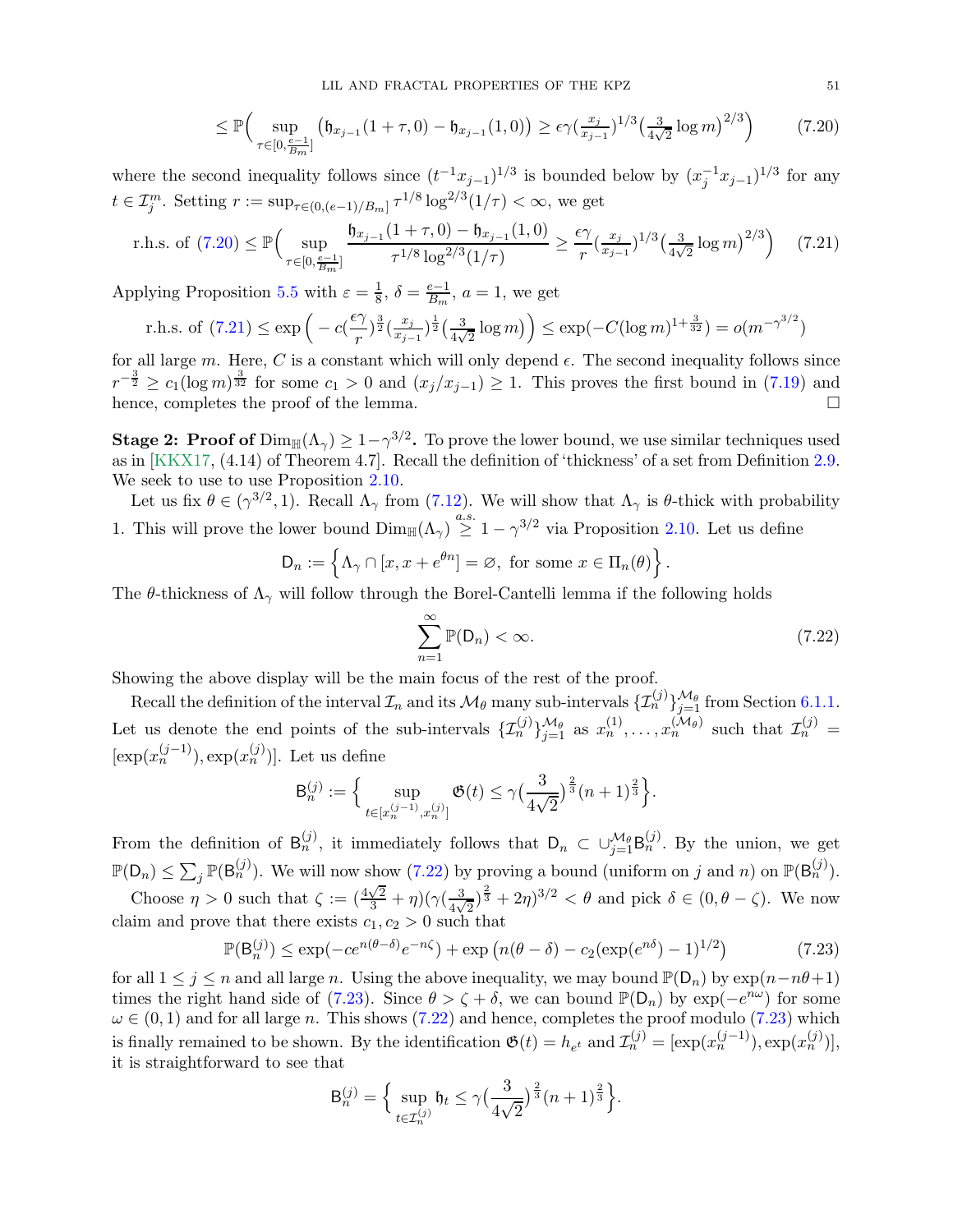<span id="page-51-2"></span>Due to this identity,  $(7.23)$  now follows from the proof of  $(6.22)$ . This completes the proof.

### Appendix A. Auxiliary results

In this section, we will show an improved bound on the upper tail probability of the KPZ equation as time goes to  $\infty$ . This is used in Section [7](#page-43-0) for showing the macroscopic fractal properties of the KPZ equation.

<span id="page-51-0"></span>**Proposition A.1.** Recall  $A_t$  and  $\gamma_0$  from [\(7.2\)](#page-44-6). Define  $b_t := (\log \log t)^{-7/6}$ . Then, for any constant  $K > 0$ ,

$$
\mathbb{P}(\mathsf{A}_t) = \frac{(16\pi)^{-1}(1+o(1))}{\gamma_0^{3/2}\log t \log \log t}, \qquad \mathbb{P}\Big(\frac{\mathfrak{h}_t}{(1+Kb_t)} \ge \gamma_0 (\log \log t)^{2/3}\Big) = \frac{(16\pi)^{-1}(1+o(1))}{\gamma_0^{3/2}\log t \log \log t}.
$$

where  $o(1)$  term converges to 0 as t goes to  $\infty$ .

Our proof of Proposition [A.1](#page-51-0) is closely in line with the proof of Proposition 4.1 of [\[CG20a\]](#page-54-8). It will use a Laplace transform formula for  $\mathcal{Z}^{\mathbf{nw}}(T,0)$  proved in [\[BG16\]](#page-54-21). It connects  $\mathcal{Z}^{\mathbf{nw}}(T,0)$  with the Airy point process  $\mathbf{a}_1 > \mathbf{a}_2 > ...$ , a well studied determinantal point process in random matrix theory (see, e.g., [\[AGZ10,](#page-54-22) Section 4.2]).

Throughout the rest, we use the following shorthand notations.

$$
\mathcal{I}_s(x) := \frac{1}{1 + \exp(t^{\frac{1}{3}}(x - s))}, \qquad \mathcal{J}_s(x) := \log(1 + \exp(t^{\frac{1}{3}}(x - s))).
$$

**Proposition A.2** (Theorem 1 of [\[BG16\]](#page-54-21)). For all  $s \in \mathbb{R}$ ,

<span id="page-51-3"></span>
$$
\mathbb{E}_{\mathrm{KPZ}}\Big[\exp\Big(-\exp\big(t^{\frac{1}{3}}(\mathfrak{h}_t(0)-s)\big)\Big)\Big]=\mathbb{E}_{\mathrm{Airy}}\left[\prod_{k=1}^{\infty}\mathcal{I}_s(\mathbf{a}_k)\right].\tag{A.1}
$$

The following proposition proves an upper and lower bound on the r.h.s. of  $(A.1)$ . We use these bounds to complete the proof of Proposition [A.1.](#page-51-0) We defer the proof of Proposition [A.3](#page-51-1) to Section [A.0.1.](#page-52-0)

<span id="page-51-1"></span>**Proposition A.3.** Fix any constant  $K_1, K_2, K_3 > 0$ . Recall  $b_t$  from Proposition [A.1.](#page-51-0) There exists  $t_0 = t_0(K_1, k_2, K_3) > 0$  and two sequences  $\{\mathfrak{p}_t\}_{t\geq t_0}$ ,  $\{\mathfrak{q}_t\}_{t\geq t_0}$  such that for all  $t \geq t_0$ ,  $K_1(\log \log t)^{2/3} \leq s \leq K_2(\log \log t)^{2/3}$  and  $K \in [-K_3, K_3]$ ,

$$
1 - \mathbb{E}\Big[\prod_{k=1}^{\infty} \mathcal{I}_{(1+Kb_t)s}(\mathbf{a}_k)\Big] \le (1+\mathfrak{p}_t) \frac{1}{16\pi s^{3/2}} e^{-\frac{4}{3}s^{3/2}},\tag{A.2}
$$

<span id="page-51-5"></span><span id="page-51-4"></span>
$$
1 - \mathbb{E}\Big[\prod_{k=1}^{\infty} \mathcal{I}_{(1+Kb_t)s}(\mathbf{a}_k)\Big] \ge (1 + \mathfrak{q}_t) \frac{1}{16\pi s^{3/2}} e^{-\frac{4}{3}s^{3/2}}
$$
(A.3)

and  $\mathfrak{p}_t \to 0$ ,  $\mathfrak{q}_t \to 0$  as  $t \to \infty$ .

Proof of Proposition [A.1.](#page-51-0) Define  $s := \gamma_0(\log \log t)^{2/3}$ ,  $\overline{s} := \gamma_0(1+b_t)(\log \log t)^{2/3}$  and  $\theta(s) := \exp(-\frac{1}{2})$  $\exp(t^{\frac{1}{3}}(\mathfrak{h}_t-s)))$ . By [\(A.1\)](#page-51-3), we know  $\mathbb{E}_{\text{KPZ}}[\theta(s)] = \mathbb{E}_{\text{Airy}}[\prod_{k=1}^{\infty} \mathcal{I}_s(\mathbf{a}_k)]$ . Note that

$$
\theta(s) \le \mathbf{1}(\mathfrak{h}_t(0) \le \overline{s}) + \mathbf{1}(\mathfrak{h}_t(0) > \overline{s}) \exp(-\exp(b_t st^{1/3}))
$$

which after rearranging, taking expectations and applying  $(A.1)$  will lead to

$$
\mathbb{P}(\mathfrak{h}_t(0) > \overline{s}) \leq \left(1 - \exp(-\exp(b_t s t^{\frac{1}{3}}))\right)^{-1} \left(1 - \mathbb{E}_{\text{Airy}}\left[\prod_{k=1}^{\infty} \mathcal{I}_s(\mathbf{a}_k)\right]\right).
$$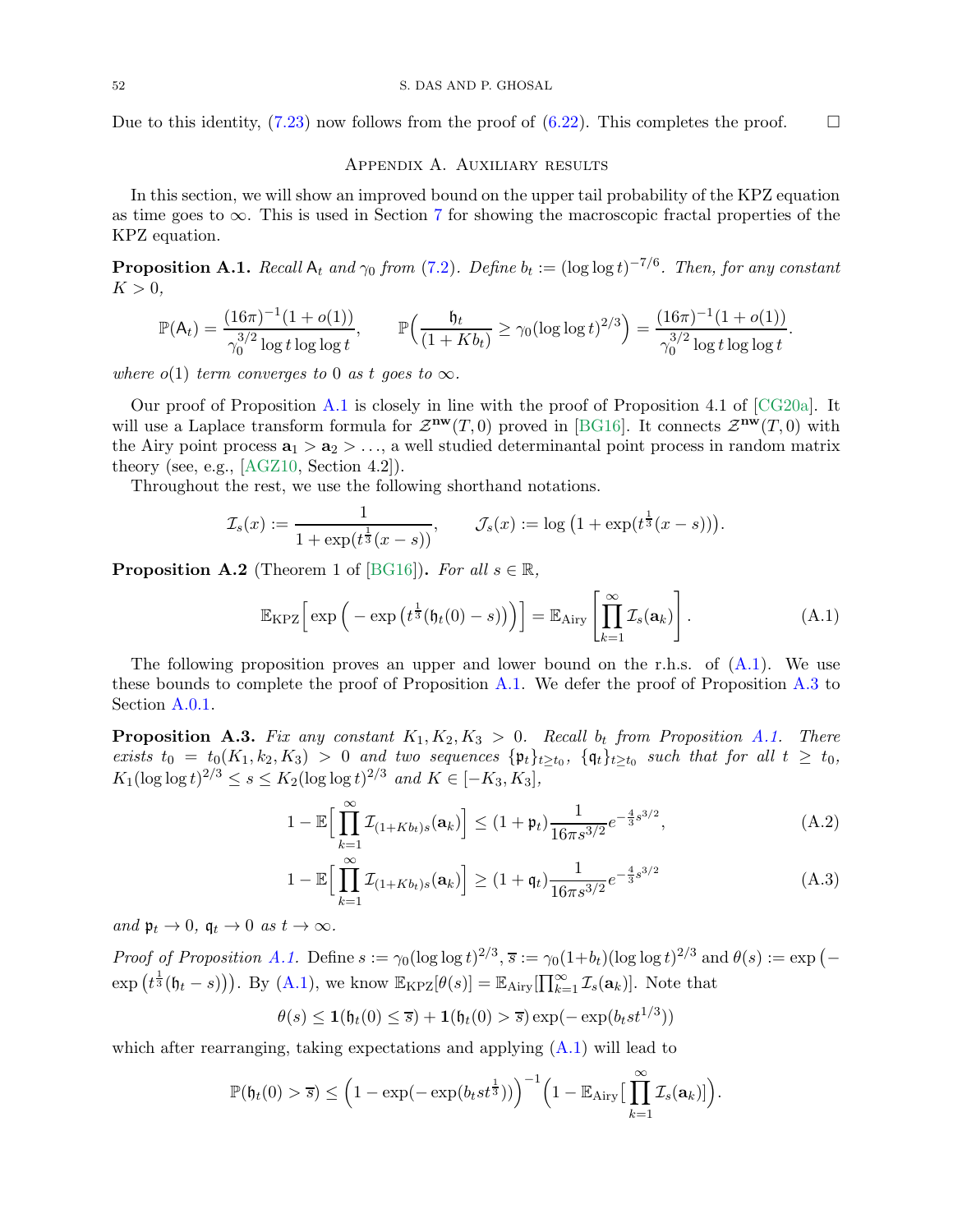We may write  $1 - \exp(-\exp(b_t st^{\frac{1}{3}})) = 1 + o(t)$ . Combining this with  $(A.2)$  yields

$$
\mathbb{P}(\mathfrak{h}_t(0) \ge \overline{s}) \le (1 + o(1)) \frac{1}{16\pi s^{3/2}} e^{-\frac{4}{3}s^{3/2}}
$$

for all large t.

We turn now to prove the lower bound. By Markov's inequality, we get

$$
\mathbb{P}(\mathfrak{h}_t \le s) = \mathbb{P}\Big(\theta(\overline{s}) \ge \exp\big(-e^{-b_t st^{1/3}}\big)\Big) \le \exp\big(e^{-b_t st^{1/3}}\big) \cdot \mathbb{E}[\theta(\overline{s})]
$$

which after rearranging yields  $1 - \exp(-e^{-b_t st^{1/3}}) \mathbb{P}(\mathfrak{h}_t \le s) \ge 1 - \mathbb{E}[\theta(\overline{s})]$ . Finally, applying  $(A.3)$ to the right hand side of the above display shows the lower bound.

#### <span id="page-52-0"></span>A.0.1. Proof of Proposition [A.3.](#page-51-1)

*Proof of* [\(A.2\)](#page-51-4). Define  $\bar{s} := (1 + Kb_t)s$ . Define  $\mathbf{A} = \{ \mathbf{a}_1 \leq (1 - \tilde{K}b_t)\bar{s} \}$  for some  $\tilde{K} \in [0, K_3]$  and note the following lower bound

<span id="page-52-5"></span><span id="page-52-4"></span>
$$
\mathbb{E}_{\mathrm{Airy}}\left[\prod_{k=1}^{\infty} \mathcal{I}_{\overline{s}}(\mathbf{a}_k)\right] \geq \mathbb{E}_{\mathrm{Airy}}\left[\prod_{k=1}^{\infty} \mathcal{I}_{\overline{s}}(\mathbf{a}_k) \mathbf{1}(\mathbf{A})\right].\tag{A.4}
$$

We show a lower bound to the right hand side of the above display. We set  $k_0 := \lfloor \frac{2}{3i} \rfloor$  $\frac{2}{3\pi}$  $\frac{8}{3}$  $+2b$ <sub>t</sub> $\rfloor$ . By the inequality  $\mathcal{J}_{\overline{s}}(\mathbf{a}_k) \leq \exp(-ct^{\frac{1}{3}}\overline{s}b_t)$  which follows on the event **A**, we observe that

$$
\prod_{k=1}^{k_0} \mathcal{I}_s(\mathbf{a}_k) \mathbf{1}(\mathbf{A}) = \exp\Big(-\sum_{k=1}^{k_0} \mathcal{J}_{\overline{s}}(\mathbf{a}_k)\Big) \mathbf{1}(\mathbf{A}) \ge \exp\Big(-\frac{2}{3\pi} \overline{s}^{\frac{9}{4}+2b_t} e^{-\tilde{K}\overline{s}b_t t^{\frac{1}{3}}}\Big). \tag{A.5}
$$

We now focus on to bound  $\prod_{k>k_0} \mathcal{I}_s(\mathbf{a}_k)$  from below on the event **A**. By the result of [\[CG20b,](#page-54-9) Proposition 4.5], for any  $\epsilon, \delta \in (0, 1)$  the probability space corresponding to the Airy point process can be augmented so that there exists a random variable  $C_{\epsilon}^{\text{Ai}}$  satisfying

$$
(1+\epsilon)\lambda_k - C_{\epsilon}^{\mathcal{A}i} \le \mathbf{a}_k \le (1-\epsilon)\lambda_k + C_{\epsilon}^{\mathcal{A}i} \quad \text{for all } k \ge 1 \quad \text{and} \quad \mathbb{P}(C_{\epsilon}^{\mathcal{A}i} \ge s) \le e^{-s^{1-\delta}}
$$

for all  $s \geq s_0$  where  $s_0 = s_0(\epsilon, \delta)$  is a constant. Here,  $\lambda_k$  is the k-th zero of the Airy function (see [\[CG20b,](#page-54-9) Proposition 4.6]) and we fix some  $\delta \in (0, \epsilon)$ . Define  $\phi(s) := s^{\frac{3+8\epsilon/3}{2(1-\delta)^2}}$  and observe that

$$
\prod_{k>k_0} \mathcal{I}_s(\mathbf{a}_k) \ge \prod_{k>k_0} \mathcal{I}_s(\mathbf{a}_k) \mathbf{1}(C_{\epsilon}^{\mathbf{A}i} \le \phi(s)) \ge \exp\Big(-\sum_{k>k_0} \mathcal{J}_s\big((1-\epsilon)\lambda_k + \phi(s)\big)\Big). \tag{A.6}
$$

Using tail probability of  $C_{\epsilon}^{\text{Ai}}$  [\[CG20b,](#page-54-9) Proposition 4.6], we have  $\mathbb{P}(C_{\epsilon}^{\text{Ai}} \leq \phi(s)) \geq 1 - \exp(-s^{\frac{3}{2} + \frac{4}{3}\epsilon})$ . we now claim and prove that

$$
\mathcal{J}_s \Big( (1 - \epsilon) \lambda_k + \phi(s) \Big) \le e^{t^{1/3} \big( -s - (1 - \epsilon)(3\pi k/2)^{2/3} + \phi(s) \big)} \le e^{t^{1/3} \big( -s - (1 - \epsilon)(k - k_0)^{2/3} \big)}.
$$
 (A.7)

To see this note that for all  $k \geq k_0$ ,

$$
\lambda_k \le -\left(\frac{3\pi k}{2}\right)^{\frac{3}{2}}
$$
 and,  $(1-\epsilon)\left(\frac{3\pi k}{2}\right)^{\frac{3}{2}} - \phi(s) \ge (1-\epsilon)\left(\frac{3\pi}{2}(k-k_0)\right)^{\frac{1}{3}}$ .

The first and second inequalities are consequence of [\[CG20b,](#page-54-9) Proposition 4.6] and [\[CG20b,](#page-54-9) Lemma 5.6] respectively. Summing both sides of  $(A.7)$  over  $k > k_0$  in  $(A.7)$ , approximating the sum by the corresponding integral, and evaluating shows

<span id="page-52-3"></span><span id="page-52-2"></span><span id="page-52-1"></span>
$$
\sum_{k>k_0} \mathcal{J}_{\overline{s}}((1-\epsilon)\lambda_k + \phi(s)) \le Ct^{-\frac{1}{3}} \exp(-\overline{s}t^{\frac{1}{3}}). \tag{A.8}
$$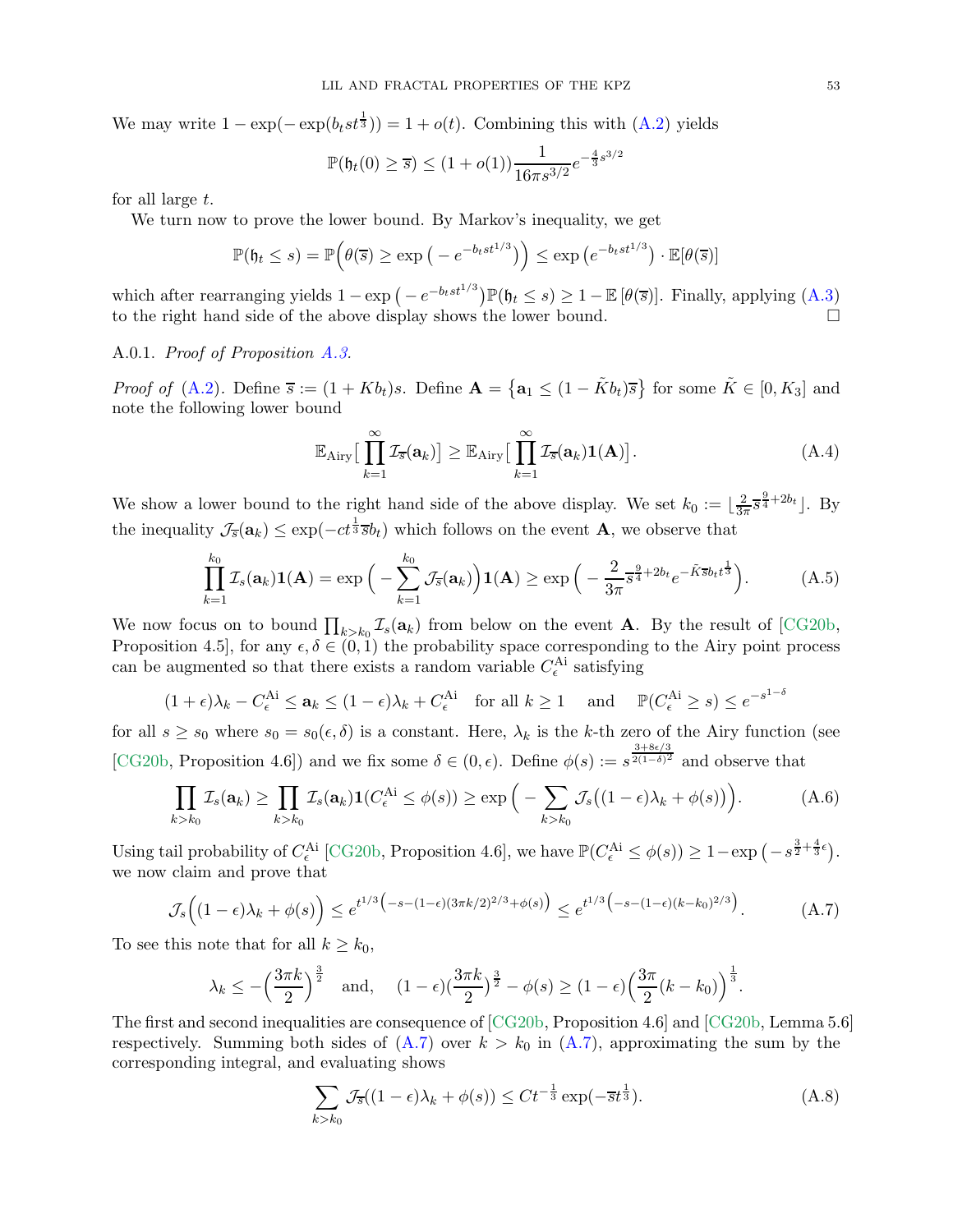for some constant  $C > 0$ . Now, we substitute [\(A.8\)](#page-52-2) into the r.h.s. of [\(A.6\)](#page-52-3) to write

$$
\prod_{k>k_0} \mathcal{I}_s(\mathbf{a}_k) \mathbf{1}(C_{\epsilon}^{\mathrm{Ai}} \leq \phi(\overline{s})) \geq \exp\left(-\frac{C}{t^{\frac{1}{3}}} \exp(-\overline{s}t^{\frac{1}{3}})\right).
$$

Applying  $(A.5)$  in combination with the above inequality shows

<span id="page-53-1"></span>l.h.s. of (A.4) 
$$
\geq \exp\left(-\frac{2}{3\pi} s^{\frac{9}{4}+2b_t} e^{-\tilde{K}b_t \bar{s}t^{\frac{1}{3}}}-Ct^{-\frac{1}{3}}e^{-\bar{s}t^{\frac{1}{3}}}\right) \mathbb{P}(C_{\epsilon}^{\text{Ai}} \leq \phi(\bar{s}), \mathbf{A}).
$$
 (A.9)

First we note that

$$
\exp\left(-\frac{2}{3\pi}s^{\frac{9}{4}+2b_t}e^{-\tilde{K}b_t\overline{s}t^{\frac{1}{3}}}-Ct^{-\frac{1}{3}}e^{-\overline{s}t^{\frac{1}{3}}}\right)=1+o(1)
$$

as  $t \to \infty$ . Using the tail bound of  $C_{\epsilon}^{\mathcal{A}i} \leq \phi(\overline{s})$ , we may now write

<span id="page-53-0"></span>
$$
\mathbb{P}\big(C_{\epsilon}^{\text{Ai}} \le \phi(\overline{s}), \mathbf{A}\big) \ge 1 - \mathbb{P}(C_{\epsilon}^{\text{Ai}} \ge \phi(\overline{s})) - \mathbb{P}(\neg \mathbf{A}) \ge 1 - e^{-\overline{s}^{\frac{3}{2} + \frac{4}{3}\epsilon}} - (1 + o(1))\frac{1}{16\pi s^{3/2}}e^{-\frac{4}{3}s^{\frac{3}{2}}}
$$
(A.10)

for all large  $t$ . The second inequality above used

$$
\mathbb{P}(\neg \mathbf{A}) = \mathbb{P}(\mathbf{a}_1 \ge (1 - \tilde{K}b_t)s) \le (1 + o(1))\frac{1}{16\pi s^{3/2}}\exp(-\frac{4}{3}s^{\frac{3}{2}})
$$

which holds when t is sufficiently large (see [\[BN12,](#page-54-23) Theorem 1]). Substituting  $(A.10)$  into the right hand side of  $(A.9)$  yields  $(A.2)$ .

*Proof of* [\(A.3\)](#page-51-5). Now we show an upper bound on  $\mathbb{E} \big[ \prod_{k=1}^{\infty} \mathcal{I}_{s+Kb_t}(\mathbf{a}_k) \big]$ . Recall that  $\overline{s} = (1+Kb_t)s$ and define  $\mathbf{A} = \{ \mathbf{a}_1 \leq (1 + \tilde{K}b_t)\overline{s} \}$  for some  $\tilde{K} \in [0, K_3]$ . We split  $\mathbb{E} \big[ \prod_{k=1}^{\infty} \mathcal{I}_{\overline{s}}(\mathbf{a}_k) \big]$  into two different parts shown as follows

$$
\mathbb{E}\Big[\prod_{k=1}^{\infty}\mathcal{I}_{\overline{s}}(\mathbf{a}_k)\Big] \leq \mathbb{E}\Big[\prod_{k=1}^{\infty}\mathcal{I}_{\overline{s}}(\mathbf{a}_k)\mathbf{1}(\mathbf{A})\Big] + \mathbb{P}(\neg \mathbf{A}) \cdot \exp(-\tilde{K}b_t\overline{s}t^{\frac{1}{3}}). \tag{A.11}
$$

Let us denote  $\chi^{Ai}(s) := \#\{\mathbf{a}_i \geq s\}$ . Fix  $\epsilon \in (0,1)$ ,  $c \in (0, \frac{2}{3\tau})$  $\frac{2}{3\pi}$ ) and define

<span id="page-53-2"></span>
$$
\mathbf{B} := \left\{ \chi^{\mathrm{Ai}}(-\epsilon \overline{s}) - \mathbb{E}\left[ \chi^{\mathrm{Ai}}(-\epsilon \overline{s}) \right] \ge -c(\epsilon \overline{s})^{\frac{3}{2}} \right\}
$$

We split the first term on the r.h.s. of  $(A.11)$  as follows

$$
\mathbb{E}\Big[\prod_{k=1}^{\infty}\mathcal{I}_{\overline{s}}(\mathbf{a}_k)\mathbf{1}(\mathbf{A})\Big]\leq \mathbb{E}\Big[\prod_{k=1}^{\infty}\mathcal{I}_{\overline{s}}(\mathbf{a}_k)\mathbf{1}\big(\mathbf{B}\cap\mathbf{A}\big)\Big]+\mathbb{E}\Big[\mathbf{1}\big((\neg\mathbf{B})\cap\mathbf{A}\big)\Big].
$$

We now bound each term on the right hand side of the above display. Note that

<span id="page-53-4"></span><span id="page-53-3"></span>
$$
\prod_{k=1}^{\infty} \mathcal{I}_{\overline{s}}(\mathbf{a}_k) \mathbf{1}(\mathbf{B}) \le \exp\left(-\left(\frac{2}{3\pi} - c\right) (\epsilon \overline{s})^{\frac{3}{2}} e^{-(1+\epsilon)\overline{s}t^{\frac{1}{3}}}\right)
$$

holds on the event B. As a consequence, we get

$$
\mathbb{E}\Big[\prod_{k=1}^{\infty}\mathcal{I}_{\overline{s}}(\mathbf{a}_k)\mathbf{1}\big(\mathbf{B}\cap\mathbf{A}\big)\Big]\leq \exp\Big(-\Big(\frac{2}{3\pi}-c\Big)(\epsilon\overline{s})^{\frac{3}{2}}e^{-(1+\epsilon)\overline{s}t^{\frac{1}{3}}}\Big)\cdot\mathbb{P}(\mathbf{A}).\tag{A.12}
$$

We may bound the r.h.s. of  $(A.12)$  by  $(1 - \exp(-\zeta \overline{s}t^{1/3})) \mathbb{P}(A)$  for some  $\zeta > 0$  as t gets large. On the other hand, we note that there exists  $t_{\delta} > 0$  such that  $\mathbb{P}(\neg \mathbf{B}) \leq e^{-c(\epsilon \overline{s})^{3-\delta}}$  for all  $t > t_{\delta}$ . Substituting these bounds into the r.h.s. of  $(A.11)$  shows

$$
1 - \mathbb{E}\big[\prod_{k=1}^{\infty} \mathcal{I}_{\overline{s}}(\mathbf{a}_k)\big] \ge \mathbb{P}(\neg \mathbf{A}) + \mathbb{P}(\mathbf{A})(e^{-\zeta \overline{s}t^{\frac{1}{3}}} - e^{-\tilde{K}b_t \overline{s}t^{1/3}}) - e^{-c(\zeta \overline{s})^{3-\delta}}.
$$
(A.13)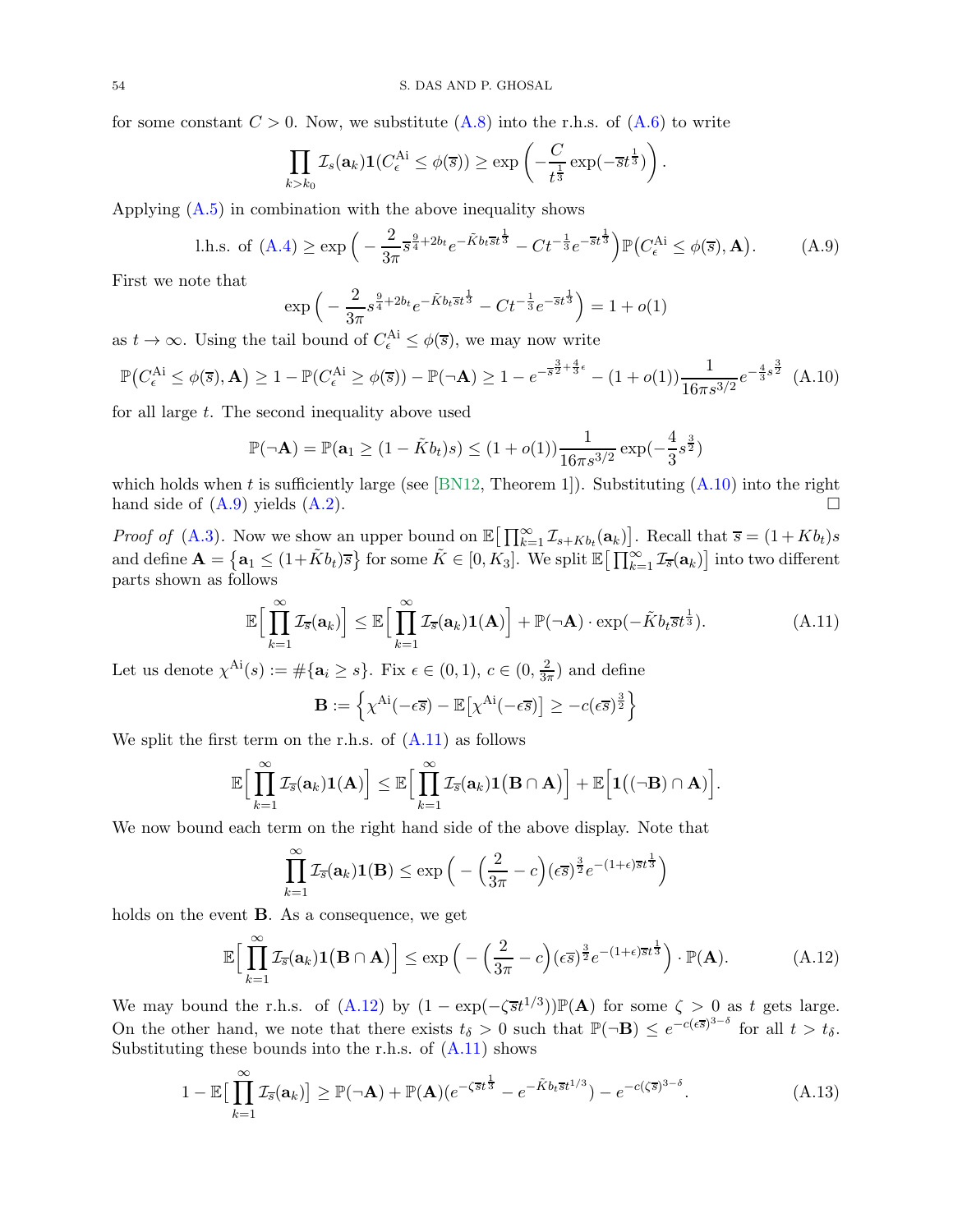Due to the following inequality (thanks to [\[BN12,](#page-54-23) Theorem 1])

$$
\mathbb{P}(\neg \mathbf{A}) \ge (1 + o(1)) \frac{1}{16\pi s^{3/2}} \exp\left(-\frac{4}{3} s^{\frac{3}{2}}\right)
$$

and since  $\exp(-\zeta s t^{1/3})$ ,  $\exp(-b_t s t^{1/3})$  and  $\exp(-c(\epsilon s)^{3-\delta})$  can be represented as  $o(1) \exp(-4s^{3/2}/3)$ as t grows large, the r.h.s. of  $(A.13)$  is lower bounded by  $(1+o(1))(16\pi s^{3/2})^{-1}$  exp $(-4s^{3/2}/3)$ . This completes the proof of  $(A.3)$  and hence also of Proposition  $A.3$ .

#### **REFERENCES**

- <span id="page-54-7"></span>[ACQ11] G. Amir, I. Corwin, and J. Quastel. Probability distribution of the free energy of the continuum directed random polymer in  $1+1$  dimensions. Communications on pure and applied mathematics,  $64(4):466-537$ , 2011.
- <span id="page-54-22"></span>[AGZ10] G. W. Anderson, A. Guionnet, and O. Zeitouni. An introduction to random matrices, volume 118 of Cambridge Studies in Advanced Mathematics. Cambridge University Press, Cambridge, 2010.
- <span id="page-54-3"></span>[AKQ14] T. Alberts, K. Khanin, and J. Quastel. The intermediate disorder regime for directed polymers in dimension  $1 + 1$ . Ann. Probab.,  $42(3):1212-1256$ , 2014.
- <span id="page-54-10"></span>[BC95] L. Bertini and N. Cancrini. The stochastic heat equation: Feynman-Kac formula and intermittence. J. Statist. Phys., 78(5-6):1377–1401, 1995.
- <span id="page-54-5"></span>[BC14] A. Borodin and I. Corwin. Macdonald processes. Probab. Theory Related Fields, 158(1-2):225–400, 2014.
- <span id="page-54-15"></span>[BC16] R. M. Balan and D. Conus. Intermittency for the wave and heat equations with fractional noise in time. Ann. Probab., 44(2):1488–1534, 2016.
- <span id="page-54-1"></span>[BC17] G. Barraquand and I. Corwin. Random-walk in beta-distributed random environment. Probab. Theory Related Fields, 167(3-4):1057–1116, 2017.
- <span id="page-54-6"></span>[BG97] L. Bertini and G. Giacomin. Stochastic Burgers and KPZ equations from particle systems. Comm. Math. Phys., 183(3):571–607, 1997.
- <span id="page-54-21"></span>[BG16] A. Borodin and V. Gorin. Moments match between the KPZ equation and the Airy point process. SIGMA Symmetry Integrability Geom. Methods Appl., 12:Paper No. 102, 7, 2016.
- <span id="page-54-13"></span>[BGH19] E. Bates, S. Ganguly, and A. Hammond. Hausdorff dimensions for shared endpoints of disjoint geodesics in the directed landscape. arXiv preprint arXiv:1912.04164, 2019.
- <span id="page-54-12"></span>[BGH<sup>+</sup>21] R. Basu, S. Ganguly, A. Hammond, et al. Fractal geometry of airy {2} processes coupled via the airy sheet. Annals of Probability, 49(1):485–505, 2021.
- <span id="page-54-11"></span>[BGHK19] R. Basu, S. Ganguly, M. Hegde, and M. Krishnapur. Lower deviations in beta-ensembles and law of iterated logarithm in last passage percolation. arXiv preprint arXiv:1909.01333, 2019.
- <span id="page-54-23"></span>[BN12] G. Borot and C. Nadal. Right tail asymptotic expansion of Tracy-Widom beta laws. Random Matrices Theory Appl., 1(3):1250006, 23, 2012.
- <span id="page-54-19"></span>[BT89] M. T. Barlow and S. J. Taylor. Fractional dimension of sets in discrete spaces. J. Phys. A, 22(13):2621– 2628, 1989. With a reply by J. Naudts.
- <span id="page-54-20"></span>[BT92] M. T. Barlow and S. J. Taylor. Defining fractal subsets of  $\mathbb{Z}^d$ . Proc. London Math. Soc. (3), 64(1):125– 152, 1992.
- <span id="page-54-17"></span>[CC19] M. Cafasso and T. Claeys. A riemann-hilbert approach to the lower tail of the kpz equation. arXiv preprint arXiv:1910.02493, 2019.
- <span id="page-54-18"></span>[CCR20] M. Cafasso, T. Claeys, and G. Ruzza. Airy kernel determinant solutions to the KdV equation and integro-differential Painlevé equations.  $arXiv$  e-prints, page  $arXiv:2010.07723$ , October 2020.
- <span id="page-54-14"></span>[CD15] L. Chen and R. C. Dalang. Moments and growth indices for the nonlinear stochastic heat equation with rough initial conditions. Ann. Probab., 43(6):3006–3051, 11 2015.
- <span id="page-54-4"></span>[CDR10] P. Calabrese, P. L. Doussal, and A. Rosso. Free-energy distribution of the directed polymer at high temperature. Europhys. Lett., 90(2):20002, apr 2010.
- <span id="page-54-2"></span>[CG17] I. Corwin and Y. Gu. Kardar-Parisi-Zhang equation and large deviations for random walks in weak random environments. J. Stat. Phys., 166(1):150–168, 2017.
- <span id="page-54-8"></span>[CG20a] I. Corwin and P. Ghosal. KPZ equation tails for general initial data. Electron. J. Probab., 25:38 pp., 2020.
- <span id="page-54-9"></span>[CG20b] I. Corwin and P. Ghosal. Lower tail of the KPZ equation. Duke Math. J., 169(7):1329–1395, 2020.
- <span id="page-54-0"></span>[CGH19] I. Corwin, P. Ghosal, and A. Hammond. KPZ equation correlations in time. arXiv preprint arXiv:1907.09317, 2019.
- <span id="page-54-16"></span>[CGK<sup>+</sup>18] I. Corwin, P. Ghosal, A. Krajenbrink, P. Le Doussal, and L.-C. Tsai. Coulomb-gas electrostatics controls large fluctuations of the Kardar–Parisi–Zhang equation. Phys. Rev. Lett., 121(6):060201, 2018.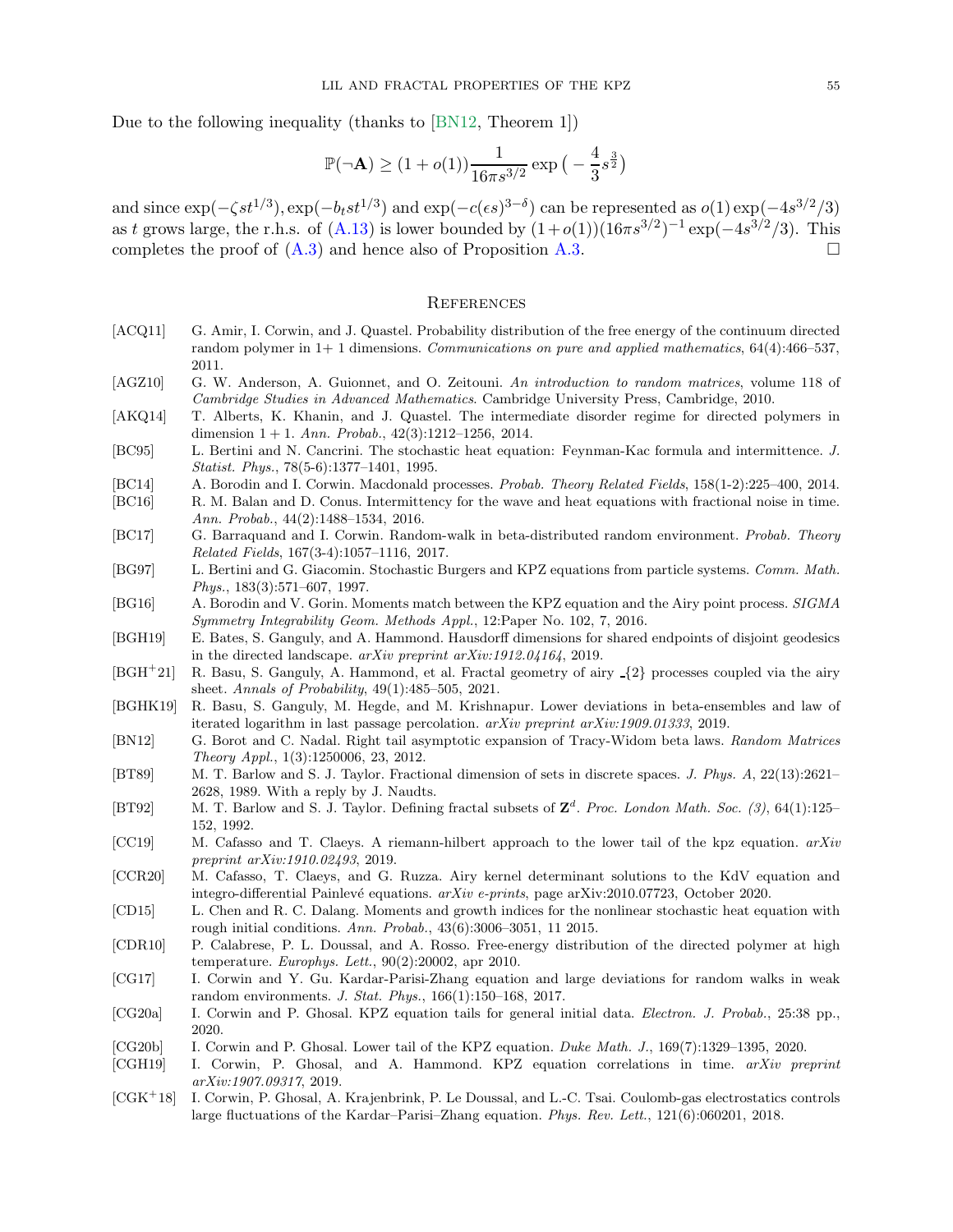- <span id="page-55-9"></span>[CGST20] I. Corwin, P. Ghosal, H. Shen, and L.-C. Tsai. Stochastic PDE Limit of the Six Vertex Model. Comm. Math. Phys., 375(3):1945–2038, 2020.
- <span id="page-55-30"></span>[CH02] P. Carmona and Y. Hu. On the partition function of a directed polymer in a gaussian random environment. Probability theory and related fields, 124(3):431–457, 2002.
- <span id="page-55-0"></span>[CH14] I. Corwin and A. Hammond. Brownian Gibbs property for Airy line ensembles. Invent. Math., 195(2):441– 508, 2014.
- <span id="page-55-1"></span>[CH16] I. Corwin and A. Hammond. KPZ line ensemble. Probability Theory and Related Fields, 166(1-2):67–185, 2016.
- <span id="page-55-23"></span>[Che<sub>15</sub>] X. Chen. Precise intermittency for the parabolic anderson equation with an  $(1 + 1)$ -dimensional time– space white noise. In Annales de l'IHP Probabilités et statistiques, volume 51, pages 1486–1499, 2015.
- <span id="page-55-21"></span>[Che17] L. Chen. Nonlinear stochastic time-fractional diffusion equations on R: moments, Hölder regularity and intermittency. Trans. Amer. Math. Soc., 369(12):8497–8535, 2017.
- <span id="page-55-22"></span>[CHN19] L. Chen, Y. Hu, and D. Nualart. Nonlinear stochastic time-fractional slow and fast diffusion equations on  $\mathbb{R}^d$ . Stochastic Process. Appl., 129(12):5073-5112, 2019.
- <span id="page-55-20"></span>[CJKS13] D. Conus, M. Joseph, D. Khoshnevisan, and S.-Y. Shiu. On the chaotic character of the stochastic heat equation, II. Probab. Theory Related Fields, 156(3-4):483–533, 2013.
- <span id="page-55-17"></span>[CM94] R. A. Carmona and S. A. Molchanov. Parabolic Anderson problem and intermittency. Mem. Amer. Math. Soc., 108(518):viii+125, 1994.
- <span id="page-55-3"></span>[Cor12] I. Corwin. The Kardar–Parisi–Zhang equation and universality class. Random matrices: Theory and applications, 1(01):1130001, 2012.
- <span id="page-55-5"></span>[Cor18] I. Corwin. Exactly solving the KPZ equation. In Random growth models, volume 75 of Proc. Sympos. Appl. Math., pages 203–254. Amer. Math. Soc., Providence, RI, 2018.
- <span id="page-55-26"></span>[CQ13] I. Corwin and J. Quastel. Crossover distributions at the edge of the rarefaction fan. Ann. Probab., 41(3A):1243–1314, 2013.
- <span id="page-55-7"></span>[CST18] I. Corwin, H. Shen, and L.-C. Tsai.  $ASEP(q, j)$  converges to the KPZ equation. Ann. Inst. Henri Poincaré Probab. Stat., 54(2):995–1012, 2018.
- <span id="page-55-6"></span>[CT17] I. Corwin and L.-C. Tsai. KPZ equation limit of higher-spin exclusion processes. Ann. Probab., 45(3):1771–1798, 2017.
- <span id="page-55-15"></span>[Dim20] E. Dimitrov. Two-point convergence of the stochastic six-vertex model to the airy process. arXiv preprint arXiv:2006.15934, 2020.
- <span id="page-55-14"></span>[DOV18] D. Dauvergne, J. Ortmann, and B. Virág. The directed landscape. arXiv preprint arXiv:1812.00309, 2018.
- <span id="page-55-27"></span>[DT19] S. Das and L.-C. Tsai. Fractional moments of the stochastic heat equation. arXiv preprint arXiv:1910.09271, 2019.
- <span id="page-55-19"></span>[FK09] M. Foondun and D. Khoshnevisan. Intermittence and nonlinear parabolic stochastic partial differential equations. Electron. J. Probab., 14:no. 21, 548–568, 2009.
- <span id="page-55-4"></span>[Flo14] G. R. M. Flores. On the (strict) positivity of solutions of the stochastic heat equation. Ann. Probab., 42(4):1635–1643, 2014.
- <span id="page-55-2"></span>[FS10] P. L. Ferrari and H. Spohn. Random growth models. arXiv preprint arXiv:1003.0881, 2010.
- <span id="page-55-25"></span>[GD05a] J. D. Gibbon and C. R. Doering. Cluster formation in complex multi-scale systems. Proc. R. Soc. A., 461:3089–3097, 2005.
- <span id="page-55-24"></span>[GD05b] J. D. Gibbon and C. R. Doering. Intermittency and regularity issues in 3D Navier-Stokes turbulence. Arch. Ration. Mech. Anal., 177(1):115–150, 2005.
- <span id="page-55-8"></span>[Gho17] P. Ghosal. Hall-Littlewood-PushTASEP and its KPZ limit. arXiv e-prints, page arXiv:1701.07308, January 2017.
- <span id="page-55-29"></span>[Gho18] P. Ghosal. Moments of the SHE under delta initial measure. arXiv preprint arXiv:1808.04353, 2018.
- <span id="page-55-11"></span>[GIP15] M. Gubinelli, P. Imkeller, and N. Perkowski. Paracontrolled distributions and singular PDEs. Forum Math. Pi, 3:e6, 75, 2015.
- <span id="page-55-13"></span>[GJ14] P. Gonçalves and M. Jara. Nonlinear fluctuations of weakly asymmetric interacting particle systems. Arch. Ration. Mech. Anal., 212(2):597–644, 2014.
- <span id="page-55-28"></span>[GL20] P. Ghosal and Y. Lin. Lyapunov exponents of the she for general initial data. arXiv preprint arXiv:2007.06505, 2020.
- <span id="page-55-16"></span>[GM90] J. Gärtner and S. A. Molchanov. Parabolic problems for the Anderson model. I. Intermittency and related topics. Comm. Math. Phys., 132(3):613–655, 1990.
- <span id="page-55-12"></span>[GP17] M. Gubinelli and N. Perkowski. KPZ reloaded. Comm. Math. Phys., 349(1):165–269, 2017.
- <span id="page-55-10"></span>[Hai13] M. Hairer. Solving the KPZ equation. Ann. of Math. (2), 178(2):559–664, 2013.
- <span id="page-55-18"></span>[HHNT15] Y. Hu, J. Huang, D. Nualart, and S. Tindel. Stochastic heat equations with general multiplicative Gaussian noises: Hölder continuity and intermittency. *Electron. J. Probab.*, 20:no. 55, 50, 2015.